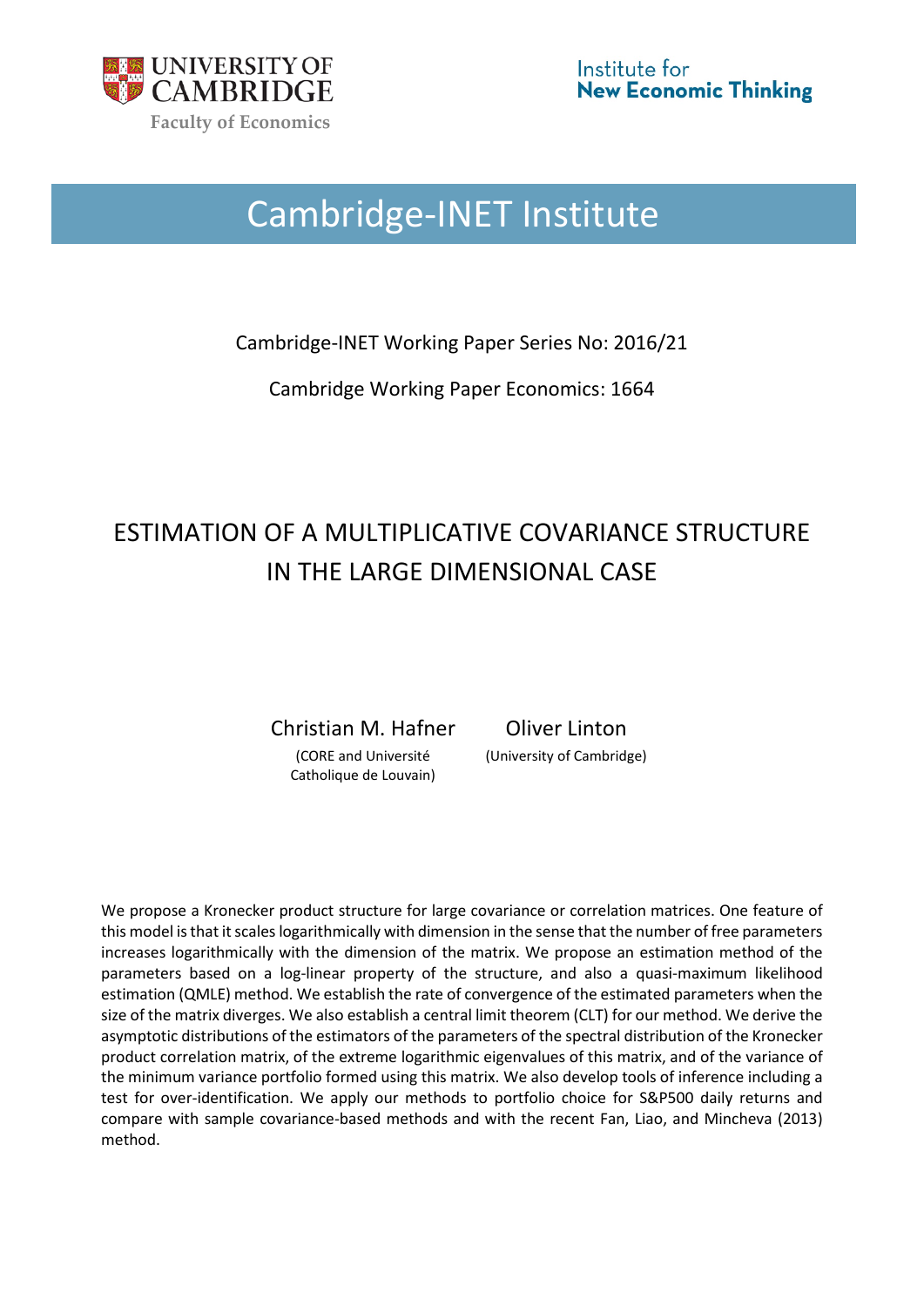## Estimation of a Multiplicative Covariance Structure in the Large Dimensional Case<sup>∗</sup>

Christian M. Hafner† Université catholique de Louvain

Oliver Linton‡ University of Cambridge

Haihan Tang§ University of Cambridge

November 6, 2016

#### Abstract

We propose a Kronecker product structure for large covariance or correlation matrices. One feature of this model is that it scales logarithmically with dimension in the sense that the number of free parameters increases logarithmically with the dimension of the matrix. We propose an estimation method of the parameters based on a log-linear property of the structure, and also a quasi-maximum likelihood estimation (QMLE) method. We establish the rate of convergence of the estimated parameters when the size of the matrix diverges. We also establish a central limit theorem (CLT) for our method. We derive the asymptotic distributions of the estimators of the parameters of the spectral distribution of the Kronecker product correlation matrix, of the extreme logarithmic eigenvalues of this matrix, and of the variance of the minimum variance portfolio formed using this matrix. We also develop tools of inference including a test for over-identification. We apply our methods to portfolio choice for S&P500 daily returns and compare with sample covariance-based methods and with the recent [Fan, Liao, and Mincheva](#page-70-0) [\(2013\)](#page-70-0) method.

Some key words: Correlation Matrix; Kronecker Product; Matrix Logarithm; Multiarray data; Multi-trai Multi method; Portfolio Choice; Sparsity AMS 2000 subject classification: 62F12

<sup>∗</sup>We would like to thank Liudas Giraitis, Anders Bredahl Kock, Alexei Onatskiy, Chen Wang, Tom Wansbeek, and Jianbin Wu for helpful comments.

<sup>†</sup>Corresponding author. CORE and Institut de statistique, biostatistique et sciences actuarielles, Universit´e catholique de Louvain, Voie du Roman Pays 20, B-1348. Louvain-la-Neuve, Belgium, christian.hafner@uclouvain.be. Financial support of the Académie universitaire Louvain is gratefully acknowledged.

<sup>‡</sup>Faculty of Economics, Austin Robinson Building, Sidgwick Avenue, Cambridge, CB3 9DD. Email: obl20@cam.ac.uk.Thanks to the ERC for financial support.

<sup>§</sup>Faculty of Economics, University of Cambridge. Email: hht23@cam.ac.uk.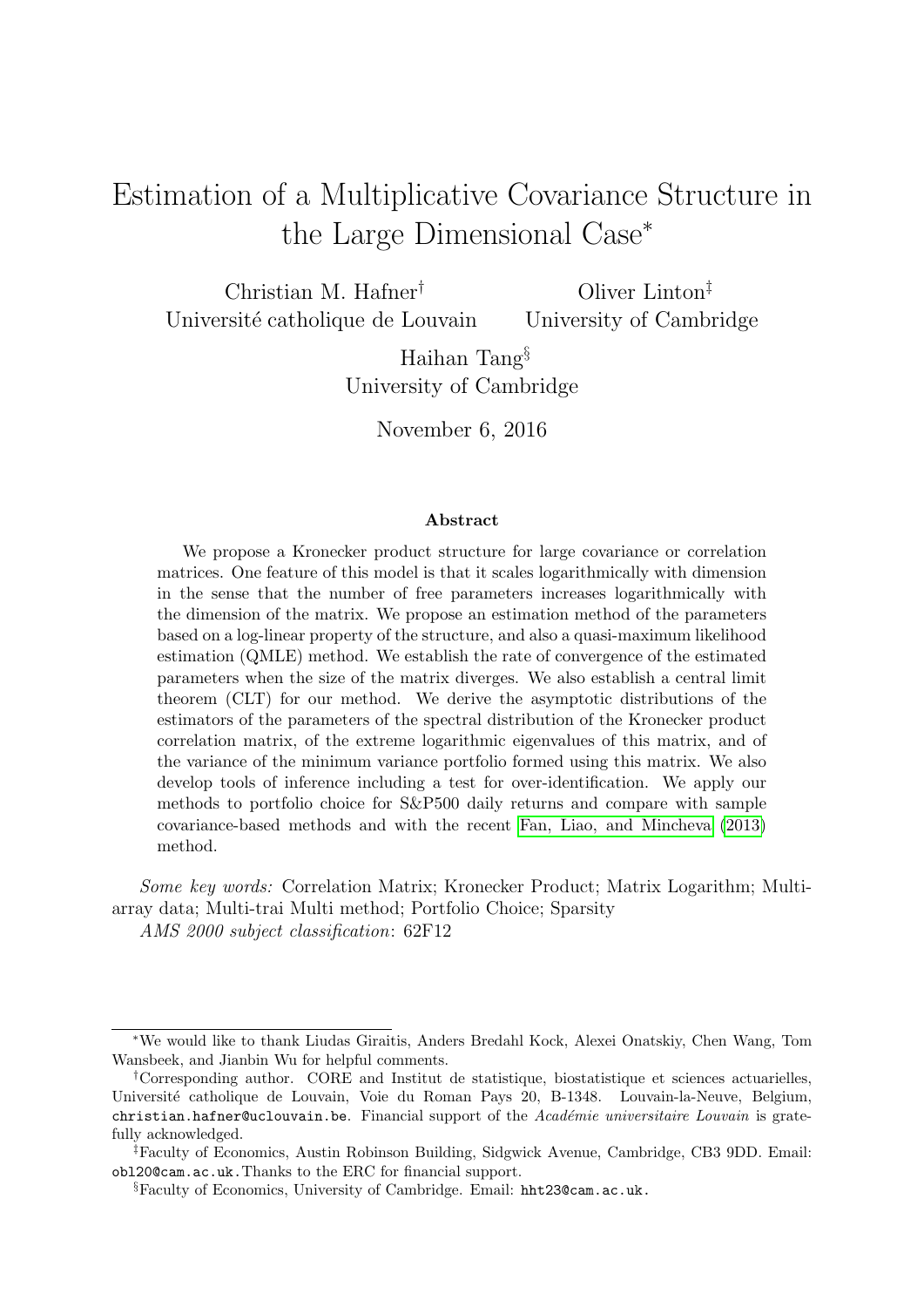### 1 Introduction

Covariance matrices are of great importance in many fields including finance and psychology. They are a key element in portfolio choice and risk management. In psychology there is a long history of modelling unobserved traits through factor models that imply specific structures on the covariance matrix of observed variables. [Anderson](#page-68-0) [\(1984\)](#page-68-0) is a classic reference on multivariate analysis that treats estimation of covariance matrices and testing hypotheses on them. More recently, theoretical and empirical work has considered the case where the covariance matrix is large, because in the era of big data, many datasets now used are large. For example, in financial applications there are many securities that one may consider in selecting a portfolio, and indeed finance theory argues one should choose a well diversified portfolio that perforce includes a large number of assets with non-zero weights. Although in practice the portfolios of many investors concentrate on a small number of assets, there are many exceptions to this. For example, the listed company Knight Capital Group claim to make markets in thousands of securities worldwide, and are constantly updating their inventories/portfolio weights to optimize their positions. In the large dimensional case, standard statistical methods based on eigenvalues and eigenvectors such as Principal Component Analysis (PCA) and Canonical Correlation Analysis (CCA) break down, and applications to for example portfolio choice face considerable difficulties, see [Wang and Fan](#page-72-0) [\(2016\)](#page-72-0). There are many new methodological approaches for the large dimensional case, see for example [Ledoit](#page-70-1) [and Wolf](#page-70-1) [\(2003\)](#page-70-1), [Bickel and Levina](#page-69-0) [\(2008\)](#page-69-0), [Onatski](#page-71-0) [\(2009\)](#page-71-0), [Fan, Fan, and Lv](#page-70-2) [\(2008\)](#page-70-2), and [Fan et al.](#page-70-0) [\(2013\)](#page-70-0). The general approach is to impose some sparsity on the model, meaning that many elements of the covariance matrix are assumed to be zero or small, thereby reducing the effective number of parameters that have to be estimated, or to use a shrinkage method that achieves effectively the same dimensionality reduction. [Yao,](#page-72-1) [Zheng, and Bai](#page-72-1) [\(2015\)](#page-72-1) give an excellent account of the recent developments in the theory and practice of estimating large dimensional covariance matrices.

We consider a parametric model for the covariance or correlation matrix, the Kronecker product structure. This has been previously considered in [Swain](#page-72-2) [\(1975\)](#page-72-2) and [Ver](#page-72-3)[hees and Wansbeek](#page-72-3) [\(1990\)](#page-72-3) under the title of multimode analysis. [Verhees and Wansbeek](#page-72-3) [\(1990\)](#page-72-3) defined several estimation methods based on least squares and maximum likelihood principles, and provided asymptotic variances under assumptions that the data are normal and that the covariance matrix dimension is fixed. There is also a growing Bayesian and Frequentist literature on multiway array or tensor datasets, where this structure is commonly employed. See for example [Akdemir and Gupta](#page-68-1) [\(2011\)](#page-68-1), [Allen](#page-68-2) [\(2012\)](#page-68-2), [Browne,](#page-69-1) [MacCallum, Kim, Andersen, and Glaser](#page-69-1) [\(2002\)](#page-69-1), [Cohen, Usevich, and Comon](#page-69-2) [\(2016\)](#page-69-2), [Constantinou, Kokoszka, and Reimherr](#page-69-3) [\(2015\)](#page-69-3), [Dobra](#page-70-3) [\(2014\)](#page-70-3), [Fosdick and Hoff](#page-70-4) [\(2014\)](#page-70-4), [Gerard and Hoff](#page-70-5) [\(2015\)](#page-70-5), [Hoff](#page-70-6) [\(2011\)](#page-70-6), [Hoff](#page-70-7) [\(2015\)](#page-70-7), [Hoff](#page-70-8) [\(2016\)](#page-70-8), [Krijnen](#page-70-9) [\(2004\)](#page-70-9), [Leiva](#page-71-1) [and Roy](#page-71-1) [\(2014\)](#page-71-1), [Leng and Tang](#page-71-2) [\(2012\)](#page-71-2), [Li and Zhang](#page-71-3) [\(2016\)](#page-71-3), [Manceura and Dutilleul](#page-71-4) [\(2013\)](#page-71-4), [Ning and Liu](#page-71-5) [\(2013\)](#page-71-5), [Ohlson, Ahmada, and von Rosen](#page-71-6) [\(2013\)](#page-71-6), [Singull, Ahmad,](#page-72-4) [and von Rosen](#page-72-4) [\(2012\)](#page-72-4), [Volfovsky and Hoff](#page-72-5) [\(2014\)](#page-72-5), [Volfovsky and Hoff](#page-72-6) [\(2015\)](#page-72-6), and [Yin](#page-72-7) [and Li](#page-72-7)  $(2012)$ . In both these (apparently separate) literatures the dimension n is fixed and typically there are a small number of products each of whose dimension is of fixed but perhaps moderate size.

We consider the Kronecker product model in the setting where the matrix dimension  $n$ is large, i.e., increases with the sample size  $T$ . We allow the number of lower dimensional matrices of a Kronecker product to increase with  $n$  according to the prime factorization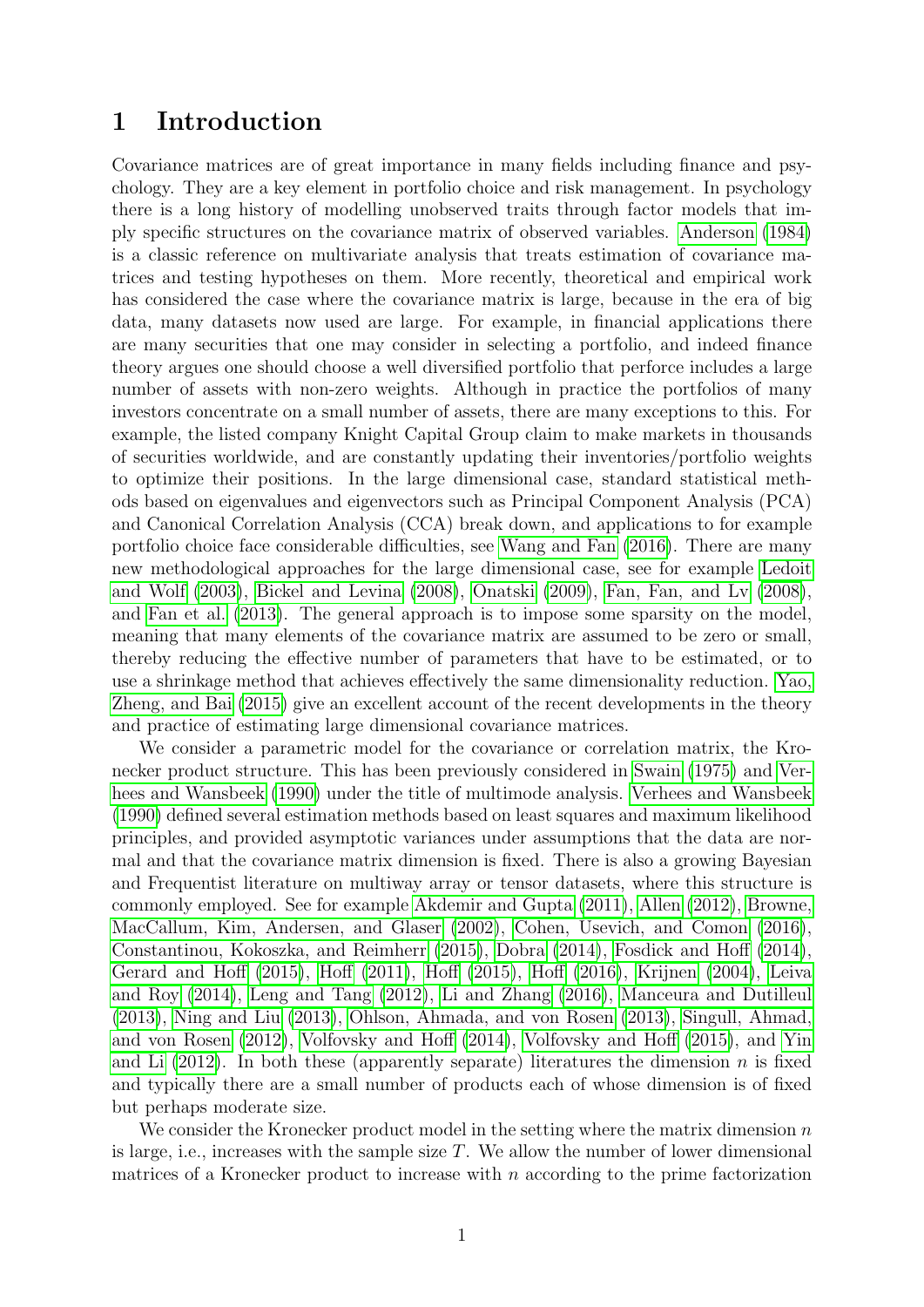of n. In this setting, the model effectively imposes sparsity on the covariance/correlation matrix, since the number of parameters in a Kronecker product covariance/correlation matrix grows *logarithmically* with n. In fact we show that the logarithm of a Kronecker product covariance/correlation matrix has many zero elements, so that sparsity is explicitly placed inside the logarithm of the covariance/correlation matrix. We do not impose a multi-array structure on the data a priori and our methods are applicable in cases where this structure is not present.

The Kronecker product structure has a number of intrinsic advantages for applications. First, the eigenvalues of a Kronecker product are products of the eigenvalues of its lower dimensional matrices, and the inverse, determinant, and other key quantities of it are easily obtained from the corresponding quantities of the lower dimensional matrices, which facilitates computation and analysis. Second, it can generate a very flexible eigenstructure. It is easy to establish limit laws for the population eigenvalues of the Kronecker product and to establish properties of the corresponding sample eigenvalues. In particular, under some conditions the eigenvalues of a large Kronecker product covariance/correlation matrix are log normally distributed. Empirically, this seems to be not a bad approximation for daily stock returns. Third, even when a Kronecker product structure is not true for a covariance/correlation matrix, we show that there always exists a Kronecker product matrix closest to the covariance/correlation matrix in the sense of minimising some norm in the logarithmic matrix space.

We show that the logarithm of the Kronecker product covariance/correlation matrix (closest to the covariance/correlation matrix) is linear in the unknown parameters, denoted  $\theta^0$ , and use this as the basis for a closed-form minimum distance estimator  $\hat{\theta}_T$ of  $\theta^0$ . This allows some direct theoretical analysis, although this method is likely to be computationally intensive. We also propose a quasi-maximum likelihood estimator (QMLE) and an approximate QMLE (one-step estimator), the latter of which achieves the Cramer-Rao lower bound in the finite  $n$  case. We establish the rate of convergence and asymptotic normality of the estimated parameters when both  $n$  and  $T$  diverge under restrictions on the relative rate of growth of these quantities. In particular, we show that  $\|\hat{\theta}_T - \theta^0\|_2 = O_p((n\kappa(W)/T)^{1/2})$ , which improves on the crude rate implied by the unrestricted correlation matrix estimator,  $O_p((n^2/T)^{1/2})$ . Our QMLE procedure works much better numerically than the sample correlation matrix, consistent with the faster rate of convergence we expect.

There is a large literature on the optimal rates of estimation of high-dimensional covariance and its inverse (i.e., precision) matrices (see [Cai, Zhang, and Zhou](#page-69-4) [\(2010\)](#page-69-4) and [Cai and Zhou](#page-69-5) [\(2012\)](#page-69-5)). [Cai, Ren, and Zhou](#page-69-6) [\(2014\)](#page-69-6) gave a nice review on those recent results. However their optimal rates are not applicable to our setting because here sparsity is not imposed on the covariance matrix, but on its logarithm.

We provide a feasible central limit theorem (CLT) for inference regarding  $\theta^0$  and certain non-linear functions thereof. For example, we derive the CLT for the mean and variance of the spectral distribution of the logarithmic Kronecker product correlation matrix as well as for its extreme eigenvalues. The extreme eigenvalues of the sample correlation matrix are known to behave poorly when the dimension of the matrix increases, but in our case because of the tight structure we impose we obtain consistency and a CLT under general conditions. We also apply our methods to the question of estimating the variance of the minimum variance portfolio formed using the Kronecker product correlation matrix. Last, we give an over-identification test which allows us to test whether a correlation matrix has a Kronecker product structure or not.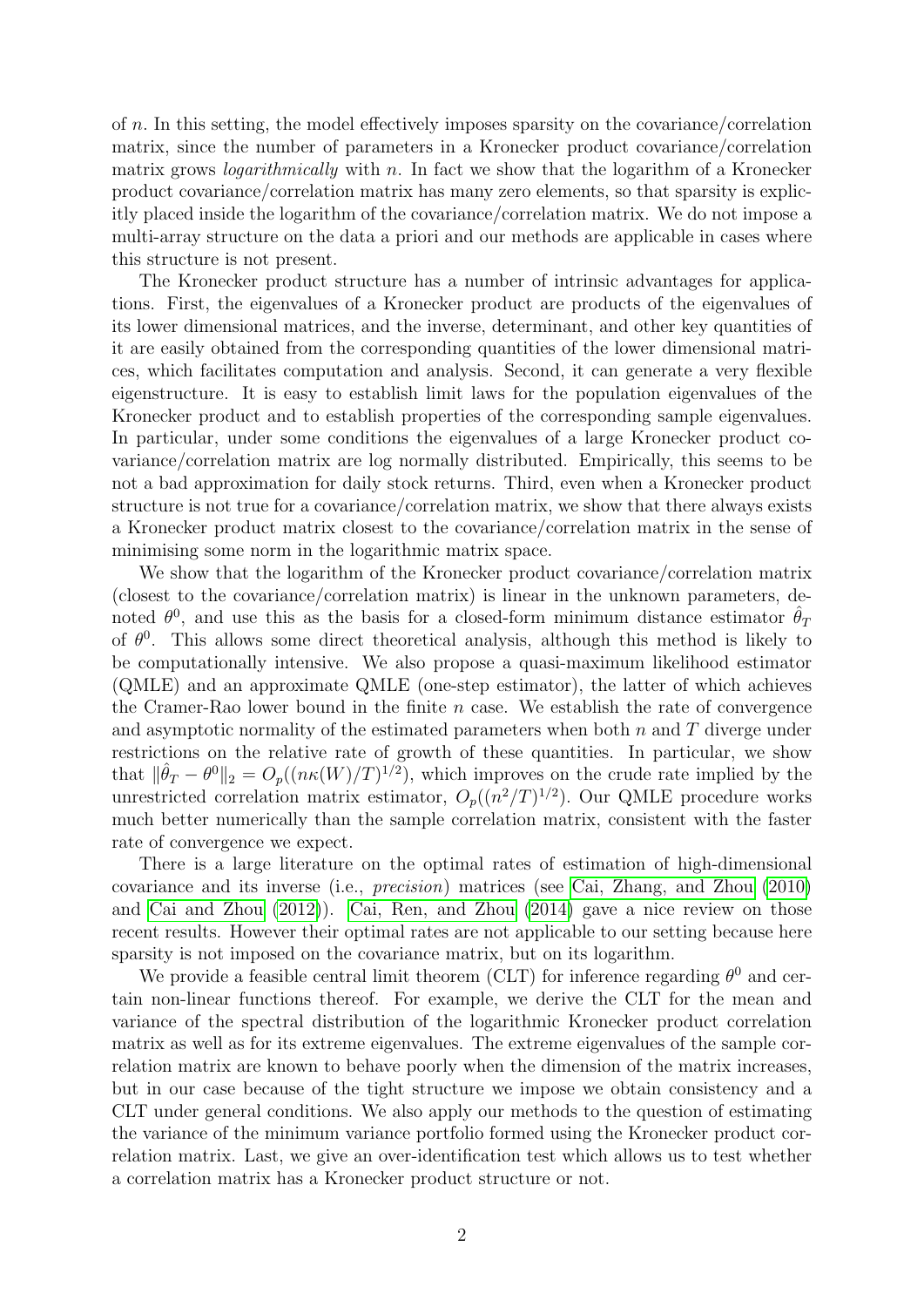We provide some evidence that the proposed procedures work well numerically both when the Kronecker product structure is true for the covariance/correlation matrix and when it is not true. We also apply the method to portfolio selection and compare our method with the sample covariance matrix, a strict factor model, and the [Fan et al.](#page-70-0) [\(2013\)](#page-70-0). Our performance is close to that of [Fan et al.](#page-70-0) [\(2013\)](#page-70-0) and beats the other two methods.

The rest of the paper is structured as follows. In Section [2](#page-4-0) we discuss our Kronecker product model in detail while in Section [3](#page-7-0) we give three motivations of our model. We address identification and estimation in Sections [4](#page-13-0) and [5,](#page-17-0) respectively. Section [6](#page-21-0) gives the asymptotic properties of the minimum distance estimator, of a one-step approximation of the QMLE, of the estimators of the parameters of the spectral distribution, of the estimators of the extreme logarithmic eigenvalues, and of the estimator of the variance of the minimum variance portfolio. We also provide an over-identification test. In Section [7](#page-31-0) we address some model selection issue. Sections [8](#page-32-0) and [9](#page-34-0) provide numerical evidence for the performance of the model in a simulation study and an empirical application, respectively. Section [10](#page-35-0) concludes. All the proofs are deferred to Appendix A; further auxiliary lemmas needed in Appendix A are provided in Appendix B.

### <span id="page-4-0"></span>2 The Model

#### 2.1 Notation

For  $x \in \mathbb{R}^n$ , let  $||x||_2 = \sqrt{\sum_{i=1}^n x_i^2}$  denote the Euclidean norm. For any real matrix A, let  $maxeval(A)$  and mineval $(A)$  denote its maximum and minimum eigenvalues, respectively. Let  $||A||_F := [\text{tr}(A^{\dagger}A)]^{1/2} \equiv [\text{tr}(AA^{\dagger})]^{1/2} \equiv ||\text{vec}A||_2$  and  $||A||_{\ell_2} := \max_{||x||_2=1} ||Ax||_2 \equiv$  $\sqrt{\maxeval(A^{\dagger}A)}$  denote the Frobenius norm and spectral norm of A, respectively.

Let A be a  $m \times n$  matrix. vecA is a vector obtained by stacking the columns of the matrix A one underneath the other. The *commutation matrix*  $K_{m,n}$  is a  $mn \times mn$ orthogonal matrix which translates vecA to vec(A<sup>T</sup>), i.e., vec(A<sup>T</sup>) =  $K_{m,n}$ vec(A). If A is a symmetric  $n \times n$  matrix, its  $n(n-1)/2$  supradiagonal elements are redundant in the sense that they can be deduced from the symmetry. If we eliminate these redundant elements from vecA, this defines a new  $n(n+1)/2 \times 1$  vector, denoted vechA. They are related by the full-column-rank,  $n^2 \times n(n+1)/2$  duplication matrix  $D_n$ : vec $A = D_n$ vech $A$ . Conversely, vech $A = D_n^+$ vec $A$ , where  $D_n^+$  is the Moore-Penrose generalised inverse of  $D_n$ . In particular,  $D_n^+ = (D_n^{\dagger} D_n)^{-1} D_n^{\dagger}$  because  $D_n$  is full-column rank.

Consider two sequences of real random matrices  $X_T$  and  $Y_T$ .  $X_T = O_p(||Y_T||)$ , where  $\|\cdot\|$  is some matrix norm, means that for every real  $\varepsilon > 0$ , there exist  $M_{\varepsilon} > 0$  and  $T_{\varepsilon} > 0$ such that for all  $T > T_{\varepsilon}$ ,  $\mathbb{P}(\|X_T\|/\|Y_T\| > M_{\varepsilon}) < \varepsilon$ .  $X_T = o_p(\|Y_T\|)$ , where  $\|\cdot\|$  is some matrix norm, means that  $||X_T||/||Y_T|| \overset{p}{\to} 0$  as  $T \to \infty$ .

Let  $a \vee b$  and  $a \wedge b$  denote  $\max(a, b)$  and  $\min(a, b)$ , respectively. For two real sequences  $a_T$  and  $b_T$ ,  $a_T \leq b_T$  means that  $a_T \leq Cb_T$  for some positive real number C for all  $T \geq 1$ .  $a_T \sim b_T$  means that  $a_T$  and  $b_T$  are asymptotically equivalent, i.e.,  $a_T/b_T \to 1$  as  $T \to \infty$ . For  $x \in \mathbb{R}$ , let  $|x|$  denote the greatest integer *strictly less* than x and  $[x]$  denote the smallest integer greater than or equal to x.

For matrix calculus, what we adopt is called the *numerator layout* or *Jacobian formu*lation; that is, the derivative of a scalar with respect to a column vector is a row vector. As the result, our chain rule is never backward.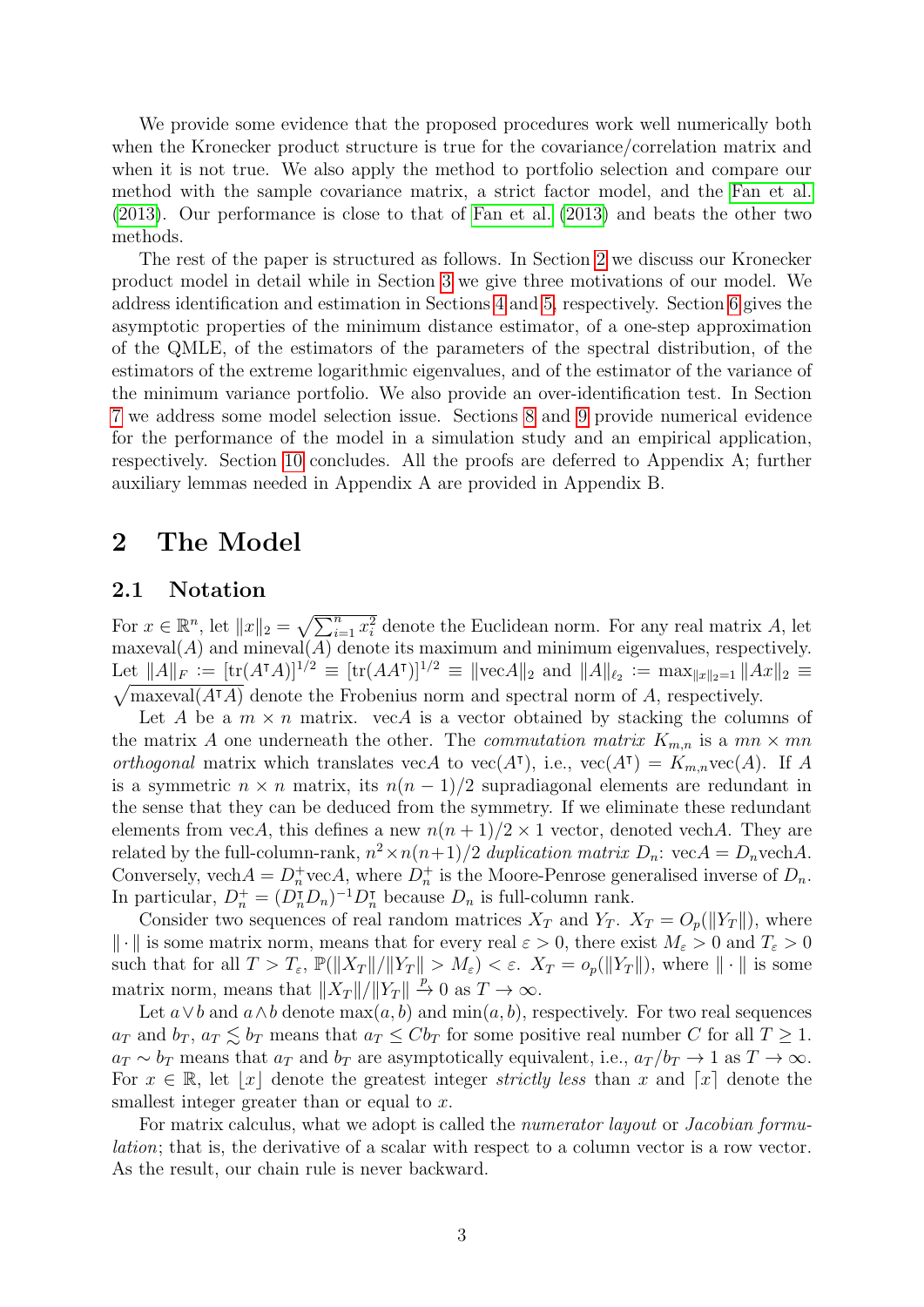### 2.2 The Covariance Matrix

Suppose that the i.i.d. series  $x_t \in \mathbb{R}^n$   $(t = 1, ..., T)$  with mean  $\mu$  has the covariance matrix

$$
\Sigma := \mathbb{E}(x_t - \mu)(x_t - \mu)^{\mathsf{T}},
$$

where  $\Sigma$  is positive definite. Suppose that n is composite and has a factorization  $n =$  $n_1 n_2 \cdots n_v$  $n_1 n_2 \cdots n_v$  $n_1 n_2 \cdots n_v$  ( $n_j$  may not be distinct).<sup>1</sup> Then consider the  $n \times n$  matrix

<span id="page-5-1"></span>
$$
\Sigma^* = \Sigma_1^* \otimes \Sigma_2^* \otimes \cdots \otimes \Sigma_v^*,\tag{2.1}
$$

where  $\Sigma_j^*$  are  $n_j \times n_j$  matrices. When each submatrix  $\Sigma_j^*$  is positive definite, then so is  $\Sigma^*$ . The total number of free parameters in  $\Sigma^*$  is  $\sum_{j=1}^v n_j(n_j+1)/2$ , which is much less than  $n(n + 1)/2$ . When  $n = 256$ , the eightfold factorization with  $2 \times 2$  matrices has 24 parameters, while the unconstrained covariance matrix has 32,896 parameters. In many cases it is possible to consider intermediate factorizations with different numbers of parameters (see Section [7\)](#page-31-0). We note that the Kronecker product structure is invariant under the Lie group of transformations G generated by  $A_1 \otimes A_2 \otimes \cdots \otimes A_v$ , where  $A_j$ are  $n_i \times n_j$  nonsingular matrices (see [Browne and Shapiro](#page-69-7) [\(1991\)](#page-69-7)). This structure can be used to characterise the tangent space  $\mathcal T$  of  $\mathcal G$  and to define a relevant equivariance concept for restricting the class of estimators for optimality considerations.

This Kronecker product structure does arise naturally in various contexts. For example, suppose that  $u_{i,t}$  are errors terms in a panel regression model with  $i = 1, \ldots, n$ and  $t = 1, \ldots, T$ , The interactive effects model of [Bai](#page-69-8) [\(2009\)](#page-69-8) is that  $u_{i,t} = \gamma_i f_t$ , which implies that  $u = \gamma \otimes f$ , where u is the  $n \times 1$  vector containing all the elements of  $u_{i,t}, \gamma = (\gamma_1, \ldots, \gamma_n)^{\mathsf{T}},$  and  $f = (f_1, \ldots, f_T)^{\mathsf{T}}$ . If we assume that  $\gamma, f$  are random,  $\gamma$  is independent of  $f$ , and both vectors have mean zero, this implies that

$$
\text{var}(u) = \mathbb{E}[uu^{\mathsf{T}}] = \mathbb{E}\gamma\gamma^{\mathsf{T}} \otimes \mathbb{E}ff^{\mathsf{T}}.
$$

We can think of our more general structure  $(2.1)$  arising from a multi-index setting with v multiplicative factors. One interpretation here is that there are v different indices that define an observation, as arises naturally in multiarray data (see [Hoff](#page-70-7) [\(2015\)](#page-70-7)). One might suppose that

$$
u_{i_1, i_2, ..., i_v} = \varepsilon_{1, i_1} \varepsilon_{2, i_2} \cdots \varepsilon_{v, i_v}, \qquad i_j = 1, ..., n_j, \quad j = 1, ..., v,
$$

where the random variables  $\varepsilon_1, \ldots, \varepsilon_v$  are mutually independent and mean zero; in vector form

$$
u = (u_{1,1,\dots,1},\dots,u_{n_1,n_2,\dots,n_v})^{\mathsf{T}} = \epsilon_1 \otimes \epsilon_2 \otimes \dots \otimes \epsilon_v,
$$
\n(2.2)

where  $\epsilon_j = (\epsilon_{j,1}, \ldots, \epsilon_{j,n_j})^{\dagger}$  is a mean zero random vector of length  $n_j$  with covariance matrix  $\Sigma_j$  for  $j = 1, \ldots, v$ . Then

$$
\Sigma = \mathbb{E}[uu^{\mathsf{T}}] = \Sigma_1 \otimes \Sigma_2 \otimes \cdots \otimes \Sigma_v.
$$

$$
B=\left[\begin{array}{cc} \Sigma & 0 \\ 0 & I_k \end{array}\right]=B_1\otimes B_2\otimes\cdots\otimes B_v,
$$

where  $B_j$  are  $2 \times 2$  positive definite matrices for  $j = 1, \ldots, v$ .

<span id="page-5-0"></span><sup>&</sup>lt;sup>1</sup>Note that if  $n$  is not composite one can add a vector of additional pseudo variables to the system until the full system is composite. It is recommended to add a vector of independent variables  $u_t \sim N(0, I_k)$ , where  $n + k = 2^v$ , say. Let  $z_t = (x_t^T)$  $_{t}^{\intercal}, u_{t}^{\intercal}$  $_{t}^{T}$ )<sup>T</sup> denote the  $2^{v} \times 1$  vector with covariance matrix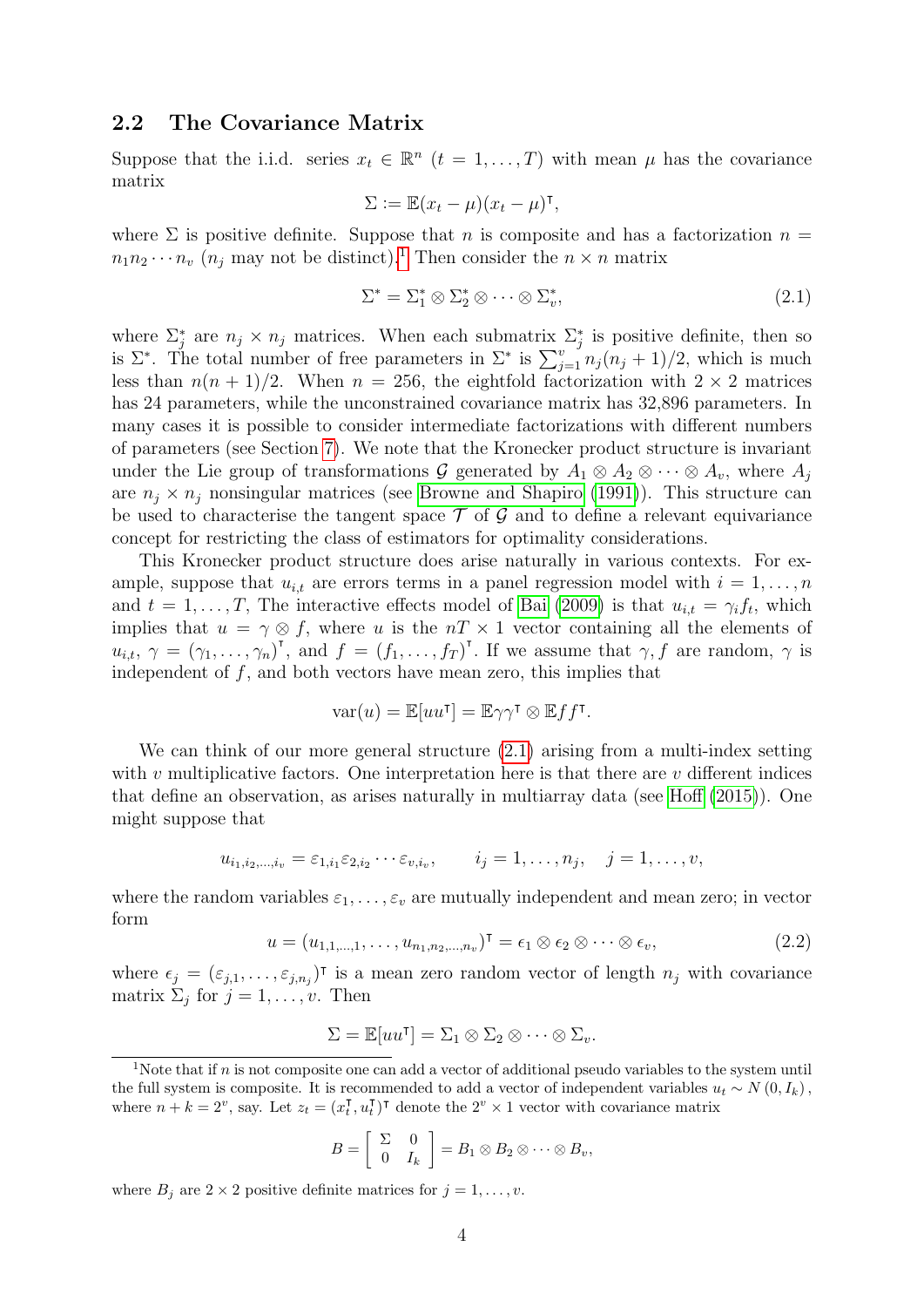One motivation for considering this structure is that in a number of contexts multiplicative effects may be a valid description of relationships, especially in the multi-trait multimethod (MTMM) context in psychometrics (see e.g., [Campbell and O'Connell](#page-69-9) [\(1967\)](#page-69-9) and [Cudeck](#page-69-10) [\(1988\)](#page-69-10)). For a financial application one might consider different often employed sorting characteristics such as industry, size, and value, by which each stock is labelled. For example, we may have 10 industries, 3 sizes and 3 different value buckets, which yields 90 buckets. If one has precisely one firm in each industry  $\varepsilon_1$ , of each size  $\varepsilon_2$  and of each value category  $\varepsilon_3$  then the multi-array model is directly applicable.

This structure has been considered before by [Swain](#page-72-2) [\(1975\)](#page-72-2) and [Verhees and Wansbeek](#page-72-3) [\(1990\)](#page-72-3), and in the multi-array literature, where they emphasize the case where  $v$  is small and  $n_j$  is fixed and where the structure is known and correct (up to the unknown parameters of  $\Sigma_1^*, \Sigma_2^*, \ldots, \Sigma_v^*$ . Our framework emphasizes the case where v is large and  $n_j$  is fixed; in addition we do not explicitly require the multi-array structure and consider  $\Sigma^*$  in [\(2.1\)](#page-5-1) as an approximation device to a general large covariance matrix  $\Sigma$ .

For comparison, consider the multi-way additive random effect model

$$
u_{i_1,i_2,\dots,i_v} = \varepsilon_{1,i_1} + \varepsilon_{2,i_2} + \dots + \varepsilon_{v,i_v},
$$

where the errors  $\varepsilon_1, \ldots, \varepsilon_n$  are mutually uncorrelated. We can write the full  $n \times 1$  vector  $u = (u_{1,1,...,1}, \ldots, u_{n_1,n_2,...,n_v})^{\mathsf{T}}$  as

$$
u = \sum_{j=1}^{v} D_j \epsilon_j,
$$

where  $D_j$  are known  $n \times n_j$  matrices of zeros and ones, so that

$$
\Sigma = \mathbb{E}[uu^{\mathsf{T}}] = \sum_{j=1}^{v} D_j \Sigma_j D_j^{\mathsf{T}},
$$

(see for example [Rao](#page-71-7) [\(1997\)](#page-71-7)). In some sense as we shall see in Section [4](#page-13-0) the Kronecker product structure corresponds to a kind of additive structure on the logarithm of the covariance matrix, and from a mathematical point of view log-linear models have some advantages over linear models for covariance, [Shephard](#page-71-8) [\(1996\)](#page-71-8).

There are two issues with the model [\(2.1\)](#page-5-1). First, there is an identification problem even though the number of parameters in  $(2.1)$  is strictly less than  $n(n + 1)/2$ . For example, if we multiply every element of  $\Sigma_{1}^{*}$  by a constant C and divide every element of  $\Sigma_{2}^{*}$  by C, then  $\Sigma^{*}$  is the same. A solution to the identification problem is to normalize  $\Sigma_1^*, \Sigma_2^*, \cdots, \Sigma_{v-1}^*$  by setting the first diagonal element to be 1. Second, if the matrices  $\Sigma_{j}^{*}$ s are permuted one obtains a different  $\Sigma^{*}$ . Although the eigenvalues of this permuted matrix are the same, the eigenvectors are not. This may be an issue in some applications, and begs the question of how one chooses the correct permutation; we discuss this briefly in Section [7.](#page-31-0)

#### <span id="page-6-0"></span>2.3 The Transformed Covariance Matrix

In this paper, we will approximate a transformation of the covariance matrix with a Kronecker product structure. For example, the *correlation matrix*, instead of the covariance matrix. This will allow a more flexible approach to approximating a general covariance matrix, since we can estimate the diagonal elements by standard well understood (even in the large dimensional case) methods; this will be useful in some applications.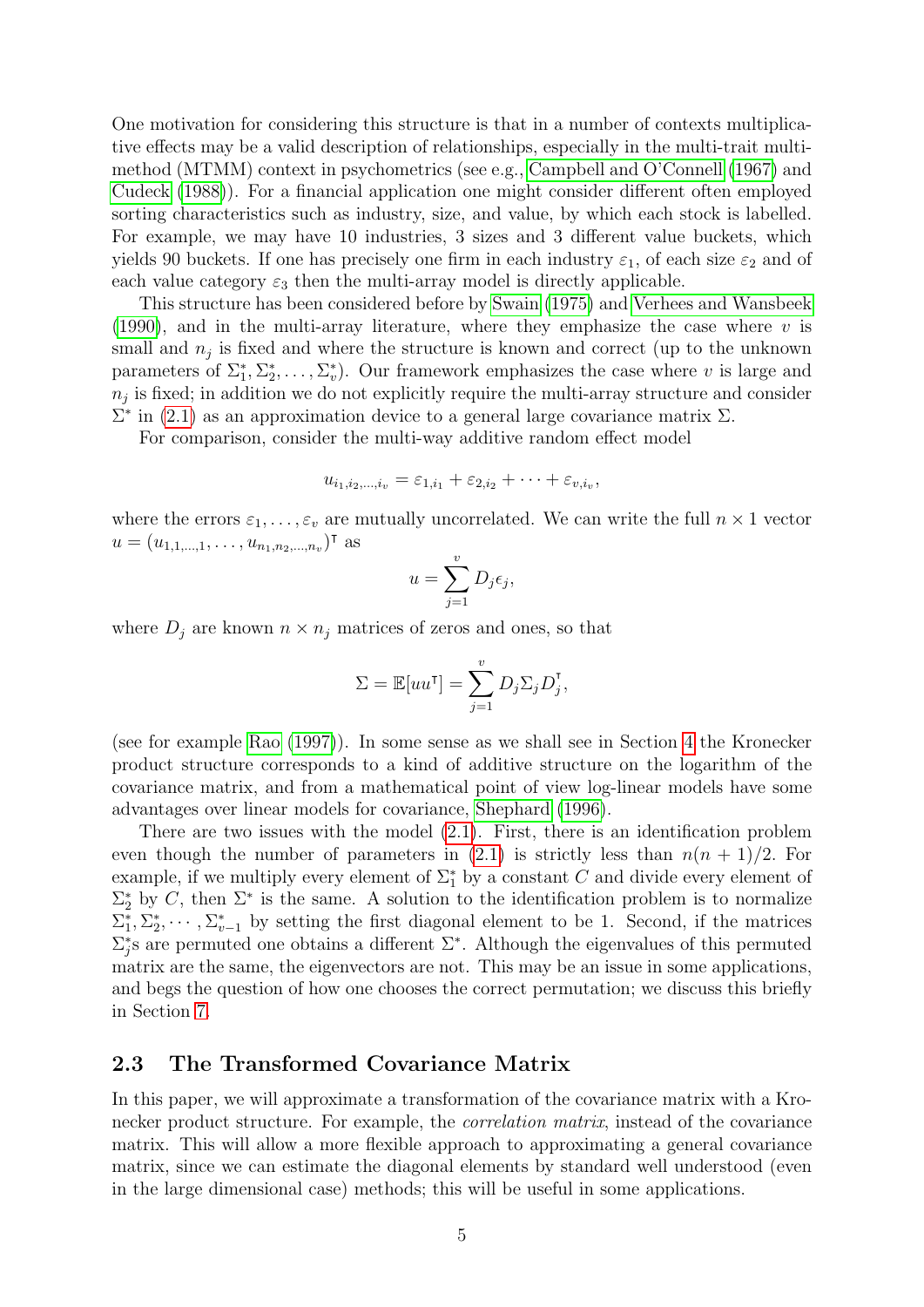Suppose again that we observe a sample of *n*-dimensional random vectors  $x_t$ ,  $t =$ 1, 2, ..., T, which are i.i.d. distributed with mean  $\mu := \mathbb{E}x_t$  and a positive definite  $n \times n$ covariance matrix  $\Sigma := \mathbb{E}(x_t - \mu)(x_t - \mu)$ <sup>T</sup>. Let D be an  $n \times n$  known diagonal matrix. For example,  $D := diag(\sigma_1^2, \ldots, \sigma_n^2)$ , where  $\sigma_i^2 := \mathbb{E}(x_{t,i} - \mu_i)^2$ . Then define

<span id="page-7-2"></span>
$$
y_t := D^{-1/2}(x_t - \mu)
$$

such that  $\mathbb{E}y_t = 0$  and  $\text{var}[y_t] = D^{-1/2} \Sigma D^{-1/2} =: \Theta$ . In the case where  $D := \text{diag}(\sigma_1^2, \dots, \sigma_n^2)$ , Θ is the correlation matrix; that is, it has all its diagonal entries to be 1. In the case where  $D = I_n$ ,  $\Theta$  is the covariance matrix. We will assume that the matrix  $\Theta$  possesses the Kronecker product structure. For simplicity, in the remainder of this paper we shall assume that  $\Theta$  is the correlation matrix, the general case follows along similar lines.

Suppose  $n = 2^v$ . We show in Section [3.1](#page-8-0) that there exists a *unique* matrix

<span id="page-7-3"></span>
$$
\Theta^0 = \Theta_1^0 \otimes \Theta_2^0 \otimes \cdots \otimes \Theta_v^0 = \begin{bmatrix} 1 & \rho_1^0 \\ \rho_1^0 & 1 \end{bmatrix} \otimes \begin{bmatrix} 1 & \rho_2^0 \\ \rho_2^0 & 1 \end{bmatrix} \otimes \cdots \otimes \begin{bmatrix} 1 & \rho_v^0 \\ \rho_v^0 & 1 \end{bmatrix}
$$
 (2.3)

that minimizes  $\|\log \Theta - \log \Theta^*\|_W$  among all  $\log \Theta^*$ , where the norm  $\|\cdot\|_W$  is defined in Section [3.1.](#page-8-0) Define

$$
\Omega^{0} := \log \Theta^{0}
$$
\n
$$
= (\log \Theta_{1}^{0} \otimes I_{2} \otimes \cdots \otimes I_{2}) + (I_{2} \otimes \log \Theta_{2}^{0} \otimes \cdots \otimes I_{2}) + \cdots + (I_{2} \otimes \cdots \otimes \log \Theta_{v}^{0}),
$$
\n
$$
=: (\Omega_{1}^{0} \otimes I_{2} \otimes \cdots \otimes I_{2}) + (I_{2} \otimes \Omega_{2}^{0} \otimes \cdots \otimes I_{2}) + \cdots + (I_{2} \otimes \cdots \otimes \Omega_{v}^{0}),
$$
\n(2.4)

where  $\Omega_i^0$  is  $2 \times 2$  for  $i = 1, \ldots, v$ . For the moment consider  $\Omega_1^0 := \log \Theta_1^0$ . The eigenvalues of  $\Theta_1^0$  are  $1 + \rho_1$  and  $1 - \rho_1$ , respectively. The corresponding eigenvectors are  $(1, 1)^\dagger / \sqrt{2}$ and  $(1, -1)$ <sup>T</sup>/ $\sqrt{2}$ , respectively. Therefore

<span id="page-7-1"></span>
$$
\Omega_1^0 = \log \Theta_1^0 = \begin{pmatrix} 1 & 1 \\ 1 & -1 \end{pmatrix} \begin{pmatrix} \log(1+\rho_1^0) & 0 \\ 0 & \log(1-\rho_1^0) \end{pmatrix} \begin{pmatrix} 1 & 1 \\ 1 & -1 \end{pmatrix} \frac{1}{2}
$$

$$
= \begin{pmatrix} \frac{1}{2} \log(1-[\rho_1^0]^2) & \frac{1}{2} \log\left(\frac{1+\rho_1^0}{1-\rho_1^0}\right) \\ \frac{1}{2} \log\left(\frac{1+\rho_1^0}{1-\rho_1^0}\right) & \frac{1}{2} \log(1-[\rho_1^0]^2) \end{pmatrix} =: \begin{pmatrix} a_1 & b_1 \\ b_1 & a_1 \end{pmatrix},
$$
(2.5)

whence we see that  $\rho_1^0$  generates two distinct entries for  $\Omega_1^0$ . The off-diagonal element 1  $\frac{1}{2}$ log  $\left(\frac{1+\rho_1^0}{1-\rho_1^0}\right)$  is the Fisher's z-transformation of  $\rho_1^0$ , which has a fine statistical pedigree. We also see that  $\Omega_1^0$  is not only symmetric about the diagonal, but also symmetric about the cross-diagonal (from the upper right to the lower left). We can use entries of  $\Omega_1^0$  to recover  $\rho_1^0$  in some over-identified sense. The same reasoning applies to  $\Omega_2^0, \ldots, \Omega_v^0$ . We achieve dimension reduction because the original  $\Theta$  has  $n(n-1)/2$  parameters whereas  $\Theta^0$  has only  $v = O(\log n)$  parameters. We shall discuss various aspects of estimation in detail in Section [5.](#page-17-0)

### <span id="page-7-0"></span>3 Motivation

In this section we give three motivational reasons for considering the Kronecker product model beyond the obvious case arising from multi-array data structures. First, we show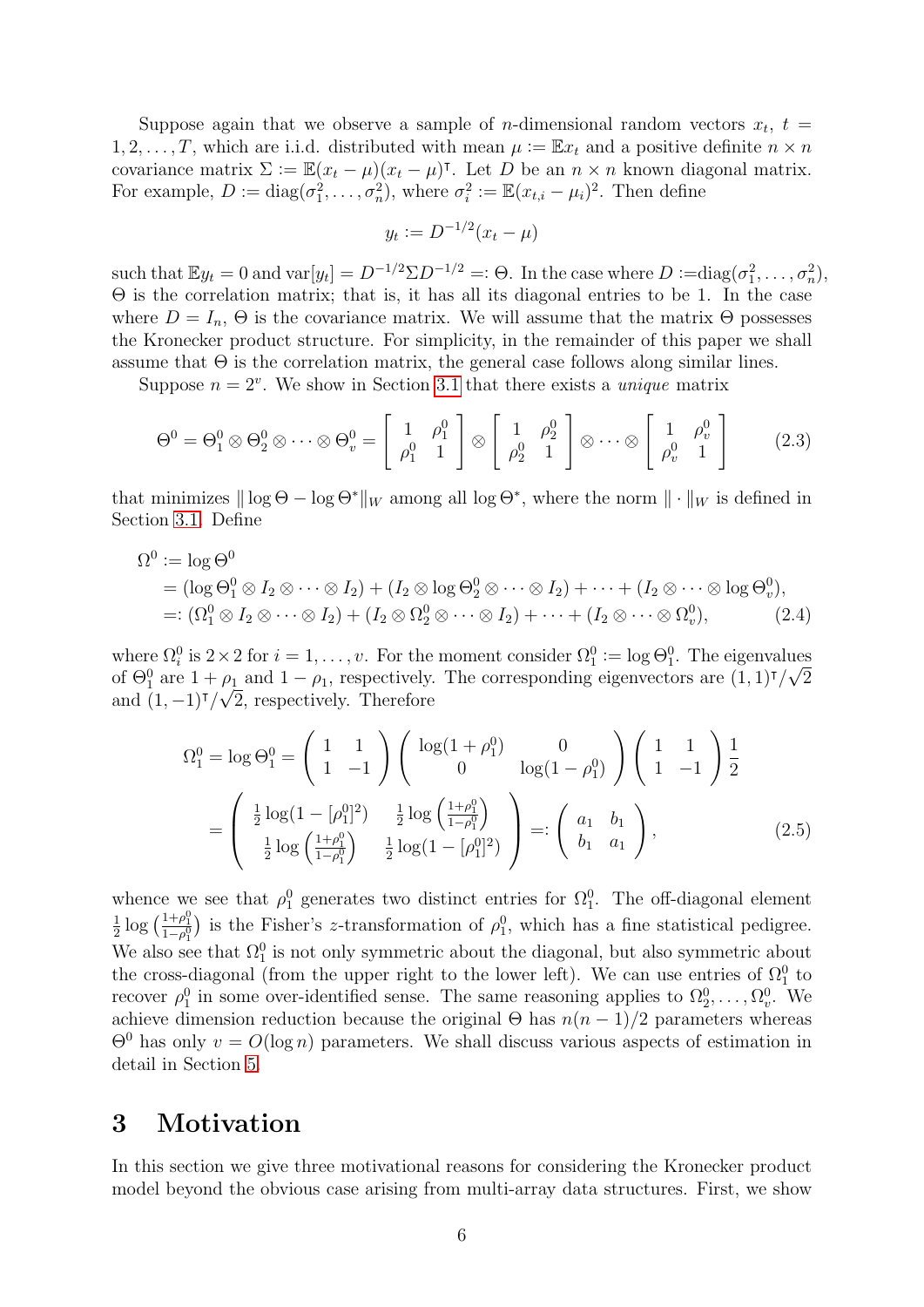that for any given covariance/correlation matrix there is a uniquely defined member of the model that is closest to it in some sense. Second, we also discuss whether the model can approximate an arbitrarily large covariance matrix well. In particular, we show that the eigenstructure of large Kronecker product matrices can be easily described. Third, we argue that the structure is very convenient for a number of applications.

#### <span id="page-8-0"></span>3.1 Best Approximation

For simplicity of notation, we suppose that  $n = n_1 n_2$ . Consider the set  $\mathcal{C}_n$  of all  $n \times n$ real positive definite matrices with the form

<span id="page-8-2"></span>
$$
\Sigma^*=\Sigma_1^*\otimes\Sigma_2^*,
$$

where  $\Sigma_j^*$  is a  $n_j \times n_j$  matrix for  $j = 1, 2$ . We assume that both  $\Sigma_1^*$  and  $\Sigma_2^*$  are positive definite, which ensures that  $\Sigma^*$  is so. Regarding the identification issue we impose that the first diagonal of  $\Sigma_1^*$  is 1. Since  $\Sigma_1^*$  and  $\Sigma_2^*$  are symmetric, we can orthogonally diagonalize them:

$$
\Sigma_1^* = U_1^{\mathsf{T}} \Lambda_1 U_1 \qquad \Sigma_2^* = U_2^{\mathsf{T}} \Lambda_2 U_2,
$$

where  $U_1$  and  $U_2$  are orthogonal, and  $\Lambda_1 = \text{diag}(\lambda_1, \ldots, \lambda_{n_1})$  and  $\Lambda_2 = \text{diag}(u_1, \ldots, u_{n_2})$ are diagonal matrices containing eigenvalues. Positive definiteness of  $\Sigma_1^*$  and  $\Sigma_2^*$  ensures that these eigenvalues are real and positive. Then the (principal) logarithm of  $\Sigma^*$  is:

$$
\log \Sigma^* = \log(\Sigma_1^* \otimes \Sigma_2^*) = \log[(U_1 \otimes U_2)^{\mathsf{T}} (\Lambda_1 \otimes \Lambda_2)(U_1 \otimes U_2)]
$$
  
=  $(U_1 \otimes U_2)^{\mathsf{T}} \log(\Lambda_1 \otimes \Lambda_2)(U_1 \otimes U_2),$  (3.1)

where the second equality is due to the mixed product property of the Kronecker product, and the third equality is due to a property of matrix functions. Now

$$
log(\Lambda_1 \otimes \Lambda_2) = diag(log(\lambda_1 \Lambda_2),..., log(\lambda_{n_1} \Lambda_2))
$$
  
= diag(log(\lambda\_1 I\_{n\_2} \Lambda\_2),..., log(\lambda\_{n\_1} I\_{n\_2} \Lambda\_2))  
= diag(log(\lambda\_1 I\_{n\_2}) + log(\Lambda\_2),..., log(\lambda\_{n\_1} I\_{n\_2}) + log(\Lambda\_2))  
= diag(log(\lambda\_1 I\_{n\_2}),..., log(\lambda\_{n\_1} I\_{n\_2})) + diag(log(\Lambda\_2),..., log(\Lambda\_2))  
= log(\Lambda\_1) \otimes I\_{n\_2} + I\_{n\_1} \otimes log(\Lambda\_2), (3.2)

where the third equality holds only because  $\lambda_i I_{n_2}$  and  $\Lambda_2$  have real positive eigenvalues only and commute for all  $j = 1, \ldots, n_1$  [\(Higham](#page-70-10) [\(2008\)](#page-70-10) p270 Theorem 11.3). Substitute [\(3.2\)](#page-8-1) into [\(3.1\)](#page-8-2):

$$
\log \Sigma^* = (U_1 \otimes U_2)^{\mathsf{T}} (\log \Lambda_1 \otimes I_{n_2} + I_{n_1} \otimes \log \Lambda_2) (U_1 \otimes U_2)
$$
  
=  $(U_1 \otimes U_2)^{\mathsf{T}} (\log \Lambda_1 \otimes I_{n_2}) (U_1 \otimes U_2) + (U_1 \otimes U_2)^{\mathsf{T}} (I_{n_1} \otimes \log \Lambda_2) (U_1 \otimes U_2)$   
=  $\log \Sigma_1^* \otimes I_{n_2} + I_{n_1} \otimes \log \Sigma_2^*.$ 

Let  $\mathcal{D}_n$  denote the set of all such matrices like  $\log \Sigma^*$  as  $\Sigma^*_1, \Sigma^*_2$  varies.

Let  $\mathcal{M}_n$  denote the set of all  $n \times n$  real symmetric matrices. For any  $n(n+1)/2 \times$  $n(n+1)/2$  positive definite matrix W, define a map

<span id="page-8-1"></span>
$$
\langle A, B \rangle_W := (\text{vech} A)^{\mathsf{T}} W \text{vech} B.
$$

It is easy to show that  $\langle \cdot, \cdot \rangle_W$  is an inner product.  $\mathcal{M}_n$  with inner product  $\langle \cdot, \cdot \rangle_W$  can be identified by  $\mathbb{R}^{n(n+1)/2}$  with the Euclidean inner product. Since  $\mathbb{R}^{n(n+1)/2}$  with the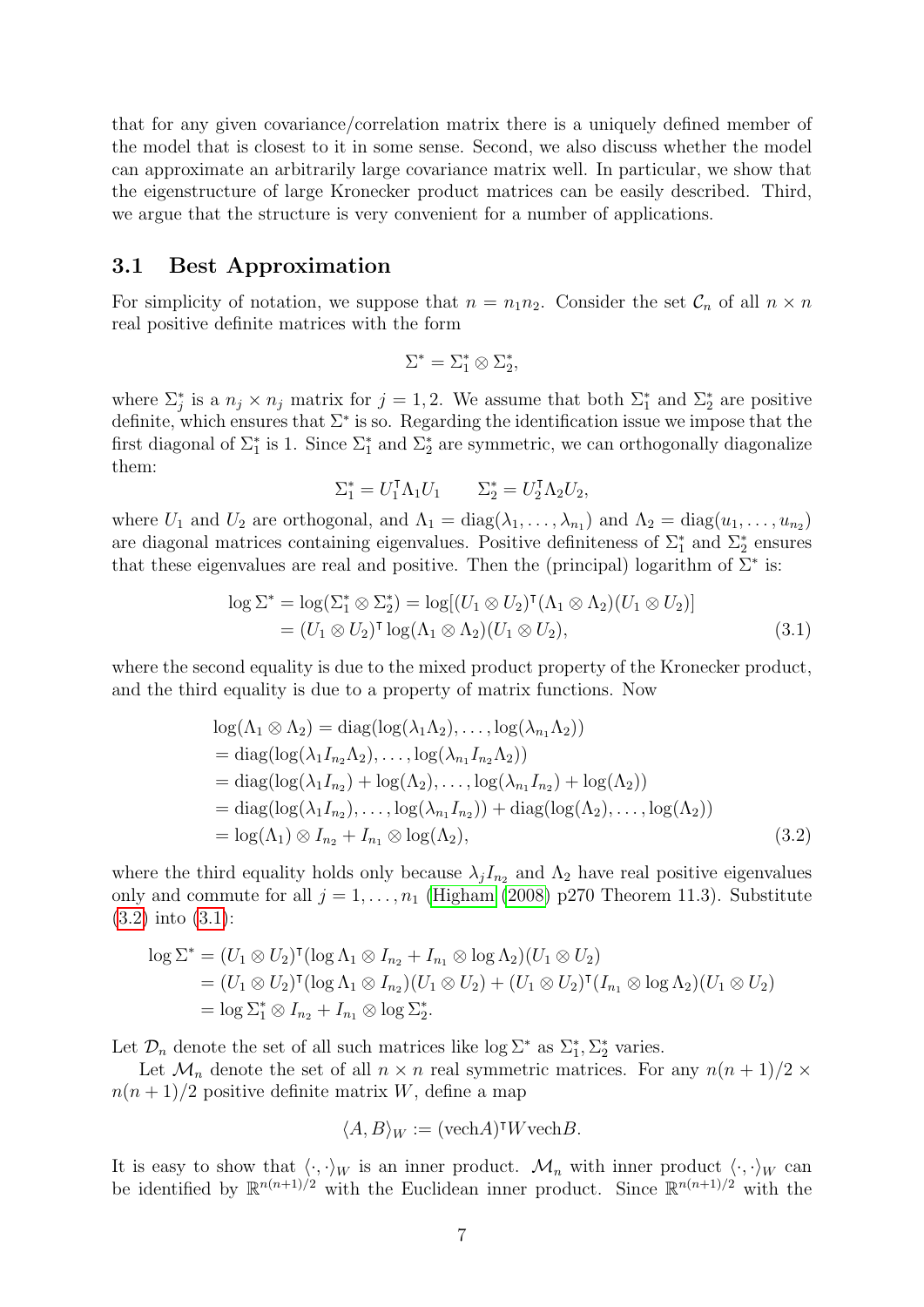Euclidean inner product is a Hilbert space (for finite n), so is  $\mathcal{M}_n$ . The inner product  $\langle \cdot, \cdot \rangle_W$  induces the following norm

$$
||A||_W := \sqrt{\langle A, A \rangle_W} = \sqrt{(\text{vech}A)^{\dagger} W \text{vech}A}.
$$

The subset  $\mathcal{C}_n \subset \mathcal{M}_n$  is not a subspace of  $\mathcal{M}_n$ . First,  $\otimes$  and + do not distribute in general. That is, there might not exist positive definite  $\Sigma_{1,3}^*$  and  $\Sigma_{2,3}^*$  such that

$$
\Sigma_{1,1}^* \otimes \Sigma_{2,1}^* + \Sigma_{1,2}^* \otimes \Sigma_{2,2}^* = \Sigma_{1,3}^* \otimes \Sigma_{2,3}^*.
$$

Second,  $C_n$  is a positive cone, hence not necessarily a subspace. In fact, the smallest subspace of  $\mathcal{M}_n$  that contains  $\mathcal{C}_n$  is  $\mathcal{M}_n$  itself. On the other hand,  $\mathcal{D}_n$  is a subspace of  $\mathcal{M}_n$  as

$$
(\log \Sigma_{1,1}^* \otimes I_{n_2} + I_{n_1} \otimes \log \Sigma_{2,1}^*) + (\log \Sigma_{1,2}^* \otimes I_{n_2} + I_{n_1} \otimes \log \Sigma_{2,2}^*)
$$
  
= 
$$
(\log \Sigma_{1,1}^* + \log \Sigma_{1,2}^*) \otimes I_{n_2} + I_{n_1} \otimes (\log \Sigma_{2,1}^* + \log \Sigma_{2,2}^*) \in \mathcal{D}_n.
$$

For finite  $n, \mathcal{D}_n$  is also closed. Therefore, for any positive definite covariance matrix  $\Sigma \in \mathcal{D}_n$  $\mathcal{M}_n$ , By the projection theorem of the Hilbert space, there exists a unique  $\log \Sigma^0 \in \mathcal{D}_n$ such that

$$
\|\log \Sigma - \log \Sigma^0\|_{W} = \min_{\log \Sigma^* \in \mathcal{D}_n} \|\log \Sigma - \log \Sigma^*\|_{W}.
$$

Note also that since  $\log \Sigma^{-1} = -\log \Sigma$ , so that this model simultaneously approximates the precision matrix in the same norm.

This says that any covariance matrix  $\Sigma$  has a closest approximating matrix  $\Sigma^0$  (in the least squares sense) that is of the Kronecker product form, and that its precision matrix  $\Sigma^{-1}$  has a closest approximating matrix  $(\Sigma^{0})^{-1}$ . This kind of best approximating property is found in linear regression (Best Linear Predictor) and provides a justification (i.e., interpretation) for using this approximation  $\Sigma^0$  even when the model is not true.<sup>[2](#page-9-0)</sup> The same reasoning applies to any correlation matrix Θ.

#### 3.2 Eigenvalues and Large  $n$  Approximation Properties

In general, a covariance matrix can have a wide variety of eigenstructures, meaning that the behaviour of its eigenvalues can be quite diverse. The widely used factor models have a rather limited eigenstructure. Specifically, in a factor model the covariance matrix (normalized by diagonal values) has a spikedness property, namely, there are  $K$  eigenvalues  $1 + \delta_1, \ldots, 1 + \delta_K$ , where  $\delta_1 \geq \delta_2 \geq \cdots \geq \delta_K > 0$ , and  $n - K$  eigenvalues that take the value one.

We next consider the eigenvalues of the class of matrices formed from the Kronecker parameterization. Without loss of generality suppose  $n = 2^v$ . We consider the  $2 \times 2$ matrices  $\{\Sigma_j^*: j = 1, 2, \ldots, v\}$ . Let  $\overline{\lambda}_j$  and  $\underline{\lambda}_j$  denote the larger and smaller eigenvalues of  $\Sigma_j^*$ , respectively. The eigenvalues of the Kronecker product matrix

$$
\Sigma^* = \Sigma_1^* \otimes \cdots \otimes \Sigma_v^*
$$

<span id="page-9-0"></span><sup>2</sup>[van Loan](#page-72-8) [\(2000\)](#page-72-8) and [Pitsianis](#page-71-9) [\(1997\)](#page-71-9) also considered this nearest Kronecker product problem involving one Kronecker product only and in the original space (not in the logarithm space). In that simplified problem, they showed that the optimisation problem could be solved by the singular value decomposition.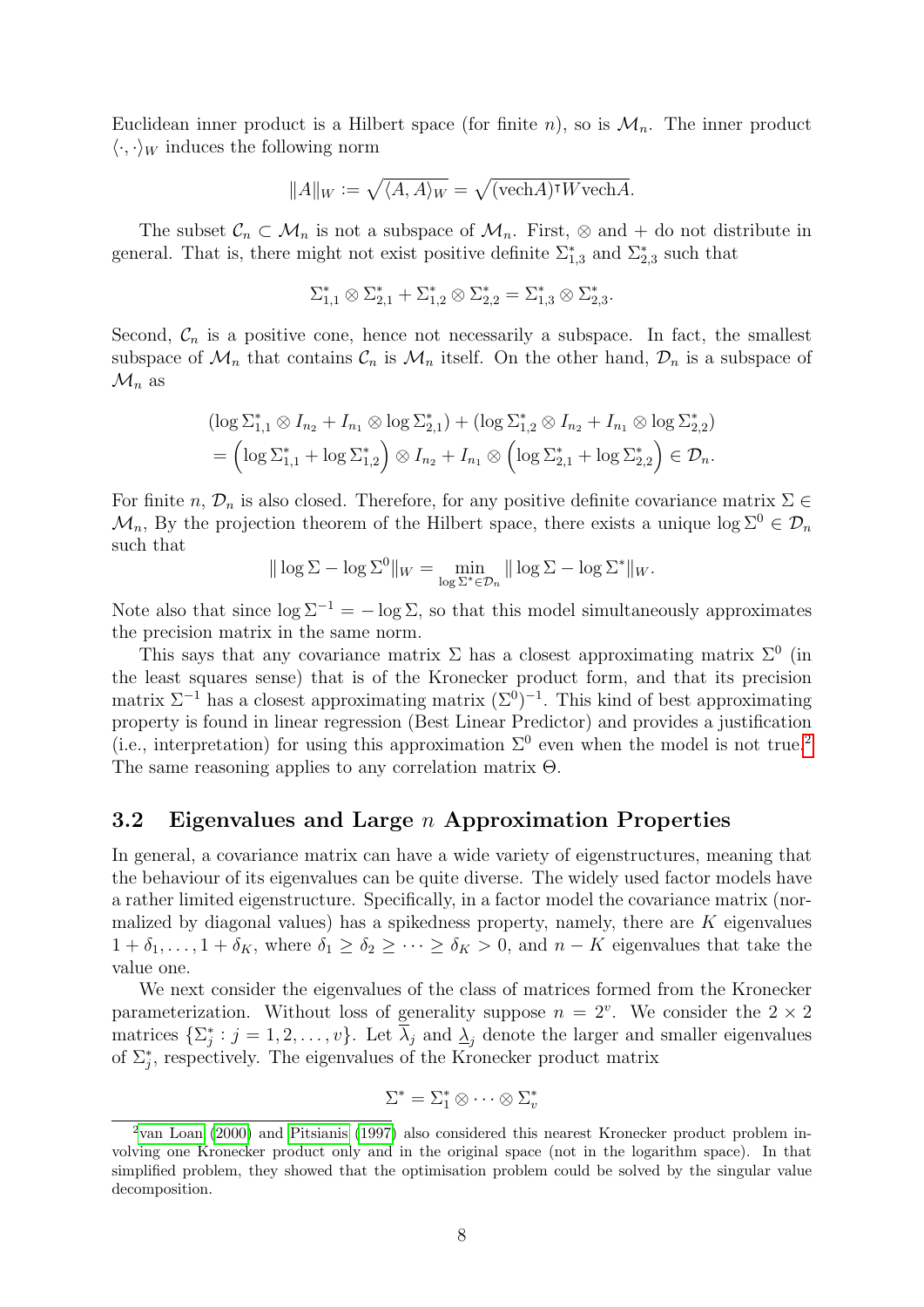are all of the products including  $\overline{\lambda}_1 \times \cdots \times \overline{\lambda}_v, \ldots, \underline{\lambda}_1 \times \cdots \times \underline{\lambda}_v$  with a cardinality of  $n = 2^v$ . Define  $\overline{\omega}_j := \log \overline{\lambda}_j$  and  $\underline{\omega}_j := \log \underline{\lambda}_j$ ; let  $U = {\overline{\omega}_1, \ldots, \overline{\omega}_v}$  and  $L = {\underline{\omega}_1, \ldots, \underline{\omega}_v}$  denote the sets of larger and smaller values, respectively. We may write the set of eigenvalues of  $\Sigma^*$  in terms of the power sets of U and L. In particular, the logarithm of a generic eigenvalue of  $\Sigma^*$  is of the form

$$
l_I = \sum_{j \in I} \overline{\omega}_j + \sum_{j \in I^c} \underline{\omega}_j,
$$

for some  $I \subset \{1, 2, \ldots, v\}$ , and I varies over all such subsets of  $\{1, \ldots, v\}$ . The largest and smallest logarithmic eigenvalues of  $\Sigma^*$  are

<span id="page-10-0"></span>
$$
\omega_{(1)}^* = \sum_{j=1}^v \overline{\omega}_j \quad ; \quad \omega_{(n)}^* = \sum_{j=1}^v \underline{\omega}_j,
$$
\n(3.3)

respectively. Depending on the choice of  $U$  and  $L$ , one can have quite different outcomes for  $\omega_{(1)}^*, \omega_{(n)}^*$ , namely one can have a bounded or expanding range, at various rates.

In fact, we can think of the generic logarithmic eigenvalue as being the outcome of a random process whereby for each  $j = 1, \ldots, v$  we choose either  $\overline{\omega}_j$  or  $\underline{\omega}_j$  with equal probability and then form the sum over  $j$ . That is, we may write the generic logarithmic eigenvalue as

$$
\sum_{j=1}^{v} \zeta_j, \qquad \zeta_j := e_j \overline{\omega}_j + (1 - e_j) \underline{\omega}_j
$$

where  $e_i$  are i.i.d. binary variables with probability 1/2. The support of  $\{e_1, \ldots, e_v\}$ traces out the possible values the logarithmic eigenvalues can take. The random variables  $\{\zeta_j\}_{j=1}^v$  are independent with  $\mathbb{E}\zeta_j = (\overline{\omega}_j + \underline{\omega}_j)/2$  and  $\text{var}(\zeta_j) = (\overline{\omega}_j - \underline{\omega}_j)^2/4$ . Under some restrictions on  $U$  and  $L$ , we may apply the Lindeberg CLT for triangular arrays of independent random variables to obtain

$$
\frac{\sum_{j=1}^{v_n} \zeta_j - \sum_{j=1}^{v_n} \mathbb{E}\zeta_j}{\sqrt{\sum_{j=1}^{v_n} \text{var}(\zeta_j)}} \xrightarrow{d} N(0, 1),
$$

as  $n \to \infty$ . This says that the spectral distribution of  $\Sigma^*$  can be represented by the cumulative distribution function of the log normal distribution whose mean parameter is  $\sum_{j=1}^{v_n} \mathbb{E} \zeta_j$  and variance parameter  $\sum_{j=1}^{v_n} \text{var}(\zeta_j)$ .

The sufficient condition for the  $\overline{CLT}$  is the following Lyapounov's condition [\(Billings](#page-69-11)[ley](#page-69-11) [\(1995\)](#page-69-11) p362): for some  $\delta > 0$ 

$$
\frac{\sum_{j=1}^{v_n} \mathbb{E}|\zeta_j - \mathbb{E}\zeta_j|^{2+\delta}}{\left(\sum_{j=1}^{v_n} \text{var}(\zeta_j)\right)^{(2+\delta)/2}} = \frac{\sum_{j=1}^{v_n} |\overline{\omega}_j - \underline{\omega}_j|^{2+\delta}}{\left(\sum_{j=1}^{v_n} (\overline{\omega}_j - \underline{\omega}_j)^2\right)^{(2+\delta)/2}} \to 0,
$$

as  $n \to \infty$ , provided  $\mathbb{E}|\zeta_j - \mathbb{E}\zeta_j|^{2+\delta} < \infty$ . (We shall suppress the subscript *n* of *v*.) This condition will be satisfied in many settings. We next give an example in which this condition is easily verified.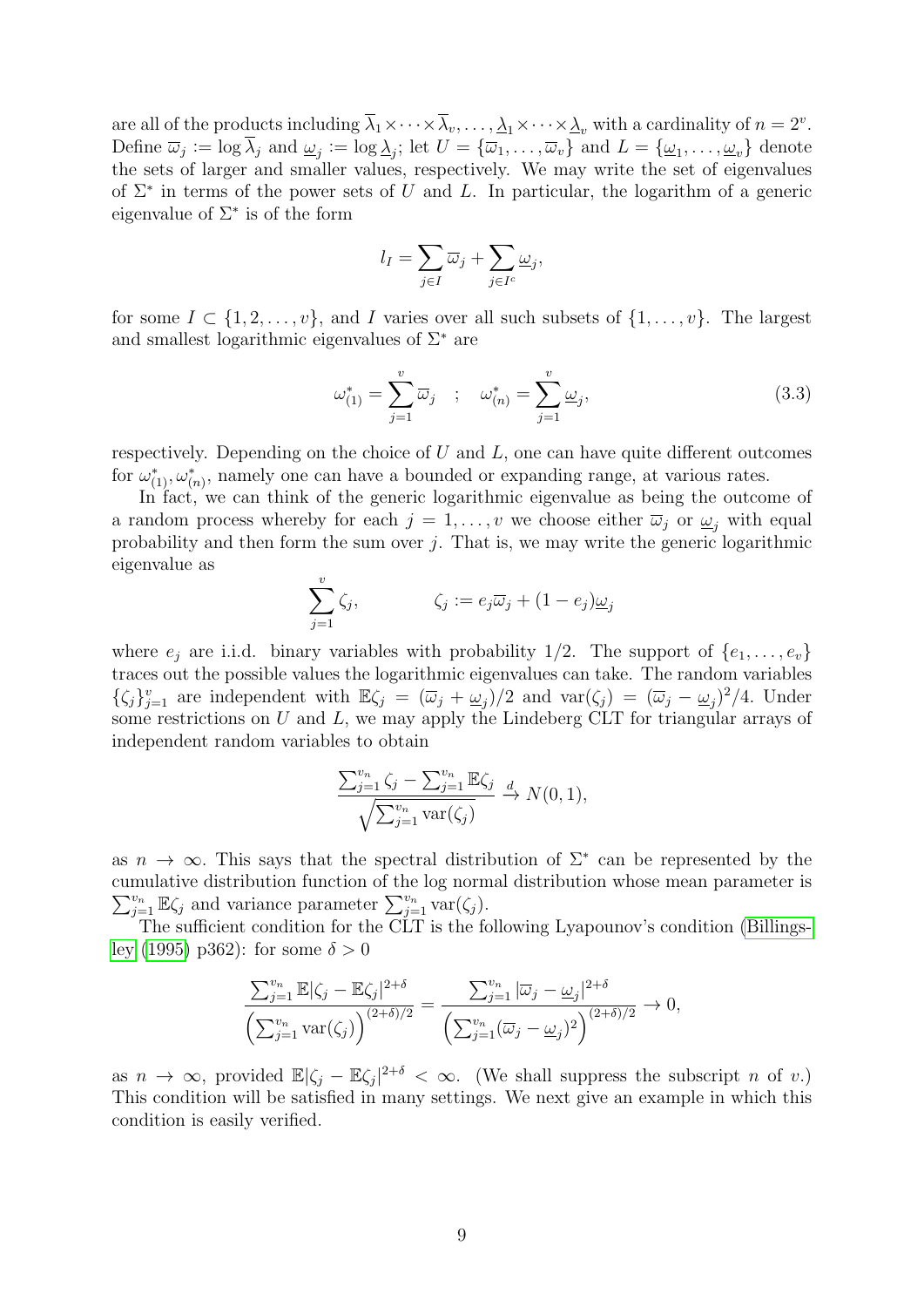<span id="page-11-1"></span>**Example 1.** Suppose that  $\overline{\omega}_j = v^{-\alpha} \phi(j/v)$  and  $\underline{\omega}_j = v^{-\alpha} \mu(j/v)$  for some fixed smooth bounded functions  $\phi(\cdot), \mu(\cdot)$  such that  $\int_0^1 |\phi(u) - \mu(u)|^{2+\delta} du < \infty$  for some  $\delta > 0$  and  $\int_0^1 |\phi(u) - \mu(u)|^2 du > 0$ . Then the Lyapounov's condition is satisfied. To see this,

$$
\sum_{j=1}^{v} |\overline{\omega}_{j} - \underline{\omega}_{j}|^{2+\delta} = v^{-\alpha(2+\delta)} \sum_{j=1}^{v} |\phi(j/v) - \mu(j/v)|^{2+\delta} \sim v^{1-\alpha(2+\delta)} \int_{0}^{1} |\phi(u) - \mu(u)|^{2+\delta} du.
$$
  

$$
\left(\sum_{j=1}^{v} (\overline{\omega}_{j} - \underline{\omega}_{j})^{2}\right)^{(2+\delta)/2} = \left(v^{-2\alpha} \sum_{j=1}^{v} (\phi(j/v) - \mu(j/v))^{2}\right)^{(2+\delta)/2}
$$

$$
\sim v^{1+\delta/2-\alpha(2+\delta)} \left(\int_{0}^{1} (\phi(u) - \mu(u))^{2} du\right)^{(2+\delta)/2}.
$$

Thus

$$
\frac{\sum_{j=1}^{v_n} |\overline{\omega}_j - \underline{\omega}_j|^{2+\delta}}{\left(\sum_{j=1}^{v_n} (\overline{\omega}_j - \underline{\omega}_j)^2\right)^{(2+\delta)/2}} \sim Cv^{-\delta/2} \to 0,
$$

as  $n \to \infty$ .

We next turn to the extreme logarithmic eigenvalues [\(3.3\)](#page-10-0). In this setting, the largest logarithmic eigenvalue of  $\Sigma^*$  satisfies

$$
\omega_{(1)}^* = v^{-\alpha} \sum_{j=1}^v \phi(j/v) = v^{1-\alpha} \frac{1}{v} \sum_{j=1}^v \phi(j/v) \sim v^{1-\alpha} \int \phi(u) du,
$$

which tends to infinity if  $\int \phi(u)du > 0$  and  $\alpha < 1$ . It follows that

 $\overline{\lambda}_1 \times \cdots \times \overline{\lambda}_v = \exp \omega_{(1)}^* \sim \exp(Cv^{1-\alpha}) \to \infty.$ 

This says that the class of eigenstructures generated by the Kronecker parameterization can be quite general, and is determined by the two parameters  $\sum_{j=1}^{v_n} \mathbb{E}\zeta_j$  and  $\sum_{j=1}^{v_n} \text{var}(\zeta_j)$ . We discuss estimation and asymptotic properties of these two parameters based on our Kronecker product structures in Sections [5.3.1](#page-19-0) and [6.3.1,](#page-29-0) respectively. We also examine estimation and asymptotic properties of the extreme logarithmic eigenvalues  $(as in (3.3))$  $(as in (3.3))$  $(as in (3.3))$  in Sections [5.3.2](#page-20-0) and [6.3.2,](#page-29-1) respectively.

In fact, the log-normal law appears to be quite a good approximation for financial data.[3](#page-11-0) Figure [1](#page-12-0) shows the kernel density estimate of the 441 log eigenvalues of the sample covariance matrix of daily stock return data calculated over a ten-year period in comparison with normal density with the same mean and variance. It seems that this approximation is quite good.

### <span id="page-11-2"></span>3.3 Portfolio Choices and Other Applications

In this section we consider some practical motivation for considering the Kronecker factorization. Many portfolio choice methods require the inverse of the covariance matrix,  $\Sigma^{-1}$ . For example, the weights of the minimum variance portfolio are given by

$$
w_{MV} = \frac{\Sigma^{-1} \iota_n}{\iota_n^{\mathsf{T}} \Sigma^{-1} \iota_n},
$$

<span id="page-11-0"></span><sup>3</sup>Log-normal laws are widely found in social sciences, following [Gibrat](#page-70-11) [\(1931\)](#page-70-11).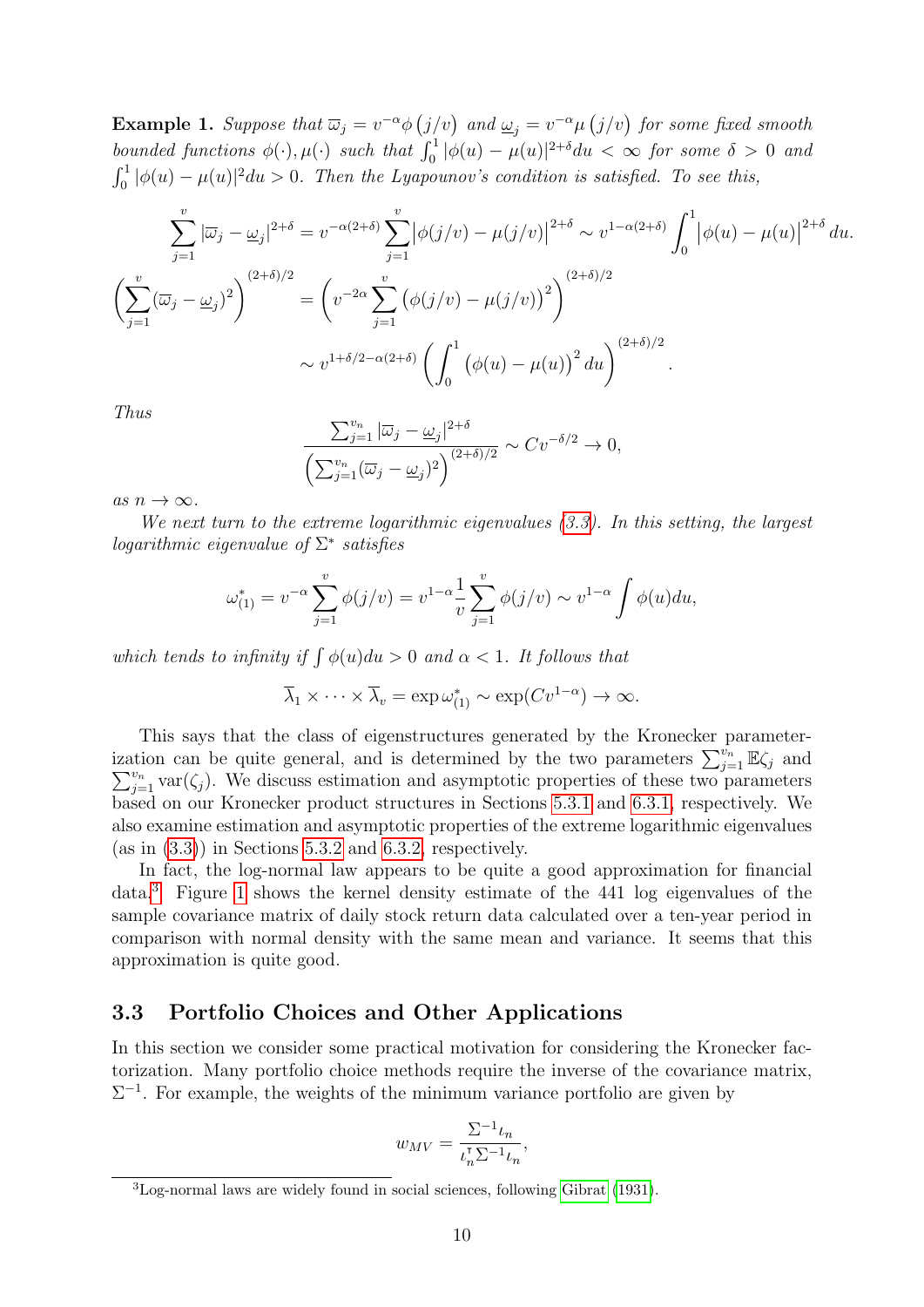

<span id="page-12-0"></span>Figure 1: The estimated density function (Silverman's kernel density estimate) of the 441 log eigenvalues of the sample covariance matrix of daily stock return data calculated over a ten-year period in comparison with normal density with the same mean and variance.

where  $\iota_n = (1, 1, \ldots, 1)^\mathsf{T}$ , see e.g., [Ledoit and Wolf](#page-70-1) [\(2003\)](#page-70-1) and [Chan, Karceski, and](#page-69-12) [Lakonishok](#page-69-12) [\(1999\)](#page-69-12). In the Kronecker structure case, the inverse of the covariance matrix is easily found by inverting the lower order submatrices  $\Sigma_j$ , which can be done analytically, since

$$
\Sigma^{-1} = \Sigma_1^{-1} \otimes \Sigma_2^{-1} \otimes \cdots \otimes \Sigma_v^{-1}.
$$

In fact, because  $\iota_n = \iota_{n_1} \otimes \iota_{n_2} \otimes \cdots \otimes \iota_{n_v}$ , we can write

$$
w_{MV} = \frac{\left(\sum_{1}^{-1} \otimes \sum_{2}^{-1} \otimes \cdots \otimes \sum_{v}^{-1}\right) \iota_{n}}{\iota_{n}^{\mathsf{T}}\left(\sum_{1}^{-1} \otimes \sum_{2}^{-1} \otimes \cdots \otimes \sum_{v}^{-1}\right) \iota_{n}} = \frac{\sum_{1}^{-1} \iota_{n_{1}}}{\iota_{n_{1}}^{\mathsf{T}}\sum_{1}^{-1} \iota_{n_{1}}} \otimes \frac{\sum_{2}^{-1} \iota_{n_{2}}}{\iota_{n_{2}}^{\mathsf{T}}\sum_{2}^{-1} \iota_{n_{2}}} \otimes \cdots \otimes \frac{\sum_{v}^{-1} \iota_{n_{v}}}{\iota_{n_{v}}^{\mathsf{T}}\sum_{v}^{-1} \iota_{n_{v}}},
$$

$$
var(w_{MV}^{\mathsf{T}} x_{t}) = \frac{1}{\iota_{n_{1}}^{\mathsf{T}}\sum_{1}^{-1} \iota_{n_{1}} \times \cdots \times \iota_{n_{v}}^{\mathsf{T}}\sum_{v}^{-1} \iota_{n_{v}}}.
$$

In cases where  $n$  is large, this structure is very convenient computationally. We shall investigate this below in Sections [8](#page-32-0) and [9.](#page-34-0) In Sections [5.3.3](#page-20-1) and [6.3.3,](#page-30-0) we also briefly look at estimation and the asymptotic properties, respectively, of the following special case

$$
\text{var}(w_{MV}^{\mathsf{T}} y_t) = \frac{1}{\iota_2^{\mathsf{T}}[\Theta_1^0]^{-1} \iota_2 \times \cdots \times \iota_2^{\mathsf{T}}[\Theta_v^0]^{-1} \iota_2},
$$

where we assume  $\Theta = \Theta^0$ .

Another context where the Kronecker product covariance model might be useful is in regression models. For example, suppose that

$$
y = X\beta + \varepsilon,
$$

where the error has covariance matrix  $\Sigma$  and interest centers on estimation of the parameter  $\beta$ . The GLS estimator in this case is

$$
\hat{\beta} = (X^{\mathsf{T}} \Sigma^{-1} X)^{-1} X^{\mathsf{T}} \Sigma^{-1} y \n= (X^{\mathsf{T}} \left( \Sigma_1^{-1} \otimes \Sigma_2^{-1} \otimes \cdots \otimes \Sigma_v^{-1} \right) X)^{-1} X^{\mathsf{T}} \left( \Sigma_1^{-1} \otimes \Sigma_2^{-1} \otimes \cdots \otimes \Sigma_v^{-1} \right) y,
$$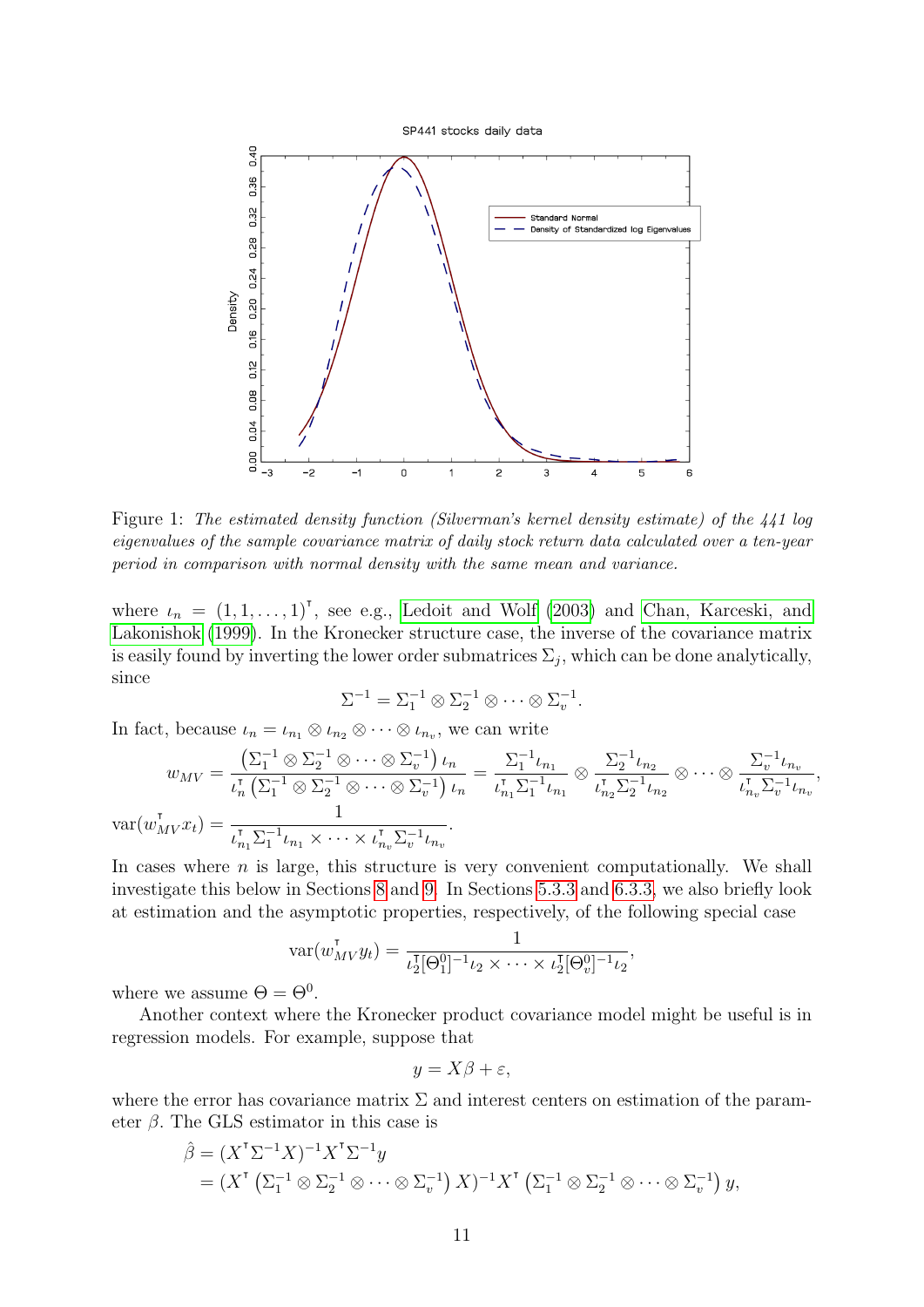and our work below shows how one would obtain feasible versions of this procedure. [Amemiya](#page-68-3) [\(1983\)](#page-68-3) and other authors have shown how one can obtain efficiency gains by a feasible GLS procedure even in the case where the covariance matrix model is not correct.

### <span id="page-13-0"></span>4 Identification

In this section we derive a linear relationship between the logarithmic Kronecker product correlation matrix and the vector of free parameters, which delivers identification of these parameters. Let  $\rho^0 := (\rho_1^0, \ldots, \rho_v^0)^\intercal \in \mathbb{R}^v$ . Recall that  $\Omega_1^0$  in  $(2.5)$  has two distinct parameters  $a_1$  and  $b_1$ . We denote similarly for  $\Omega_2^0, \ldots, \Omega_v^0$ . Define  $\theta^{\dagger} := (a_1, b_1, a_2, b_2, \ldots, a_v, b_v)$ <sup>T</sup>  $\mathbb{R}^{2v}$ . Note that

$$
\text{vech}\Omega_1^0 = \text{vech}\left(\begin{array}{cc} a_1 & b_1 \\ b_1 & a_1 \end{array}\right) = \left(\begin{array}{c} a_1 \\ b_1 \\ a_1 \end{array}\right) = \left(\begin{array}{cc} 1 & 0 \\ 0 & 1 \\ 1 & 0 \end{array}\right) \left(\begin{array}{c} a_1 \\ b_1 \end{array}\right).
$$

The same principle applies to  $\Omega_2^0, \ldots, \Omega_v^0$ . By [\(2.4\)](#page-7-2) and Proposition [5](#page-36-0) in Appendix A, we have

$$
\text{vech}(\Omega^0) = \begin{bmatrix} E_1 & E_2 & \cdots & E_v \end{bmatrix} \begin{bmatrix} \text{vech}(\Omega_1^0) \\ \text{vech}(\Omega_2^0) \\ \vdots \\ \text{vech}(\Omega_v^0) \end{bmatrix}
$$
\n
$$
= \begin{bmatrix} E_1 & E_2 & \cdots & E_v \end{bmatrix} \begin{bmatrix} I_v \otimes \begin{pmatrix} 1 & 0 \\ 0 & 1 \\ 1 & 0 \end{pmatrix} \end{bmatrix} \begin{bmatrix} a_1 \\ b_1 \\ b_2 \\ \vdots \\ b_v \end{bmatrix} =: E_* \theta^{\dagger}, \tag{4.1}
$$

where  $E_i$  for  $i = 1, \ldots, v$  are defined in [\(11.1\)](#page-36-1). We next give an example to illustrate the form that  $E_*$  takes.

<span id="page-13-1"></span>Example 2. Suppose  $v = 3$ .

$$
\Omega_1^0 = \log \Theta_1^0 = \begin{pmatrix} a_1 & b_1 \\ b_1 & a_1 \end{pmatrix}, \quad \Omega_2^0 = \log \Theta_2^0 = \begin{pmatrix} a_2 & b_2 \\ b_2 & a_2 \end{pmatrix}, \quad \Omega_3^0 = \log \Theta_3^0 = \begin{pmatrix} a_3 & b_3 \\ b_3 & a_3 \end{pmatrix}.
$$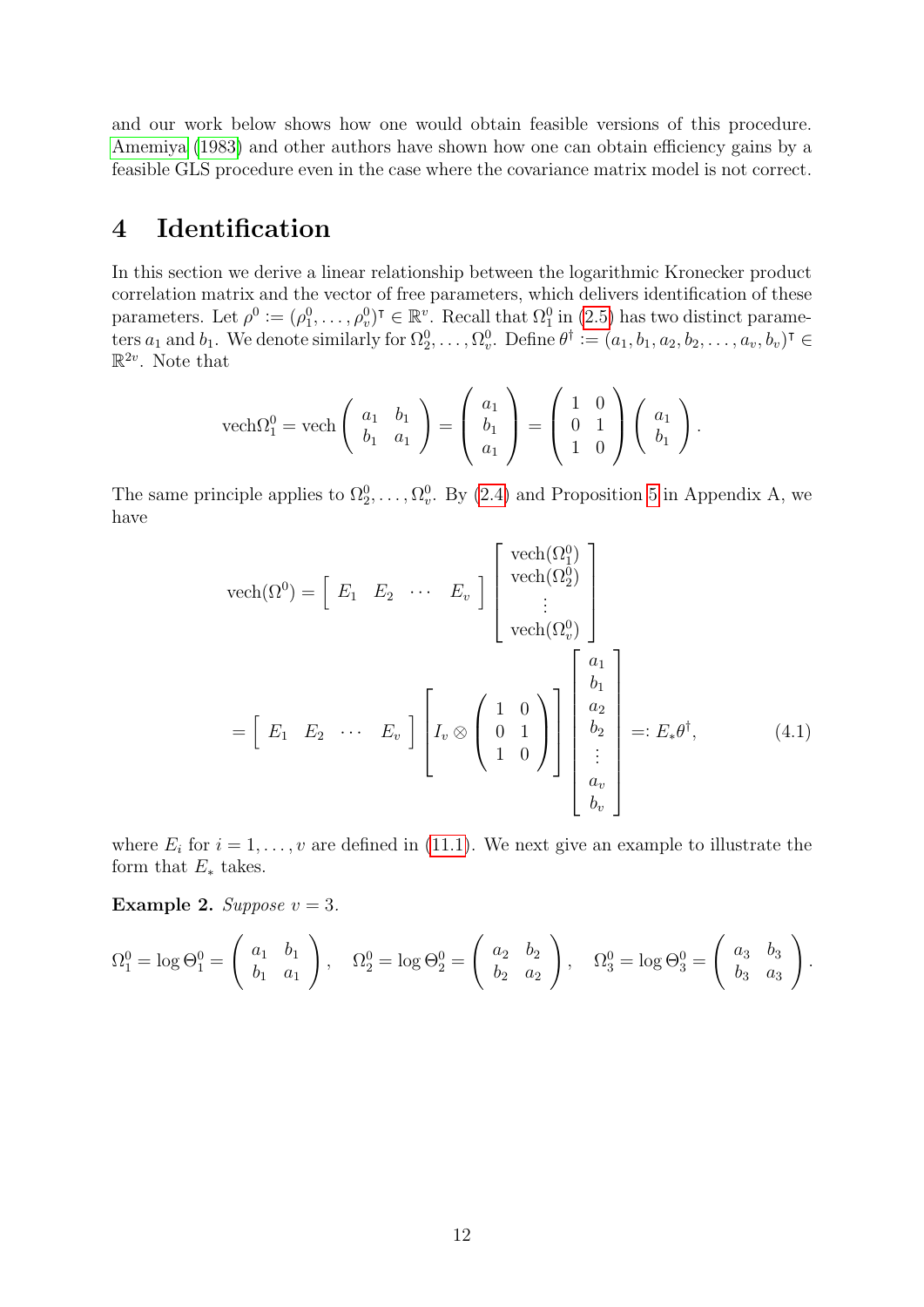Now

$$
vech(\Omega^{0}) = vech(\Omega_{1}^{0} \otimes I_{2} \otimes I_{2} + I_{2} \otimes \Omega_{2}^{0} \otimes I_{2} + I_{2} \otimes I_{2} \otimes \Omega_{3}^{0})
$$
\n
$$
\begin{pmatrix}\n\sum_{i=1}^{3} a_{i} & b_{3} & b_{2} & 0 & b_{1} & 0 & 0 & 0 \\
b_{3} & \sum_{i=1}^{3} a_{i} & 0 & b_{2} & 0 & b_{1} & 0 & 0 \\
b_{2} & 0 & \sum_{i=1}^{3} a_{i} & b_{3} & 0 & 0 & b_{1} & 0 \\
0 & b_{2} & b_{3} & \sum_{i=1}^{3} a_{i} & 0 & 0 & 0 & b_{1} \\
b_{1} & 0 & 0 & 0 & \sum_{i=1}^{3} a_{i} & b_{3} & b_{2} & 0 \\
0 & b_{1} & 0 & 0 & b_{3} & \sum_{i=1}^{3} a_{i} & 0 & b_{2} \\
0 & 0 & b_{1} & 0 & b_{2} & 0 & \sum_{i=1}^{3} a_{i} & b_{3} \\
0 & 0 & 0 & 0 & b_{1} & 0 & b_{2} & b_{3} & \sum_{i=1}^{3} a_{i}\n\end{pmatrix}
$$
\n
$$
=: E_{*}\n\begin{pmatrix}\na_{1} \\
b_{1} \\
a_{2} \\
b_{3} \\
b_{3}\n\end{pmatrix}
$$

We can show that  $E^{\intercal}_{*}E_{*}$  is a  $6 \times 6$  matrix

$$
E_{*}^{\mathsf{T}}E_{*} = \left(\begin{array}{cccccc} 8 & 0 & 8 & 0 & 8 & 0 \\ 0 & 4 & 0 & 0 & 0 & 0 \\ 8 & 0 & 8 & 0 & 8 & 0 \\ 0 & 0 & 0 & 4 & 0 & 0 \\ 8 & 0 & 8 & 0 & 8 & 0 \\ 0 & 0 & 0 & 0 & 0 & 4 \end{array}\right)
$$

Take Example [2](#page-13-1) as an illustration. We can make the following observations:

- (i) Each parameter in  $\theta^{\dagger}$ , e.g.,  $a_1, b_1, a_2, b_2, a_3, b_3$ , appears exactly  $n = 2^v = 8$  times in  $\Omega^0$ . However in vech $(\Omega^0)$  because of the "diagonal truncation", each of  $a_1, a_2, a_3$ appears  $n = 2^v = 8$  times while each of  $b_1, b_2, b_3$  only appears  $n/2 = 4$  times.
- (ii) In  $E_*^{\dagger}E_*$ , the diagonal entries summarize the information in (i). The off-diagonal entry of  $E^{\intercal}_{*}E_{*}$  records how many times the pair to which the diagonal entry corresponds has appeared together as summands in an entry of vech $(\Omega^0)$ .
- (iii) The main diagonals of  $\Omega^0$  are of the form  $\sum_{i=1}^3 a_i$ . The rest of non-zero entries are  $b_1, b_2$  and  $b_3$ , which are the Fisher's z-transformation of some  $\rho_i^0$ . The total number of zeros in  $\Omega^0$  is:  $n(n-v-1) = 32$ . Every column or row of  $\Omega^0$  has exactly  $n - v - 1 = 4$  zeros.
- (iv) The rank  $E_*^{\dagger}E_*$  is  $v+1=4$ . To see this, we left multiply  $E_*^{\dagger}E_*$  by the  $2v \times 2v$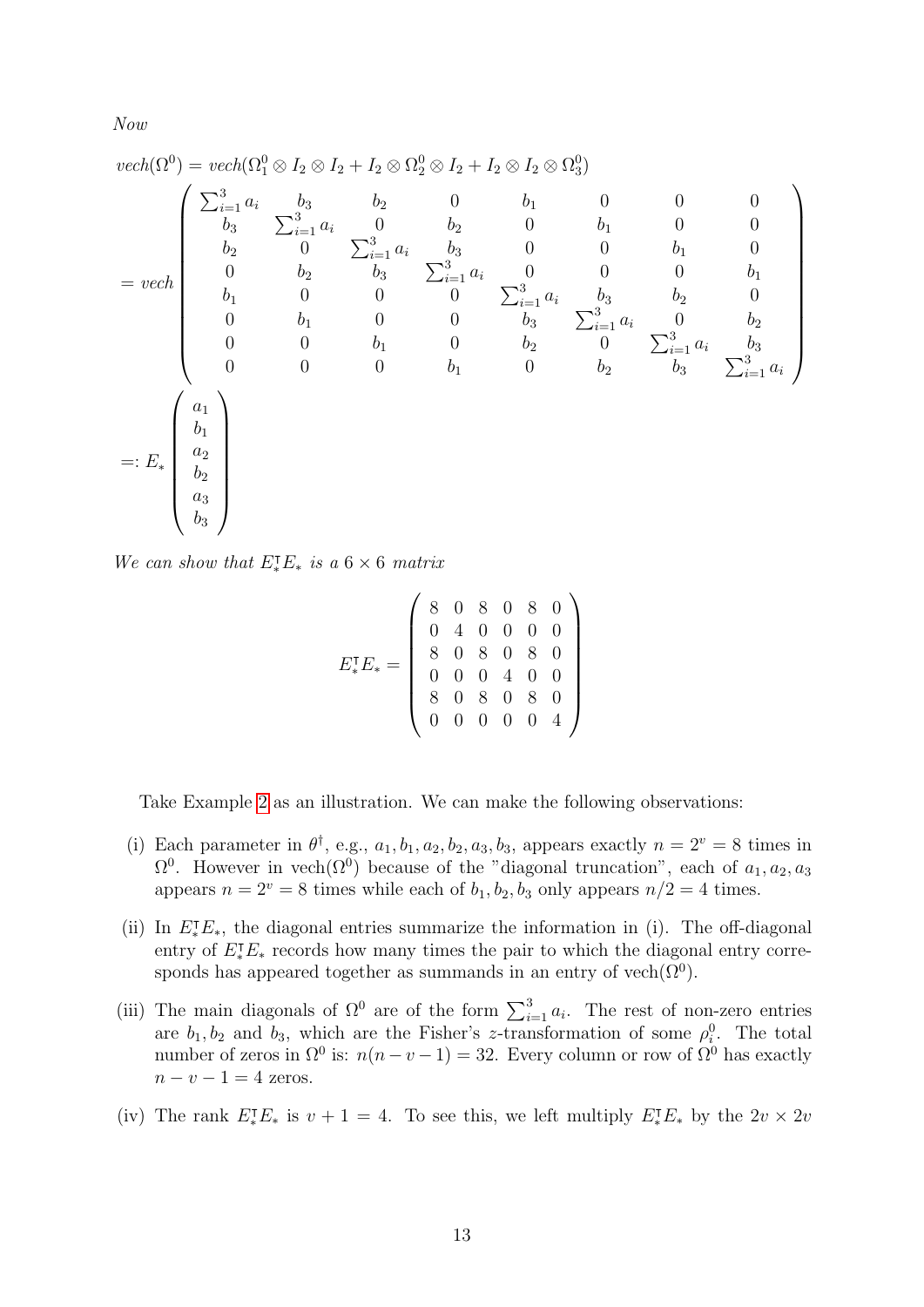permutation matrix

$$
P := \left(\begin{array}{cccccc} 1 & 0 & 0 & 0 & 0 & 0 \\ 0 & 0 & 1 & 0 & 0 & 0 \\ 0 & 0 & 0 & 0 & 1 & 0 \\ 0 & 1 & 0 & 0 & 0 & 0 \\ 0 & 0 & 0 & 1 & 0 & 0 \\ 0 & 0 & 0 & 0 & 0 & 1 \end{array}\right)
$$

and right multiply  $E_*^{\dagger}E_*$  by  $P^{\dagger}$ :

$$
P(E_{*}^{\mathsf{T}}E_{*})P^{\mathsf{T}} = \left(\begin{array}{cccccc} 8 & 8 & 8 & 0 & 0 & 0 \\ 8 & 8 & 8 & 0 & 0 & 0 \\ 8 & 8 & 8 & 0 & 0 & 0 \\ 0 & 0 & 0 & 4 & 0 & 0 \\ 0 & 0 & 0 & 0 & 4 & 0 \\ 0 & 0 & 0 & 0 & 0 & 4 \end{array}\right).
$$

Note that rank is unchanged upon left or right multiplication by a nonsingular matrix. We hence deduce that  $rank(E_{*}^{\dagger}E_{*}) = rank(E_{*}) = v + 1 = 4.$ 

(v) The eigenvalues of  $E^{\dagger}_*E_*$  are

$$
(0, 0, \frac{n}{2}, \frac{n}{2}, \frac{n}{2}, vn) = (0, 0, 4, 4, 4, 24).
$$

To see this, we first recognize that  $E_*^{\dagger}E_*$  and  $P(E_*^{\dagger}E_*)P^{\dagger}$  have the same eigenvalues because P is orthogonal. The eigenvalues  $P(E_{\ast}^{\dagger}E_{\ast})P^{\dagger}$  are the eigenvalues of its blocks.

We summarize these observations in the following proposition

<span id="page-15-0"></span>Proposition 1. Recall that  $n = 2^v$ .

- (i) The  $2v \times n(n+1)/2$  dimensional matrix  $E^{\dagger}_*$ <sup>1</sup>/<sub>\*</sub> is sparse.  $E^{\dagger}$  has  $n = 2^v$  ones in odd rows and  $n/2$  ones in even rows; the rest of entries are zeros.
- (ii) In  $E_{*}^{\dagger}E_{*}$ , the ith diagonal entry records how many times the ith parameter of  $\theta^{\dagger}$ has appeared in vech( $\Omega^0$ ). The  $(i, j)$ th off-diagonal entry of  $E^{\intercal}_*E_*$  records how many times the pair  $(\theta_i^{\dagger})$  $(\overline{t}_i^{\dagger},\theta_j^{\dagger})$  has appeared together as summands in an entry of vech( $\Omega^0$ ).
- (iii) The main diagonals of  $\Omega^0$  are of the form  $\sum_{i=1}^v a_i$ . The rest of non-zero entries are  ${b_i}_{i=1}^v$ , which are the Fisher's z-transformation of some  $\rho_i^0$ . The total number of zeros in  $\Omega^0$  is  $n(n-v-1)$ . Every column or row has exactly  $n-v-1$  zeros.
- $(iv)$   $rank(E_{*}^{\dagger}E_{*}) = rank(E_{*}^{\dagger})$  $x^{\text{T}}(F^{\text{T}}) = rank(E^{\text{T}}) = v + 1.$
- (v) The 2v eigenvalues of  $E^{\intercal}_{*}E_{*}$  are

$$
\left(\underbrace{0,\ldots,0}_{v-1},\underbrace{\frac{n}{2},\ldots,\frac{n}{2}}_{v},vn\right).
$$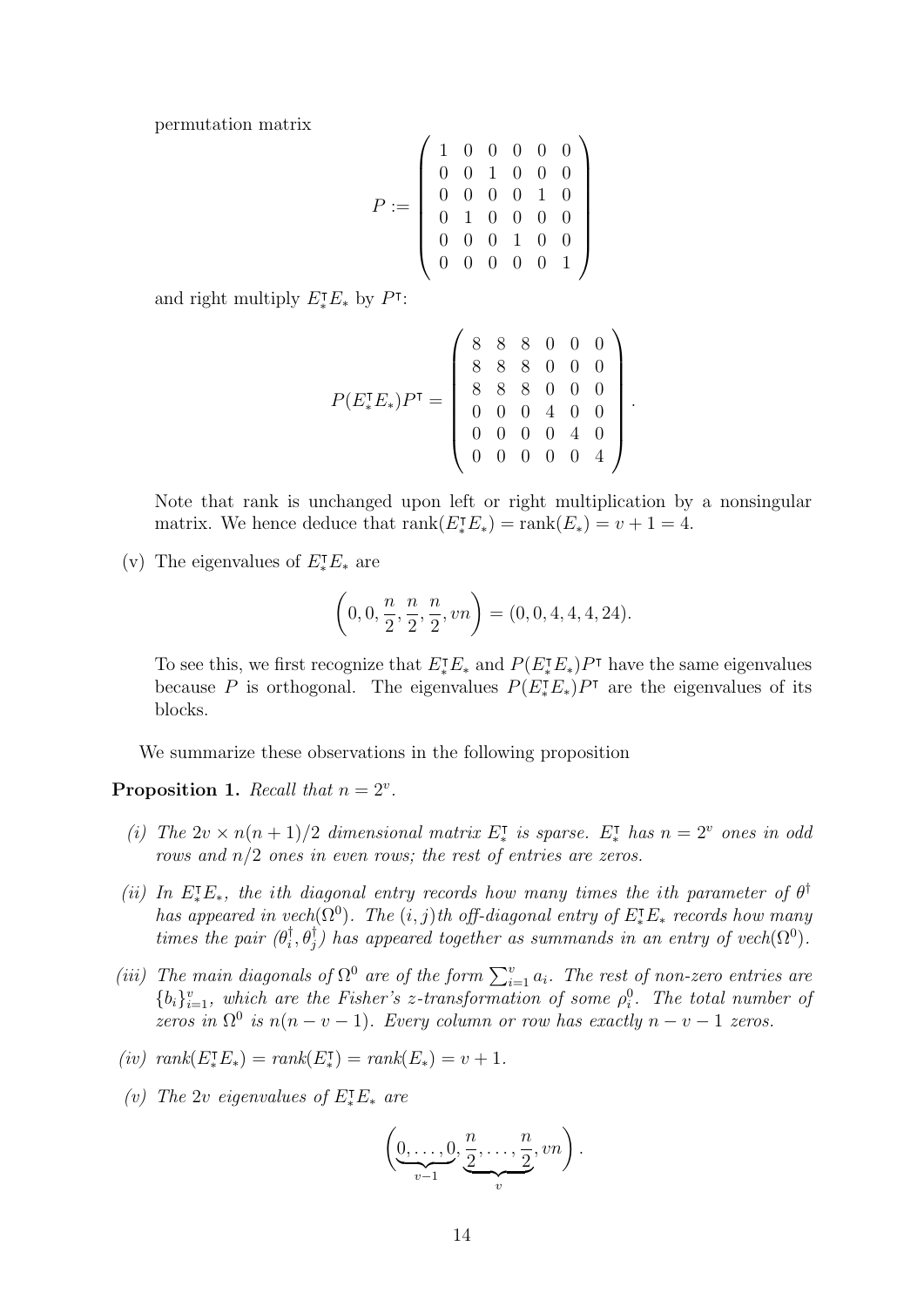$\Box$ 

Based on Example [2,](#page-13-1) we see that the number of *effective* parameters in  $\theta^{\dagger}$  is actually  $v+1$ :  $b_1, b_2, \ldots, b_v, \sum_{i=1}^v a_i$ . That is, we cannot separately identify  $a_1, a_2, \ldots, a_v$  as they always appear together. That is why the rank of  $E_*$  is only  $v + 1$  and  $E_*^{\dagger}E_*$  has  $v - 1$ zero eigenvalues. It is possible to re-parametrise

<span id="page-16-0"></span>
$$
\text{vech}(\log \Theta^0) = \text{vech}(\Omega^0) = E_* \theta^\dagger = E \theta^0,\tag{4.2}
$$

where  $\theta^0 := (\sum_{i=1}^v a_i, b_1, \ldots, b_v)^\intercal$  and E is the  $n(n+1)/2 \times (v+1)$  submatrix of  $E_*$ after deleting the duplicate columns. [\(4.2\)](#page-16-0) says that vech( $\Omega^0$ ) is linear in  $\theta^0$  and more generally vech of log  $\Theta^*$ , not necessarily the one closest to log  $\Theta$ , is linear in its parameters  $\theta^*$ . We will use the relationship [\(4.2\)](#page-16-0) in Section [5.2](#page-18-0) to define a closed form estimator of the parameters  $\theta^0$ . We also have the following proposition.

<span id="page-16-2"></span>Proposition 2. Recall that  $n = 2^v$ .

- (i)  $rank(E^{\dagger}E) = rank(E^{\dagger}) = rank(E)$  is  $v + 1$ .
- (ii)  $E^{\dagger}E$  is a diagonal matrix

$$
E^{\mathsf{T}}E = \left(\begin{array}{cc} n & 0 \\ 0 & \frac{n}{2}I_v \end{array}\right).
$$

(iii) The  $v + 1$  eigenvalues of  $E^{\dagger}E$  are

$$
\left(\underbrace{\frac{n}{2},\ldots,\frac{n}{2}}_{v},n\right).
$$

Proof. Follows trivially from Proposition [1.](#page-15-0)

Finally note that the dimension of  $\theta^0$  is  $v+1$  whereas that of  $\rho^0$  is v. Hence we have over-identification in the sense that any v parameters in  $\theta^0$  could be used to recover  $\rho^0$ . For instance, when  $v = 2$  we have the following three equations:

$$
\frac{1}{2}\log(1 - \left[\rho_1^0\right]^2) + \frac{1}{2}\log(1 - \left[\rho_2^0\right]^2) = \theta_1^0 =: a_1 + a_2
$$

$$
\frac{1}{2}\log\left(\frac{1 + \rho_1^0}{1 - \rho_1^0}\right) = \theta_2^0 =: b_1
$$

$$
\frac{1}{2}\log\left(\frac{1 + \rho_2^0}{1 - \rho_2^0}\right) = \theta_3^0 =: b_2.
$$

Any two of the preceding three equations allow us to recover  $\rho^0$ . In particular,  $\rho^0$  and  $\theta^0$ are related by

<span id="page-16-1"></span>
$$
\rho_j^0 = \frac{e^{2\theta_{j+1}^0} - 1}{e^{2\theta_{j+1}^0} + 1}, \qquad j = 1, 2.
$$
\n(4.3)

However, it is advisable to keep all equations as they shed light on how to estimate  $\sum_{j=1}^{v} \mathbb{E}\zeta_j$  and  $\sum_{j=1}^{v} \text{var}(\zeta_j)$ .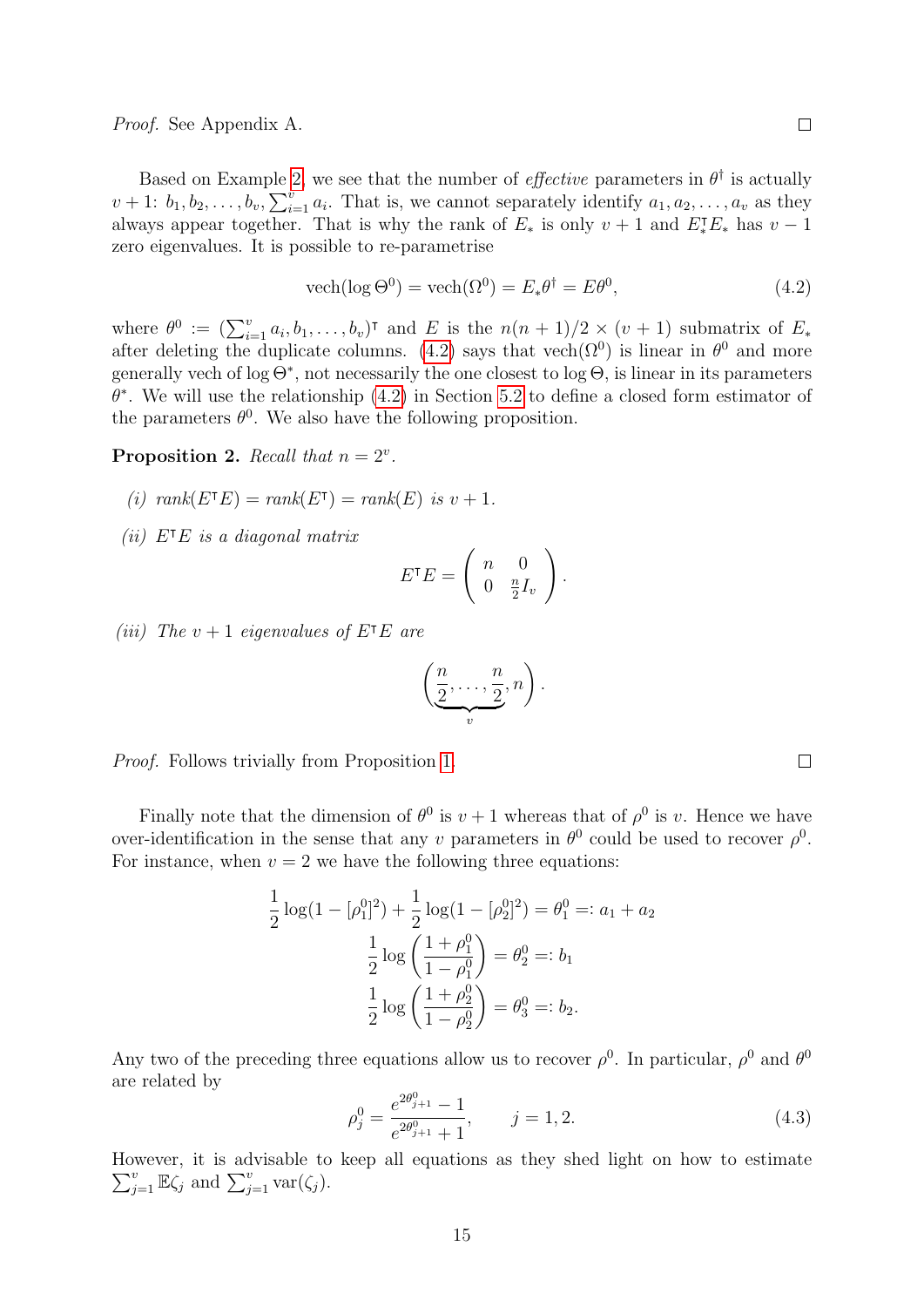### <span id="page-17-0"></span>5 Estimation

We now discuss estimation of the parameters of the Kronecker product correlation matrix  $\Theta^0$ . Suppose that the setting in Section [2.3](#page-6-0) holds. We observe a sample of *n*-dimensional random vectors  $x_t$ ,  $t = 1, 2, \ldots, T$ , which are i.i.d. distributed with mean  $\mu$  and a positive definite  $n \times n$  covariance matrix

$$
\Sigma = D^{1/2} \Theta D^{1/2}.
$$

In this section, we want to estimate  $\rho_1^0, \ldots, \rho_v^0$  in  $\Theta^0$  in [\(2.3\)](#page-7-3) in the case where  $n, T \to$  $\infty$  simultaneously, i.e., *joint asymptotics* (see [Phillips and Moon](#page-71-10) [\(1999\)](#page-71-10)). We achieve dimension reduction because originally  $\Theta$  has  $n(n-1)/2$  free parameters whereas  $\Theta^0$  has only  $v = O(\log n)$  free parameters.

To study the theoretical properties of our model, we assume that  $\mu$  is known. We also assume that D is known. If  $D = I_n$  this would impose no additional restriction, but in the case where  $D := diag(\sigma_1^2, \ldots, \sigma_n^2)$ , this does impose a restriction. In that case, jointly estimating the *n* elements of D along with the parameters  $\theta^0$  of  $\Theta^0$  is not problematic computationally, but the theoretical analysis in this case is considerably more difficult. Not only will estimation of D affect the information bound for  $\theta^0$ , but it also has a nontrivial impact on the derivation of the asymptotic distribution of the minimum distance estimator  $\hat{\theta}_T$  due to its growing dimension n. On the other hand the properties of standard estimates of  $D$  are well known in the large  $n$  case. We therefore focus our analysis on the parameters  $\theta^0$  of the Kronecker product structure.

In Section [5.3.1](#page-19-0) we discuss how to estimate  $\sum_{j=1}^{v} \mathbb{E}\zeta_j$  and  $\sum_{j=1}^{v} \text{var}(\zeta_j)$ , the mean and variance parameters of the log normal distribution whose cumulative distribution function represents the spectral distribution of  $\Theta^0$ . In Section [5.3.2,](#page-20-0) we try to estimate the extreme logarithmic eigenvalues of  $\Theta^0$ . In Section [5.3.3,](#page-20-1) we look at the aspect of estimating var $(w_M^{\dagger} y_t)$ , the variance of the minimum variance portfolio formed using  $y_t$ , whose variance (correlation) does have a Kronecker product structure:

$$
\text{var}[y_t] = \Theta^0 = \Theta_1^0 \otimes \Theta_2^0 \otimes \cdots \otimes \Theta_v^0.
$$

### 5.1 The Quasi-Maximum Likelihood Estimator

The Gaussian QMLE is a natural starting point for estimation here. The log likelihood function for a sample  $\{x_1, x_2, \ldots, x_T\}$  is given by

$$
\ell_T(\rho) = -\frac{Tn}{2}\log(2\pi) - \frac{T}{2}\log \left| D^{1/2}\Theta(\rho)D^{1/2} \right| - \frac{1}{2}\sum_{t=1}^T (x_t - \mu)^T D^{-1/2}[\Theta(\rho)]^{-1} D^{-1/2}(x_t - \mu).
$$

Note that although  $\Theta$  is an  $n \times n$  correlation matrix, because of the Kronecker product structure, we can compute the likelihood itself very efficiently using

$$
\Theta^{-1} = \Theta_1^{-1} \otimes \Theta_2^{-1} \otimes \cdots \otimes \Theta_v^{-1}
$$

$$
|\Theta| = |\Theta_1| \times |\Theta_2| \times \cdots \times |\Theta_v|.
$$

We let

$$
\hat{\rho}_{QMLE} = \arg \max_{\rho \in [-1,1]^v} \ell_T(\rho).
$$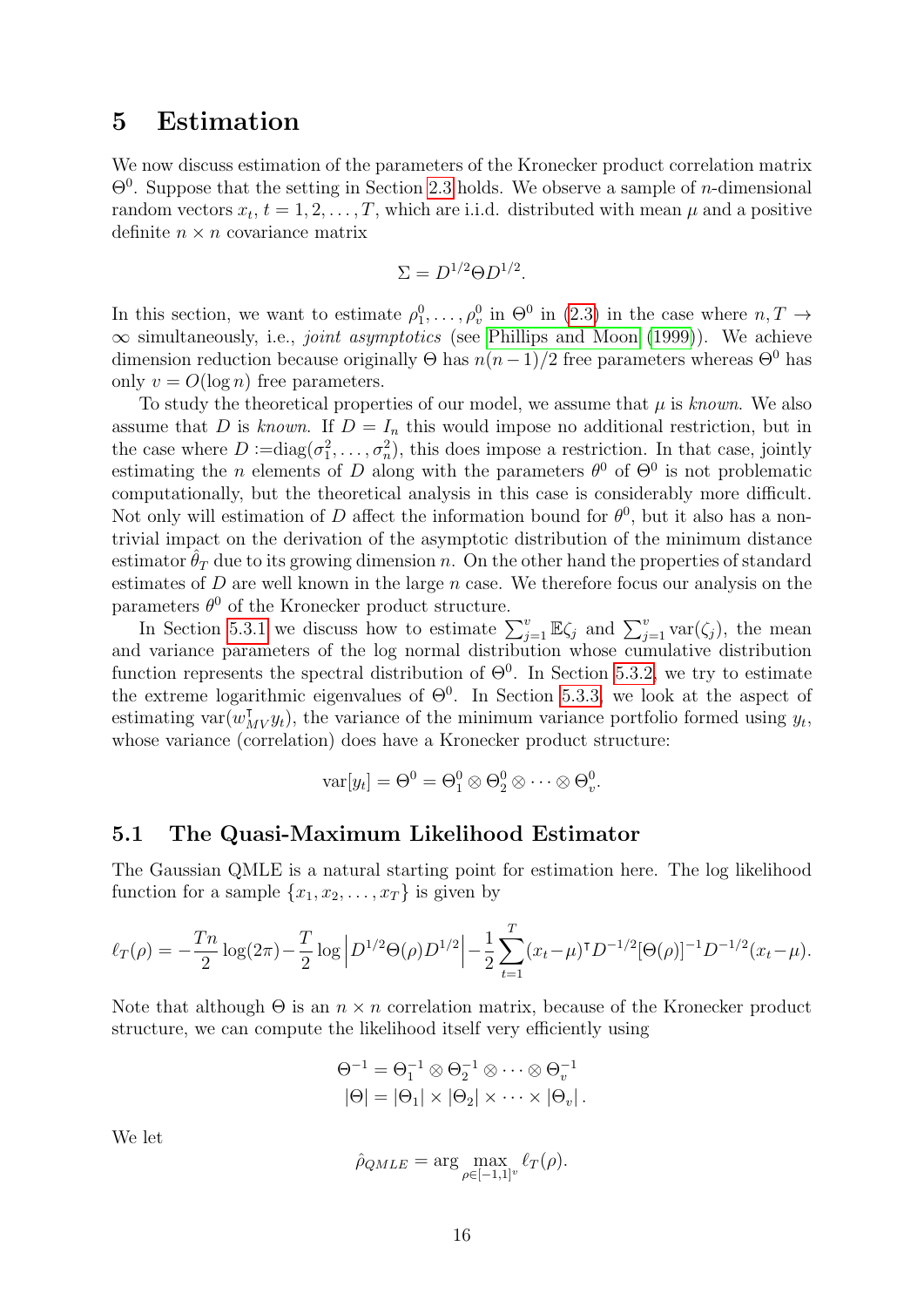Note that for a fixed v, the parameter space of  $\rho$  is compact. Writing  $\Theta = \exp(\Omega)$  (as in [\(2.4\)](#page-7-2)) and substituting this into the log likelihood function, we have

$$
\ell_T(\theta) =
$$
  

$$
-\frac{Tn}{2}\log(2\pi) - \frac{T}{2}\log |D^{1/2}\exp(\Omega(\theta))D^{1/2}| - \frac{1}{2}\sum_{t=1}^T (x_t - \mu)^T D^{-1/2}[\exp(\Omega(\theta))]^{-1} D^{-1/2}(x_t - \mu),
$$
  
(5.1)

where the parametrization of  $\Omega$  in terms of  $\theta$  is similar to [\(4.2\)](#page-16-0). We may define

<span id="page-18-4"></span>
$$
\hat{\theta}_{QMLE} = \arg \max_{\theta} \ell_T(\theta),
$$

and use the invariance principle of maximum likelihood to recover  $\rho_{QMLE}$  from  $\theta_{QMLE}$ .

To compute the QMLE we use an iterative algorithm based on the derivatives of  $\ell_T$ with respect to either  $\rho$  or  $\theta$ . We give below formulas for the derivatives with respect to  $\theta$ . The computations required are typically not too onerous, since for example the Hessian matrix is  $(v + 1) \times (v + 1)$  (i.e., of order  $\log n$  by  $\log n$ ), but there is quite complicated non-linearity involved in the definition of the QMLE and so it is not so easy to analyse from a theoretical point of view. See [Singull et al.](#page-72-4) [\(2012\)](#page-72-4) and [Ohlson et al.](#page-71-6) [\(2013\)](#page-71-6) for discussion of estimation algorithms in the case where the data are multi-array and  $v$  is of low dimension.

In Section [5.2](#page-18-0) we define a minimum distance estimator that can be analysed simply, i.e., we can obtain its large sample properties (as  $n, T \to \infty$ ). In Section [6.2](#page-26-0) we will consider a one-step estimator that uses the minimum distance estimator to provide a starting value and then takes a Newton-Raphson step towards the QMLE. In finite dimensional cases it is known that the one-step estimator is equivalent to the QMLE in the sense that it shares its large sample distribution [\(Bickel](#page-69-13) [\(1975\)](#page-69-13)).

### <span id="page-18-0"></span>5.2 The Minimum Distance Estimator

Define the sample second moment matrix

<span id="page-18-2"></span>
$$
M_T := D^{-1/2} \left[ \frac{1}{T} \sum_{t=1}^T (x_t - \mu)(x_t - \mu)^{\mathsf{T}} \right] D^{-1/2} =: D^{-1/2} \tilde{\Sigma} D^{-1/2}.
$$
 (5.2)

Let W be a positive definite  $n(n + 1)/2 \times n(n + 1)/2$  matrix and define the minimum distance (MD) estimator

<span id="page-18-1"></span>
$$
\hat{\theta}_T(W) := \arg \min_{b \in \mathbb{R}^{v+1}} [\text{vech}(\log M_T) - Eb]^{\dagger} W [\text{vech}(\log M_T) - Eb],\tag{5.3}
$$

where the matrix  $E$  is defined in  $(4.2)$ . This has a closed form solution

<span id="page-18-3"></span>
$$
\hat{\theta}_T = \hat{\theta}_T(W) = (E^{\mathsf{T}}WE)^{-1}E^{\mathsf{T}}W\text{vech}(\log M_T). \tag{5.4}
$$

Its corresponding population quantity, denoted  $\theta^0(W)$ , is defined

$$
\theta^0(W) := \arg\min_{b \in \mathbb{R}^{v+1}} [\text{vech}(\log \Theta) - Eb]^{\mathsf{T}} W[\text{vech}(\log \Theta) - Eb],
$$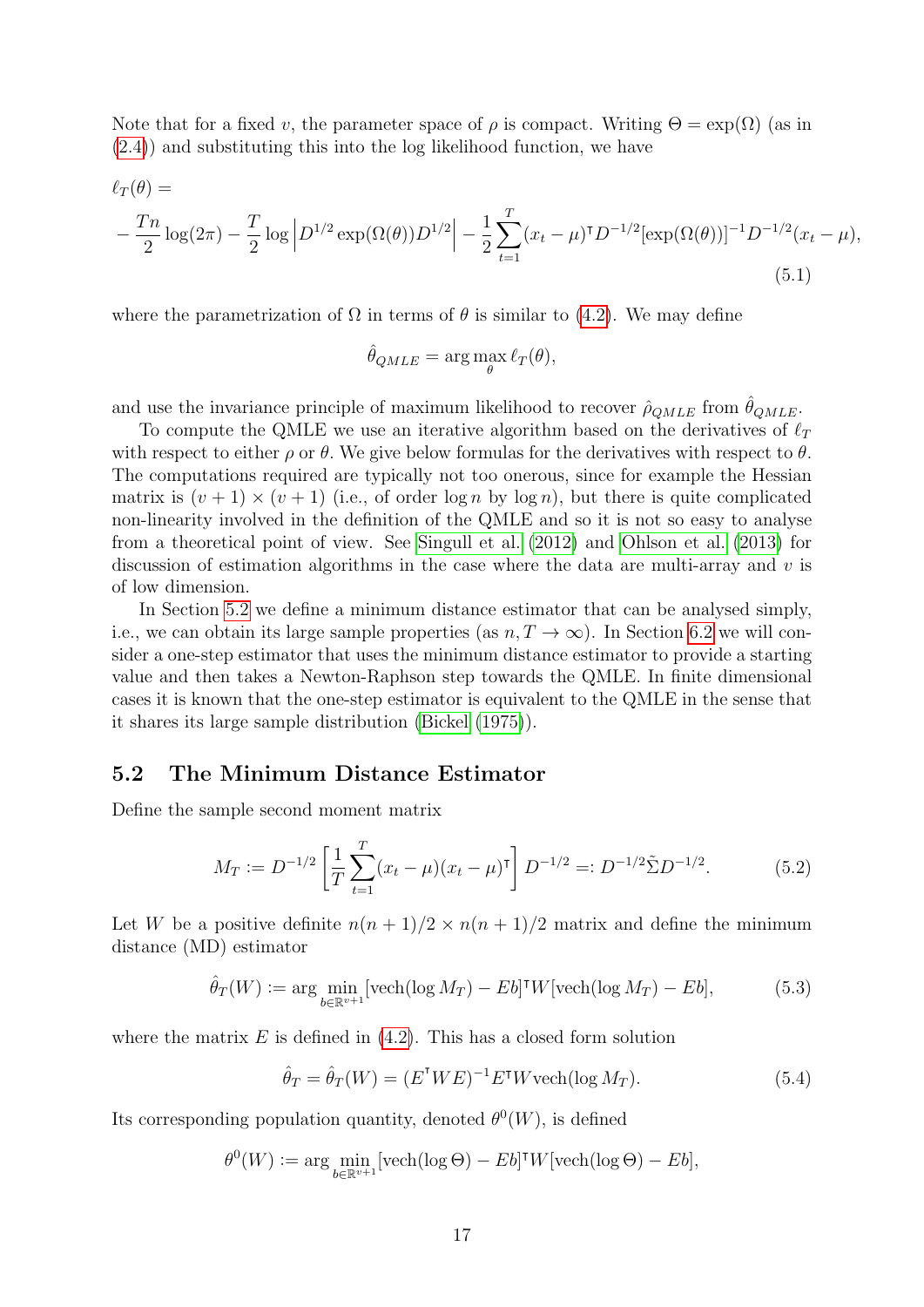whence we can solve

<span id="page-19-1"></span>
$$
\theta^0 = \theta^0(W) = (E^{\mathsf{T}}WE)^{-1}E^{\mathsf{T}}W\text{vech}(\log \Theta). \tag{5.5}
$$

Note that  $\theta^0$  in [\(5.5\)](#page-19-1) is indeed the  $\theta^0$  in [\(4.2\)](#page-16-0) because by definition  $\Theta^0$  is, by definition, the unique matrix minimising  $\|\log \Theta - \log \Theta^*\|_W$  among all log  $\Theta^*$ . To write this explicitly out

$$
\|\log \Theta - \log \Theta^*\|_{W} = [\text{vech}(\log \Theta) - Eb]^{\mathsf{T}} W[\text{vech}(\log \Theta) - Eb]
$$

which is exactly the population objective function.  $\theta^0$  is the quantity which one should expect  $\hat{\theta}_T$  to converge to in some probabilistic sense regardless of whether the correlation matrix  $\Theta$  has the Kronecker product structure  $\Theta^0$  or not. When  $\Theta$  does have a Kronecker product structure, i.e., there exists a  $\theta_0$  such that vech(log  $\Theta$ ) =  $E\theta_0$ , we have

$$
\theta^0 = (E^{\mathsf{T}} WE)^{-1} E^{\mathsf{T}} W \text{vech}(\log \Theta) = (E^{\mathsf{T}} WE)^{-1} E^{\mathsf{T}} WE \theta_0 = \theta_0.
$$

In this case,  $\hat{\theta}_T$  is indeed estimating the correlation matrix Θ. In Section [6.4,](#page-31-1) we also give an over-identification test based on the MD objective function in [\(5.3\)](#page-18-1).

### 5.3 Estimation of Non-linear Functions of  $\theta^0$

### <span id="page-19-0"></span>**5.3.1** Estimation of  $\sum_{j=1}^{v} \mathbb{E}\zeta_j$  and  $\sum_{j=1}^{v} \text{var}(\zeta_j)$

In this subsection, we discuss estimation of  $\sum_{j=1}^{v} \mathbb{E}\zeta_j$  and  $\sum_{j=1}^{v} \text{var}(\zeta_j)$ , the mean and variance parameters of the log normal distribution whose cumulative distribution function represents the spectral distribution of

$$
\Theta^0 = \Theta_1^0 \otimes \Theta_2^0 \otimes \cdots \otimes \Theta_v^0 = \begin{bmatrix} 1 & \rho_1^0 \\ \rho_1^0 & 1 \end{bmatrix} \otimes \begin{bmatrix} 1 & \rho_2^0 \\ \rho_2^0 & 1 \end{bmatrix} \otimes \cdots \otimes \begin{bmatrix} 1 & \rho_v^0 \\ \rho_v^0 & 1 \end{bmatrix}.
$$

Note that

$$
\sum_{j=1}^{v} \mathbb{E}\zeta_{j} = \sum_{j=1}^{v} \left[ \frac{1}{2} \log(1 + \rho_{j}^{0}) + \frac{1}{2} \log(1 - \rho_{j}^{0}) \right] = \sum_{j=1}^{v} \frac{1}{2} \log(1 - [\rho_{j}^{0}]^{2}) = \theta_{1}^{0},
$$

where the first equality is because the eigenvalues of  $\Theta_j^0$  are  $1 + \rho_j^0$  and  $1 - \rho_j^0$  for  $j =$  $1, \ldots, v$ , and the last equality is due to the display above  $(4.3)$ . Thus estimation of  $\sum_{j=1}^{v_n} \mathbb{E}\zeta_j$  is trivial because  $\theta_1^0$  is just the first component of the  $v+1$  dimensional  $\theta^0$ .

Now we consider  $\sum_{j=1}^{v} \text{var}(\zeta_j)$ . Note that

$$
\sum_{j=1}^{v} \text{var}(\zeta_j) = \sum_{j=1}^{v} \left[ \mathbb{E}\zeta_j^2 - (\mathbb{E}\zeta_j)^2 \right] = \sum_{j=1}^{v} \frac{1}{4} \left[ \log(1 + \rho_j^0) - \log(1 - \rho_j^0) \right]^2
$$

$$
= \sum_{j=1}^{v} \left[ \frac{1}{2} \log \left( \frac{1 + \rho_j^0}{1 - \rho_j^0} \right) \right]^2 = \sum_{j=1}^{v} (\theta_{j+1}^0)^2,
$$

where the last equality is due to the display above [\(4.3\)](#page-16-1). Estimation of  $\sum_{j=1}^{v} \text{var}(\zeta_j)$ is also manageable since it is a quadratic function of  $\theta^0$ . We propose to estimate these quantities by the plug-in principle using  $\hat{\theta}_T$  or  $\hat{\theta}_{QMLE}$ .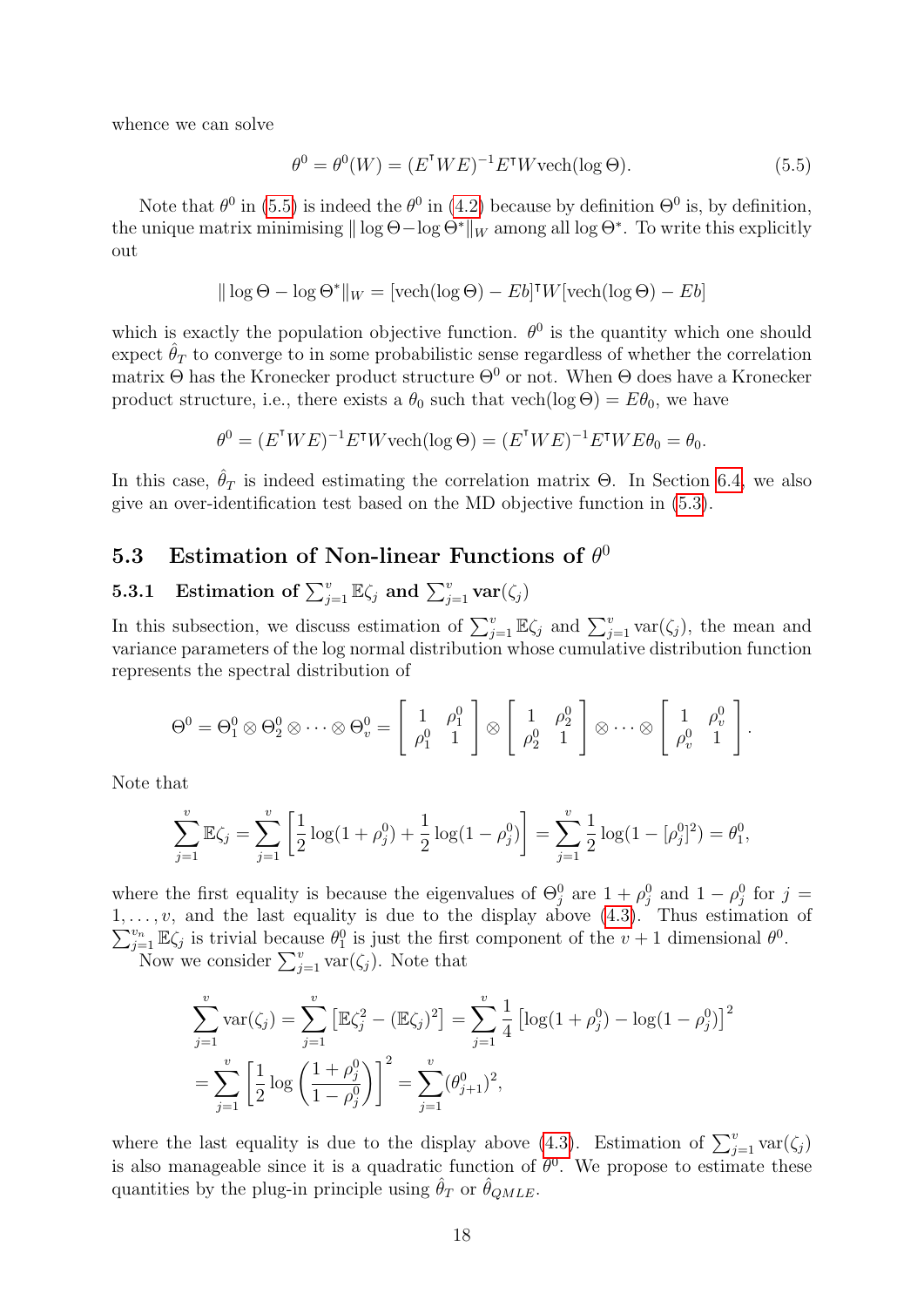#### <span id="page-20-0"></span>5.3.2 Estimation of Extreme Logarithmic Eigenvalues

Let  $\omega_{(1)}^*$  and  $\omega_{(n)}^*$  denote the largest and smallest logarithmic eigenvalues of  $\Theta^0$ , respectively. For simplicity, assume  $\rho_j^0 \geq 0$  for  $j = 1, \ldots, v$  (otherwise we need to add absolute values). Then it is easy to calculate that

$$
\omega_{(1)}^* = \sum_{j=1}^v \log(1+\rho_j^0) = \sum_{j=1}^v \log\left(\frac{2e^{2\theta_{j+1}^0}}{e^{2\theta_{j+1}^0}+1}\right) = \sum_{j=1}^v \left[\log 2 + 2\theta_{j+1}^0 - \log\left(e^{2\theta_{j+1}^0}+1\right)\right]
$$
  
=:  $\sum_{j=1}^v f_1(\theta_{j+1}^0),$ 

where the second equality is due to [\(4.3\)](#page-16-1). Similarly, we can calculate

$$
\omega_{(n)}^* = \sum_{j=1}^v \log(1 - \rho_j^0) = \sum_{j=1}^v \log\left(\frac{2}{e^{2\theta_{j+1}^0} + 1}\right) = \sum_{j=1}^v \left[ \log 2 - \log\left(e^{2\theta_{j+1}^0} + 1\right) \right]
$$
  
=: 
$$
\sum_{j=1}^v f_2(\theta_{j+1}^0).
$$

Thus we see that  $\omega_{(1)}^*$  and  $\omega_{(n)}^*$  are non-linear functions of  $\theta^0$ . We propose to estimate these quantities by the plug-in principle using  $\hat{\theta}_T$  or  $\hat{\theta}_{QMLE}$ .

Note that when  $\rho_j^0 > 0$  for  $j = 1, \ldots, v$ ,

$$
\omega_{(1)}^* = \sum_{j=1}^v \log(1 + \rho_j^0) \ge Cv,
$$

for some positive constant C; the right-hand side of the preceding inequality tends to infinity at a rate v. This corresponds to the case  $\alpha = 0$  in Example [1.](#page-11-1)

### <span id="page-20-1"></span>5.3.3 Estimation of  $var(w_{MV}^{\dagger}y_t)$

Recall that under correct specification (i.e,  $\Theta = \Theta^0$  or  $\theta_0 = \theta^0$ )

$$
\text{var}(w_{MV}^{\mathsf{T}} y_t) = \frac{1}{\iota_2^{\mathsf{T}}[\Theta_1^0]^{-1} \iota_2 \times \cdots \times \iota_2^{\mathsf{T}}[\Theta_v^0]^{-1} \iota_2}.
$$

First note that for  $j = 1, \ldots, v$ ,

$$
[\Theta_j^0]^{-1} = \begin{bmatrix} 1 & -\rho_j^0 \\ -\rho_j^0 & 1 \end{bmatrix} \frac{1}{1 - [\rho_j^0]^2}, \qquad \iota_2^{\mathsf{T}}[\Theta_j^0]^{-1} \iota_2 = \frac{2}{1 + \rho_j^0}.
$$

Hence

$$
\log \operatorname{var}(w_{MV}^{\mathsf{T}} y_t) = \sum_{j=1}^{v} -\log \left( \frac{2}{1+\rho_j^0} \right) = \sum_{j=1}^{v} -\log \left( 1 + e^{-2\theta_{j+1}^0} \right) =: \sum_{j=1}^{v} f_3(\theta_{j+1}^0),
$$

where the second equality is due to [\(4.3\)](#page-16-1). Thus we see that  $\log \text{var}(w_M^{\dagger} v y_t)$  is a non-linear function of  $\theta^0$ . We propose to estimate these quantities by the plug-in principle using  $\hat{\theta}_1$ or  $\theta_{QMLE}$ .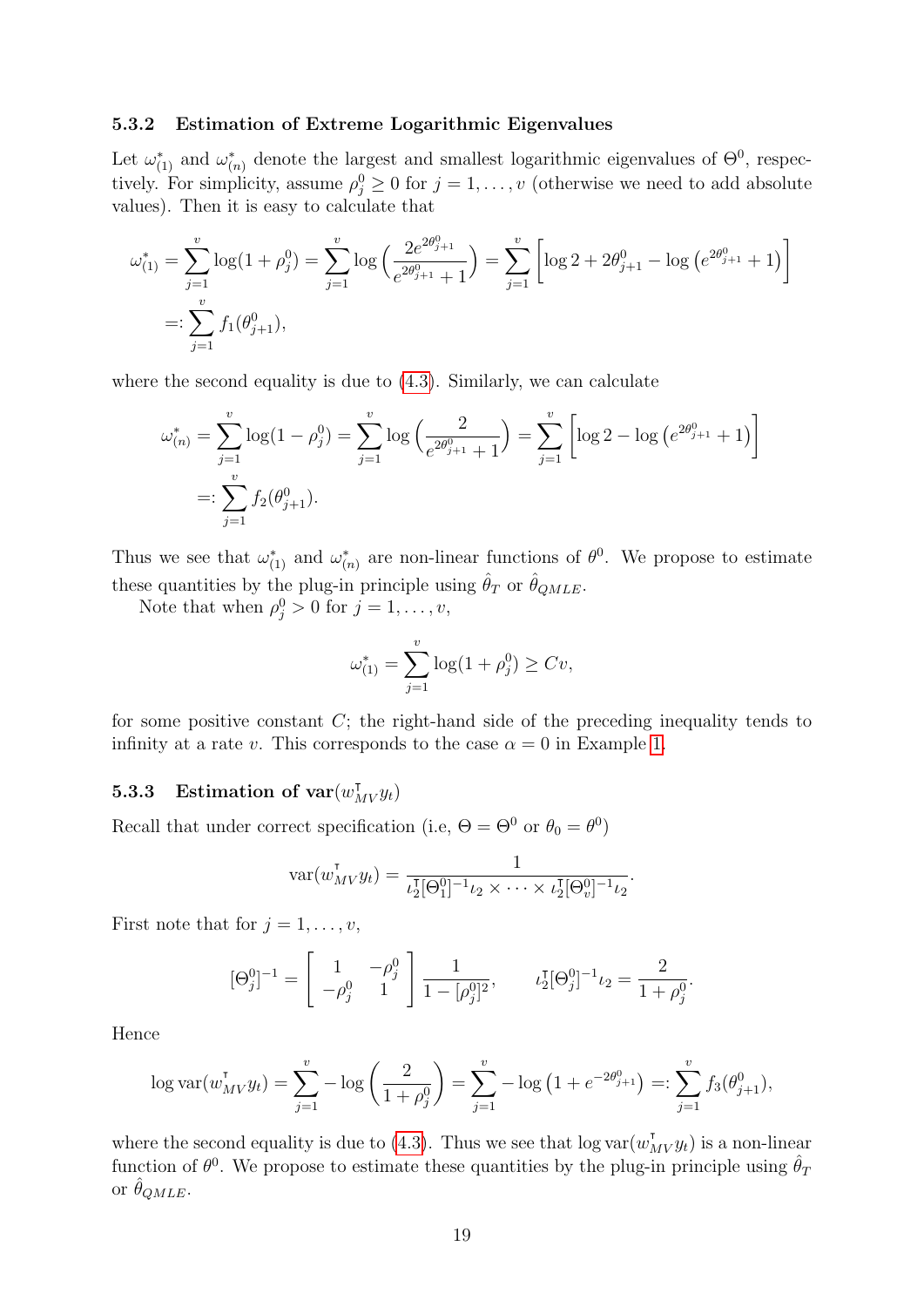### <span id="page-21-0"></span>6 Asymptotic Properties

In this section, we first derive the asymptotic properties of the two estimators, the minimum distance estimator  $\hat{\theta}_T$  and the one-step QMLE  $\hat{\theta}_T$  which we define in Section [6.2](#page-26-0). We consider the case where  $n, T \to \infty$  simultaneously. In some results we assume that the Gaussian likelihood is correctly specified both in respect of the distribution and the covariance structure. In this case we expect that  $\hat{\theta}_{QMLE}$  converges in probability to  $\theta^0$ , where  $\theta^0$  is defined in [\(4.2\)](#page-16-0) or [\(5.5\)](#page-19-1). If the likelihood is not correctly specified,  $\hat{\theta}_{QMLE}$  will converge in probability, to the parameter of a Kronecker product structure which has a density closest to the density of the data generating process in terms of Kullback-Leibler divergence. Because of the special choice of Gaussian likelihood, this parameter could be shown to coincide with  $\theta^0$ , the value defined in Section 3.1. However, in general the asymptotic variance of  $\hat{\theta}_{QMLE}$  will then have a sandwich form (see for instance [van der](#page-72-9) [Vaart](#page-72-9) [\(2010\)](#page-72-9) Example 13.7). Our first main result (Theorem [1\)](#page-23-0) establishes the rate of convergence of  $\hat{\theta}_T$  around the limiting value  $\theta^0$  in the general setting where neither Gaussianity nor the Kronecker product structure is true. In Theorem [2](#page-25-0) we derive the feasible CLT for  $\theta_T$  in the same case. We then establish the properties of the approximate QMLE in the Gaussian case. Then we work out the asymptotic properties of the estimators of  $\sum_{j=1}^{v} \mathbb{E}\zeta_j$  and  $\sum_{j=1}^{v} \text{var}(\zeta_j)$ , the mean and variance parameters of the log normal distribution whose cumulative distribution function represents the spectral distribution of  $\Theta^0$ . Next, we provide the asymptotic properties of the estimators of the extreme logarithmic eigenvalues  $\omega_{(1)}^*$  and  $\omega_{(n)}^*$  defined in Section [5.3.2.](#page-20-0) We also give the asymptotic properties of the estimator of log  $var(w_{MV}^{\dagger}y_t)$ , the logarithm of the variance of the minimum variance portfolio formed using  $y_t$ , whose variance (correlation) matrix has a Kronecker product structure. Last, we formulate an over-identification test to allow us to test whether a correlation matrix has a Kronecker product structure.

### 6.1 The MD Estimator

#### 6.1.1 Rate of Convergence

The following proposition linearizes the matrix logarithm.

<span id="page-21-1"></span>**Proposition 3.** Suppose both  $n \times n$  matrices  $A + B$  and A are positive definite for all n with the minimum eigenvalues bounded away from zero by absolute constants. Suppose the maximum eigenvalue of A is bounded from above by an absolute constant. Further suppose

<span id="page-21-2"></span>
$$
\left\| [t(A - I) + I]^{-1} tB \right\|_{\ell_2} \le C < 1 \tag{6.1}
$$

 $\Box$ 

for all  $t \in [0, 1]$  and some constant C. Then

$$
\log(A+B) - \log A = \int_0^1 [t(A-I) + I]^{-1} B[t(A-I) + I]^{-1} dt + O(||B||_{\ell_2}^2 \vee ||B||_{\ell_2}^3).
$$

Proof. See Appendix A.

The conditions of the preceding proposition implies that for every  $t \in [0,1], t(A-I)+I$ is positive definite for all  $n$  with the minimum eigenvalue bounded away from zero by an absolute constant [\(Horn and Johnson](#page-70-12) [\(1985\)](#page-70-12) p181). Proposition [3](#page-21-1) has a flavour of Frechet derivative because  $\int_0^1 [t(A-I)+I]^{-1}B[t(A-I)+I]^{-1}dt$  is the Frechet derivative of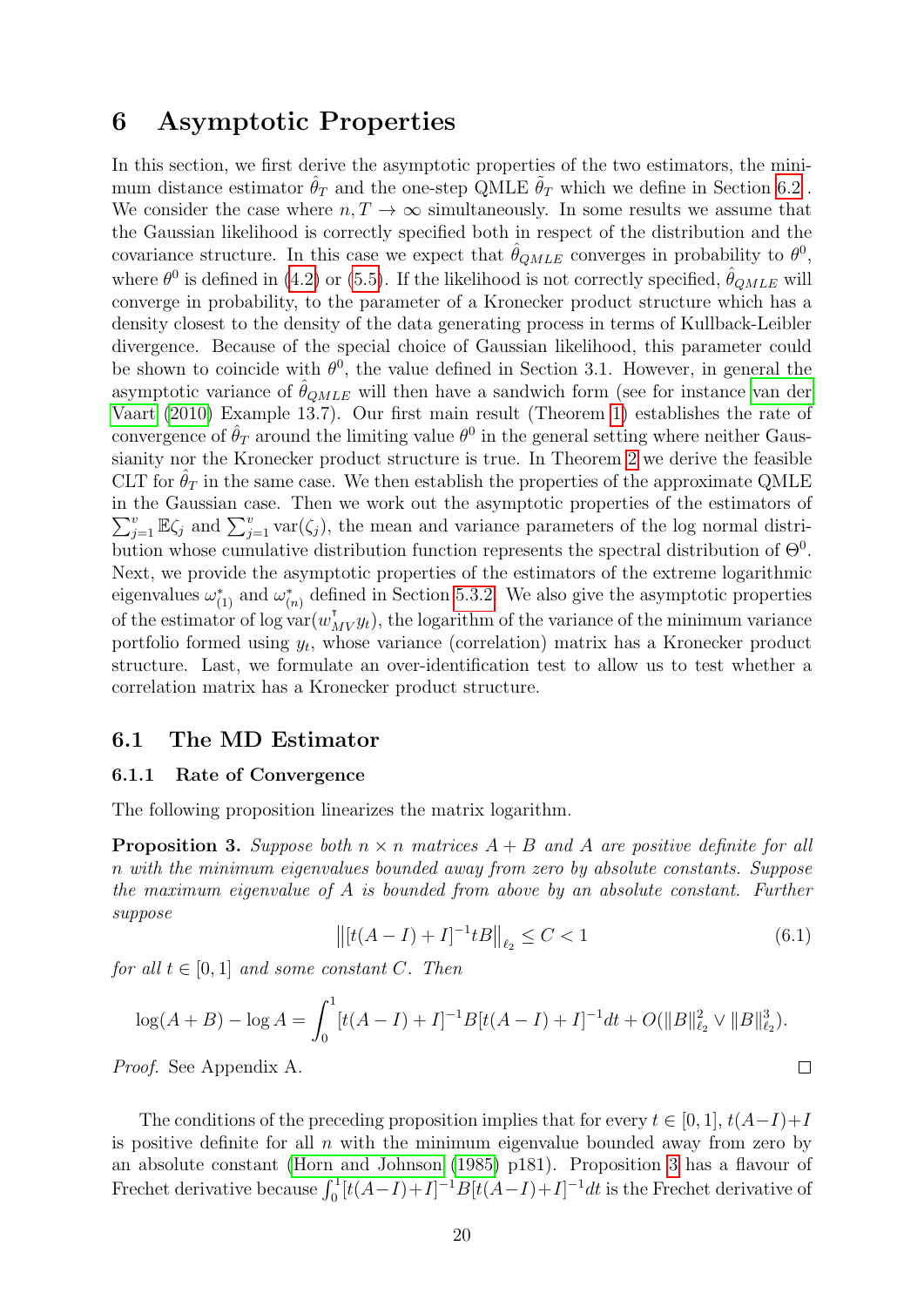matrix logarithm at A in the direction B [\(Higham](#page-70-10)  $(2008)$  p272); however, this proposition is slightly stronger in the sense of a sharper bound on the remainder.

#### <span id="page-22-0"></span>Assumption 1.

(i)  $\{x_t\}_{t=1}^T$  are subgaussian random vectors. That is, for all t, for every  $a \in \mathbb{R}^n$ , and  $every \in > 0$ 

$$
\mathbb{P}(|a^{\mathsf{T}}x_t| \geq \epsilon) \leq Ke^{-C\epsilon^2},
$$

for positive absolute constants  $K$  and  $C$ .

(ii)  $\{x_t\}_{t=1}^T$  are normally distributed.

Assumption [1\(](#page-22-0)i) is standard in high-dimensional theoretical work. In essence it assumes that a random vector has exponential tail probabilities, which allows us to invoke some concentration inequality such as the Bernstein's inequality in Appendix B. Concentration inequalities are useful when one wants that a whole collection of events (here indexed by  $n$ ) holds simultaneously with large probability.

Note that Assumption [1\(](#page-22-0)ii) implies Assumption [1\(](#page-22-0)i). We would like to remark that Assumption [1\(](#page-22-0)ii) is not needed for Theorem [1](#page-23-0) or Theorem [2.](#page-25-0)

#### <span id="page-22-1"></span>Assumption 2.

(i)  $n, T \rightarrow \infty$  simultaneously, and  $n/T \rightarrow 0$ .

(ii)  $n, T \rightarrow \infty$  simultaneously, and

$$
\frac{n^2 \kappa^2(W)}{T} \left( T^{2/\gamma} \log^2 n \vee n^2 \kappa^2(W) \log^5 n^4 \right) = o(1), \quad \text{for some } \gamma > 2,
$$

where  $\kappa(W)$  is the conditional number of W for matrix inversion with respect to the spectral norm, i.e.,

$$
\kappa(W) := \|W^{-1}\|_{\ell_2} \|W\|_{\ell_2}.
$$

Assumption [2\(](#page-22-1)i) is for the derivation of the rate of convergence of the minimum distance estimator  $\hat{\theta}_T$  (Theorem [1\)](#page-23-0). Assumption [2\(](#page-22-1)ii) is *sufficient* for the asymptotic normality of  $\hat{\theta}_T$  (Theorem [2\)](#page-25-0). If Assumption [1\(](#page-22-0)i) holds, we can choose the  $\gamma$  in Assumption [2\(](#page-22-1)ii) arbitrarily large, so Assumption [2\(](#page-22-1)ii) is roughly equivalent to  $n^4 \kappa^4(W) \log^5 n^4/T =$  $o(1)$ . In the unreported work carried out by the authors, if one assumes normality and takes  $W = I_{n(n+1)/2}$  (i.e.,  $\kappa(I_{n(n+1)/2}) = 1$ ), Assumption [2\(](#page-22-1)ii) can be relaxed to

$$
\frac{n^2}{T}\left(T^{2/\gamma}\log^2 n \vee n\right) = o(1), \quad \text{for some } \gamma > 2.
$$

#### <span id="page-22-2"></span>Assumption 3.

- (i) Recall that  $D := diag(\sigma_1^2, \ldots, \sigma_n^2)$ , where  $\sigma_i^2 := \mathbb{E}(x_{t,i} \mu_i)^2$ . Suppose  $\min_{1 \leq i \leq n} \sigma_i^2$  is bounded away from zero by an absolute constant.
- (ii) Recall that  $\Sigma := \mathbb{E}(x_t \mu)(x_t \mu)$ <sup>T</sup>. Suppose its maximum eigenvalue bounded from above by an absolute constant.
- (iii) Suppose that  $\Sigma$  is positive definite for all n with its minimum eigenvalue bounded away from zero by an absolute constant.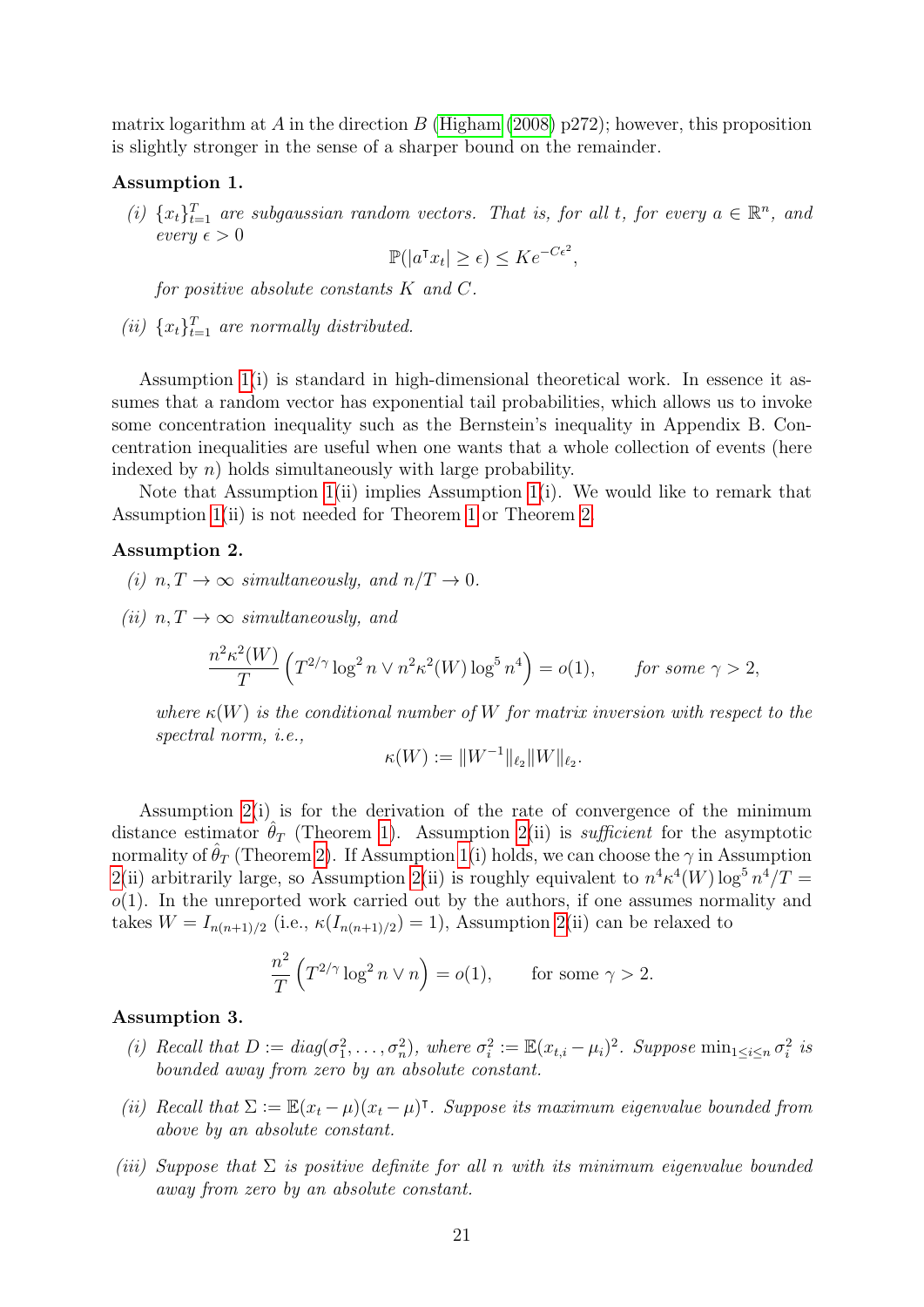(iv)  $\max_{1 \leq i \leq n} \sigma_i^2$  is bounded from above by an absolute constant.

We assume that  $\min_{1 \leq i \leq n} \sigma_i^2$  is bounded away from zero by an absolute constant in Assumption [3\(](#page-22-2)i) otherwise  $D^{-1/2}$  is not defined in the limit  $n \to \infty$ . Assumption 3(ii) is fairly standard in the high-dimensional literature. The assumption of positive definiteness of the covariance matrix  $\Sigma$  in Assumption [3\(](#page-22-2)iii) is also standard, and, together with Assumption [3\(](#page-22-2)iv), ensures that the correlation matrix  $\Theta := D^{-1/2} \Sigma D^{-1/2}$  is positive definite for all  $n$  with its minimum eigenvalue bounded away from zero by an absolute constant via Observation 7.1.6 in [Horn and Johnson](#page-70-12) [\(1985\)](#page-70-12) p399. Similarly, Assumptions  $3(i)$  $3(i)$ -(ii) ensure that  $\Theta$  has maximum eigenvalue bounded away from above by an absolute constant. To summarise, Assumption [3](#page-22-2) ensures that  $\Theta$  is well behaved; in particular,  $\log \Theta$ is properly defined.

The following proposition is a stepping stone for the main results of this paper.

<span id="page-23-2"></span>**Proposition 4.** Suppose Assumptions  $1(i)$ ,  $2(i)$ , and [3](#page-22-2) hold. We have:

(i)

$$
||M_T - \Theta||_{\ell_2} = O_p\left(\sqrt{\frac{n}{T}}\right).
$$

(ii) The bound [\(6.1\)](#page-21-2) is satisfied with probability approaching 1 for  $A = \Theta$  and  $B = \Theta$  $M_T - \Theta$ . That is,

$$
\| [t(\Theta - I) + I]^{-1} t(M_T - \Theta) \|_{\ell_2} \le C < 1 \quad \text{with probability approaching } 1,
$$

for some constant C.

Proof. See Appendix A.

<span id="page-23-1"></span>Assumption 4. Suppose  $M_T := D^{-1/2} \tilde{\Sigma} D^{-1/2}$  defined in [\(5.2\)](#page-18-2) is positive definite for all n with its minimum eigenvalue bounded away from zero by an absolute constant with probability approaching 1 as  $n, T \rightarrow \infty$ .

Assumption [4](#page-23-1) is the sample-analogue assumption as compared to Assumptions [3\(](#page-22-2)iii)- (iv). In essence it ensures that  $\log M_T$  is properly defined. More primitive conditions in terms of D and  $\Sigma$  could easily be formulated to replace Assumption [4.](#page-23-1) Assumption [4,](#page-23-1) together with Proposition [4\(](#page-23-2)i) ensure that the maximum eigenvalue of  $M_T$  is bounded from above by an absolute constant with probability approaching 1.

The following theorem gives the rate of convergence of the minimum distance estimator  $\theta_T$ .

<span id="page-23-0"></span>**Theorem 1.** Let Assumptions  $1(i)$ ,  $2(i)$ , [3,](#page-22-2) and [4](#page-23-1) be satisfied. Then

$$
\|\hat{\theta}_T - \theta^0\|_2 = O_p\left(\sqrt{\frac{n\kappa(W)}{T}}\right),\,
$$

where  $\hat{\theta}_T$  and  $\theta^0$  are defined in [\(5.4\)](#page-18-3) and [\(5.5\)](#page-19-1), respectively.

Proof. See Appendix A.

 $\Box$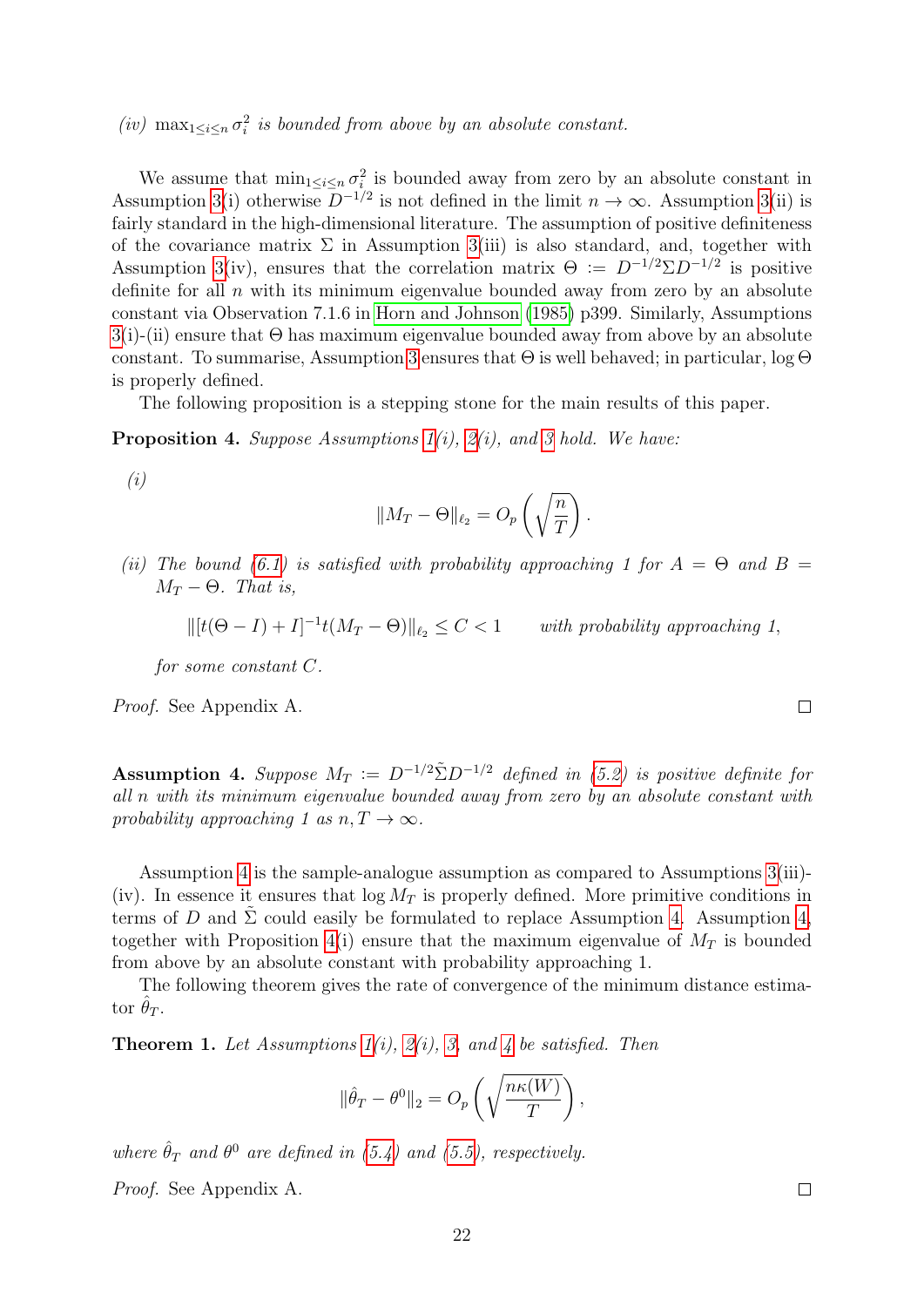Note that  $\theta^0$  contains the unique parameters of the Kronecker product  $\Theta^0$  which we have shown is closest to the correlation matrix Θ in some sense. The dimension of  $\theta^0$  is  $v+1 = O(\log n)$  while the dimension of unique parameters of  $\Theta$  is  $O(n^2)$ . If no structure whatsoever is imposed on covariance matrix estimation, the rate of convergence for Euclidean norm would be  $(n^2/T)^{1/2}$  (square root of summing up  $n^2$  terms each of which has a rate  $1/T$ ). We have some rate improvement in Theorem [1](#page-23-0) as compared to this crude rate, provided  $\kappa(W)$  is not too large.

However, given the dimension of  $\theta^0$ , one would conjecture that the optimal rate of convergence should be  $(\log n/T)^{1/2}$ . There are, perhaps, two reasons for the rate difference. First, the matrix  $W$  might not be sparse; a non-sparse  $W$  destroys the sparsity of  $E^{\dagger}$  under multiplication. Of course in the special case  $W = I_{n(n+1)/2}$ , W is sparse. Second, linearisation of the matrix logarithm introduces another non-sparse matrix, the Frechet derivative, sandwiched between the sparse matrix  $E^{\dagger} D_n^+$  (suppose  $W = I_{n(n+1)/2}$ for the moment) and the vector vec( $M_T - \Theta$ ). Again we are unable to utilise the sparse structure of  $E^{\dagger}$  except for the information about the eigenvalues (Proposition [2\(](#page-16-2)iii)). If one makes some assumption directly on the entries of the matrix logarithm as well as imposes  $W = I_{n(n+1)/2}$ , we conjecture that one would achieve a better rate.

#### 6.1.2 The Asymptotic Normality

Let H and  $\hat{H}_T$  denote the  $n^2 \times n^2$  matrices

$$
H := \int_0^1 [t(\Theta - I) + I]^{-1} \otimes [t(\Theta - I) + I]^{-1} dt,
$$
  

$$
\hat{H}_T := \int_0^1 [t(M_T - I) + I]^{-1} \otimes [t(M_T - I) + I]^{-1} dt,
$$
\n(6.2)

respectively.[4](#page-24-0)

Note that  $x \mapsto (\lceil \frac{x}{x} \rceil)$  $\frac{\pi}{n}$ ,  $x-\lfloor \frac{x}{n} \rfloor n$  is a bijection from  $\{1,\ldots,n^2\}$  to  $\{1,\ldots,n\}\times\{1,\ldots,n\}.$ Define the  $n^2 \times n^2$  matrix<br> $V := \text{var}(\sqrt{T}\text{vec}(\tilde{\Sigma} - \Sigma)).$ 

$$
V \coloneqq \text{var}(\sqrt{T}\text{vec}(\tilde{\Sigma} - \Sigma)).
$$

It is easy to show that its  $(x, y)$ th entry is

$$
V_{x,y} \equiv V_{i,j,k,l} =
$$
  
\n
$$
\mathbb{E}[(x_{t,i} - \mu_i)(x_{t,j} - \mu_j)(x_{t,k} - \mu_k)(x_{t,l} - \mu_l)] - \mathbb{E}[(x_{t,i} - \mu_i)(x_{t,j} - \mu_j)]\mathbb{E}[(x_{t,k} - \mu_k)(x_{t,l} - \mu_l)],
$$

where  $x, y \in \{1, \ldots, n^2\}$  and  $i, j, k, l \in \{1, \ldots, n\}$ . Define its sample analogue  $\hat{V}_T$  whose  $(x, y)$ th entry is

$$
\hat{V}_{T,x,y} \equiv \hat{V}_{T,i,j,k,l} := \frac{1}{T} \sum_{t=1}^{T} (x_{t,i} - \mu_i)(x_{t,j} - \mu_j)(x_{t,k} - \mu_k)(x_{t,l} - \mu_l) \n- \left(\frac{1}{T} \sum_{t=1}^{T} (x_{t,i} - \mu_i)(x_{t,j} - \mu_j)\right) \left(\frac{1}{T} \sum_{t=1}^{T} (x_{t,k} - \mu_k)(x_{t,l} - \mu_l)\right).
$$

<span id="page-24-0"></span> ${}^{4}$ In principle, both matrices depend on n as well but we suppress this subscript throughout the paper.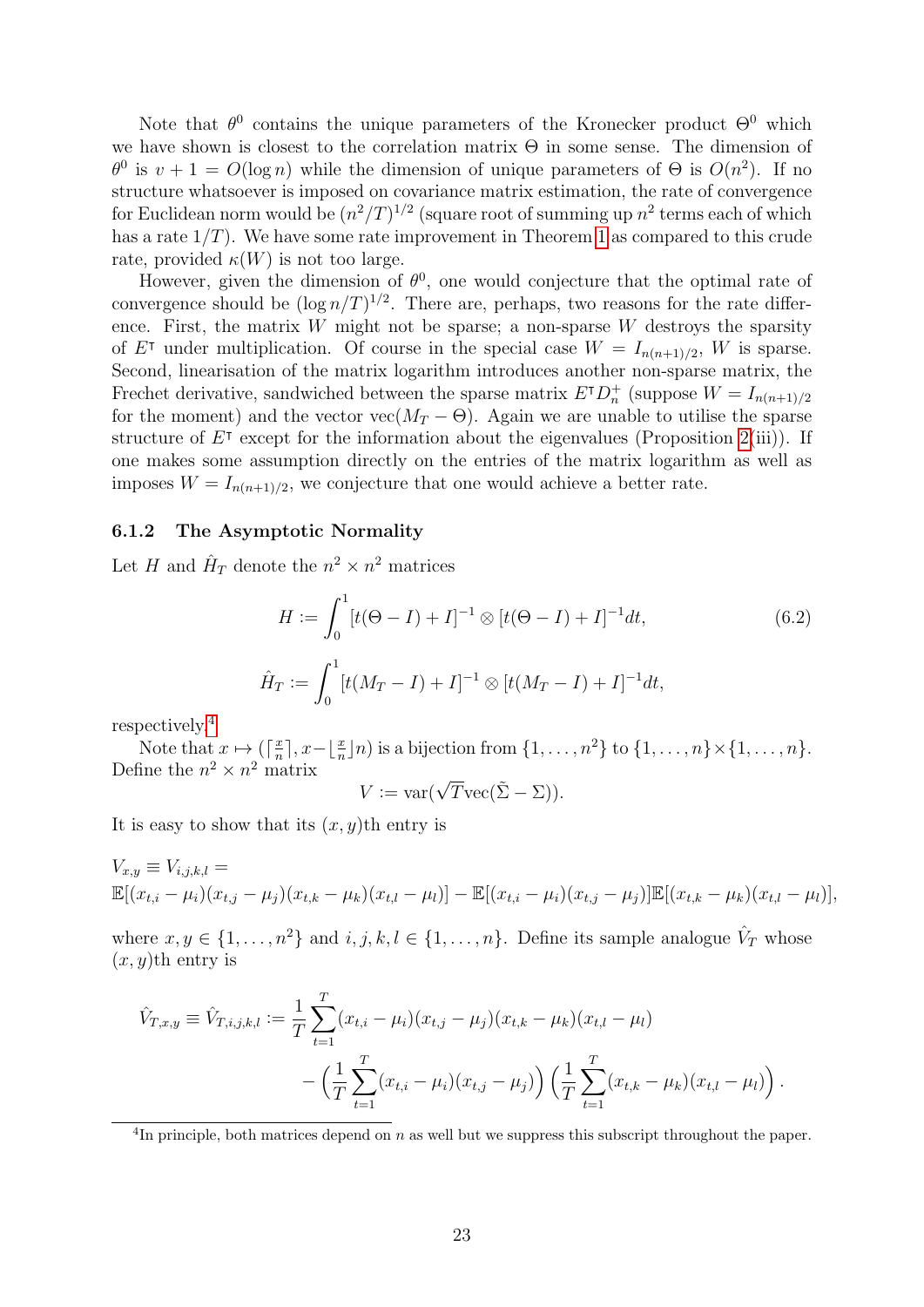Finally for any  $c \in \mathbb{R}^{v+1}$  define the scalar

<span id="page-25-2"></span>
$$
G := c^{\mathsf{T}} J c
$$
  
 :=  $c^{\mathsf{T}} (E^{\mathsf{T}} W E)^{-1} E^{\mathsf{T}} W D_n^+ H (D^{-1/2} \otimes D^{-1/2}) V (D^{-1/2} \otimes D^{-1/2}) H D_n^{+ \mathsf{T}} W E (E^{\mathsf{T}} W E)^{-1} c.$   
(6.3)

We also define the estimate  $\hat{G}_T$ :

$$
\hat{G}_T := c^{\dagger} \hat{J}_T c
$$
  
 :=  $c^{\dagger} (E^{\dagger} W E)^{-1} E^{\dagger} W D_n^+ \hat{H}_T (D^{-1/2} \otimes D^{-1/2}) \hat{V}_T (D^{-1/2} \otimes D^{-1/2}) \hat{H}_T D_n^{+ \dagger} W E (E^{\dagger} W E)^{-1} c$ .

<span id="page-25-1"></span>Assumption 5. V is positive definite for all n, with its minimum eigenvalue bounded away from zero by an absolute constant and maximum eigenvalue bounded from above by an absolute constant.

We remark that Assumption [5](#page-25-1) could be relaxed to the case where the minimum (maximum) eigenvalue of V is drifting towards zero (infinity) at certain rate. The proof for Theorem [2](#page-25-0) remains unchanged, but this rate will need to be incorporated in Assumption  $2(ii)$  $2(ii)$ .

**Example 3.** In the special case of normality,  $V = 2D_n D_n^+(\Sigma \otimes \Sigma)$  [\(Magnus and Neudecker](#page-71-11) [\(1986\)](#page-71-11) Lemma 9). Then G could be simplified into

$$
G =
$$

 $2c^{\intercal} (E^{\intercal}WE)^{-1}E^{\intercal}WD_{n}^{+}H(D^{-1/2}\otimes D^{-1/2})D_{n}D_{n}^{+}(\Sigma\otimes\Sigma)(D^{-1/2}\otimes D^{-1/2})HD_{n}^{+^{\intercal}WE(E^{\intercal}WE)^{-1}C$  $=2c^{\intercal}(E^{\intercal}WE)^{-1}E^{\intercal}WD_{n}^{+}H(D^{-1/2}\otimes D^{-1/2})(\Sigma\otimes\Sigma)(D^{-1/2}\otimes D^{-1/2})HD_{n}^{+{\intercal}}WE(E^{\intercal}WE)^{-1}c$  $= 2c^{T} (E^{T}WE)^{-1}E^{T}WD_{n}^{+}H(D^{-1/2}\Sigma D^{-1/2} \otimes D^{-1/2}\Sigma D^{-1/2})HD_{n}^{+T}WE(E^{T}WE)^{-1}c$ =  $2c^{\mathsf{T}}(E^{\mathsf{T}}WE)^{-1}E^{\mathsf{T}}WD_{n}^{+}H(\Theta\otimes \Theta)HD_{n}^{+\mathsf{T}}WE(E^{\mathsf{T}}WE)^{-1}c,$ 

where the first second is true because given the structure of H, via Lemma 11 of [Magnus](#page-71-11) [and Neudecker](#page-71-11) [\(1986\)](#page-71-11), we have the following identity:

$$
D_n^+H(D^{-1/2}\otimes D^{-1/2})=D_n^+H(D^{-1/2}\otimes D^{-1/2})D_nD_n^+.
$$

Note that Assumption [5](#page-25-1) is automatically satisfied under normality given Assumption [3](#page-22-2)  $(ii)-(iii)$ .

<span id="page-25-0"></span>**Theorem 2.** Let Assumptions  $1(i)$ ,  $2(ii)$ ,  $3$ ,  $4$  and  $5$  be satisfied. Then

$$
\frac{\sqrt{T}c^{\mathsf{T}}(\hat{\theta}_T - \theta^0)}{\sqrt{\hat{G}_T}} \xrightarrow{d} N(0, 1),
$$

for any  $(v + 1) \times 1$  non-zero vector c with  $||c||_2 = 1$ .

Proof. See Appendix A.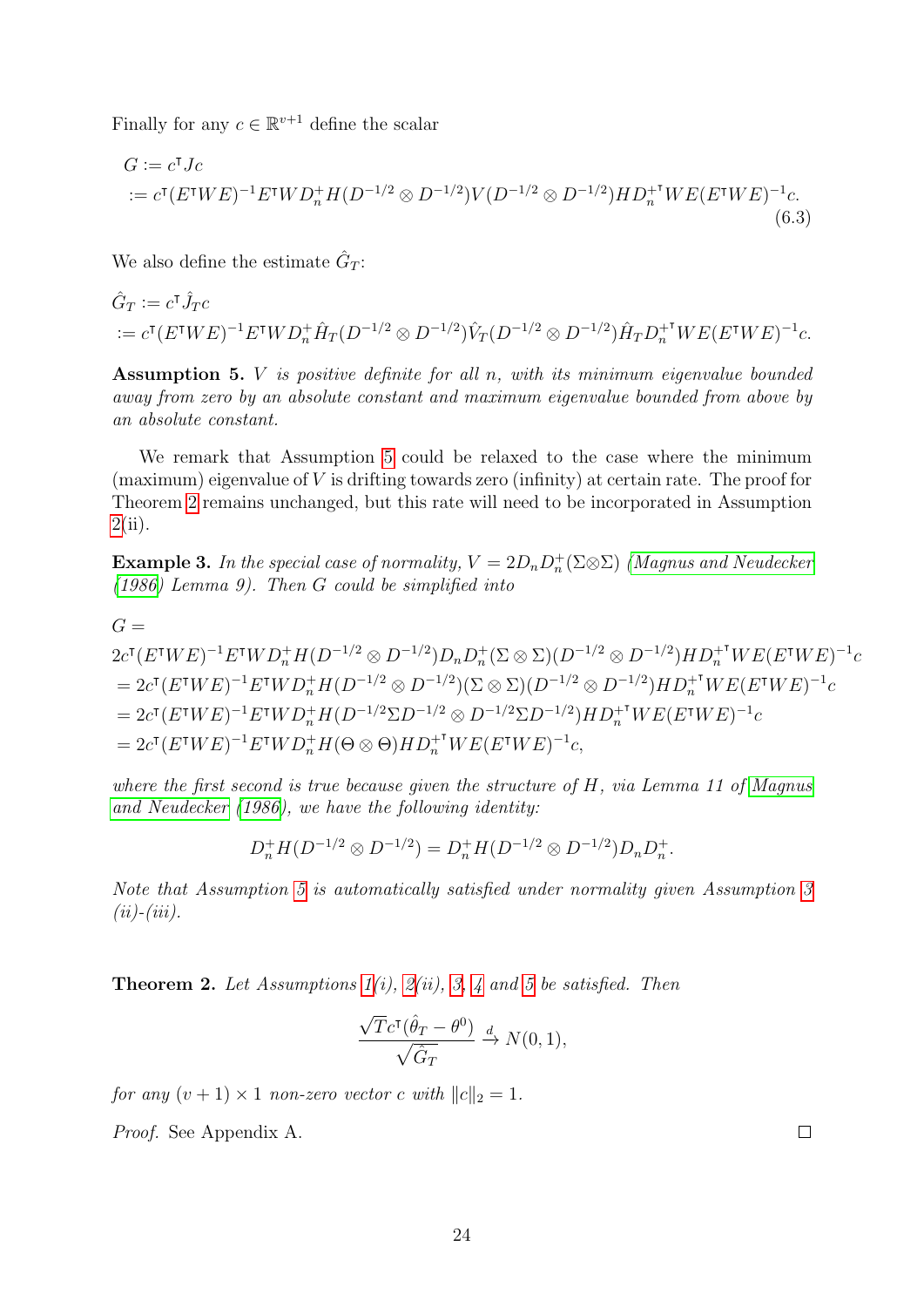Infeasibly if one chooses

$$
W = \left[ D_n^+ H (D^{-1/2} \otimes D^{-1/2}) V (D^{-1/2} \otimes D^{-1/2}) H D_n^{+T} \right]^{-1},
$$

The scalar G reduces to

$$
c^{T} \left( E^{T} \left[ D_{n}^{+} H (D^{-1/2} \otimes D^{-1/2}) V (D^{-1/2} \otimes D^{-1/2}) H D_{n}^{+T} \right]^{-1} E \right)^{-1} c.
$$

Under further assumption of normality (i.e.,  $V = 2D_n D_n^+(\Sigma \otimes \Sigma)$ ), the preceding display further simplifies to

$$
c^{\mathsf{T}} \left( \frac{1}{2} E^{\mathsf{T}} D_n^{\mathsf{T}} H^{-1} (\Theta^{-1} \otimes \Theta^{-1}) H^{-1} D_n E \right)^{-1} c,
$$

by Lemma 14 of [Magnus and Neudecker](#page-71-11) [\(1986\)](#page-71-11).

We also give the following corollary which allows us to test multiple hypotheses like  $H_0: A^{\dagger} \theta^0 = a.$ 

<span id="page-26-1"></span>Corollary 1. Let Assumptions  $1(i)$ ,  $2(ii)$ , [3,](#page-22-2) [4](#page-23-1) and [5](#page-25-1) be satisfied. Given a full-columnrank  $(v + 1) \times k$  matrix A where k is finite with  $||A||_{\ell_2} = O_p(\sqrt{n\kappa(W)})$ , we have

$$
\sqrt{T}(A^{\dagger}\hat{J}_T A)^{-1/2}A^{\dagger}(\hat{\theta}_T - \theta^0) \xrightarrow{d} N(0, I_k).
$$

Proof. See Appendix A.

The condition  $||A||_{\ell_2} = O_p(\sqrt{n\kappa(W)})$  is trivial because the dimension of A is only of order  $O(\log n) \times O(1)$ . Moreover we can always rescale A when carrying out hypothesis testing.

### <span id="page-26-0"></span>6.2 An Approximate QMLE

We first define the score function and Hessian function of [\(5.1\)](#page-18-4), which we give in the theorem below, since it is a non-trivial calculation.

Theorem 3. The score function of the Gaussian quasi-likelihood takes the following form

$$
\frac{\partial \ell_T(\theta)}{\partial \theta^{\mathsf{T}}} =
$$
\n
$$
\frac{T}{2} E^{\mathsf{T}} D_n^{\mathsf{T}} \int_0^1 e^{t\Omega} \otimes e^{(1-t)\Omega} dt \left[ vec \left( [\exp(\Omega)]^{-1} D^{-1/2} \tilde{\Sigma} D^{-1/2} [\exp(\Omega)]^{-1} - [\exp(\Omega)]^{-1} \right) \right],
$$

where  $\tilde{\Sigma}$  is defined in [\(5.2\)](#page-18-2). The Hessian matrix takes the following form

$$
\mathcal{H}(\theta) = \frac{\partial^2 \ell_T(\theta)}{\partial \theta \partial \theta^{\intercal}} =
$$
\n
$$
- \frac{T}{2} E^{\intercal} D_n^{\intercal} \Psi_1 \left( [\exp \Omega]^{-1} D^{-1/2} \tilde{\Sigma} D^{-1/2} \otimes I_n + I_n \otimes [\exp \Omega]^{-1} D^{-1/2} \tilde{\Sigma} D^{-1/2} - I_{n^2} \right) \cdot
$$
\n
$$
\left( [\exp \Omega]^{-1} \otimes [\exp \Omega]^{-1} \right) \Psi_1 D_n E
$$
\n
$$
+ \frac{T}{2} (\Psi_2^{\intercal} \otimes E^{\intercal} D_n^{\intercal}) \int_0^1 P \left( I_{n^2} \otimes vece^{(1-t)\Omega} \right) \int_0^1 e^{st\Omega} \otimes e^{(1-s)t\Omega} ds \cdot t dt D_n E
$$
\n
$$
+ \frac{T}{2} (\Psi_2^{\intercal} \otimes E^{\intercal} D_n^{\intercal}) \int_0^1 P \left( vece^{t\Omega} \otimes I_{n^2} \right) \int_0^1 e^{s(1-t)\Omega} \otimes e^{(1-s)(1-t)\Omega} ds \cdot (1-t) dt D_n E,
$$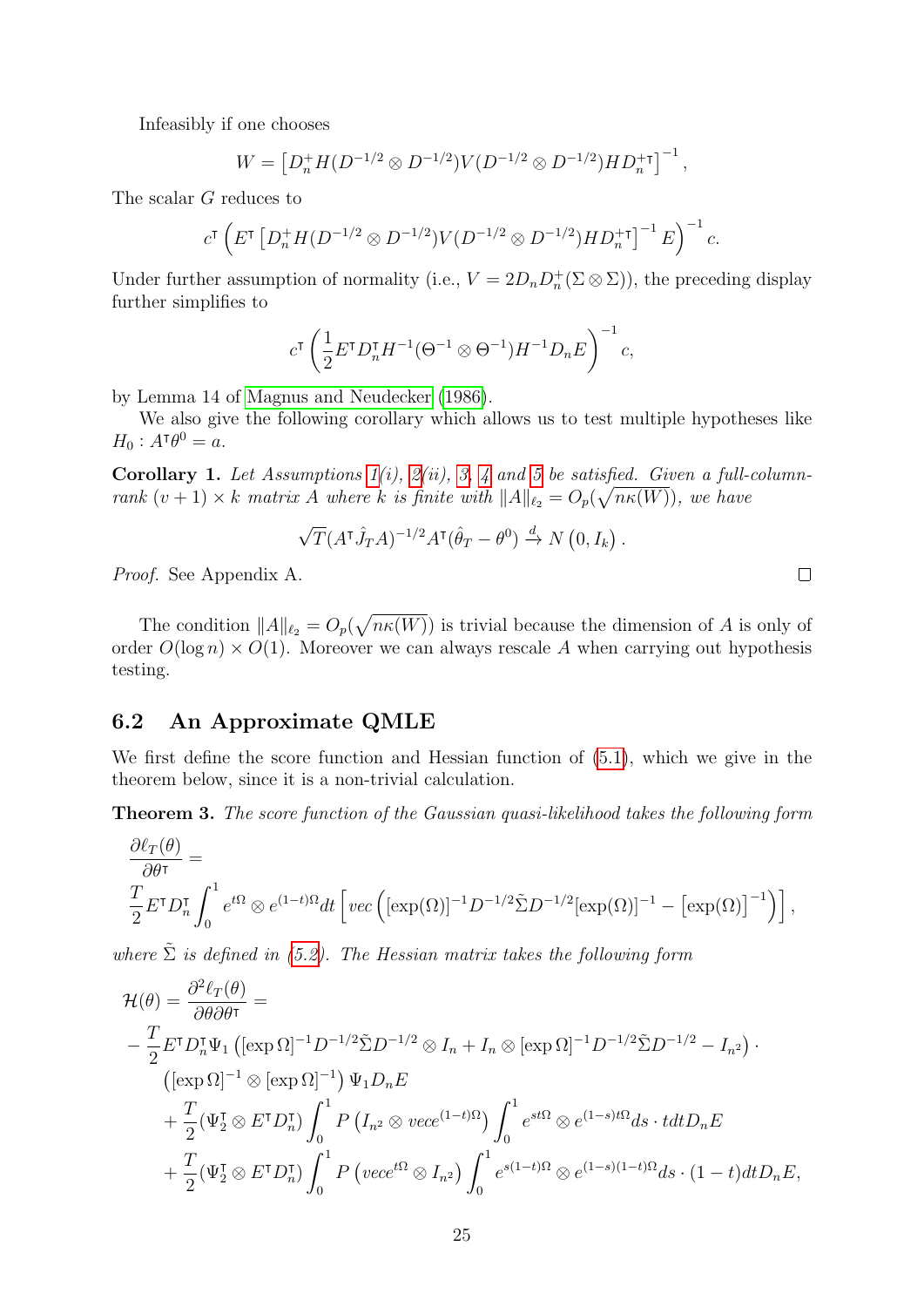where

$$
\Psi_1 = \Psi_1(\theta) := \int_0^1 e^{t\Omega(\theta)} \otimes e^{(1-t)\Omega(\theta)} dt,
$$
  

$$
\Psi_2 = \Psi_2(\theta) := vec\left( [\exp \Omega(\theta)]^{-1} D^{-1/2} \tilde{\Sigma} D^{-1/2} [\exp \Omega(\theta)]^{-1} - [\exp \Omega(\theta)]^{-1} \right),
$$
  

$$
P := I_n \otimes K_{n,n} \otimes I_n.
$$

Proof. See Appendix A.

Under the assumption that a Kronecker product structure is correctly specified for the correlation matrix  $\Theta$  (i.e.,  $D^{-1/2}\mathbb{E} \left[ \tilde{\Sigma} \right] D^{-1/2} = \Theta = \Theta^0$ ), we have  $\mathbb{E} \Psi_2(\theta^0) = 0$ , so the normalized expected Hessian matrix evaluated at  $\theta^0$  takes the following form

$$
\Upsilon := \mathbb{E}\left[\mathcal{H}(\theta^0)/T\right] = -\frac{1}{2}E^{\mathsf{T}}D_n^{\mathsf{T}}\Psi_1(\theta^0)\left([\exp\Omega(\theta^0)]^{-1}\otimes[\exp\Omega(\theta^0)]^{-1}\right)\Psi_1(\theta^0)D_nE
$$

$$
= -\frac{1}{2}E^{\mathsf{T}}D_n^{\mathsf{T}}\Psi_1(\theta^0)\left([\Theta^0]^{-1}\otimes[\Theta^0]^{-1}\right)\Psi_1(\theta^0)D_nE.
$$

Therefore, define:

$$
\hat{\Upsilon}_T := -\frac{1}{2} E^{\mathsf{T}} D_n^{\mathsf{T}} \hat{\Psi}_{1,T} \left( M_T^{-1} \otimes M_T^{-1} \right) \hat{\Psi}_{1,T} D_n E,
$$

where

$$
\hat{\Psi}_{1,T} := \int_0^1 M_T^t \otimes M_T^{1-t} dt.
$$

We then propose the following one-step estimator in the spirit of [van der Vaart](#page-72-10) [\(1998\)](#page-72-10) p72 or [Newey and McFadden](#page-71-12) [\(1994\)](#page-71-12) p2150:

$$
\tilde{\theta}_T := \hat{\theta}_T - \hat{\Upsilon}_T^{-1} \frac{\partial \ell_T(\hat{\theta}_T)}{\partial \theta^{\mathsf{T}}} / T.
$$
\n(6.4)

We show in Appendix A that  $\hat{\Upsilon}_T$  is invertible with probability approaching 1. We did not use the vanilla one-step estimator because the Hessian matrix is rather complicated to analyse. We next provide the large sample theory for  $\theta_T$ .

<span id="page-27-0"></span>**Assumption 6.** For every positive constant M and uniformly in  $b \in \mathbb{R}^{v+1}$  with  $||b||_2 = 1$ ,

$$
\sup_{\theta^*:\|\theta^*-\theta^0\|_2\leq M\sqrt{n\kappa(W)/T}}\left|\sqrt{T}b^{\intercal}\left[\frac{1}{T}\frac{\partial\ell_T(\theta^*)}{\partial\theta^{\intercal}}-\frac{1}{T}\frac{\partial\ell_T(\theta^0)}{\partial\theta^{\intercal}}-\Upsilon(\theta^*-\theta^0)\right]\right|=o_p(1).
$$

Assumption [6](#page-27-0) is one of the sufficient conditions needed for Theorem [4.](#page-28-0) This kind of assumption is standard in the asymptotics of one-step estimators (see (5.44) of [van der](#page-72-10) [Vaart](#page-72-10) [\(1998\)](#page-72-10) p71, [Bickel](#page-69-13) [\(1975\)](#page-69-13)) or of M-estimation (see (C3) of [He and Shao](#page-70-13) [\(2000\)](#page-70-13)). Roughly speaking, Assumption [6](#page-27-0) implies that  $\frac{1}{7}$  $\frac{\partial \ell_T}{\partial \theta^{\dagger}}$  is differentiable at  $\theta^0$ , with derivative tending to  $\Upsilon$  in probability, but this is not an assumption. The radius of the shrinking neighbourhood  $\sqrt{n\kappa(W)/T}$  is determined by the rate of convergence of any preliminary estimator, say,  $\hat{\theta}_T$  in our case. The uniform requirement of the shrinking neighbourhood could be relaxed using Le Cam's discretization trick (see [van der Vaart](#page-72-10) [\(1998\)](#page-72-10) p72). It is possible to relax the  $o_p(1)$  on the right side of Assumption [6](#page-27-0) to  $o_p(n^{1/2})$  if one looks at the proof of Theorem [4.](#page-28-0)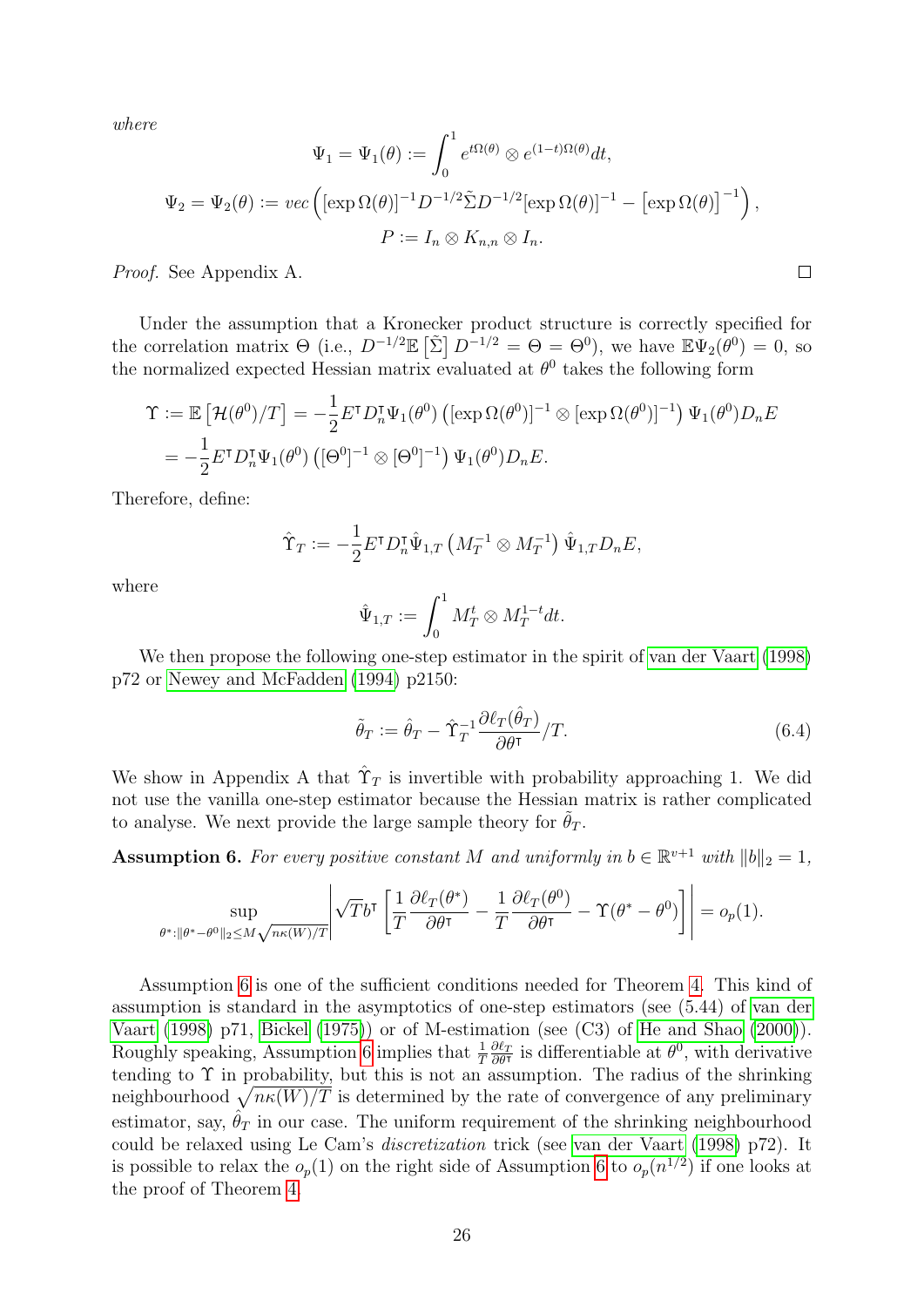<span id="page-28-0"></span>Theorem 4. Suppose that a Kronecker product structure is correctly specified for the correlation matrix  $\Theta$ . Let Assumptions [1\(](#page-22-0)ii), [2\(](#page-22-1)ii), [3,](#page-22-2) [4,](#page-23-1) and [6](#page-27-0) be satisfied. Then

$$
\frac{\sqrt{T}b^{\dagger}(\tilde{\theta}_{T}-\theta^{0})}{\sqrt{b^{\dagger}(-\hat{\Upsilon}_{T})^{-1}b}} \xrightarrow{d} N(0,1)
$$

for any  $(v + 1) \times 1$  vector b with  $||b||_2 = 1$ .

Proof. See Appendix A.

Note that if we replace normality (Assumption [1\(](#page-22-0)ii)) with the subgaussian assumption  $(Assumption 1(i))$  $(Assumption 1(i))$  $(Assumption 1(i))$  - that is Gaussian likelihood is not correctly specified - although the norm consistency of  $\theta_T$  should still hold, the asymptotic variance in Theorem [4](#page-28-0) needs to be changed to have a sandwich formula.

Theorem [4](#page-28-0) says that  $\sqrt{T}b^{\dagger}(\tilde{\theta}_T - \theta^0) \stackrel{d}{\rightarrow} N(0, b^{\dagger}(-\mathbb{E}[\mathcal{H}(\theta^0)/T])^{-1}b)$ . In the finite n case, this estimator achieves the parametric efficiency bound. This shows that our onestep estimator  $\tilde{\theta}_T$  is efficient when D (the variances) is known. When D is unknown, one has to differentiate [\(5.1\)](#page-18-4) with respect to both  $\theta$  and the diagonal elements of D. The analysis becomes considerably more involved and we leave it for the future work.

By recognising that

$$
H^{-1} = \int_0^1 e^{t \log \Theta} \otimes e^{(1-t) \log \Theta} dt,
$$

(see Proposition [14](#page-60-0) in Appendix A), we see that under Gaussianity and correct specification of the Kronecker product,  $\theta_T$  and the optimal MD estimator have the same asymptotic variance, i.e.,

$$
(-\Upsilon)^{-1} = \left(\frac{1}{2}E^{\mathsf{T}}D_n^{\mathsf{T}}H^{-1}(\Theta^{-1}\otimes \Theta^{-1})H^{-1}D_nE\right)^{-1}.
$$

Likewise we have the following corollary which allows us to test multiple hypotheses like  $H_0: A^{\dagger} \theta^0 = a$ .

Corollary 2. Suppose that a Kronecker product structure is correctly specified for the correlation matrix  $\Theta$ . Let Assumptions [1\(](#page-22-0)ii), [2\(](#page-22-1)ii), [3,](#page-22-2) [4,](#page-23-1) and [6](#page-27-0) be satisfied. Given a full-column-rank  $(v + 1) \times k$  matrix A where k is finite with  $||A||_{\ell_2} = O_p(\sqrt{n\kappa(W)})$ , we have √

$$
\sqrt{T} \left( A^{\mathsf{T}} \left( -\hat{\Upsilon}_T \right)^{-1} A \right)^{-1/2} A^{\mathsf{T}} \left( \tilde{\theta}_T - \theta^0 \right) \xrightarrow{d} N \left( 0, I_k \right).
$$

Proof. Essentially same as that of Corollary [1.](#page-26-1)

The condition  $||A||_{\ell_2} = O_p(\sqrt{n\kappa(W)})$  is trivial because the dimension of A is only of order  $O(\log n) \times O(1)$ . Moreover we can always rescale A when carrying out hypothesis testing.

 $\Box$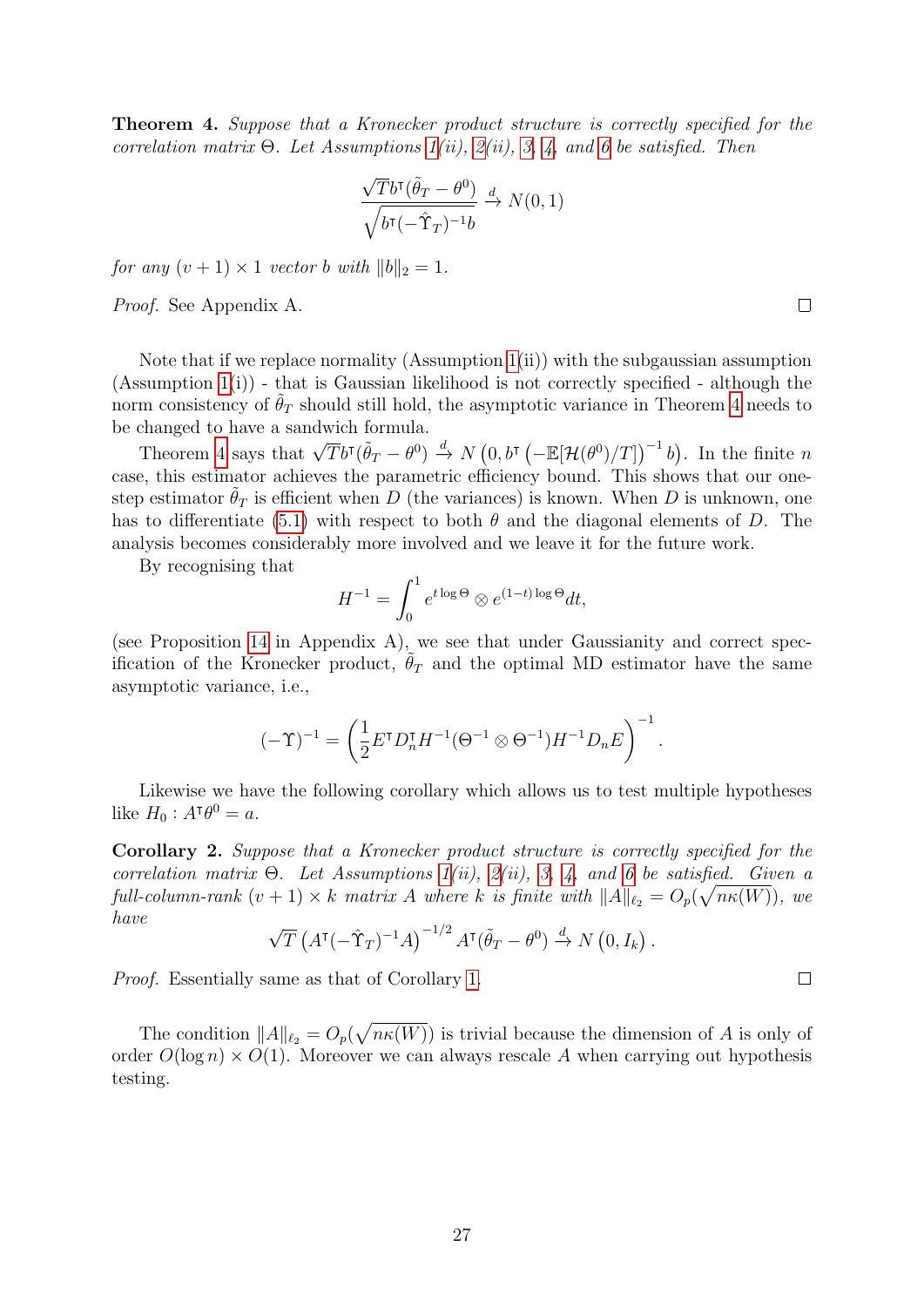### 6.3 Estimators of Non-linear Functions of  $\theta^0$

### <span id="page-29-0"></span>**6.3.1** The Estimators of  $\sum_{j=1}^{v} \mathbb{E}\zeta_j$  and  $\sum_{j=1}^{v} \text{var}(\zeta_j)$

We have shown in Section [5.3.1](#page-19-0) that  $\sum_{j=1}^{v} \mathbb{E}\zeta_j = \theta_1^0$  and  $\sum_{j=1}^{v} \text{var}(\zeta_j) = \sum_{j=1}^{v} [\theta_{j+1}^0]^2$ . Thus we can use either the minimum distance estimator  $\hat{\theta}_T$  or the one-step estimator  $\tilde{\theta}_T$ to estimate these two quantities. We give a result using  $\hat{\theta}_T$ ; the proof for the parallel result of using  $\theta_T$  should be roughly the same.

**Theorem [5](#page-25-1).** Let Assumptions [1\(](#page-22-0)i), [2\(](#page-22-1)ii), [3,](#page-22-2) [4](#page-23-1) and 5 be satisfied. Assume  $\rho_j^0 \neq 0$  for some  $j \in \{1, \ldots, v\}$ . Then

(i)

$$
\sqrt{T}\left(\hat{\theta}_{T,1}-\sum_{j=1}^v \mathbb{E}\zeta_j\right) \stackrel{d}{\to} N\left(0,G(e_1)\right),\,
$$

where  $G(e_1)$  is the matrix G defined in [\(6.3\)](#page-25-2) with c evaluated at  $e_1$ , i.e., the  $(v+1)$ dimensional vector with the first component being 1 and the rest components being  $\theta$ .

(ii)

$$
\frac{\sqrt{T}}{\left(\sum_{j=1}^v \hat{\theta}_{T,j+1}^2\right)^{1/2}} \left(\sum_{j=1}^v \hat{\theta}_{T,j+1}^2 - \sum_{j=1}^v var(\zeta_j)\right) \stackrel{d}{\to} 2N\left(0, G(c')\right),
$$

where  $G(c')$  is the matrix G defined in [\(6.3\)](#page-25-2) with c evaluated at c'.

$$
c'_1 = 0, \qquad c'_{j+1} = \frac{\theta_{j+1}^0}{\left(\sum_{j=1}^v [\theta_{j+1}^0]^2\right)^{1/2}}, \quad j = 1, \dots, v.
$$

 $\Box$ 

Proof. See Appendix A.

The requirement that  $\rho_j^0 \neq 0$  for some  $j \in \{1, \ldots, v\}$  ensures that at least one  $\theta_{j+1}^0 \neq 0$ so  $c'$  is properly defined.

#### <span id="page-29-1"></span>6.3.2 The Estimators of Extreme Logarithmic Eigenvalues

We have shown in Section [5.3.2](#page-20-0) that when assuming  $\rho_j^0 \geq 0$  for  $j = 1, \ldots, v$  for simplicity, we have

$$
\omega_{(1)}^* = \sum_{j=1}^v \log(1 + \rho_j^0) = \sum_{j=1}^v \left[ \log 2 + 2\theta_{j+1}^0 - \log \left( e^{2\theta_{j+1}^0} + 1 \right) \right] =: \sum_{j=1}^v f_1(\theta_{j+1}^0),
$$
  

$$
\omega_{(n)}^* = \sum_{j=1}^v \log(1 - \rho_j^0) = \sum_{j=1}^v \left[ \log 2 - \log \left( e^{2\theta_{j+1}^0} + 1 \right) \right] =: \sum_{j=1}^v f_2(\theta_{j+1}^0).
$$

Again we shall, for simplicity, use the minimum distance estimator  $\hat{\theta}_T$  to derive the asymptotic properties of the estimators of  $\omega_{(1)}^*$  and  $\omega_{(n)}^*$ ; a similar result should exist for the one-step estimator  $\hat{\theta}_T$ .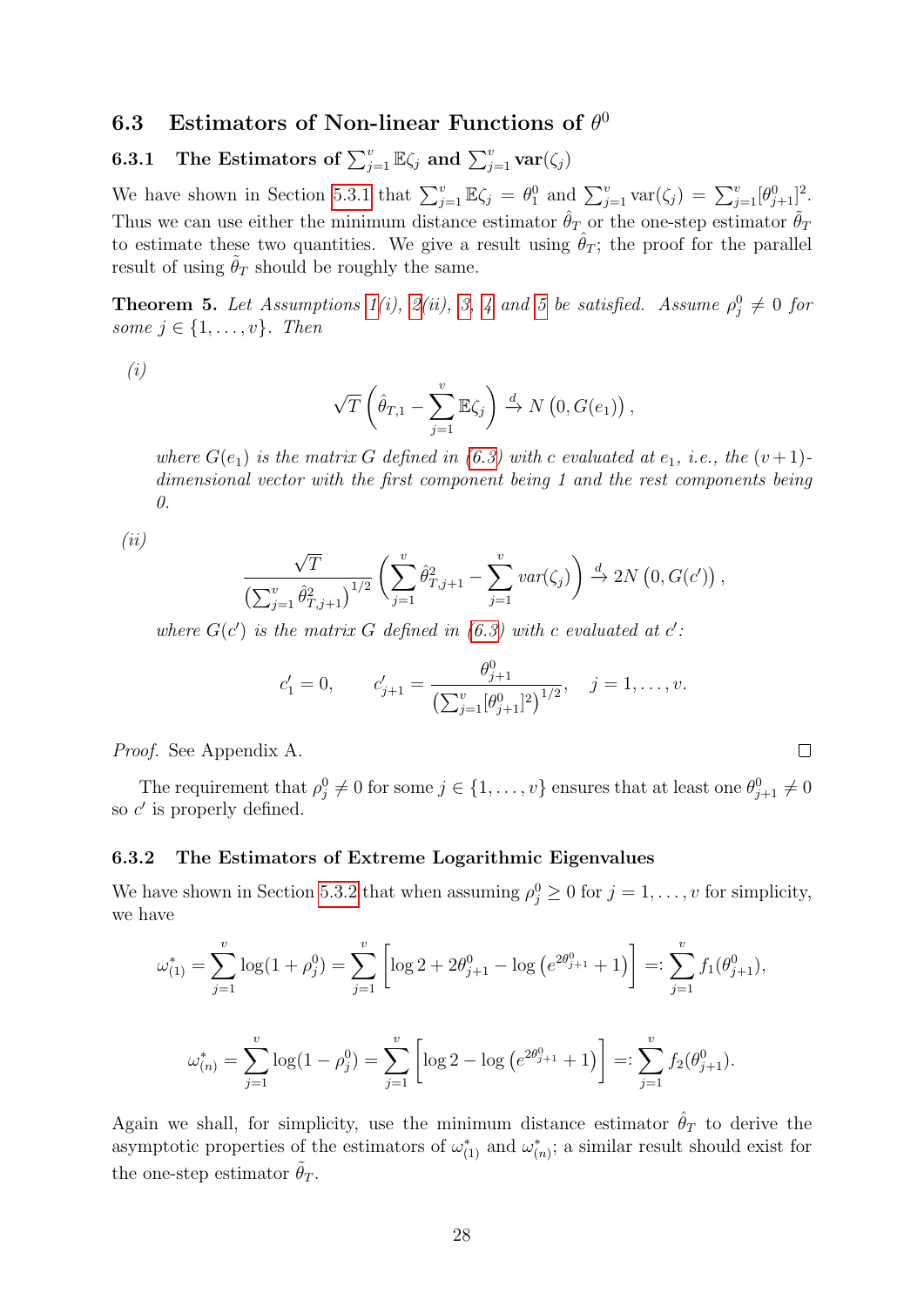<span id="page-30-1"></span>**Theorem 6.** Let Assumptions  $1(i)$ ,  $2(ii)$ , [3,](#page-22-2) [4](#page-23-1) and [5](#page-25-1) be satisfied.

(i) Assume at least one  $\rho_j^0$  is bounded away from 1 by an absolute constant. Then

$$
\frac{\sqrt{T}}{\left(\sum_{j=1}^v [f'_1(\hat{\theta}_{T,j+1})]^2\right)^{1/2}} \left(\sum_{j=1}^v f_1(\hat{\theta}_{T,j+1}) - \omega_{(1)}^*\right) \xrightarrow{d} N\left(0, G(c^U)\right),
$$

where  $G(c^U)$  is the matrix G defined in [\(6.3\)](#page-25-2) with c evaluated at  $c^U$ .

$$
c_1^U = 0, \qquad c_{j+1}^U = \frac{f_1'(\theta_{j+1}^0)}{\left(\sum_{j=1}^v [f_1'(\theta_{j+1}^0)]^2\right)^{1/2}}, \quad j = 1, \dots, v.
$$

(ii) Then

$$
\frac{\sqrt{T}}{\left(\sum_{j=1}^v [f'_2(\hat{\theta}_{T,j+1})]^2\right)^{1/2}} \left(\sum_{j=1}^v f_2(\hat{\theta}_{T,j+1}) - \omega_{(n)}^*\right) \xrightarrow{d} N\left(0, G(c^L)\right),
$$

where  $G(c^L)$  is the matrix G defined in [\(6.3\)](#page-25-2) with c evaluated at  $c^L$ .

$$
c_1^L = 0,
$$
  $c_{j+1}^L = \frac{f'_2(\theta_{j+1}^0)}{(\sum_{j=1}^v [f'_2(\theta_{j+1}^0)]^2)^{1/2}}, \quad j = 1, ..., v.$ 

Proof. See Appendix A.

The requirement that at least one  $\rho_j^0$  is bounded away from 1 by an absolute constant in Theorem [6\(](#page-30-1)i) ensures that at least one  $f'_{1}(\theta_{j+1}^{0}) > 0$  so  $c^{U}$  is properly defined. We do not need a similar assumption in Theorem  $6(ii)$  because the case in Theorem  $6(ii)$  is reversed: We need at least one  $\rho_j^0$  is bounded away from  $-1$  by an absolute constant, which is a weaker assumption than  $\rho_j^0 \geq 0$  for all j.

### <span id="page-30-0"></span>**6.3.3** The Estimator of  $\log \text{var}(w_{MV}^{\mathsf{T}} y_t)$

We have shown in Section [5.3.3](#page-20-1) that

$$
\log \operatorname{var}(w_{MV}^{\mathsf{T}} y_t) = \sum_{j=1}^{v} -\log \left( 1 + e^{-2\theta_{j+1}^0} \right) =: \sum_{j=1}^{v} f_3(\theta_{j+1}^0).
$$

Again we shall, for simplicity, use the minimum distance estimator  $\hat{\theta}_T$  to derive the asymptotic properties of the estimator of log  $var(w_{MV}^{\dagger}y_t)$ ; a similar result should exist for the one-step estimator  $\theta_T$ .

**Theorem 7.** Let Assumptions [1\(](#page-22-0)i), [2\(](#page-22-1)ii), [3,](#page-22-2) [4](#page-23-1) and [5](#page-25-1) be satisfied. Assume at least one  $\rho_j^0$ is bounded away from 1 by an absolute constant. Then

$$
\frac{\sqrt{T}}{\left(\sum_{j=1}^v [f'_3(\hat{\theta}_{T,j+1})]^2\right)^{1/2}} \left(\sum_{j=1}^v f_3(\hat{\theta}_{T,j+1}) - \log \text{var}(w_{MV}^{\mathsf{T}} y_t)\right) \stackrel{d}{\to} N\left(0, G(c^*)\right),
$$

where  $G(c^*)$  is the matrix G defined in [\(6.3\)](#page-25-2) with c evaluated at  $c^*$ .

$$
c_1^* = 0,
$$
  $c_{j+1}^* = \frac{f_3'(\theta_{j+1}^0)}{(\sum_{j=1}^v [f_3'(\theta_{j+1}^0)]^2)^{1/2}}, \quad j = 1, ..., v.$ 

Proof. See Appendix A.

The requirement that at least one  $\rho_j^0$  is bounded away from 1 by an absolute constant ensures that at least one  $f'_{3}(\theta_{j+1}^{0}) > 0$  so  $c^*$  is properly defined.

 $\Box$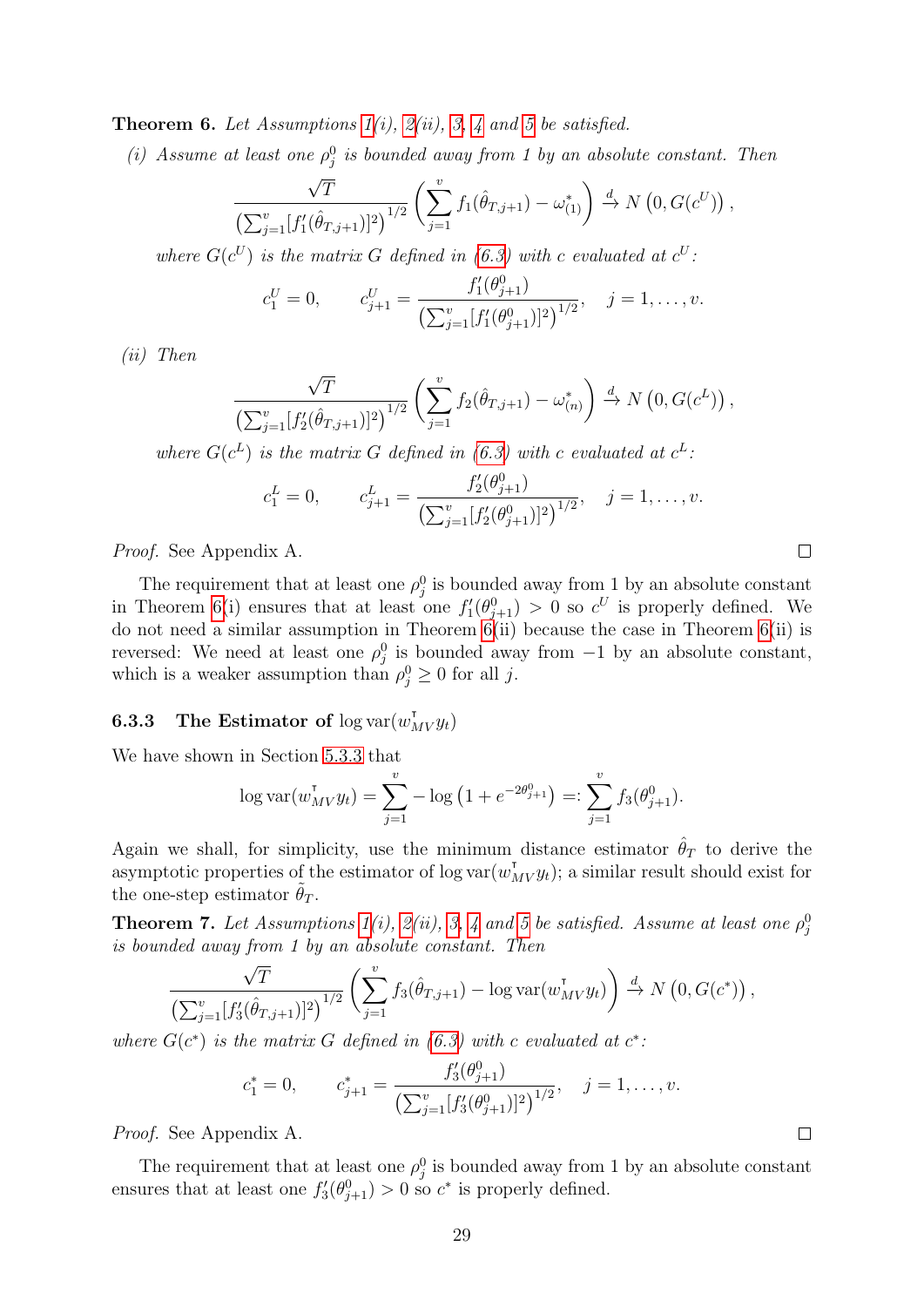### <span id="page-31-1"></span>6.4 An Over-Identification Test

In this section, we give an over-identification test based on the MD objective function in [\(5.3\)](#page-18-1). Suppose we want to test whether the correlation matrix  $\Theta$  has the Kronecker product structure  $\Theta^0$  defined in [\(2.3\)](#page-7-3). That is,

$$
H_0: \Theta = \Theta^0 \quad (i.e., \theta_0 = \theta^0), \qquad H_1: \Theta \neq \Theta^0.
$$

We first  $\hat{f}$ x n (and hence v). Recall [\(5.3\)](#page-18-1):

$$
\hat{\theta}_T = \hat{\theta}_T(W) := \arg \min_{b \in \mathbb{R}^{v+1}} [\text{vech}(\log M_T) - Eb]^{\mathsf{T}} W[\text{vech}(\log M_T) - Eb]
$$

$$
=: \arg \min_{b \in \mathbb{R}^{v+1}} g_T(b)^{\mathsf{T}} W g_T(b).
$$

<span id="page-31-2"></span>**Theorem 8.** Fix n (and hence v). Let Assumptions  $1(i)$ , [3,](#page-22-2) [4](#page-23-1) and [5](#page-25-1) be satisfied. Thus, under  $H_0$ ,

$$
Tg_T(\hat{\theta}_T)^{\dagger} \hat{S}^{-1} g_T(\hat{\theta}_T) \xrightarrow{d} \chi^2_{n(n+1)/2-(v+1)},\tag{6.5}
$$

where

$$
\hat{S} := D_n^+ \hat{H}_T (D^{-1/2} \otimes D^{-1/2}) \hat{V}_T (D^{-1/2} \otimes D^{-1/2}) \hat{H}_T D_n^+.
$$

Proof. See Appendix A.

From Theorem [8,](#page-31-2) we can easily get a result of *diagonal path* asymptotics, which is more general than *sequential* asymptotics but less general than *joint* asymptotics (see [Phillips and Moon](#page-71-10) [\(1999\)](#page-71-10)).

**Corollary 3.** Let Assumptions  $1(i)$ , [3,](#page-22-2) [4](#page-23-1) and [5](#page-25-1) be satisfied. There exists a sequence  $n_T \rightarrow \infty$  such that, under  $H_0$ ,

$$
\frac{Tg_{T,n_T}(\hat{\theta}_{T,n_T})^{\dagger} \hat{S}^{-1} g_{T,n_T}(\hat{\theta}_{T,n_T}) - \left[\frac{n_T(n_T+1)}{2} - (v_T+1)\right]}{\left[n_T(n_T+1) - 2(v_T+1)\right]^{1/2}} \xrightarrow{d} N(0,1),
$$

as  $T \to \infty$ .

Proof. See Appendix A.

### <span id="page-31-0"></span>7 Model Selection Issues

There are a number of model selection issues that arise in our context, and we briefly comment on them. In the absence of an explicit multiarray structure we may consider the choice of factorization in [\(2.1\)](#page-5-1). Suppose that n has the unique prime factorization  $n =$  $p_1p_2\cdots p_v$  for some positive integer v and primes  $p_j$  for  $j=1,\ldots,v$ . Then there are several different Kronecker product factorizations, which can be described by the dimensions of the square submatrices. The base model we have focussed on has dimensions:

$$
p_1 \times p_1, \ldots, p_v \times p_v,
$$

 $\Box$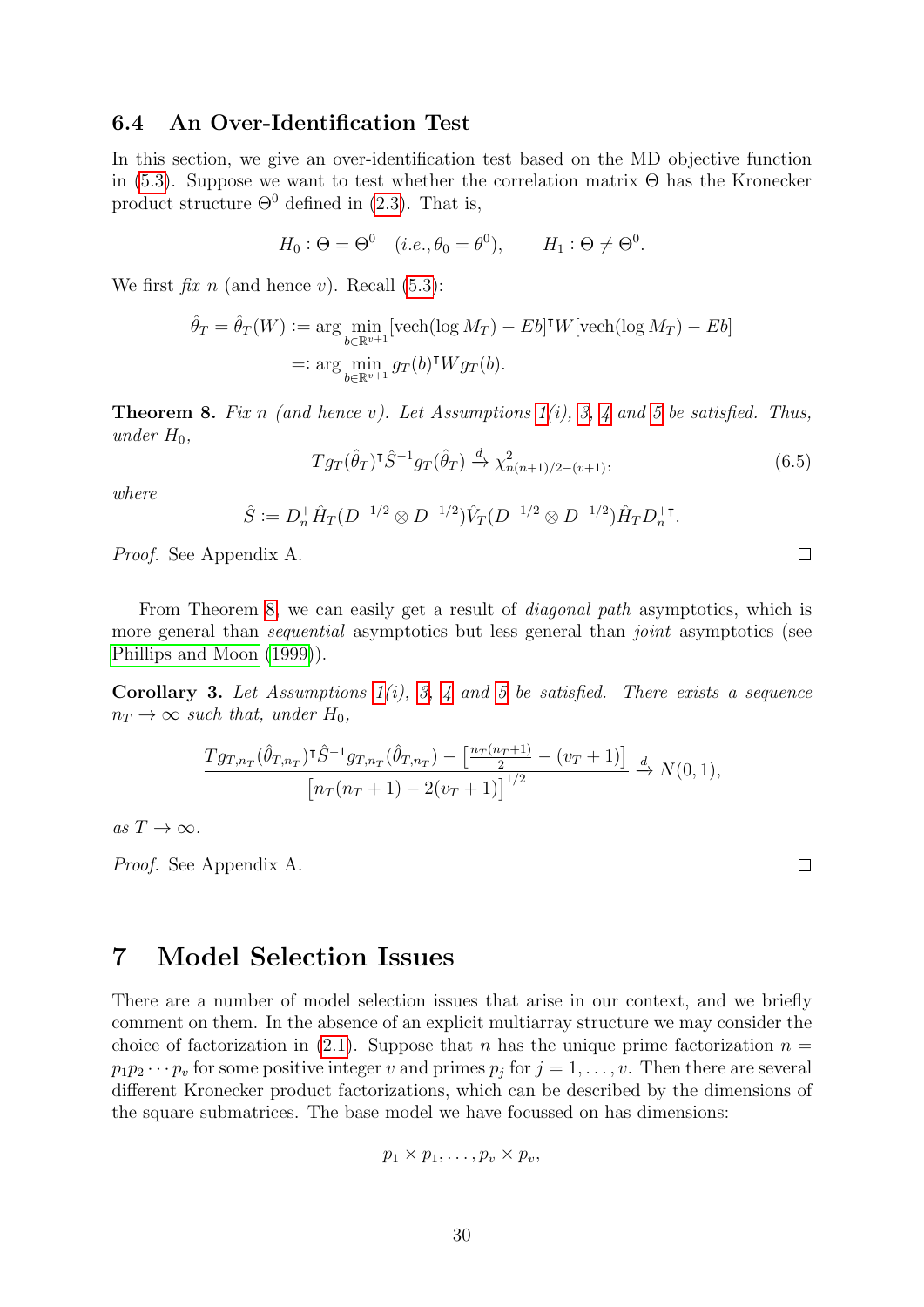but there are many possible aggregations of this, for example

$$
(p_1 + p_2) \times (p_1 + p_2), \ldots, (p_{v-1} + p_v) \times (p_{v-1} + p_v)
$$

and so on. We may index the induced models by the dimensions  $m_1, \ldots, m_v$  (where some could be zero dimensions), which are subject to the constraint that  $\sum_{j=1}^{v} m_j = n$ and  $m_j = \sum_{i=1}^v \pi_{ji} p_i$  with  $\pi_{ji} \in \{0,1\}$ . Let the total number of free parameters be  $q = \sum_{j=1}^{v} (m_j + 1) m_j/2$  (minus identification restrictions). This includes the base model and the unrestricted  $n \times n$  model as special cases. The Kronecker product structure is not invariant with respect to permutations of the series in the system, so we should also in principle consider all of the possible permutations of the series.<sup>[5](#page-32-1)</sup>

We might choose between these models using some model choice criterion that penalizes the larger models. For example,

$$
BIC = -2\ell_T(\hat{\theta}) + q \log T.
$$

Typically, there are not so many subfactorizations to consider, so this is not computationally burdensome.

### <span id="page-32-0"></span>8 Simulation Study

We provide a small simulation study that evaluates the performance of the QMLE in two cases: when the Kronecker product structure is true for the covariance matrix; and when the Kronecker product structure is not present.

### 8.1 Kronecker Structure Is True

We simulate  $T$  random vectors  $x_t$  of dimension n according to

$$
x_t = \Sigma^{1/2} z_t, \quad z_t \sim N(0, I_n)
$$
  

$$
\Sigma = \Sigma_1 \otimes \Sigma_2 \otimes \cdots \otimes \Sigma_v,
$$

where  $n = 2^v$  and  $v \in \mathbb{N}$ . The matrices  $\Sigma_j$  are  $2 \times 2$ . These matrices  $\Sigma_j$  are generated with unit variances and off-diagonal elements drawn from a uniform distribution on  $(0, 1)$ . This ensures positive definiteness of  $\Sigma$ . The sample size is set to  $T = 300$ . In the estimation procedure, the upper diagonal elements of  $\Sigma_j, j \geq 2$ , are set to 1 for identification. Altogether, there are  $2v + 1$  parameters to estimate by maximum likelihood.

As in [Ledoit and Wolf](#page-70-14) [\(2004\)](#page-70-14), we use a *percentage relative improvement in average* loss (PRIAL) criterion, to measure the performance of the Kronecker estimator  $\Sigma$  with respect to the sample covariance estimator  $\tilde{\Sigma}$ . It is defined as

$$
PRIAL1 = 1 - \frac{\mathbb{E} \|\hat{\Sigma} - \Sigma\|_F^2}{\mathbb{E} \|\tilde{\Sigma} - \Sigma\|_F^2}
$$

<span id="page-32-1"></span><sup>5</sup> It is interesting to note that for particular functions of the covariance matrix, the ordering of the data does not matter. For example, the minimum variance portfolio (MVP) weights only depend on the covariance matrix through the row weights of its inverse,  $\Sigma^{-1} \iota_n$ , where  $\iota_n$  is a vector of ones. If a Kronecker structure is imposed on  $\Sigma$ , then its inverse has the same structure. If the Kronecker factors are  $(2 \times 2)$  and all variances are identical, then the row sums of  $\Sigma^{-1}$  are the same, leading to equal weights for the MVP:  $w = (1/n)\iota_n$ , and this is irrespective of the ordering of the data.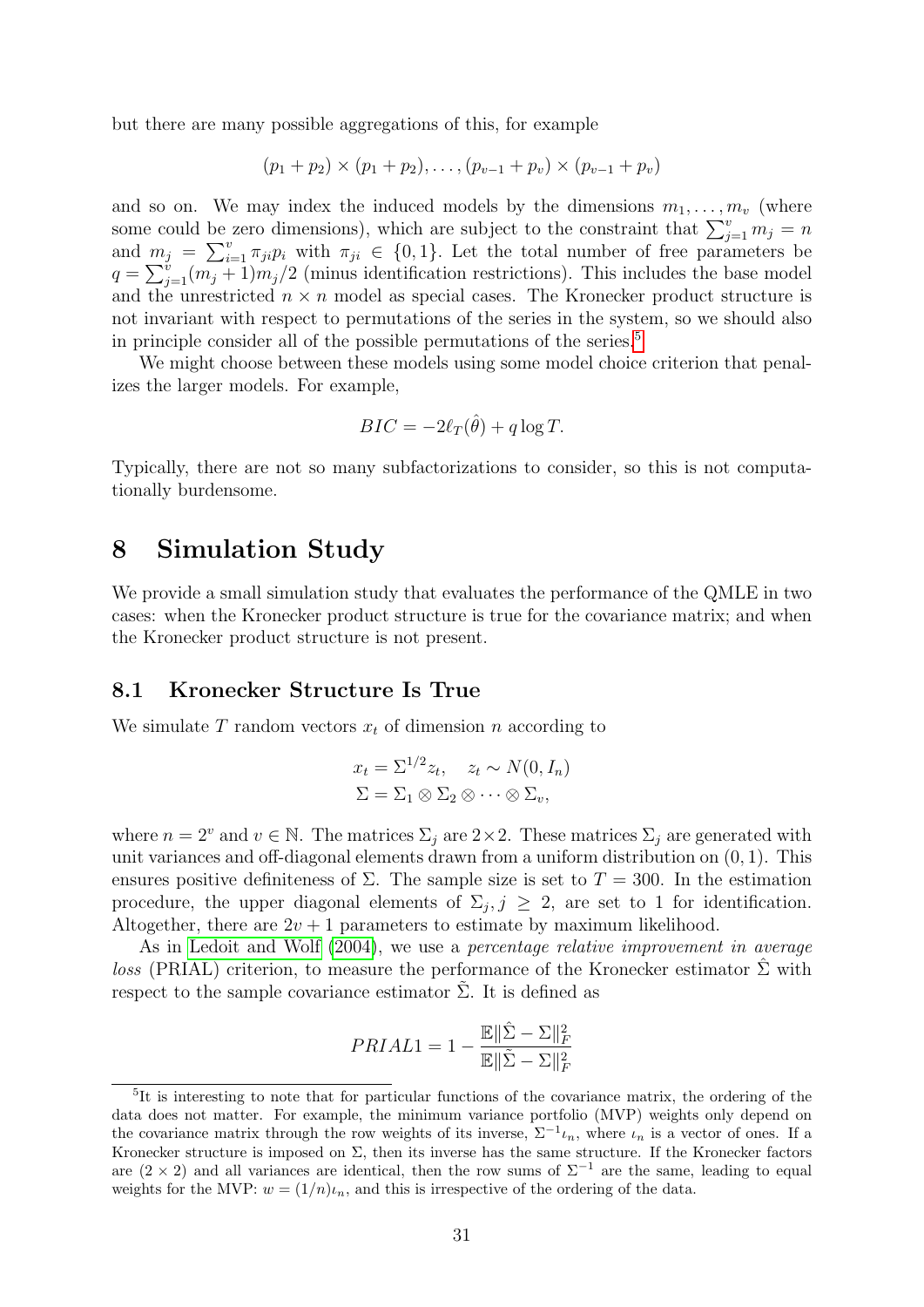|                                           |  | - 16 - | 32                                           | 64 128 | - 256 |
|-------------------------------------------|--|--------|----------------------------------------------|--------|-------|
| PRIAL1 0.33 0.69 0.86 0.94 0.98 0.99 0.99 |  |        |                                              |        |       |
| PRIAL2 0.34 0.70 0.89 0.97 0.99 1.00 1.00 |  |        |                                              |        |       |
|                                           |  |        | VR 0.997 0.991 0.975 0.944 0.889 0.768 0.386 |        |       |

<span id="page-33-0"></span>Table 1: PRIAL1 and PRIAL2 are the medians of the PRIAL1 and PRIAL2 criteria, respectively, for the Kronecker estimator with respect to the sample covariance estimator in the case of true Kronecker structure. VR is the median of the ratio of the variance of the MVP using the Kronecker estimator to that using the sample covariance estimator. The sample size is fixed at  $T = 300$ .

where  $\Sigma$  is the true covariance matrix generated as above,  $\Sigma$  is Kronecker estimator estimated by quasi maximum likelihood, and  $\tilde{\Sigma}$  is the sample covariance matrix defined in [\(5.2\)](#page-18-2). Often the estimator of the *precision matrix*,  $\Sigma^{-1}$ , is more important than that of  $\Sigma$  itself, so we also compute the PRIAL for the inverse covariance matrix, i.e.

$$
PRIAL2 = 1 - \frac{\mathbb{E}\|\hat{\Sigma}^{-1} - \Sigma^{-1}\|_F^2}{\mathbb{E}\|\tilde{\Sigma}^{-1} - \Sigma^{-1}\|_F^2}.
$$

Note that this requires invertibility of the sample covariance matrix  $\Sigma$  and therefore can only be calculated for  $n < T$ .

Our final criterion is the minimum variance portfolio (MVP) constructed from an estimator of the covariance matrix, see Section [3.3.](#page-11-2) The first portfolio weights are constructed using the sample covariance matrix  $\Sigma$  and the second portfolio weights are constructed using the Kronecker factorized matrix  $\Sigma$ . These two portfolios are then evaluated (by calculating the variance) using the out-of-sample returns generated using the same data generating mechanism. The ratio of the variance of the latter portfolio over that of the former (VR) is recorded. See [Fan, Liao, and Shi](#page-70-15) [\(2015\)](#page-70-15) for discussion of risk estimation for large dimensional portfolio choice problems.

We repeat the simulation 1000 times and obtain for each simulation PRIAL1, PRIAL2 and VR. Table [1](#page-33-0) reports the median of the obtained PRIALs and RV for various dimensions. Clearly, as the dimension increases, the Kronecker estimator rapidly outperforms the sample covariance estimator. The relative performance of the precision matrix estimator (PRIAL2) is very similar. In terms of the ratio of MVP variances, the Kronecker estimator yields a 23.2 percent smaller variance for  $n = 128$  and 61.4 percent for  $n = 256$ . The reduction becomes clear as n approaches T.

### 8.2 Kronecker Structure Is Not True

We now generate random vectors with covariance matrices that do not have a Kronecker structure. Similar to [Ledoit and Wolf](#page-70-14) [\(2004\)](#page-70-14), and without loss of generality, we generate diagonal covariance matrices with log-normally distributed diagonal elements. (Note that having a diagonal matrix does not necessary imply a Kronecker product structure.) The mean of the eigenvalues (i.e., the diagonal elements) is, without loss of generality, fixed at one, while their dispersion varies and is given by  $\alpha^2$ . This dispersion can be viewed as measure for the distance from a Kronecker structure.

We report in Table [2](#page-34-1) the results for  $n/T \in \{0.5, 0.8\}$  and varying  $\alpha^2$ . First, the relative performance of the Kronecker estimator of the precision matrix is better than that of the covariance matrix itself, comparing PRIAL2 with PRIAL1. Second, as  $n/T$  approaches 1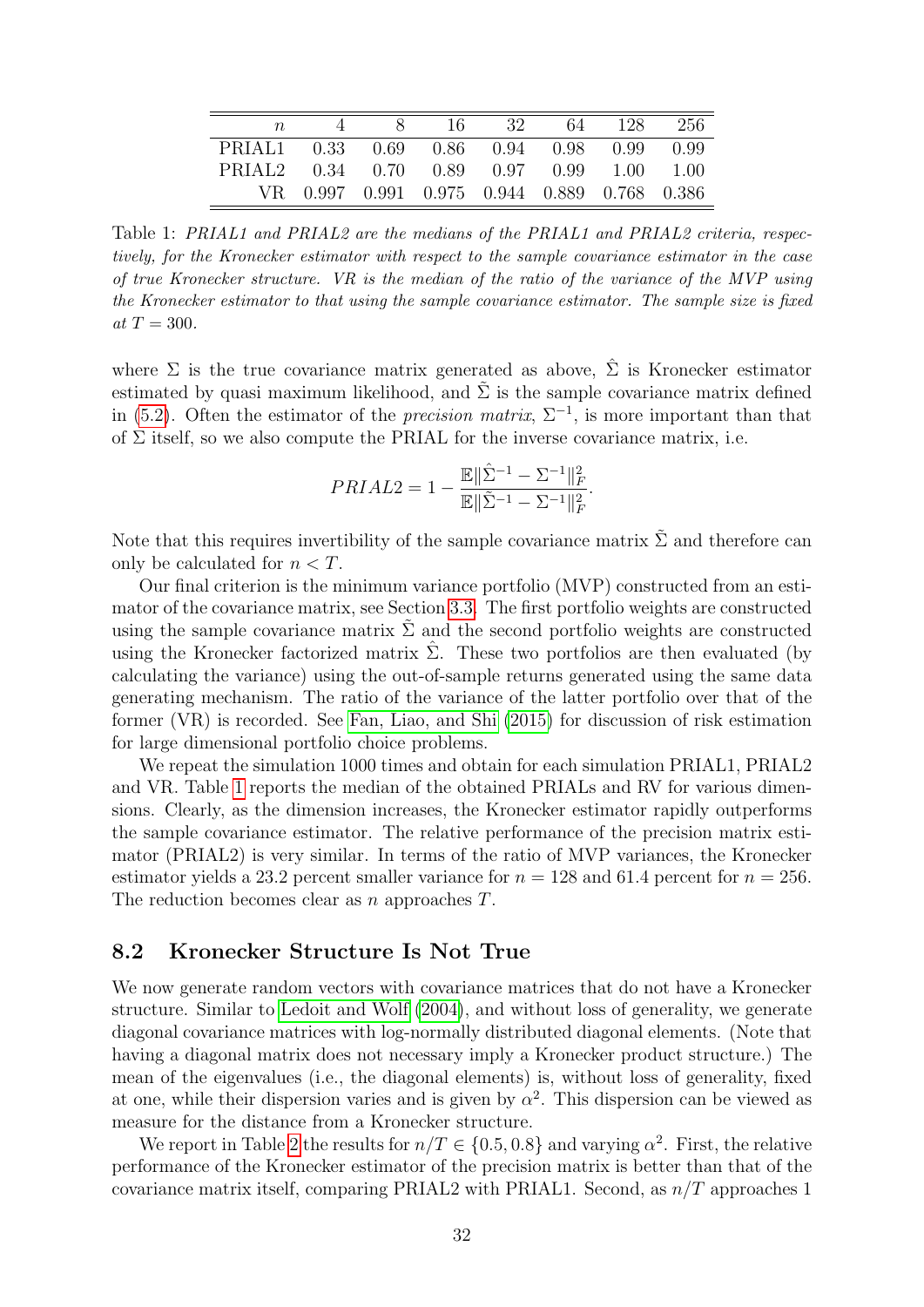| $\overline{\alpha}^2$ | 0.05  | 0.25  | 0.5   | 0.75  | $\mathbf{1}$ | 1.25     | 1.5      | 1.75     | 2         |  |
|-----------------------|-------|-------|-------|-------|--------------|----------|----------|----------|-----------|--|
| $n/T = 0.5$           |       |       |       |       |              |          |          |          |           |  |
| PRIAL1                | 89.92 | 60.85 | 31.10 | 2.87  | $-23.70$     | $-46.81$ | $-65.29$ | -85.59   | $-106.30$ |  |
| PRIAL <sub>2</sub>    | 99.17 | 96.60 | 93.37 | 90.74 | 88.25        | 86.61    | 84.11    | 82.99    | 80.47     |  |
| VR.                   | 73.33 | 77.90 | 84.44 | 89.49 | 93.83        | 97.14    | 100.78   | 102.85   | 108.71    |  |
| $n/T = 0.8$           |       |       |       |       |              |          |          |          |           |  |
| PRIAL1                | 92.78 | 74.29 | 54.05 | 36.36 | 20.31        | 4.59     | $-8.14$  | $-15.60$ | $-25.70$  |  |
| PRIAL <sub>2</sub>    | 99.97 | 99.89 | 99.78 | 99.71 | 99.61        | 99.56    | 99.49    | 99.45    | 99.38     |  |
| VR.                   | 47.26 | 51.42 | 54.82 | 57.06 | 61.40        | 62.59    | 64.69    | 67.77    | 69.12     |  |

<span id="page-34-1"></span>Table 2: PRIAL1 and PRIAL2 are the medians of the PRIAL1 and PRIAL2 criteria (multiplied by 100), respectively, for the Kronecker estimator with respect to the sample covariance estimator in the case of true non-Kronecker structure. VR is the median of the ratio (multiplied by 100) of the variance of the MVP using the Kronecker estimator to that using the sample covariance estimator.  $\alpha^2$  is the dispersion of eigenvalues of the true covariance matrix.

the PRIALs increase, while they decrease as the eigenvalue dispersion  $\alpha^2$  increases. This behaviour of the Kronecker estimator as a function of  $n/T$  and  $\alpha^2$  resembles that of the shrinkage estimator of [Ledoit and Wolf](#page-70-14) [\(2004\)](#page-70-14).

### <span id="page-34-0"></span>9 Application

We apply the model to a set of  $n = 441$  daily stock returns  $x_t$  of the S&P 500 index, observed from January 3, 2005, to November 6, 2015. The number of trading days is  $T = 2732.$ 

The Kronecker model is fitted to the correlation matrix  $\Theta = D^{-1/2} \Sigma D^{-1/2}$ , where D is the diagonal matrix containing the variances on the diagonal. The first model (M1) uses the factorization  $2^9 = 512$  and assumes that

$$
\Theta = \Theta_1 \otimes \Theta_2 \otimes \cdots \otimes \Theta_9,
$$

where  $\Theta_j$  are  $2 \times 2$  correlation matrices. We add a vector of 71 independent pseudo variables  $u_t \sim N(0, I_{71})$  such that  $n + 71 = 2^9$ , and then extract the upper left  $(n \times n)$ block of  $\Theta$  to obtain the correlation matrix of  $x_t$ .

The estimation is done in two steps: First,  $D$  is estimated using the sample variances, and then the correlation parameters are estimated by the quasi maximum likelihood using the standardized returns,  $\hat{D}^{-1/2}x_t$ . Random permutations only lead to negligible improvements of the likelihood, so we keep the original order of the data. We experiment with more generous decompositions by looking at all factorizations of the numbers from 441 to 512, and selecting those yielding not more than 30 parameters. Table [3](#page-35-1) gives a summary of these models including estimation results. The Schwarz information criterion favours the specification of model M6 with 27 parameters.

Next, we follow the approach of [Fan et al.](#page-70-0) [\(2013\)](#page-70-0) and estimate the model on windows of size  $m$  days that are shifted from the beginning to the end of the sample. After each estimation, the model is evaluated using the next 21 trading days (one month) out-ofsample. Then the estimation window of  $m$  days is shifted by one month, etc. After each estimation step, the estimated model yields an estimator of the covariance matrix that is used to construct minimum variance portfolio (MVP) weights. The same is done for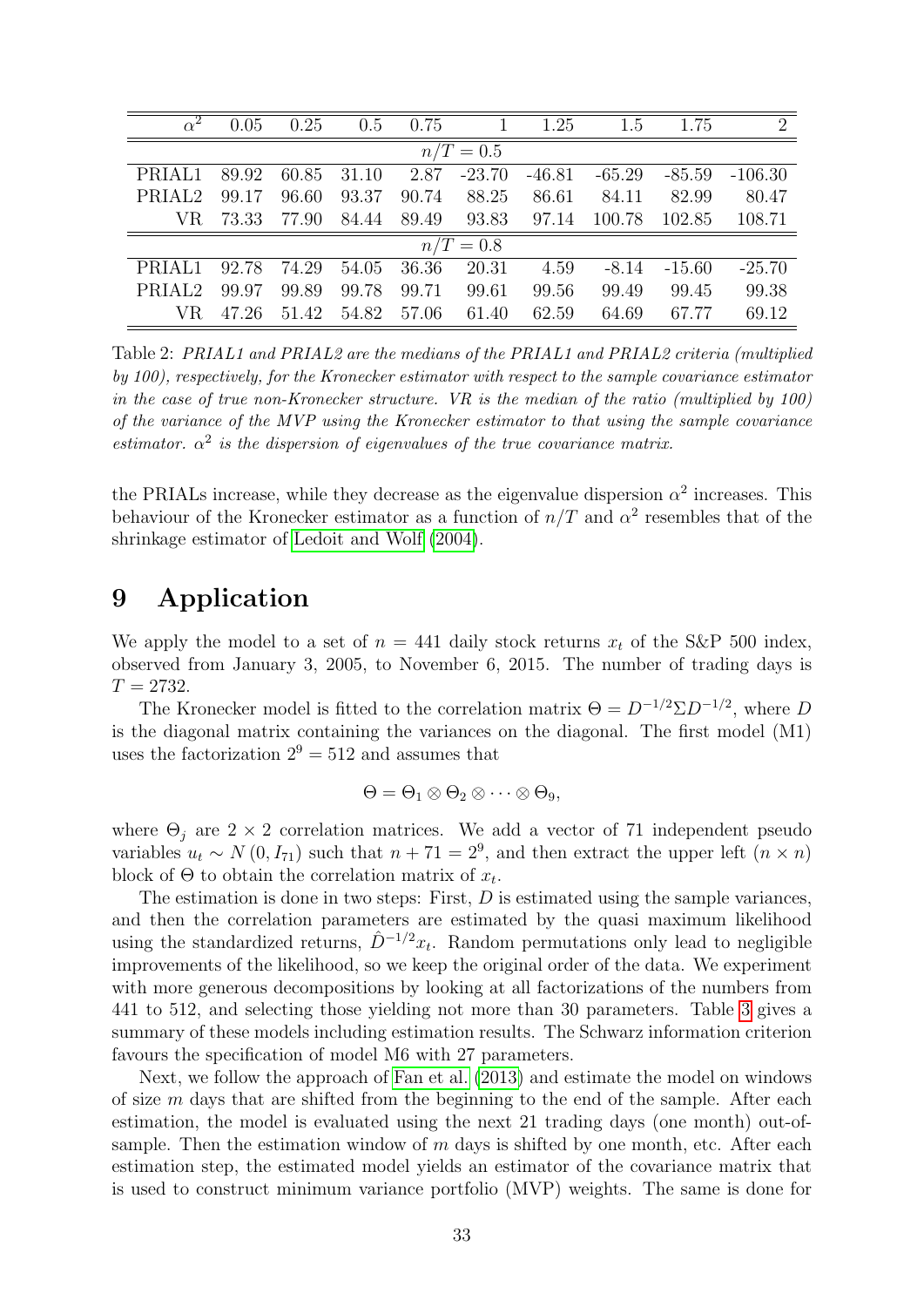|                |               |                                 |           |        | Sample cov |             | $\overline{\text{SFM}}$ $(K=3)$ |         | SFM $(K=4)$ |         |
|----------------|---------------|---------------------------------|-----------|--------|------------|-------------|---------------------------------|---------|-------------|---------|
| Model          | $\mathcal{D}$ | decomp                          | logL/T    | BIC/T  | prop       | <i>impr</i> | prop                            | impr    | prop        | impr    |
| M1             | 9             | $512 = 2^9$                     | $-145.16$ | 290.34 | .89        | 27\%        | .25                             | $-14\%$ | .27         | $-15\%$ |
| M <sub>2</sub> | 16            | $486 = 2 \times 3^5$            | $-141.85$ | 283.74 | .90        | 29\%        | .43                             | $-4\%$  | .42         | $-6\%$  |
| M3             | 17            | $512 = 2^5 \times 4^2$          | $-140.91$ | 281.87 | .90        | 29\%        | .44                             | $-2\%$  | .41         | $-6\%$  |
| M4             | 18            | $480 = 2^5 \times 3 \times 5$   | $-139.63$ | 279.31 | .90        | 30\%        | .49                             | $1\%$   | .47         | $0\%$   |
| M5             | 25            | $512 = 4^4 \times 2$            | $-139.06$ | 278.19 | .91        | $30\%$      | .53                             | $5\%$   | .53         | $4\%$   |
| M6             | 27            | $448 = 2^6 \times 7$            | $-134.27$ | 268.61 | .91        | 32\%        | .58                             | 11\%    | .57         | $9\%$   |
| M7             | 27            | $450 = 2 \times 3^2 \times 5^2$ | $-137.33$ | 274.73 | .91        | 31\%        | .57                             | 8%      | .56         | $6\%$   |

<span id="page-35-1"></span>Table 3: Summary of Kronecker specifications of the correlation matrix. p is the number of parameters of the model, decomp is the factorization used for the full system including the additional pseudo variables,  $logL/T$  the log-likelihood value, divided by the number of observations, and  $BIC/T$  is the value of the Schwarz information criterion, divided by the number of observations. Prop is the proportion of the time that the Kronecker MVP outperforms a competing model (sample covariance matrix, and a strict factor model (SFM) with  $K = 3$  and  $K = 4$ factors), and Impr is the percentage of average risk improvements.

two competing devices: the sample covariance matrix and the strict factor model (SFM). For the SFM, the number of factors  $K$  is chosen as in [Bai and Ng](#page-69-14)  $(2002)$ , and equation  $(2.14)$  of [Fan et al.](#page-70-0) [\(2013\)](#page-70-0). The penalty functions IC1 and IC2 give optimal values K of 3 and 4, respectively, so we report results for both models. The last columns of Table [3](#page-35-1) summarize the relative performance of the Kronecker model with respect to the sample covariance matrix and SFM.

All models outperform the sample covariance matrix, while only the more generous factorizations also outperform the SFM. Comparing the results with Table 6 of [Fan et al.](#page-70-0) [\(2013\)](#page-70-0) for similar data, it appears that the performance of the favored model M6 is quite close to their POET estimator. So our estimator may provide an alternative to high dimensional covariance modelling.

### <span id="page-35-0"></span>10 Conclusions

We have established the large sample properties of our estimation methods when the matrix dimensions increase. In particular, we obtained consistency and asymptotic normality. The method outperforms the sample covariance method theoretically, in a simulation study, and in an application to portfolio choice. It is possible to extend the framework in various directions to improve performance.

One extension concerns using the Kronecker factorization for general parameter matrices. For example, in the so called BEKK model for multivariate GARCH processes, the parameter matrices are of a Kronecker parameterization form  $\mathcal{A} = A \otimes A$ , where A is an  $n \times n$  matrix, while A is an  $n^2 \times n^2$  matrix that is a typical parameter of the dynamic process. In the case where  $n$  is composite one could consider further Kronecker factorizations that would allow one to treat very much larger systems. This approach has been considered in [Hoff](#page-70-7) [\(2015\)](#page-70-7) for vector autoregressions.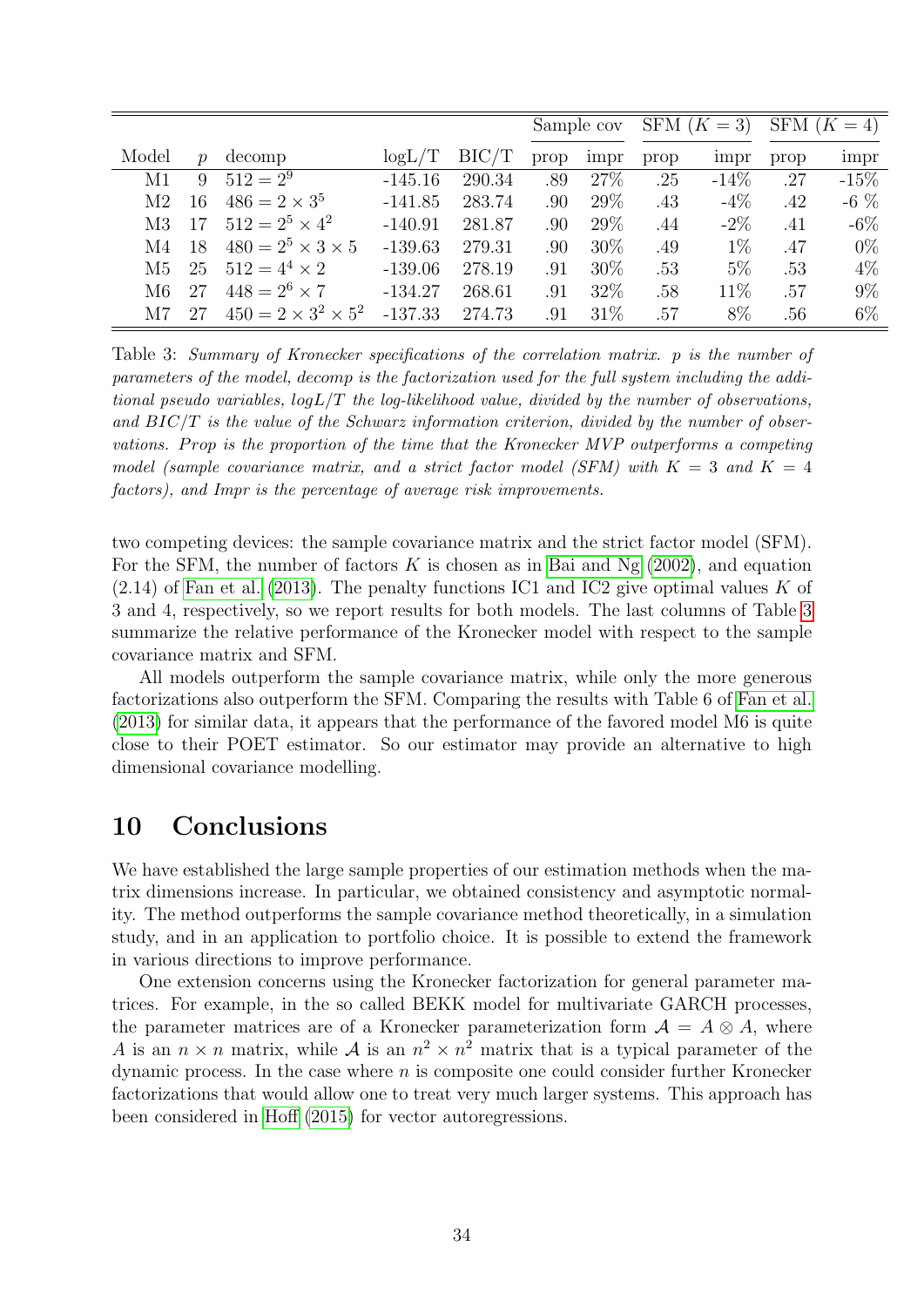# 11 Appendix A

#### 11.1 More Details about the Matrix  $E_*$

<span id="page-36-0"></span>Proposition 5. If

 $\Omega^0 = (\Omega_1^0 \otimes I_2 \otimes \cdots \otimes I_2) + (I_2 \otimes \Omega_2^0 \otimes \cdots \otimes I_2) + \cdots + (I_2 \otimes \cdots \otimes \Omega_v^0),$ 

where  $\Omega^0$  is  $n \times n \equiv 2^v \times 2^v$  and  $\Omega_i^0$  is  $2 \times 2$  for  $i = 1, \ldots, v$ . Then

$$
vech(\Omega^0) = \begin{bmatrix} E_1 & E_2 & \cdots & E_v \end{bmatrix} \begin{bmatrix} vech(\Omega_1^0) \\ vech(\Omega_2^0) \\ \vdots \\ vech(\Omega_v^0) \end{bmatrix},
$$

where

$$
E_i := D_n^+(I_{2^i} \otimes K_{2^{v-i},2^i} \otimes I_{2^{v-i}}) (I_{2^{2i}} \otimes vecI_{2^{v-i}}) (I_{2^{i-1}} \otimes K_{2,2^{i-1}} \otimes I_2) (vecI_{2^{i-1}} \otimes I_4) D_2,
$$
\n(11.1)

where  $D_n^+$  is the Moore-Penrose generalised inverse of  $D_n$ ,  $D_n$  and  $D_2$  are the  $n^2 \times n(n+1)$ 1)/2 and  $2^2 \times 2(2+1)/2$  duplication matrices, respectively, and  $K_{2^{v-i},2^i}$  and  $K_{2,2^{i-1}}$  are commutation matrices of various dimensions.

*Proof of Proposition [5.](#page-36-0)* We first consider  $\text{vec}(\Omega_1^0 \otimes I_2 \otimes \cdots \otimes I_2)$ .

$$
\begin{array}{l} \operatorname{vec}(\Omega_1^0\otimes I_2\otimes \cdots \otimes I_2)=\operatorname{vec}(\Omega_1^0\otimes I_{2^{v-1}})=\left(I_2\otimes K_{2^{v-1},2}\otimes I_{2^{v-1}}\right)\left(\operatorname{vec}\Omega_1^0\otimes \operatorname{vec} I_{2^{v-1}}\right)\\qquad \qquad =\left(I_2\otimes K_{2^{v-1},2}\otimes I_{2^{v-1}}\right)\left(I_4\operatorname{vec}\Omega_1^0\otimes \operatorname{vec} I_{2^{v-1}}\cdot 1\right)\\qquad \qquad =\left(I_2\otimes K_{2^{v-1},2}\otimes I_{2^{v-1}}\right)\left(I_4\otimes \operatorname{vec} I_{2^{v-1}}\right)\operatorname{vec}\Omega_1^0, \end{array}
$$

where the second equality is due to [Magnus and Neudecker](#page-71-0) [\(2007\)](#page-71-0) Theorem 3.10 p55. Thus,

<span id="page-36-1"></span>
$$
\text{vech}(\Omega_1^0 \otimes I_2 \otimes \cdots \otimes I_2) = D_n^+ \left( I_2 \otimes K_{2^{v-1},2} \otimes I_{2^{v-1}} \right) \left( I_4 \otimes \text{vec} I_{2^{v-1}} \right) D_2 \text{vech} \Omega_1^0, \quad (11.2)
$$

where  $D_n^+$  is the Moore-Penrose inverse of  $D_n$ , i.e.,  $D_n^+ = (D_n^{\dagger} D_n)^{-1} D_n^{\dagger}$ , and  $D_n$  and  $D_2$ are the  $n^2 \times n(n+1)/2$  and  $2^2 \times 2(2+1)/2$  duplication matrices, respectively. We now consider  $\text{vec}(I_2 \otimes \Omega_2^0 \otimes \cdots \otimes I_2).$ 

$$
\begin{aligned}\n\text{vec}(I_2 \otimes \Omega_2^0 \otimes \cdots \otimes I_2) &= \text{vec}(I_2 \otimes \Omega_2^0 \otimes I_{2^{v-2}}) = (I_4 \otimes K_{2^{v-2},4} \otimes I_{2^{v-2}}) \left(\text{vec}(I_2 \otimes \Omega_2^0) \otimes \text{vec}I_{2^{v-2}}\right) \\
&= (I_4 \otimes K_{2^{v-2},4} \otimes I_{2^{v-2}}) \left(I_{2^4} \otimes \text{vec}I_{2^{v-2}}\right) \text{vec}(I_2 \otimes \Omega_2^0) \\
&= (I_4 \otimes K_{2^{v-2},4} \otimes I_{2^{v-2}}) \left(I_{2^4} \otimes \text{vec}I_{2^{v-2}}\right) (I_2 \otimes K_{2,2} \otimes I_2) (\text{vec}I_2 \otimes \text{vec}\Omega_2^0) \\
&= (I_4 \otimes K_{2^{v-2},4} \otimes I_{2^{v-2}}) \left(I_{2^4} \otimes \text{vec}I_{2^{v-2}}\right) (I_2 \otimes K_{2,2} \otimes I_2) (\text{vec}I_2 \otimes I_4) \text{vec}\Omega_2^0.\n\end{aligned}
$$

Thus

<span id="page-36-2"></span>
$$
\text{vech}(I_2 \otimes \Omega_2^0 \otimes \cdots \otimes I_2)
$$
\n
$$
= D_n^+(I_4 \otimes K_{2^{v-2},4} \otimes I_{2^{v-2}}) (I_{2^4} \otimes \text{vec}I_{2^{v-2}}) (I_2 \otimes K_{2,2} \otimes I_2) (\text{vec}I_2 \otimes I_4) D_2 \text{vec}I_{2^0}^0.
$$
\n(11.3)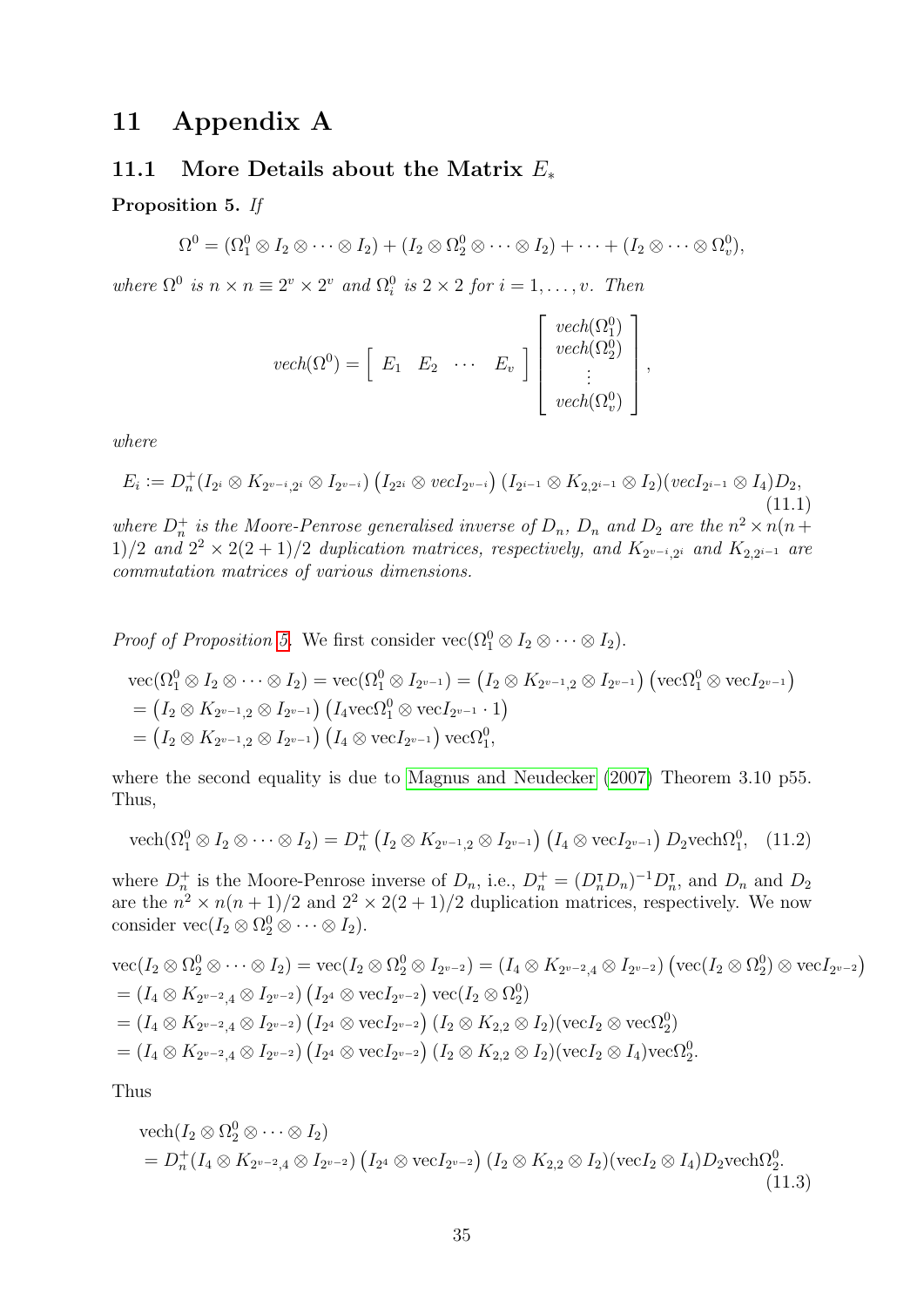Next we consider  $\text{vec}(I_2 \otimes I_2 \otimes \Omega_3^0 \otimes \cdots \otimes I_2).$ 

$$
\begin{aligned} &\text{vec}(I_2 \otimes I_2 \otimes \Omega_3^0 \otimes \cdots \otimes I_2) = \text{vec}(I_4 \otimes \Omega_3^0 \otimes I_{2^{v-3}}) \\ &= (I_{2^3} \otimes K_{2^{v-3},2^3} \otimes I_{2^{v-3}}) \left( \text{vec}(I_4 \otimes \Omega_3^0) \otimes \text{vec}I_{2^{v-3}} \right) \\ &= (I_{2^3} \otimes K_{2^{v-3},2^3} \otimes I_{2^{v-3}}) \left( I_{2^6} \otimes \text{vec}I_{2^{v-3}} \right) \text{vec}(I_4 \otimes \Omega_3^0) \\ &= (I_{2^3} \otimes K_{2^{v-3},2^3} \otimes I_{2^{v-3}}) \left( I_{2^6} \otimes \text{vec}I_{2^{v-3}} \right) (I_4 \otimes K_{2,4} \otimes I_2) (\text{vec}I_4 \otimes \text{vec}\Omega_3^0) \\ &= (I_{2^3} \otimes K_{2^{v-3},2^3} \otimes I_{2^{v-3}}) \left( I_{2^6} \otimes \text{vec}I_{2^{v-3}} \right) (I_4 \otimes K_{2,4} \otimes I_2) (\text{vec}I_4 \otimes I_4) \text{vec}\Omega_3^0. \end{aligned}
$$

Thus

vech
$$
(I_2 \otimes I_2 \otimes \Omega_3^0 \otimes \cdots \otimes I_2)
$$
  
=  $D_n^+(I_{2^3} \otimes K_{2^{\nu-3},2^3} \otimes I_{2^{\nu-3}}) (I_{2^6} \otimes \text{vec} I_{2^{\nu-3}}) (I_4 \otimes K_{2,4} \otimes I_2) (\text{vec} I_4 \otimes I_4) D_2 \text{vech} \Omega_3^0.$  (11.4)

By observing [\(11.2\)](#page-36-1), [\(11.3\)](#page-36-2) and [\(11.4\)](#page-37-0), we deduce the following general formula: for  $i = 1, 2, \ldots, v$ 

$$
\begin{aligned}\n\text{vech}(I_2 \otimes \cdots \otimes \Omega_i^0 \otimes \cdots \otimes I_2) \\
&= D_n^+(I_{2^i} \otimes K_{2^{v-i},2^i} \otimes I_{2^{v-i}}) \left( I_{2^{2i}} \otimes \text{vec} I_{2^{v-i}} \right) (I_{2^{i-1}} \otimes K_{2,2^{i-1}} \otimes I_2) (\text{vec} I_{2^{i-1}} \otimes I_4) D_2 \text{vech} \Omega_i^0 \\
&=: E_i \text{vech} \Omega_i^0,\n\end{aligned} \tag{11.5}
$$

where  $E_i$  is a  $n(n+1)/2 \times 3$  matrix. Using [\(11.5\)](#page-37-1), we have

$$
\text{vech}(\Omega^0) = E_1 \text{vech}(\Omega_1^0) + E_2 \text{vech}(\Omega_2^0) + \dots + E_v \text{vech}(\Omega_v^0)
$$

$$
= \begin{bmatrix} E_1 & E_2 & \cdots & E_v \end{bmatrix} \begin{bmatrix} \text{vech}(\Omega_1^0) \\ \text{vech}(\Omega_2^0) \\ \vdots \\ \text{vech}(\Omega_v^0) \end{bmatrix}
$$

<span id="page-37-1"></span><span id="page-37-0"></span>

*Proof of Proposition [1.](#page-15-0)* The  $E^{\intercal}_{*}E_{*}$  can be written down using the analytical formula in [\(4.1\)](#page-13-0). The R code for computing this is available upon request. The proofs of the claims (i) - (v) are similar to those in the observations made in Example [2.](#page-13-1)  $\Box$ 

#### 11.2 Proof of Proposition [3](#page-21-0)

*Proof.* Since both  $A + B$  and A are positive definite for all n, with minimum eigenvalues real and bounded away from zero by absolute constants, by Theorem [9](#page-65-0) in Appendix B, we have

$$
\log(A+B) = \int_0^1 (A+B-I)[t(A+B-I)+I]^{-1}dt, \quad \log A = \int_0^1 (A-I)[t(A-I)+I]^{-1}dt.
$$

Use [\(6.1\)](#page-21-1) to invoke Proposition [15](#page-65-1) in Appendix B to expand  $[t(A-I) + I + tB]^{-1}$  to get  $[t(A-I) + I + tB]^{-1} = [t(A-I) + I]^{-1} - [t(A-I) + I]^{-1}tB[t(A-I) + I]^{-1} + O(||B||_{\ell_2}^2)$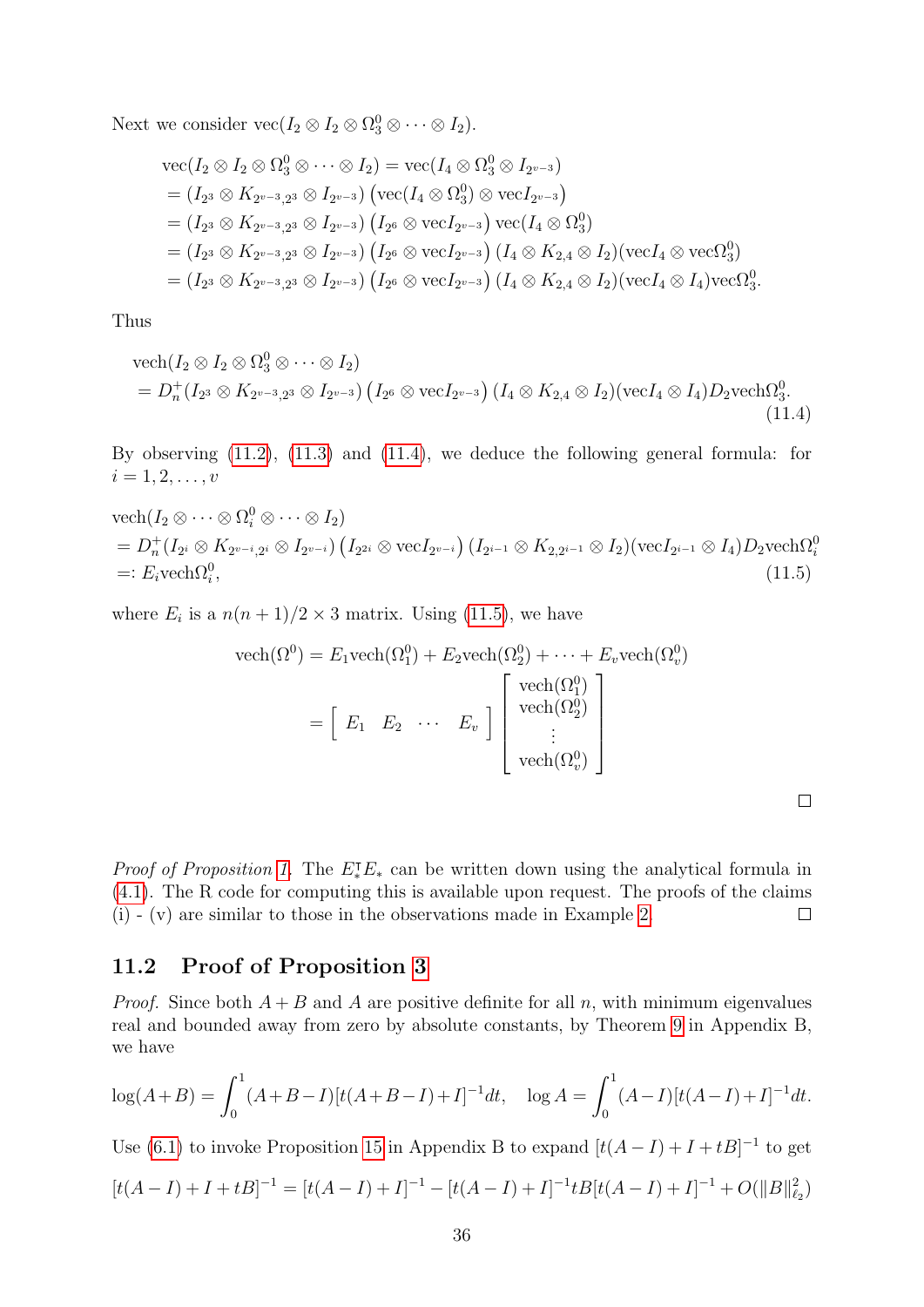and substitute into the expression of  $log(A + B)$ 

$$
\begin{split}\n&\log(A+B) \\
&= \int_0^1 (A+B-I) \left\{ [t(A-I) + I]^{-1} - [t(A-I) + I]^{-1} t B[t(A-I) + I]^{-1} + O(\|B\|_{\ell_2}^2) \right\} dt \\
&= \log A + \int_0^1 B[t(A-I) + I]^{-1} dt - \int_0^1 t(A+B-I)[t(A-I) + I]^{-1} B[t(A-I) + I]^{-1} dt \\
&+ (A+B-I)O(\|B\|_{\ell_2}^2)\n\end{split}
$$
\n
$$
= \log A + \int_0^1 [t(A-I) + I]^{-1} B[t(A-I) + I]^{-1} dt - \int_0^1 t B[t(A-I) + I]^{-1} B[t(A-I) + I]^{-1} dt \\
+ (A+B-I)O(\|B\|_{\ell_2}^2)\n\end{split}
$$

where the last equality follows from that maxeval(A) <  $C < \infty$  and mineval[ $t(A-I)+I$ ] >  $C' > 0.$  $\Box$ 

# 11.3 Proof of Proposition [4](#page-23-0)

Denote  $\hat{\mu} := \frac{1}{7}$  $\frac{1}{T} \sum_{t=1}^T x_t.$ 

<span id="page-38-0"></span>**Proposition 6.** Suppose Assumptions  $1(i)$ ,  $2(i)$ , and  $3(i)$  hold. We have

(i)  
\n
$$
\left\| \frac{1}{T} \sum_{t=1}^{T} x_t x_t^{\mathsf{T}} - \mathbb{E} x_t x_t^{\mathsf{T}} \right\|_{\ell_2} = O_p\left(\max\left(\frac{n}{T}, \sqrt{\frac{n}{T}}\right)\right) = O_p\left(\sqrt{\frac{n}{T}}\right).
$$
\n(ii)  
\n(iii)  
\n
$$
\|D^{-1}\|_{\ell_2} = O(1), \|D^{-1/2}\|_{\ell_2} = O(1).
$$
\n(iii)  
\n
$$
\|2\mu \mu^{\mathsf{T}} - \hat{\mu} \mu^{\mathsf{T}} - \mu \hat{\mu}^{\mathsf{T}}\|_{\ell_2} = O_p\left(\sqrt{\frac{n}{T}}\right).
$$

$$
||2\mu\mu^{\mathsf{T}} - \hat{\mu}\mu^{\mathsf{T}} - \mu\hat{\mu}^{\mathsf{T}}||_{\ell_2} = O_p\left(\sqrt{\frac{n}{T}}\right)
$$

 $(iv)$ 

$$
\max_{1 \le i \le n} |\mu_i| = O(1).
$$

*Proof.* For part (i), invoke Lemma [2](#page-66-0) in Appendix B with  $\varepsilon = 1/4$ :

$$
\left\| \frac{1}{T} \sum_{t=1}^{T} x_t x_t^{\mathsf{T}} - \mathbb{E} x_t x_t^{\mathsf{T}} \right\|_{\ell_2} \le 2 \max_{a \in \mathcal{N}_{1/4}} \left| a^{\mathsf{T}} \left( \frac{1}{T} \sum_{t=1}^{T} x_t x_t^{\mathsf{T}} - \mathbb{E} x_t x_t^{\mathsf{T}} \right) a \right|
$$
  
=: 
$$
2 \max_{a \in \mathcal{N}_{1/4}} \left| \frac{1}{T} \sum_{t=1}^{T} (z_{a,t}^2 - \mathbb{E} z_{a,t}^2) \right|,
$$

where  $z_{a,t} := x_t^{\dagger} a$ . By Assumption [1\(](#page-22-0)i),  $\{z_{a,t}\}_{t=1}^T$  are independent subgaussian random variables. For  $\epsilon > 0$ ,

$$
\mathbb{P}(|z_{a,t}^2| \geq \epsilon) = \mathbb{P}(|z_{a,t}| \geq \sqrt{\epsilon}) \leq Ke^{-C\epsilon}.
$$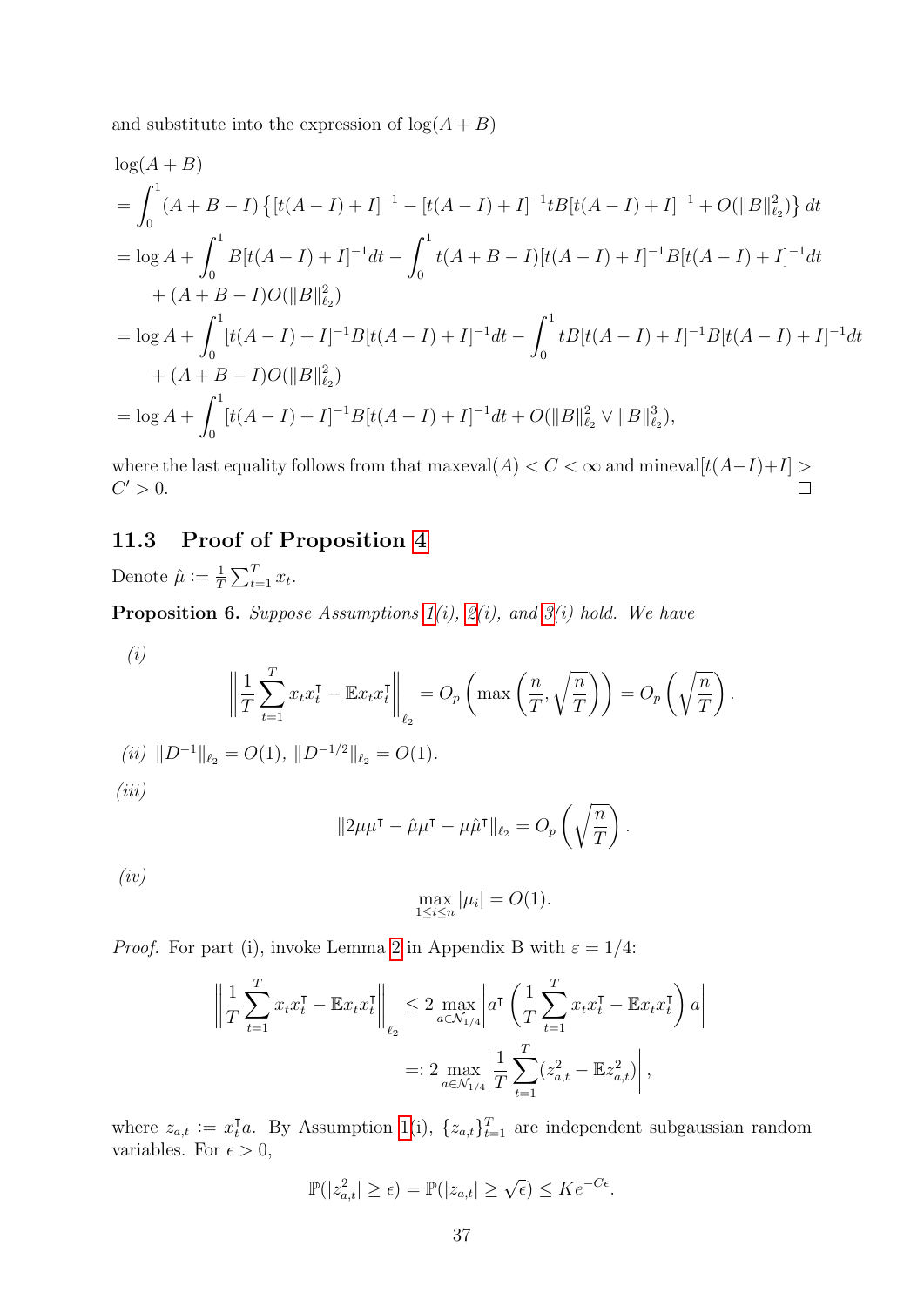We shall use Orlicz norms as defined in [van der Vaart and Wellner](#page-72-0) [\(1996\)](#page-72-0): Let  $\psi$  be a non-decreasing, convex function with  $\psi(0) = 0$ . Then, the Orlicz norm of a random variable  $X$  is given by

$$
||X||_{\psi} = \inf \left\{ C > 0 : \mathbb{E}\psi(|X|/C) \le 1 \right\},\
$$

where inf  $\emptyset = \infty$ . We shall use Orlicz norms for  $\psi(x) = \psi_p(x) = e^{x^p} - 1$  for  $p = 1, 2$ in this paper. It follows from Lemma 2.2.1 in [van der Vaart and Wellner](#page-72-0) [\(1996\)](#page-72-0) that  $||z_{a,t}^2||_{\psi_1} \leq (1+K)/C$ . Then

$$
||z_{a,t}^2 - \mathbb{E}z_{a,t}^2||_{\psi_1} \le ||z_{a,t}^2||_{\psi_1} + \mathbb{E}||z_{a,t}^2||_{\psi_1} \le \frac{2(1+K)}{C}.
$$

Then, by the definition of the Orlicz norm,  $\mathbb{E}\left[e^{C/(2+2K)|z_{a,t}^2-\mathbb{E}z_{a,t}^2|}\right] \leq 2$ . Use Fubini's theorem to expand out the exponential moment. It is easy to see that  $z_{a,t}^2 - \mathbb{E}z_{a,t}^2$  satisfies the moment conditions of Bernstein's inequality in Appendix B with  $A = \frac{2(1+K)}{C}$  $\frac{1+K}{C}$  and  $\sigma_0^2 = \frac{8(1+K)^2}{C^2}$  $\frac{+K}{C^2}$ . Now invoke Bernstein's inequality for all  $\epsilon > 0$ 

$$
\mathbb{P}\left(\left|\frac{1}{T}\sum_{t=1}^T (z_{a,t}^2 - \mathbb{E}z_{a,t}^2)\right| \ge \sigma_0^2 \left[A\epsilon + \sqrt{2\epsilon}\right]\right) \le 2e^{-T\sigma_0^2\epsilon}.
$$

Invoking Lemma [1](#page-66-1) in Appendix B, we have  $|\mathcal{N}_{1/4}| \leq 9^n$ . Now we use the union bound:

$$
\mathbb{P}\left(\left\|\frac{1}{T}\sum_{t=1}^T x_t x_t^{\intercal} - \mathbb{E} x_t x_t^{\intercal}\right\|_{\ell_2} \ge 2\sigma_0^2 \left[A\epsilon + \sqrt{2\epsilon}\right]\right) \le 2e^{n(\log 9 - \sigma_0^2 \epsilon T/n)}.
$$

Fix  $\varepsilon > 0$ . There exist  $M_{\varepsilon} = M = \log 9 + 1$ ,  $T_{\varepsilon}$ , and  $N_{\varepsilon} = -\log(\varepsilon/2)$ . Setting  $\epsilon = \frac{nM_{\varepsilon}}{T\sigma_0^2}$ , the preceding inequality becomes, for all  $n > N_{\epsilon}$ 

$$
\mathbb{P}\left(\left\|\frac{1}{T}\sum_{t=1}^T x_t x_t^{\mathsf{T}} - \mathbb{E} x_t x_t^{\mathsf{T}}\right\|_{\ell_2} \ge B_{\varepsilon} \frac{n}{T} + C_{\varepsilon} \sqrt{\frac{n}{T}}\right) \le \varepsilon,
$$

where  $B_{\varepsilon} := 2AM_{\varepsilon}$  and  $C_{\varepsilon} := \sigma_0$ √  $\overline{8M_{\varepsilon}}$ . Thus, for all  $\varepsilon > 0$ , there exist  $D_{\varepsilon} :=$  $2 \max(B_\varepsilon, C_\varepsilon)$ ,  $T_\varepsilon$  and  $N_\varepsilon$ , such that for all  $T > T_\varepsilon$  and all  $n > N_\varepsilon$ 

$$
\mathbb{P}\left(\frac{1}{\max\left(\frac{n}{T},\sqrt{\frac{n}{T}}\right)}\left\|\frac{1}{T}\sum_{t=1}^T x_t x_t^{\mathsf{T}} - \mathbb{E} x_t x_t^{\mathsf{T}}\right\|_{\ell_2} \ge D_{\varepsilon}\right) \le \varepsilon.
$$

The result follows immediately from the definition of stochastic orders. Part (ii) follows trivially from Assumption [3\(](#page-22-2)i). For part (iii), first recognise that  $2\mu\mu^{\dagger} - \hat{\mu}\mu^{\dagger} - \mu\hat{\mu}^{\dagger}$  is symmetric. Invoking Lemma [2](#page-66-0) in Appendix B for  $\varepsilon = 1/4$ , we have

$$
||2\mu\mu^{\mathsf{T}} - \hat{\mu}\mu^{\mathsf{T}} - \mu\hat{\mu}^{\mathsf{T}}||_{\ell_2} \leq 2 \max_{a \in \mathcal{N}_{1/4}} |a^{\mathsf{T}} (2\mu\mu^{\mathsf{T}} - \hat{\mu}\mu^{\mathsf{T}} - \mu\hat{\mu}^{\mathsf{T}}) a|.
$$

It suffices to find a bound for the right hand side of the preceding inequality.

$$
\max_{a \in \mathcal{N}_{1/4}} |a^{\mathsf{T}} (2\mu\mu^{\mathsf{T}} - \hat{\mu}\mu^{\mathsf{T}} - \mu\hat{\mu}^{\mathsf{T}}) a| = \max_{a \in \mathcal{N}_{1/4}} |a^{\mathsf{T}} ((\mu - \hat{\mu})\mu^{\mathsf{T}} + \mu(\mu - \hat{\mu})^{\mathsf{T}}) a|
$$
  
\n
$$
\leq \max_{a \in \mathcal{N}_{1/4}} |a^{\mathsf{T}} \mu(\hat{\mu} - \mu)^{\mathsf{T}} a| + \max_{a \in \mathcal{N}_{1/4}} |a^{\mathsf{T}} (\hat{\mu} - \mu) \mu^{\mathsf{T}} a| \leq 2 \max_{a \in \mathcal{N}_{1/4}} |a^{\mathsf{T}} (\hat{\mu} - \mu)| \max_{a \in \mathcal{N}_{1/4}} |\mu^{\mathsf{T}} a|
$$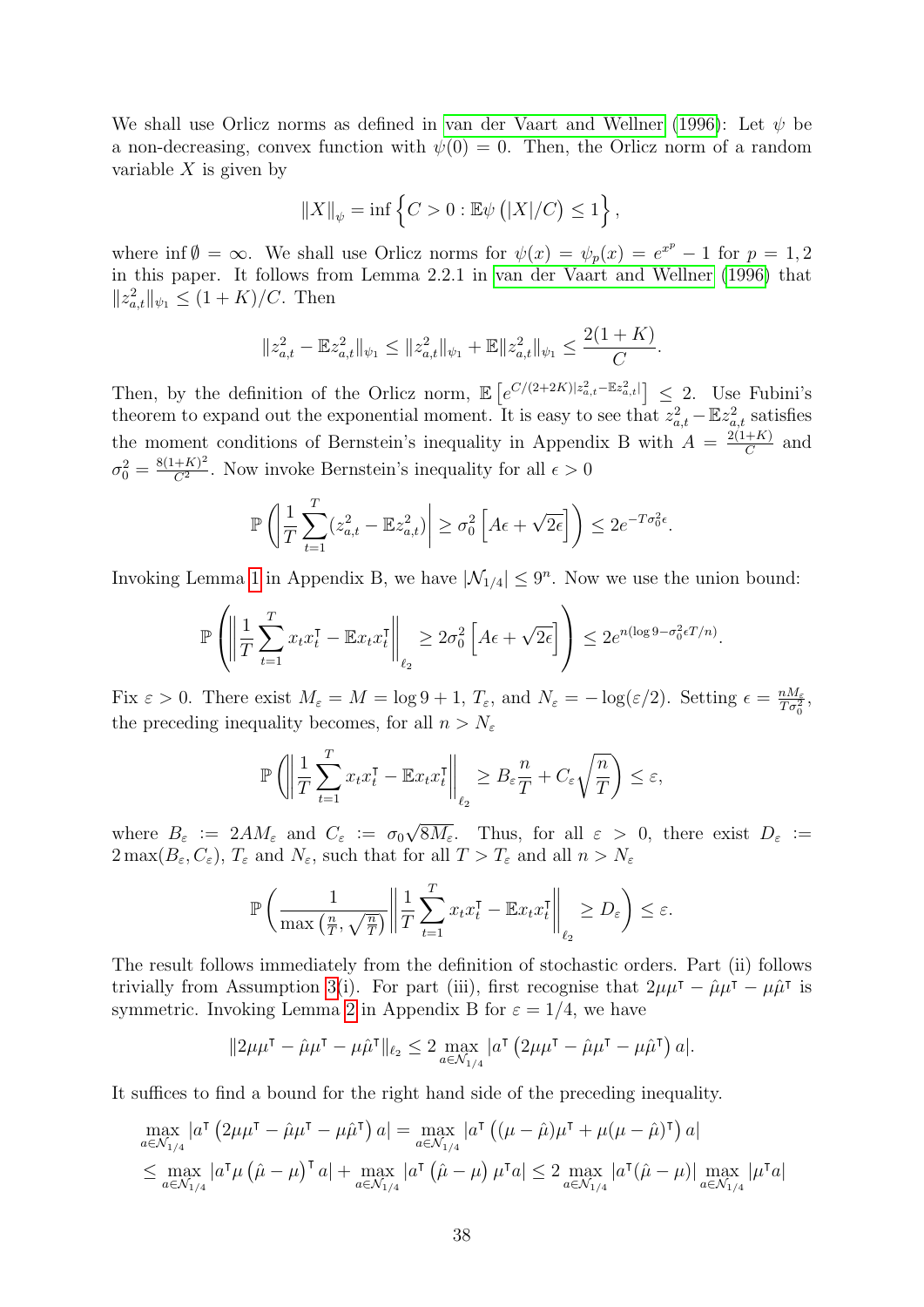We bound  $\max_{a \in \mathcal{N}_{1/4}} |(\hat{\mu} - \mu)^{\dagger} a|$  first.

$$
(\hat{\mu} - \mu)^{\mathsf{T}} a = \frac{1}{T} \sum_{t=1}^{T} (x_t^{\mathsf{T}} a - \mathbb{E} x_t^{\mathsf{T}} a) =: \frac{1}{T} \sum_{t=1}^{T} (z_{a,t} - \mathbb{E} z_{a,t}).
$$

By Assumption [1\(](#page-22-0)i),  $\{z_{a,t}\}_{t=1}^T$  are independent subgaussian random variables. For  $\epsilon > 0$ ,  $\mathbb{P}(|z_{a,t}| \geq \epsilon) \leq Ke^{-C\epsilon^2}$ . It follows from Lemma 2.2.1 in [van der Vaart and Wellner](#page-72-0) [\(1996\)](#page-72-0) that  $||z_{a,t}||_{\psi_2} \leq (1+K)^{1/2}/C^{1/2}$ . Then  $||z_{a,t} - \mathbb{E}z_{a,t}||_{\psi_2} \leq ||z_{a,t}||_{\psi_2} + \mathbb{E}||z_{a,t}||_{\psi_2} \leq \frac{2(1+K)^{1/2}}{C^{1/2}}$  $\frac{(+K)^{1/2}}{C^{1/2}}$ . Next, using the second last inequality in [van der Vaart and Wellner](#page-72-0) [\(1996\)](#page-72-0) p95, we have

$$
||z_{a,t} - \mathbb{E}z_{a,t}||_{\psi_1} \le ||z_{a,t} - \mathbb{E}z_{a,t}||_{\psi_2} (\log 2)^{-1/2} \le \frac{2(1+K)^{1/2}}{C^{1/2}} (\log 2)^{-1/2} =: \frac{1}{W}
$$

Then, by the definition of the Orlicz norm,  $\mathbb{E}\left[e^{W|z_{a,t}-\mathbb{E}z_{a,t}|}\right] \leq 2$ . Use Fubini's theorem to expand out the exponential moment. It is easy to see that  $z_{a,t} - \mathbb{E}z_{a,t}$  satisfies the moment conditions of Bernstein's inequality in Appendix B with  $A = \frac{1}{W}$  $\frac{1}{W}$  and  $\sigma_0^2 = \frac{2}{W}$  $\frac{2}{W^2}$ . Now invoke Bernstein's inequality for all  $\epsilon > 0$ 

$$
\mathbb{P}\left(\left|\frac{1}{T}\sum_{t=1}^T(z_{a,t}-\mathbb{E}z_{a,t})\right|\geq \sigma_0^2\left[A\epsilon+\sqrt{2\epsilon}\right]\right)\leq 2e^{-T\sigma_0^2\epsilon}.
$$

Invoking Lemma [1](#page-66-1) in Appendix B, we have  $|\mathcal{N}_{1/4}| \leq 9^n$ . Now we use the union bound:

$$
\mathbb{P}\left(\max_{a\in\mathcal{N}_{1/4}}\left|\frac{1}{T}\sum_{t=1}^T(z_{a,t}-\mathbb{E}z_{a,t})\right|\geq 2\sigma_0^2\left[A\epsilon+\sqrt{2\epsilon}\right]\right)\leq 2e^{n(\log 9-\sigma_0^2\epsilon T/n)}.
$$

Using the same argument as in part (i), we get

<span id="page-40-0"></span>
$$
\max_{a \in \mathcal{N}_{1/4}} |(\hat{\mu} - \mu)^{\mathsf{T}} a| = O_p\left(\sqrt{\frac{n}{T}}\right). \tag{11.6}
$$

.

Now  $a^{\dagger} \mu = \mathbb{E} a^{\dagger} x_t =: \mathbb{E} y_{a,t}$ . Again via Assumption [1\(](#page-22-0)i) and Lemma 2.2.1 in [van der Vaart](#page-72-0) [and Wellner](#page-72-0) [\(1996\)](#page-72-0),  $||y_{a,t}||_{\psi_2} \leq C$ . Hence

$$
\max_{a \in \mathcal{N}_{1/4}} |\mathbb{E} y_{a,t}| \le \max_{a \in \mathcal{N}_{1/4}} \mathbb{E} |y_{a,t}| = \max_{a \in \mathcal{N}_{1/4}} \|y_{a,t}\|_{L_1} \le \max_{a \in \mathcal{N}_{1/4}} \|y_{a,t}\|_{\psi_1} \le \max_{a \in \mathcal{N}_{1/4}} \|y_{a,t}\|_{\psi_2} (\log 2)^{-1/2}
$$
  

$$
\le C (\log 2)^{-1/2},
$$

where the second and third inequalities are from [van der Vaart and Wellner](#page-72-0) [\(1996\)](#page-72-0) p95. Thus we have

$$
\max_{a \in \mathcal{N}_{1/4}} |a^{\mathsf{T}} \mu| = O(1).
$$

The preceding display together with [\(11.6\)](#page-40-0) deliver the result. For part (iv), via Assump-tion [1\(](#page-22-0)i), we have  $x_{t,i}$  to be subgaussian for all *i*:

$$
\mathbb{P}(|x_{t,i}| \ge \epsilon) \le K e^{-C\epsilon^2},
$$

for positive constants  $K$  and  $C$ . It follows from Lemma 2.2.1 in [van der Vaart and Wellner](#page-72-0) [\(1996\)](#page-72-0) that  $||x_{t,i}||_{\psi_2} \leq (1+K)^{1/2}/C^{1/2}$ . Now

$$
\max_{1 \le i \le n} |\mu_i| = \max_{1 \le i \le n} |\mathbb{E}x_{t,i}| \le \max_{1 \le i \le n} \|x_{t,i}\|_{L_1} \le \max_{1 \le i \le n} \|x_{t,i}\|_{\psi_1} \le \max_{1 \le i \le n} \|x_{t,i}\|_{\psi_2} (\log 2)^{-1/2},
$$

where the second and third inequalities follow from [van der Vaart and Wellner](#page-72-0) [\(1996\)](#page-72-0) p95. We have already shown that the  $\psi_2$ -Orlicz norms are uniformly bounded, so the result follows.  $\Box$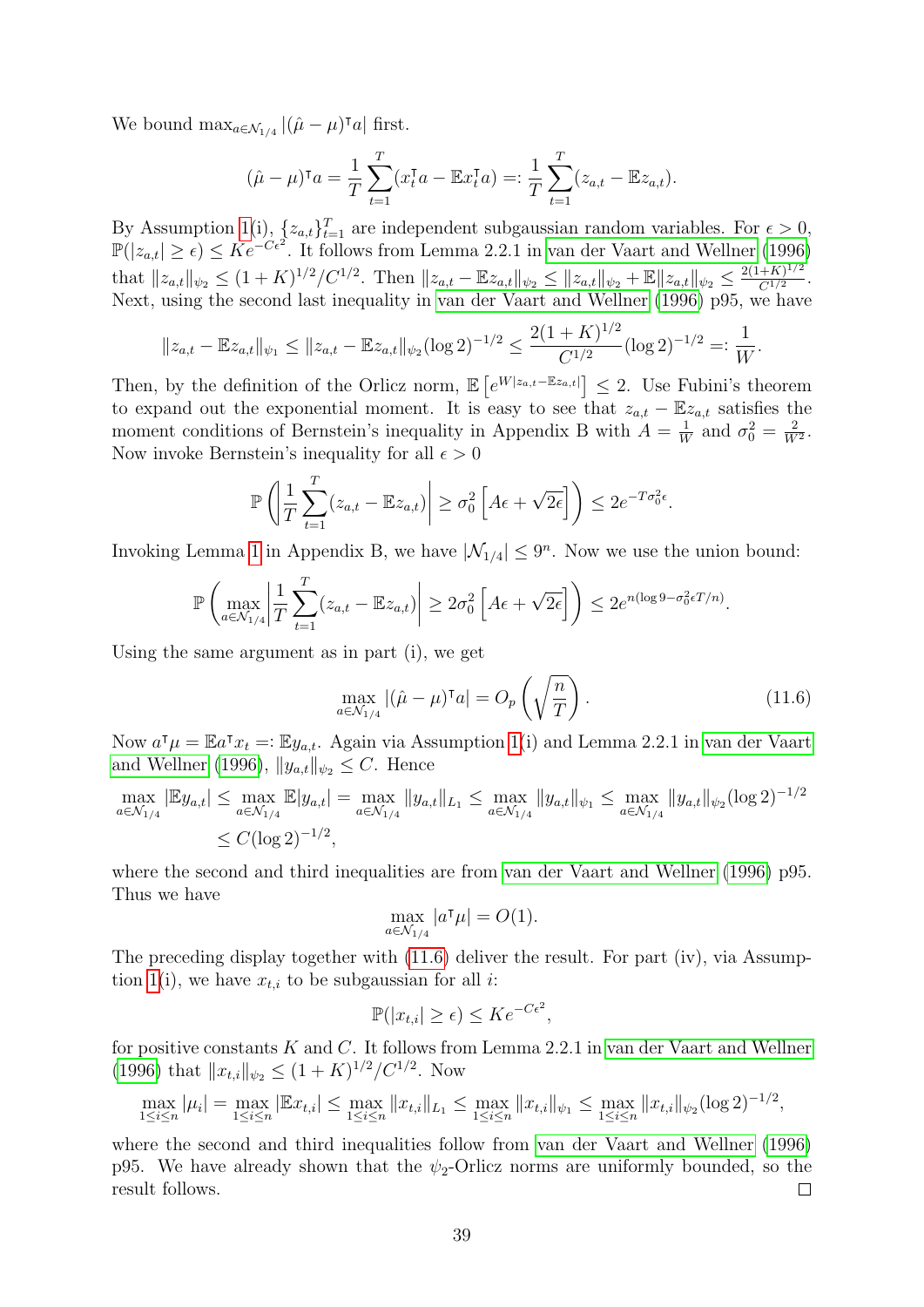Proof of Proposition [4.](#page-23-0) For part (i),

<span id="page-41-1"></span>
$$
\|M_T - \Theta\|_{\ell_2} = \|D^{-1/2}\tilde{\Sigma}D^{-1/2} - D^{-1/2}\Sigma D^{-1/2}\|_{\ell_2} = \|D^{-1/2}(\tilde{\Sigma} - \Sigma)D^{-1/2}\|_{\ell_2}
$$
  
\n
$$
\leq \|D^{-1/2}\|_{\ell_2}^2 \|\tilde{\Sigma} - \Sigma\|_{\ell_2} = O(1)\|\tilde{\Sigma} - \Sigma\|_{\ell_2}
$$
  
\n
$$
= O(1) \left\|\frac{1}{T}\sum_{t=1}^T x_t x_t^{\mathsf{T}} - \mathbb{E}x_t x_t^{\mathsf{T}} + 2\mu \mu^{\mathsf{T}} - \hat{\mu}\mu^{\mathsf{T}} - \mu \hat{\mu}^{\mathsf{T}}\right\|_{\ell_2} = O_p\left(\sqrt{\frac{n}{T}}\right),
$$
 (11.7)

where the third and fifth equalities are due to Proposition [6.](#page-38-0) For part (ii),

$$
\begin{aligned} &\| [t(\Theta - I) + I]^{-1} t(M_T - \Theta) \|_{\ell_2} \le t \| [t(\Theta - I) + I]^{-1} \|_{\ell_2} \| M_T - \Theta \|_{\ell_2} \\ &= \| [t(\Theta - I) + I]^{-1} \|_{\ell_2} O_p(\sqrt{n/T}) = O_p(\sqrt{n/T}) / \text{mineval}(t(\Theta - I) + I) = o_p(1), \end{aligned}
$$

where the first equality is due to part (i), and the last equality is due to that mineval( $t(\Theta I$  + I) > C > 0 for some absolute constant C and Assumption [2\(](#page-22-1)i).  $\Box$ 

### 11.4 Proof of Theorem [1](#page-23-1)

Proof.

$$
\|\hat{\theta}_T - \theta^0\|_2 = \| (E^{\mathsf{T}}WE)^{-1}E^{\mathsf{T}}WD_n^+\text{vec}(\log M_T - \log \Theta) \|_2
$$
  
\$\leq\$ 
$$
\|(E^{\mathsf{T}}WE)^{-1}E^{\mathsf{T}}W^{1/2}\|_{\ell_2} \|W^{1/2}\|_{\ell_2} \|D_n^+\|_{\ell_2} \|\text{vec}(\log M_T - \log \Theta)\|_2,
$$

where  $D_n^+ := (D_n^{\dagger} D_n)^{-1} D_n^{\dagger}$  and  $D_n$  is the duplication matrix. Since Proposition [4](#page-23-0) holds under the assumptions of Theorem [1,](#page-23-1) together with Assumption [4](#page-23-2) and Lemma 2.12 in [van der Vaart](#page-72-1) [\(1998\)](#page-72-1), we can invoke Proposition [3](#page-21-0) stochastically with  $A = \Theta$  and  $B = M_T - \Theta$ :

<span id="page-41-0"></span>
$$
\log M_T - \log \Theta = \int_0^1 [t(\Theta - I) + I]^{-1} (M_T - \Theta) [t(\Theta - I) + I]^{-1} dt + O_p(||M_T - \Theta||_{\ell_2}^2). \tag{11.8}
$$

(We can invoke Proposition [3](#page-21-0) stochastically because the remainder of the log linearization is zero when the perturbation is zero. Moreover, we have  $||M_T - \Theta||_{\ell_2} \stackrel{p}{\to} 0$  under Assumption  $2(i)$ .) Then

$$
\|\text{vec}(\log M_T - \log \Theta)\|_2
$$
\n
$$
\leq \left\| \int_0^1 [t(\Theta - I) + I]^{-1} \otimes [t(\Theta - I) + I]^{-1} dt \text{vec}(M_T - \Theta) \right\|_2 + \|\text{vec}O_p(\|M_T - \Theta\|_{\ell_2}^2) \|_2
$$
\n
$$
\leq \left\| \int_0^1 [t(\Theta - I) + I]^{-1} \otimes [t(\Theta - I) + I]^{-1} dt \right\|_{\ell_2} \|M_T - \Theta\|_F + \|O_p(\|M_T - \Theta\|_{\ell_2}^2) \|_F
$$
\n
$$
\leq C\sqrt{n} \|M_T - \Theta\|_{\ell_2} + \sqrt{n} \|O_p(\|M_T - \Theta\|_{\ell_2}^2) \|_{\ell_2}
$$
\n
$$
\leq C\sqrt{n} \|M_T - \Theta\|_{\ell_2} + \sqrt{n} O_p(\|M_T - \Theta\|_{\ell_2}^2) = O_p(\sqrt{n^2/T}), \tag{11.9}
$$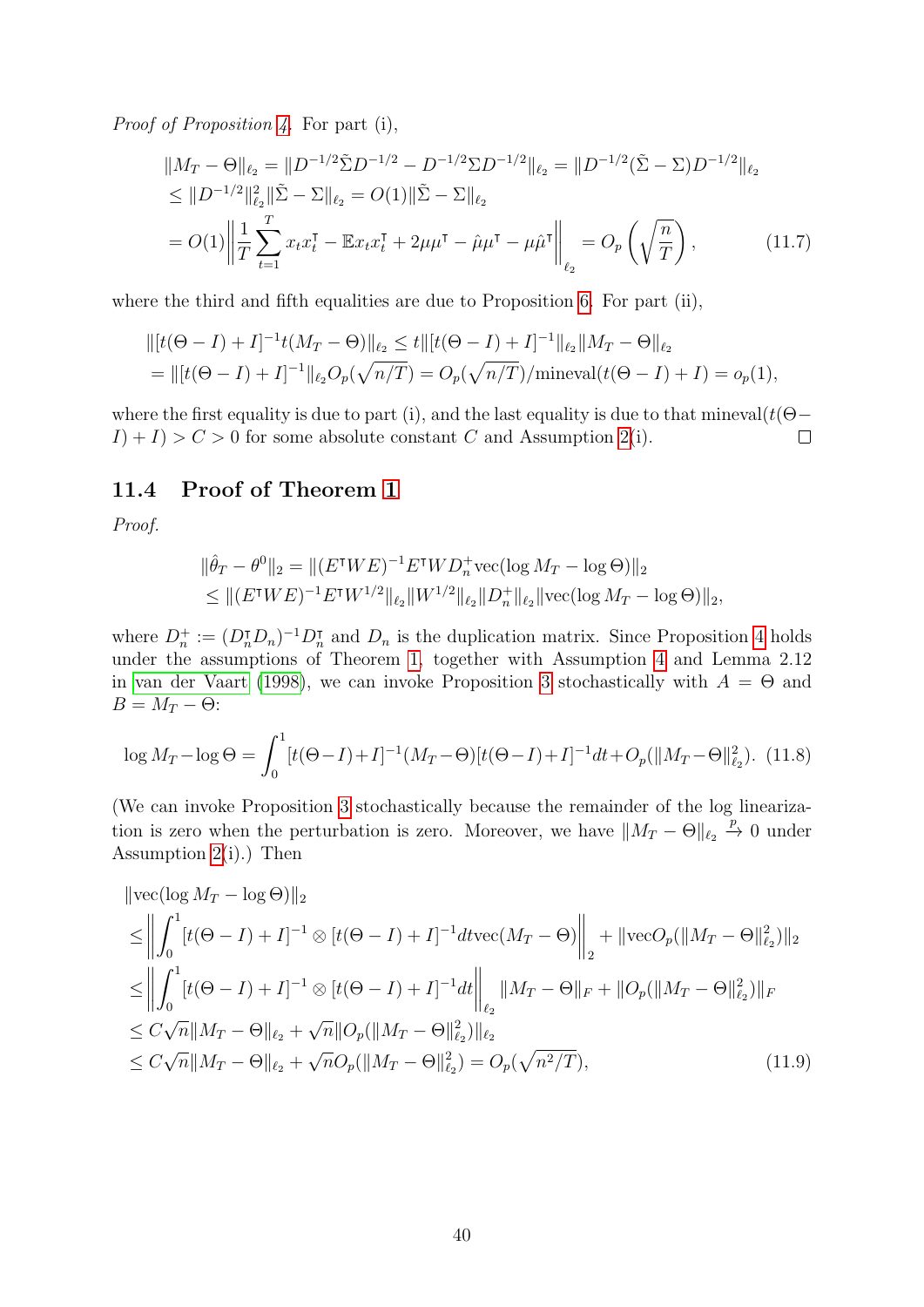where the third inequality is due to [\(11.12\)](#page-42-0), and the last inequality is due to Proposition [4.](#page-23-0) Finally,

$$
||(E^{\mathsf{T}}WE)^{-1}E^{\mathsf{T}}W^{1/2}||_{\ell_2} = \sqrt{\max \text{eval}\left(\left[(E^{\mathsf{T}}WE)^{-1}E^{\mathsf{T}}W^{1/2}\right]^{\mathsf{T}}(E^{\mathsf{T}}WE)^{-1}E^{\mathsf{T}}W^{1/2}\right)}
$$
  
=  $\sqrt{\max \text{eval}\left((E^{\mathsf{T}}WE)^{-1}E^{\mathsf{T}}W^{1/2}\left[(E^{\mathsf{T}}WE)^{-1}E^{\mathsf{T}}W^{1/2}\right]^{\mathsf{T}}\right)}$   
=  $\sqrt{\max \text{eval}\left((E^{\mathsf{T}}WE)^{-1}E^{\mathsf{T}}W^{1/2}W^{1/2}E(E^{\mathsf{T}}WE)^{-1}\right)}$   
=  $\sqrt{\max \text{eval}\left((E^{\mathsf{T}}WE)^{-1}\right)} = \sqrt{\frac{1}{\min \text{eval}(E^{\mathsf{T}}WE)}} \le \sqrt{\frac{1}{\min \text{eval}(E^{\mathsf{T}}E)\min \text{eval}(W)}}$   
=  $\sqrt{2/n}\sqrt{||W^{-1}||_{\ell_2}},$ 

where the second equality is due to that for any matrix  $A$ ,  $AA^{\dagger}$  and  $A^{\dagger}A$  have the same non-zero eigenvalues, the third equality is due to  $(A^{\dagger})^{-1} = (A^{-1})^{\dagger}$ , and the last equality is due to Proposition [2.](#page-16-0) On the other hand,  $D_n^T D_n$  is a diagonal matrix with diagonal entries either 1 or 2, so

<span id="page-42-2"></span>
$$
||D_n^+||_{\ell_2} = ||D_n^+||_{\ell_2} = O(1), \qquad ||D_n||_{\ell_2} = ||D_n^+||_{\ell_2} = O(1). \tag{11.10}
$$

The result follows after assembling the rates. For the future reference

<span id="page-42-1"></span>
$$
\| (E^{\mathsf{T}}WE)^{-1}E^{\mathsf{T}}W \|_{\ell_2} = O(\sqrt{\kappa(W)/n}).\tag{11.11}
$$

### 11.5 Proof of Theorem [2](#page-25-0)

<span id="page-42-3"></span>**Proposition 7.** Let Assumptions  $1(i)$ ,  $2(i)$ , [3,](#page-22-2) and [4](#page-23-2) be satisfied. Then we have

<span id="page-42-0"></span>
$$
||H||_{\ell_2} = O(1), \qquad ||\hat{H}_T||_{\ell_2} = O_p(1), \qquad ||\hat{H}_T - H||_{\ell_2} = O_p\left(\sqrt{\frac{n}{T}}\right). \tag{11.12}
$$

*Proof.* The proofs for  $||H||_{\ell_2} = O(1)$  and  $||\hat{H}_T||_{\ell_2} = O_p(1)$  are exactly the same, so we only give the proof for the latter. Define  $A_t := [t(M_T - I) + I]^{-1}$  and  $B_t := [t(\Theta - I) + I]^{-1}$ .

$$
\|\hat{H}_T\|_{\ell_2} = \left\| \int_0^1 A_t \otimes A_t dt \right\|_{\ell_2} \le \int_0^1 \|A_t \otimes A_t\|_{\ell_2} dt \le \max_{t \in [0,1]} \|A_t \otimes A_t\|_{\ell_2} = \max_{t \in [0,1]} \|A_t\|_{\ell_2}^2
$$
  
=  $\max_{t \in [0,1]} \{\max \{ \max \text{eval}([t(M_T - I) + I]^{-1}) \}^2 = \max_{t \in [0,1]} \left\{ \frac{1}{\min \text{eval}(t(M_T - I) + I)} \right\}^2 = O_p(1),$ 

where the second equality is to Proposition [16](#page-67-0) in Appendix B, and the last equality is due to Assumption [4.](#page-23-2) Now,

$$
\|\hat{H}_T - H\|_{\ell_2} = \left\| \int_0^1 A_t \otimes A_t - B_t \otimes B_t dt \right\|_{\ell_2} \leq \int_0^1 \|A_t \otimes A_t - B_t \otimes B_t\|_{\ell_2} dt
$$
  
\n
$$
\leq \max_{t \in [0,1]} \|A_t \otimes A_t - B_t \otimes B_t\|_{\ell_2} = \max_{t \in [0,1]} \|A_t \otimes A_t - A_t \otimes B_t + A_t \otimes B_t - B_t \otimes B_t\|_{\ell_2}
$$
  
\n
$$
= \max_{t \in [0,1]} \|A_t \otimes (A_t - B_t) + (A_t - B_t) \otimes B_t\|_{\ell_2} \leq \max_{t \in [0,1]} (||A_t \otimes (A_t - B_t)||_{\ell_2} + ||(A_t - B_t) \otimes B_t||_{\ell_2})
$$
  
\n
$$
= \max_{t \in [0,1]} (||A_t||_{\ell_2} ||A_t - B_t||_{\ell_2} + ||A_t - B_t||_{\ell_2} ||B_t||_{\ell_2}) = \max_{t \in [0,1]} ||A_t - B_t||_{\ell_2} (||A_t||_{\ell_2} + ||B_t||_{\ell_2})
$$
  
\n
$$
= O_p(1) \max_{t \in [0,1]} ||[t(M_T - I) + I]^{-1} - [t(\Theta - I) + I]^{-1}||_{\ell_2}
$$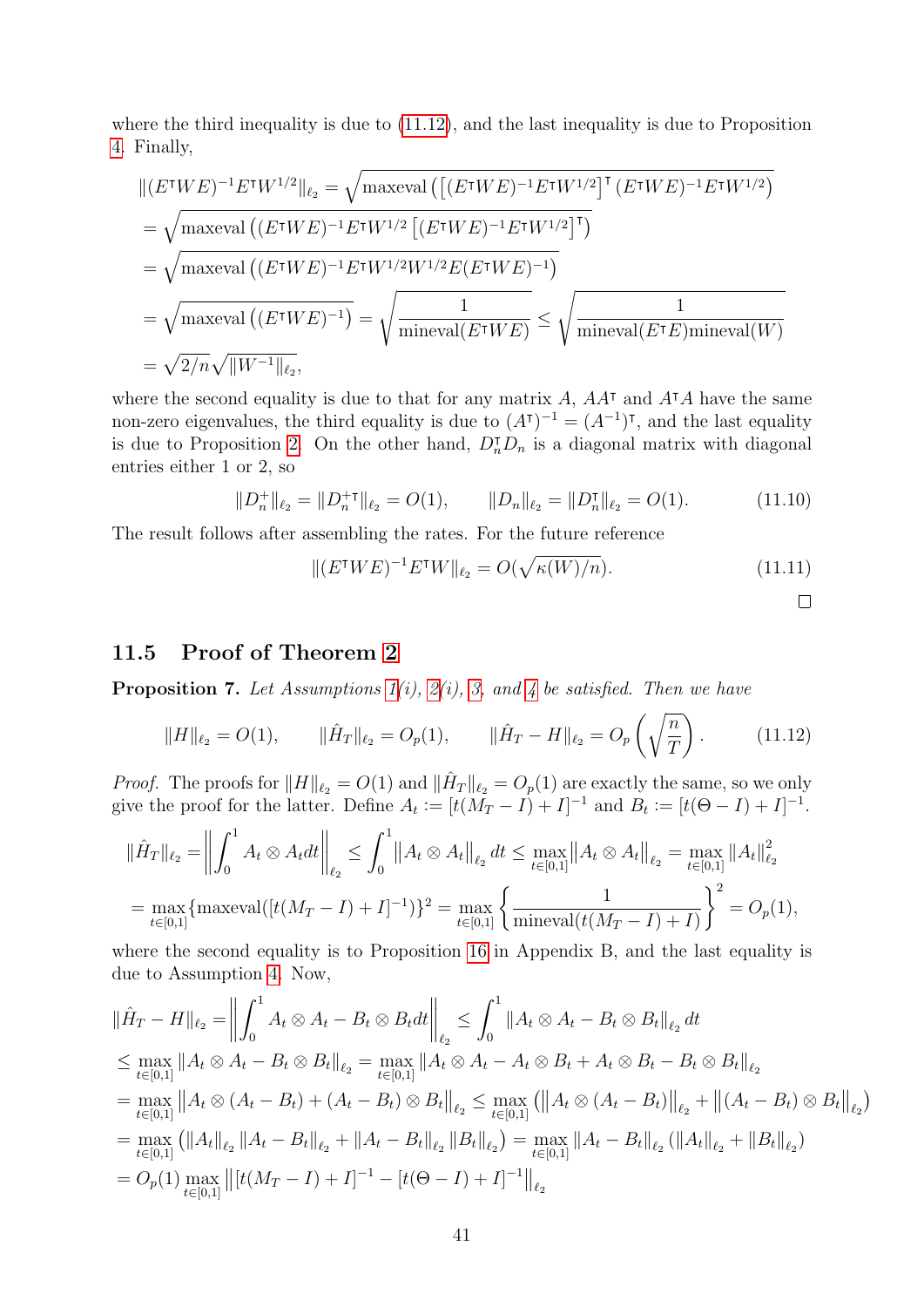where the first inequality is due to Jensen's inequality, the third equality is due to special properties of Kronecker product, the fourth equality is due to Proposition [16](#page-67-0) in Appendix B, and the last equality is because Assumption [4](#page-23-2) and Assumption [3\(](#page-22-2)iii)-(iv) implies

$$
\| [t(M_T - I) + I]^{-1} \|_{\ell_2} = O_p(1) \qquad \| [t(\Theta - I) + I]^{-1} \|_{\ell_2} = O(1).
$$

Now

$$
\left\| [t(M_T - I) + I] - [t(\Theta - I) + I] \right\|_{\ell_2} = t \| M_T - \Theta \right\|_{\ell_2} = O_p(\sqrt{n/T}),
$$

where the last equality is due to Proposition [4.](#page-23-0) The proposition then follows after invoking Lemma [3](#page-66-2) in Appendix B.  $\Box$ 

<span id="page-43-5"></span>**Proposition 8.** Let Assumptions  $1(i)$ ,  $2(i)$  be satisfied. Then

<span id="page-43-1"></span><span id="page-43-0"></span>
$$
\|\hat{V}_T - V\|_{\infty} = O_p\left(\sqrt{\frac{\log^5 n^4}{T}}\right).
$$

*Proof.* Let  $\dot{x}_{t,i}$  denote  $x_{t,i} - \mu_i$ , similarly for  $\dot{x}_{t,j}, \dot{x}_{t,k}, \dot{x}_{t,l}$ .

$$
\|\hat{V}_T - V\|_{\infty} := \max_{1 \le x, y \le n^2} |\hat{V}_{T,x,y} - V_{x,y}| = \max_{1 \le i,j,k,l \le n} |\hat{V}_{T,i,j,k,l} - V_{i,j,k,l}| \le \max_{1 \le i,j,k,l \le n} \left| \frac{1}{T} \sum_{t=1}^T \dot{x}_{t,i} \dot{x}_{t,j} \dot{x}_{t,k} \dot{x}_{t,l} - \mathbb{E}[\dot{x}_{t,i} \dot{x}_{t,j} \dot{x}_{t,k} \dot{x}_{t,l}] \right|
$$
\n(11.13)

$$
+\max_{1\leq i,j,l,k\leq n}\left|\left(\frac{1}{T}\sum_{t=1}^T\dot{x}_{t,i}\dot{x}_{t,j}\right)\left(\frac{1}{T}\sum_{t=1}^T\dot{x}_{t,k}\dot{x}_{t,l}\right)-\mathbb{E}[\dot{x}_{t,i}\dot{x}_{t,j}]\mathbb{E}[\dot{x}_{t,k}\dot{x}_{t,l}]\right| \tag{11.14}
$$

By Assumption [1\(](#page-22-0)i),  $x_{t,i}, x_{t,j}, x_{t,k}, x_{t,l}$  are subgaussian random variables. We now show that  $\dot{x}_{t,i}, \dot{x}_{t,i}, \dot{x}_{t,k}, \dot{x}_{t,l}$  are also uniformly subgaussian. Without loss of generality consider  $x_{t,i}.$ 

$$
\mathbb{P}(|\dot{x}_{t,i}| \geq \epsilon) = \mathbb{P}(|x_{t,i} - \mu_i| \geq \epsilon) \leq \mathbb{P}(|x_{t,i}| \geq \epsilon - |\mu_i|) \leq Ke^{-C(\epsilon - |\mu_i|)^2} \leq Ke^{-C\epsilon^2}e^{2C\epsilon|\mu_i|}e^{-C|\mu_i|^2} \leq Ke^{-C\epsilon^2}e^{2C\epsilon|\mu_i|} \leq Ke^{-C\epsilon^2}e^{C(\epsilon^2/2 + 2|\mu_i|^2)} \n= Ke^{-\frac{1}{2}C\epsilon^2}e^{2C|\mu_i|^2} \leq Ke^{-\frac{1}{2}C\epsilon^2}e^{2C(\max_{1 \leq i \leq n} |\mu_i|)^2} = K'e^{-\frac{1}{2}C\epsilon^2},
$$

where the fifth inequality is due to the decoupling inequality  $2xy \leq x^2/2 + 2y^2$ , and the last equality is due to Proposition  $6(iv)$ . We consider  $(11.13)$  first. Invoke Proposition [17](#page-67-1) in Appendix B:

<span id="page-43-4"></span>
$$
\max_{1 \le i,j,l,k \le n} \left| \frac{1}{T} \sum_{t=1}^T \dot{x}_{t,i} \dot{x}_{t,j} \dot{x}_{t,k} \dot{x}_{t,l} - \mathbb{E} \dot{x}_{t,i} \dot{x}_{t,j} \dot{x}_{t,k} \dot{x}_{t,l} \right| = O_p\left(\sqrt{\frac{\log^5 n^4}{T}}\right). \tag{11.15}
$$

We now consider  $(11.14)$ .

$$
\max_{1 \le i,j,l,k \le n} \left| \left( \frac{1}{T} \sum_{t=1}^{T} \dot{x}_{t,i} \dot{x}_{t,j} \right) \left( \frac{1}{T} \sum_{t=1}^{T} \dot{x}_{t,k} \dot{x}_{t,l} \right) - \mathbb{E}[\dot{x}_{t,i} \dot{x}_{t,j}] \mathbb{E}[\dot{x}_{t,k} \dot{x}_{t,l}] \right|
$$
\n
$$
\le \max_{1 \le i \le n} \left| \left( \frac{1}{T} \sum_{t=1}^{T} \dot{x}_{t,i} \dot{x}_{t,j} \right) \left( \frac{1}{T} \sum_{t=1}^{T} \dot{x}_{t,k} \dot{x}_{t,l} - \mathbb{E}[\dot{x}_{t,k} \dot{x}_{t,l}] \right) \right| \tag{11.16}
$$

$$
\leq \max_{1 \leq i,j,l,k \leq n} \left| \left( \frac{1}{T} \sum_{t=1}^T \dot{x}_{t,i} \dot{x}_{t,j} \right) \left( \frac{1}{T} \sum_{t=1}^T \dot{x}_{t,k} \dot{x}_{t,l} - \mathbb{E}[\dot{x}_{t,k} \dot{x}_{t,l}] \right) \right| \tag{11.16}
$$

<span id="page-43-3"></span><span id="page-43-2"></span>
$$
+\max_{1\leq i,j,l,k\leq n}\bigg|\mathbb{E}[\dot{x}_{t,k}\dot{x}_{t,l}]\left(\frac{1}{T}\sum_{t=1}^{T}\dot{x}_{t,i}\dot{x}_{t,j}-\mathbb{E}[\dot{x}_{t,i}\dot{x}_{t,j}]\right)\bigg|\,. \tag{11.17}
$$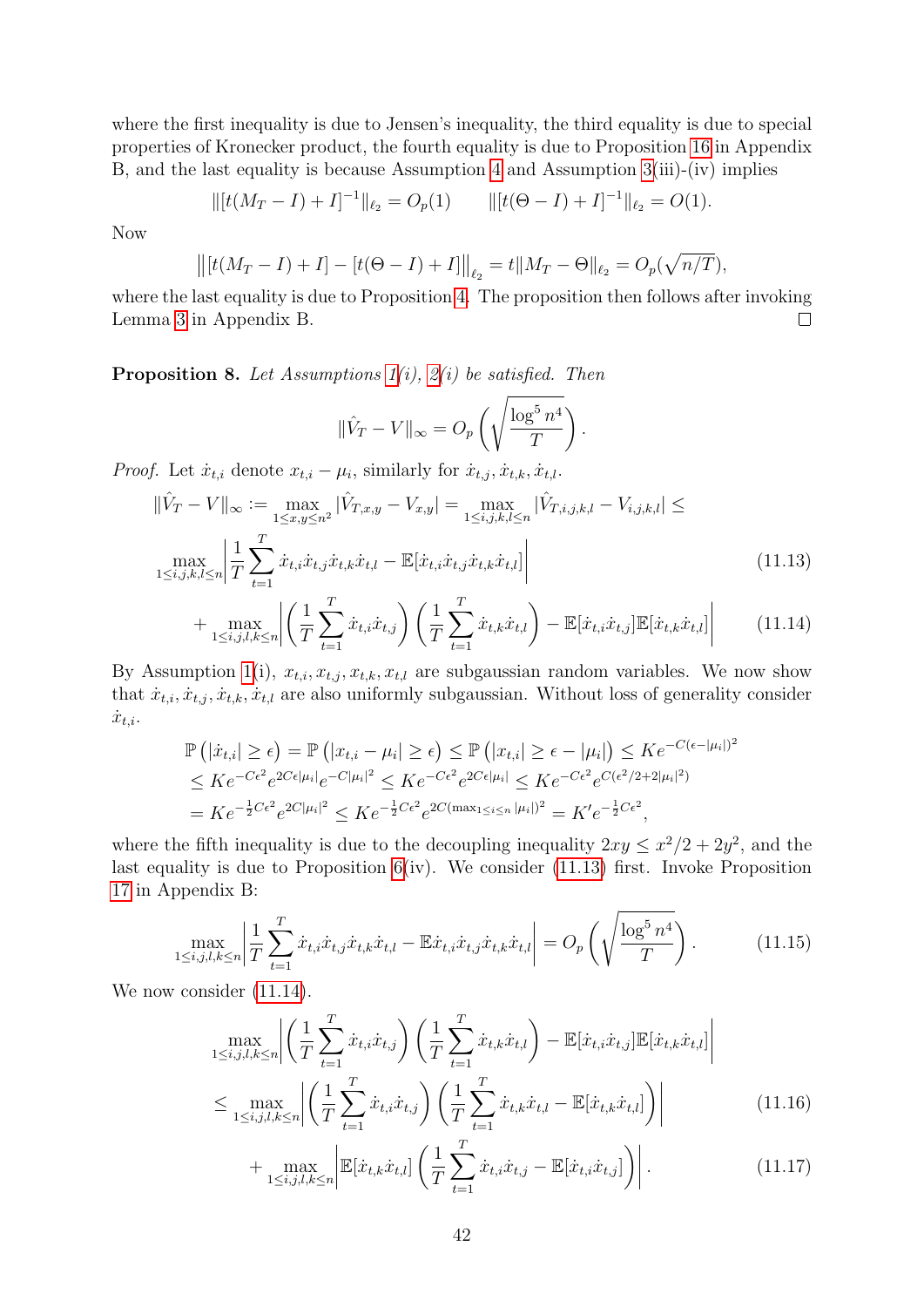Consider [\(11.16\)](#page-43-2).

$$
\max_{1 \le i,j,l,k \le n} \left| \left( \frac{1}{T} \sum_{t=1}^{T} \dot{x}_{t,i} \dot{x}_{t,j} \right) \left( \frac{1}{T} \sum_{t=1}^{T} \dot{x}_{t,k} \dot{x}_{t,l} - \mathbb{E} \dot{x}_{t,k} \dot{x}_{t,l} \right) \right|
$$
\n
$$
\le \max_{1 \le i,j \le n} \left( \left| \frac{1}{T} \sum_{t=1}^{T} \dot{x}_{t,i} \dot{x}_{t,j} - \mathbb{E} \dot{x}_{t,i} \dot{x}_{t,j} \right| + \left| \mathbb{E} \dot{x}_{t,i} \dot{x}_{t,j} \right| \right) \max_{1 \le k,l \le n} \left| \frac{1}{T} \sum_{t=1}^{T} \dot{x}_{t,k} \dot{x}_{t,l} - \mathbb{E} \dot{x}_{t,k} \dot{x}_{t,l} \right|
$$
\n
$$
= \left( O_p \left( \sqrt{\frac{\log^3 n^2}{T}} \right) + O(1) \right) O_p \left( \sqrt{\frac{\log^3 n^2}{T}} \right) = O_p \left( \sqrt{\frac{\log^3 n^2}{T}} \right) \tag{11.18}
$$

where the first equality is due to Proposition [17](#page-67-1) in Appendix B and the last equality is due to Assumption [2\(](#page-22-1)i). Now consider [\(11.17\)](#page-43-3).

<span id="page-44-1"></span><span id="page-44-0"></span> $\overline{a}$ 

$$
\max_{1 \le i,j,k,l \le n} \left| \mathbb{E}[\dot{x}_{t,k}\dot{x}_{t,l}] \left( \frac{1}{T} \sum_{t=1}^{T} \dot{x}_{t,i}\dot{x}_{t,j} - \mathbb{E}[\dot{x}_{t,i}\dot{x}_{t,j}] \right) \right|
$$
\n
$$
\le \max_{1 \le k,l \le n} \left| \mathbb{E}[\dot{x}_{t,k}\dot{x}_{t,l}] \right| \max_{1 \le i,j \le n} \left| \frac{1}{T} \sum_{t=1}^{T} \dot{x}_{t,i}\dot{x}_{t,j} - \mathbb{E}\dot{x}_{t,i}\dot{x}_{t,j} \right| = O_p\left(\sqrt{\frac{\log^3 n^2}{T}}\right) \tag{11.19}
$$

where the equality is due to Proposition [17](#page-67-1) in Appendix B. The proposition follows after summing up the rates for [\(11.15\)](#page-43-4), [\(11.18\)](#page-44-0) and [\(11.19\)](#page-44-1).  $\Box$ 

Proof of Theorem [2.](#page-25-0)

$$
\frac{\sqrt{T}c^{\mathsf{T}}(\hat{\theta}_T - \theta^0)}{\sqrt{\hat{G}_T}} = \frac{\sqrt{T}c^{\mathsf{T}}(E^{\mathsf{T}}WE)^{-1}E^{\mathsf{T}}WD_n^+H(D^{-1/2}\otimes D^{-1/2})\text{vec}(\tilde{\Sigma} - \Sigma)}{\sqrt{\hat{G}_T}}
$$

$$
+ \frac{\sqrt{T}c^{\mathsf{T}}(E^{\mathsf{T}}WE)^{-1}E^{\mathsf{T}}WD_n^+\text{vec}O_p(\|M_T - \Theta\|_{\ell_2}^2)}{\sqrt{\hat{G}_T}}
$$

$$
=: t_1 + t_2.
$$

Define

$$
t'_1 := \frac{\sqrt{T}c^{\intercal}(E^{\intercal}WE)^{-1}E^{\intercal}WD_{n}^{+}H(D^{-1/2}\otimes D^{-1/2})\text{vec}(\tilde{\Sigma}-\Sigma)}{\sqrt{G}}.
$$

To prove Theorem [2,](#page-25-0) it suffices to show  $t_1'$  $\stackrel{d}{\to} N(0, 1), t'_1 - t_1 = o_p(1), \text{ and } t_2 = o_p(1).$ 

<span id="page-44-2"></span>11.5.1  $t_1'$  $\stackrel{d}{\rightarrow} N(0,1)$ 

We now prove that  $t_1'$  is asymptotically distributed as a standard normal.

$$
t'_{1} = \frac{\sqrt{T}c^{T}(E^{T}WE)^{-1}E^{T}WD_{n}^{+}H(D^{-1/2}\otimes D^{-1/2})\text{vec}\left(\frac{1}{T}\sum_{t=1}^{T}\left[(x_{t}-\mu)(x_{t}-\mu)^{T}-\mathbb{E}(x_{t}-\mu)(x_{t}-\mu)^{T}\right]\right)}{\sqrt{G}}
$$
  
= 
$$
\sum_{t=1}^{T}\frac{T^{-1/2}c^{T}(E^{T}WE)^{-1}E^{T}WD_{n}^{+}H(D^{-1/2}\otimes D^{-1/2})\text{vec}\left[(x_{t}-\mu)(x_{t}-\mu)^{T}-\mathbb{E}(x_{t}-\mu)(x_{t}-\mu)^{T}\right]}{\sqrt{G}}
$$
  
=: 
$$
\sum_{t=1}^{T}U_{T,n,t}.
$$

 $\overline{a}$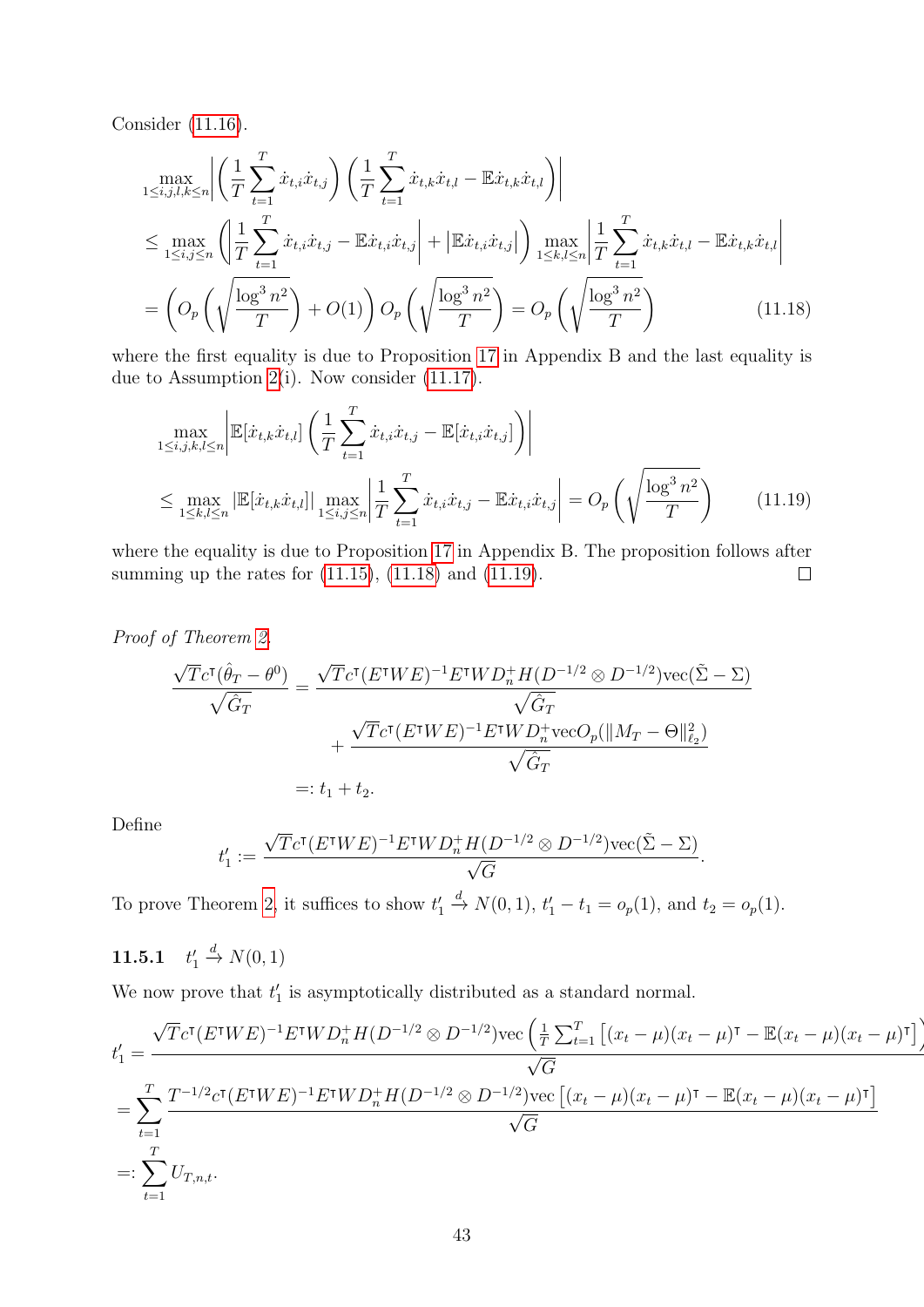Trivially  $\mathbb{E}[U_{T,n,t}] = 0$  and  $\sum_{t=1}^{T} \mathbb{E}[U_{T,n,t}^2] = 1$ . Then we just need to verify the following Lindeberg condition for a double indexed process [\(Phillips and Moon](#page-71-1) [\(1999\)](#page-71-1) Theorem 2 p1070): for all  $\varepsilon > 0$ ,

$$
\lim_{n,T \to \infty} \sum_{t=1}^{T} \int_{\{|U_{T,n,t}| \geq \varepsilon\}} U_{T,n,t}^2 dP = 0.
$$

For any  $\gamma > 2$ ,

$$
\begin{aligned} &\int_{\{|U_{T,n,t}|\geq \varepsilon\}} U_{T,n,t}^2 dP = \int_{\{|U_{T,n,t}|\geq \varepsilon\}} U_{T,n,t}^2 |U_{T,n,t}|^{-\gamma} |U_{T,n,t}|^{\gamma} dP \leq \varepsilon^{2-\gamma} \int_{\{|U_{T,n,t}|\geq \varepsilon\}} |U_{T,n,t}|^{\gamma} dP \\ &\leq \varepsilon^{2-\gamma} \mathbb{E} |U_{T,n,t}|^{\gamma}. \end{aligned}
$$

We first investigate that at what rate the denominator  $\sqrt{G}$  goes to zero:

$$
G = c^{T} (E^{T}WE)^{-1} E^{T}WD_{n}^{+}H(D^{-1/2} \otimes D^{-1/2})V(D^{-1/2} \otimes D^{-1/2})HD_{n}^{+T}WE(E^{T}WE)^{-1}c
$$
  
\n
$$
\geq \text{mineval}(V)\text{mineval}(D^{-1} \otimes D^{-1})\text{mineval}(H^{2})\text{mineval}(D_{n}^{+}D_{n}^{+T})\text{mineval}(W)\text{mineval}((E^{T}WE)^{-1})
$$
  
\n
$$
= \frac{\text{mineval}(V)\text{mineval}^{2}(H)}{\text{maxeval}(D \otimes D)\text{maxeval}(D_{n}^{T}D_{n})\text{maxeval}(W^{-1})\text{maxeval}(E^{T}WE)}
$$
  
\n
$$
\geq \frac{\text{mineval}(V)\text{mineval}^{2}(H)}{\text{maxeval}(D \otimes D)\text{maxeval}(D_{n}^{T}D_{n})\text{maxeval}(W^{-1})\text{maxeval}(W)\text{maxeval}(E^{T}E)}
$$

where the first inequality is true by repeatedly invoking Rayleigh-Ritz theorem. Since the minimum eigenvalue of  $H$  is bounded away from zero by an absolute constant by Assumption [3\(](#page-22-2)i)-(ii), the maximum eigenvalue of  $D$  is bounded from above by an absolute constant (Assumption [3\(](#page-22-2)iv)), and maxeval  $[D_n^{\dagger} D_n]$  is bounded from above, we have

<span id="page-45-1"></span><span id="page-45-0"></span>
$$
\frac{1}{\sqrt{G}} = O(\sqrt{n\kappa(W)}).
$$
\n(11.20)

Then a sufficient condition for the Lindeberg condition is:

$$
T^{1-\frac{\gamma}{2}}(n\kappa(W))^{\gamma/2}
$$
  
•  $\mathbb{E}\left|c^{\mathsf{T}}(E^{\mathsf{T}}WE)^{-1}E^{\mathsf{T}}WD_{n}^{+}H(D^{-1/2}\otimes D^{-1/2})\text{vec}\left[(x_{t}-\mu)(x_{t}-\mu)^{\mathsf{T}}-\mathbb{E}(x_{t}-\mu)(x_{t}-\mu)^{\mathsf{T}}\right]\right|^{\gamma}$   
=  $o(1),$  (11.21)

for some  $\gamma > 2$ . We now verify [\(11.21\)](#page-45-0).

$$
\mathbb{E}\left|c^{T}(E^{T}WE)^{-1}E^{T}WD_{n}^{+}H(D^{-1/2}\otimes D^{-1/2})\text{vec}\left[x_{t}-\mu\right)(x_{t}-\mu)^{T}-\mathbb{E}(x_{t}-\mu)(x_{t}-\mu)^{T}\right]\right|^{2}
$$
\n
$$
\leq ||c^{T}(E^{T}WE)^{-1}E^{T}WD_{n}^{+}H(D^{-1/2}\otimes D^{-1/2})||_{2}^{\gamma}\mathbb{E}\left||\text{vec}\left[x_{t}-\mu\right)(x_{t}-\mu)^{T}-\mathbb{E}(x_{t}-\mu)(x_{t}-\mu)^{T}\right||_{2}^{\gamma}
$$
\n
$$
= O((\kappa(W)/n)^{\gamma/2})\mathbb{E}\left||x_{t}-\mu\right)(x_{t}-\mu)^{T}-\mathbb{E}(x_{t}-\mu)(x_{t}-\mu)^{T}\right||_{F}^{\gamma}
$$
\n
$$
\leq O((\kappa(W)/n)^{\gamma/2})\mathbb{E}\left||x_{t}-\mu\right)(x_{t}-\mu)^{T}\|_{F}+\|\mathbb{E}(x_{t}-\mu)(x_{t}-\mu)^{T}\|_{F}\right|^{\gamma}
$$
\n
$$
\leq O((\kappa(W)/n)^{\gamma/2})2^{\gamma-1}\left(\mathbb{E}\|x_{t}-\mu\right)(x_{t}-\mu)^{T}\|_{F}^{\gamma}+\mathbb{E}\|\mathbb{E}(x_{t}-\mu)(x_{t}-\mu)^{T}\|_{F}^{\gamma}\right)
$$
\n
$$
\leq O((\kappa(W)/n)^{\gamma/2})2^{\gamma}\mathbb{E}\|x_{t}-\mu)(x_{t}-\mu)^{T}\|_{F}^{\gamma} \leq O((\kappa(W)/n)^{\gamma/2})2^{\gamma}\mathbb{E}\left(n\max_{1\leq i,j\leq n}|(x_{t}-\mu)_{i}(x_{t}-\mu)_{j}|\right)^{\gamma}
$$
\n
$$
=O((\kappa(W)n)^{\gamma/2})\mathbb{E}\left(\max_{1\leq i,j\leq n}|(x_{t}-\mu)_{i}(x_{t}-\mu)_{j}|^{\gamma}\right)=O((\kappa(W)n)^{\gamma/2})\left\|\max_{1\leq i,j\leq n}|(x_{t}-\mu)_{i}(x_{t}-\mu)_{j}|\right\
$$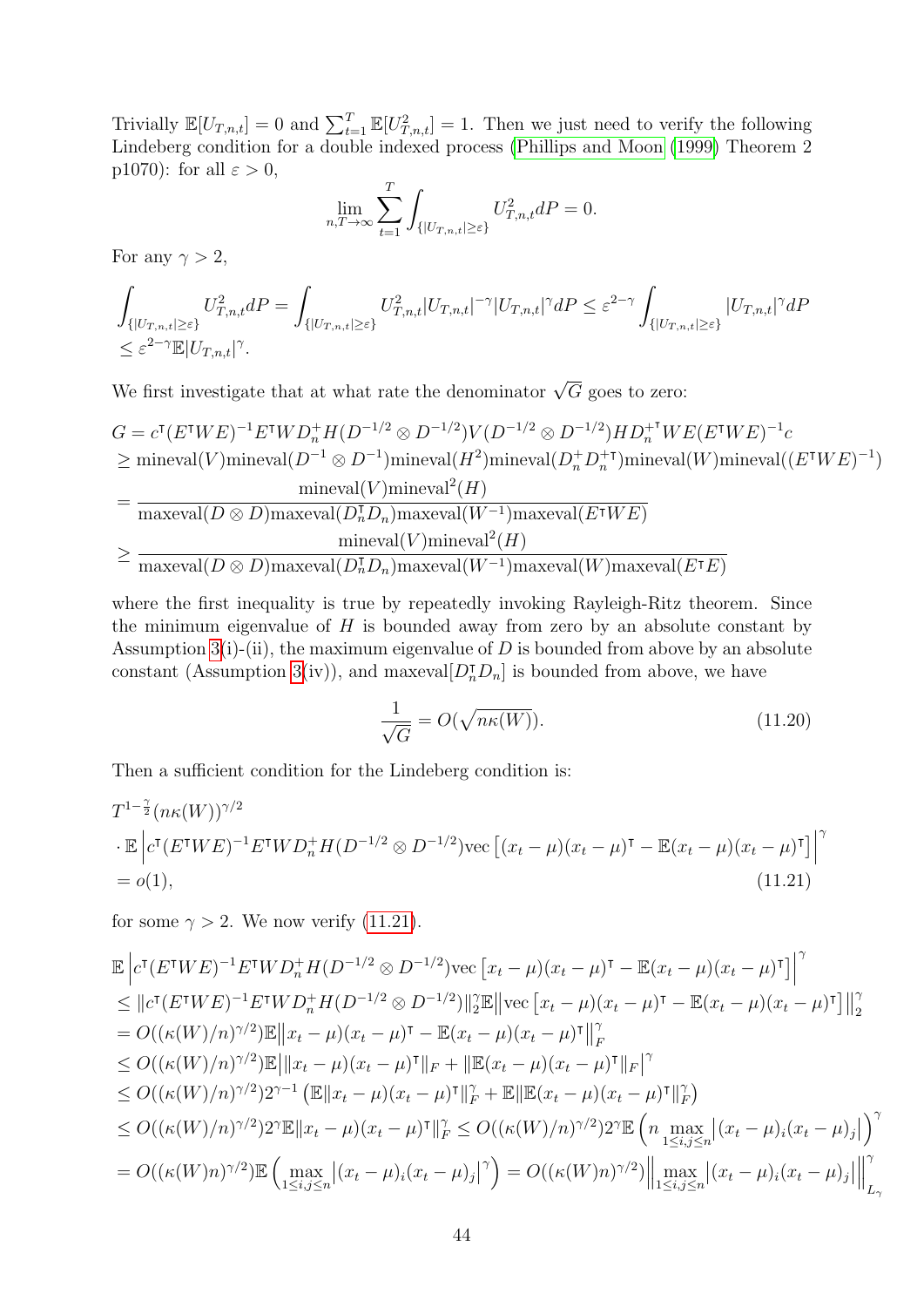where the first equality is because of  $(11.11)$ ,  $(11.12)$ , and Proposition [6\(](#page-38-0)ii), the third inequality is due to the Loeve's  $c_r$  inequality, the fourth inequality is due to Jensen's inequality, and the last equality is due to the definition of  $L_p$  norm. By Assumption [1\(](#page-22-0)i), for any  $i, j = 1, \ldots, n$ ,

$$
\mathbb{P}(|x_{t,i}x_{t,j}| \geq \epsilon) \leq \mathbb{P}(|x_{t,i}| \geq \sqrt{\epsilon}) + \mathbb{P}(|x_{t,j}| \geq \sqrt{\epsilon}) \leq 2Ke^{-C\epsilon}.
$$

It follows from Lemma 2.2.1 in [van der Vaart and Wellner](#page-72-0) [\(1996\)](#page-72-0) that  $||x_{t,i}x_{t,j}||_{\psi_1} \leq$  $(1+2K)/C$ . Similarly we have  $\mathbb{P}(|x_{t,i}| \geq \epsilon) \leq Ke^{-C\epsilon^2}$ , so  $||x_{t,i}||_{\psi_1} \leq ||x_{t,i}||_{\psi_2} (\log 2)^{-1/2} \leq$  $\left[\frac{1+K}{C}\right]$  $\left[\frac{1}{C}\right]^{1/2}$  (log 2)<sup>-1/2</sup>. Recalling from Proposition [6\(](#page-38-0)iv) that  $\max_{1 \le i \le n} |\mu_i| = O(1)$ , we have

$$
||(x_t - \mu)_i(x_t - \mu)_j||_{\psi_1} \leq ||x_{t,i}x_{t,j}||_{\psi_1} + \mu_j||x_{t,i}||_{\psi_1} + \mu_i||x_{t,j}||_{\psi_1} + \mu_i\mu_j \leq C
$$

for some constant C. Then invoke Lemma 2.2.2 in [van der Vaart and Wellner](#page-72-0) [\(1996\)](#page-72-0)

<span id="page-46-0"></span>
$$
\left\| \max_{1 \le i,j \le n} |(x_t - \mu)_i (x_t - \mu)_j| \right\|_{\psi_1} \lesssim \log(1 + n^2)C = O(\log n).
$$

Since  $||X||_{L_r} \leq r! ||X||_{\psi_1}$  for any random variable X [\(van der Vaart and Wellner](#page-72-0) [\(1996\)](#page-72-0), p95), we have

$$
\left\| \max_{1 \le i,j \le n} |(x_t - \mu)_i (x_t - \mu)_j| \right\|_{L_\gamma}^{\gamma} \le (\gamma!)^{\gamma} \left\| \max_{1 \le i,j \le n} |(x_t - \mu)_i (x_t - \mu)_j| \right\|_{\psi_1}^{\gamma} = O(\log^{\gamma} n). \tag{11.22}
$$

Summing up the rates, we have

$$
T^{1-\frac{\gamma}{2}}(n\kappa(W))^{\gamma/2}
$$
  
\n
$$
\cdot \mathbb{E}\left|c^{\mathsf{T}}(E^{\mathsf{T}}WE)^{-1}E^{\mathsf{T}}WD_{n}^{+}H(D^{-1/2}\otimes D^{-1/2})\text{vec}\left[(x_{t}-\mu)(x_{t}-\mu)^{\mathsf{T}}-\mathbb{E}(x_{t}-\mu)(x_{t}-\mu)^{\mathsf{T}}\right]\right|
$$
  
\n
$$
=T^{1-\frac{\gamma}{2}}(\kappa(W)n)^{\gamma}O(\log^{\gamma}n)=O\left(\frac{\kappa(W)n\log n}{T^{\frac{1}{2}-\frac{1}{\gamma}}}\right)^{\gamma}=o(1)
$$

by Assumption [2\(](#page-22-1)ii). Thus, we have verified  $(11.21)$ .

### 11.5.2  $t'_1 - t_1 = o_p(1)$

We now show that  $t'_1 - t_1 = o_p(1)$ . Since  $t'_1$  and  $t_1$  have the same numerator, say denoted A, we have

$$
t'_{1} - t_{1} = \frac{A}{\sqrt{G}} - \frac{A}{\sqrt{\hat{G}_{T}}} = \frac{A}{\sqrt{G}} \left( \frac{\sqrt{n\kappa(W)\hat{G}_{T}} - \sqrt{n\kappa(W)\hat{G}}}{\sqrt{n\kappa(W)\hat{G}_{T}}} \right)
$$

$$
= \frac{A}{\sqrt{G}} \frac{1}{\sqrt{n\kappa(W)\hat{G}_{T}}} \left( \frac{n\kappa(W)\hat{G}_{T} - n\kappa(W)\hat{G}}{\sqrt{n\kappa(W)\hat{G}_{T}} + \sqrt{n\kappa(W)\hat{G}}} \right).
$$

Since we have already shown in [\(11.20\)](#page-45-1) that  $n\kappa(W)G$  is bounded away from zero by an since we have already shown in (11.20) that  $n\kappa(W)G$  is bounded away from zero by an absolute constant and  $A/\sqrt{G} = O_p(1)$ , if in addition we show that  $n\kappa(W)\hat{G}_T - n\kappa(W)G =$  $o_p(1)$ , then the right hand side of the preceding display is  $o_p(1)$  by repeatedly invoking continuous mapping theorem. Now we show that  $n\kappa(W)\hat{G}_T - n\kappa(W)G = o_p(1)$ . Define

$$
\tilde{G}_T := c^{\mathsf{T}} (E^{\mathsf{T}} W E)^{-1} E^{\mathsf{T}} W D_n^+ \hat{H}_T (D^{-1/2} \otimes D^{-1/2}) V (D^{-1/2} \otimes D^{-1/2}) \hat{H}_T D_n^{+ \mathsf{T}} W E (E^{\mathsf{T}} W E)^{-1} c.
$$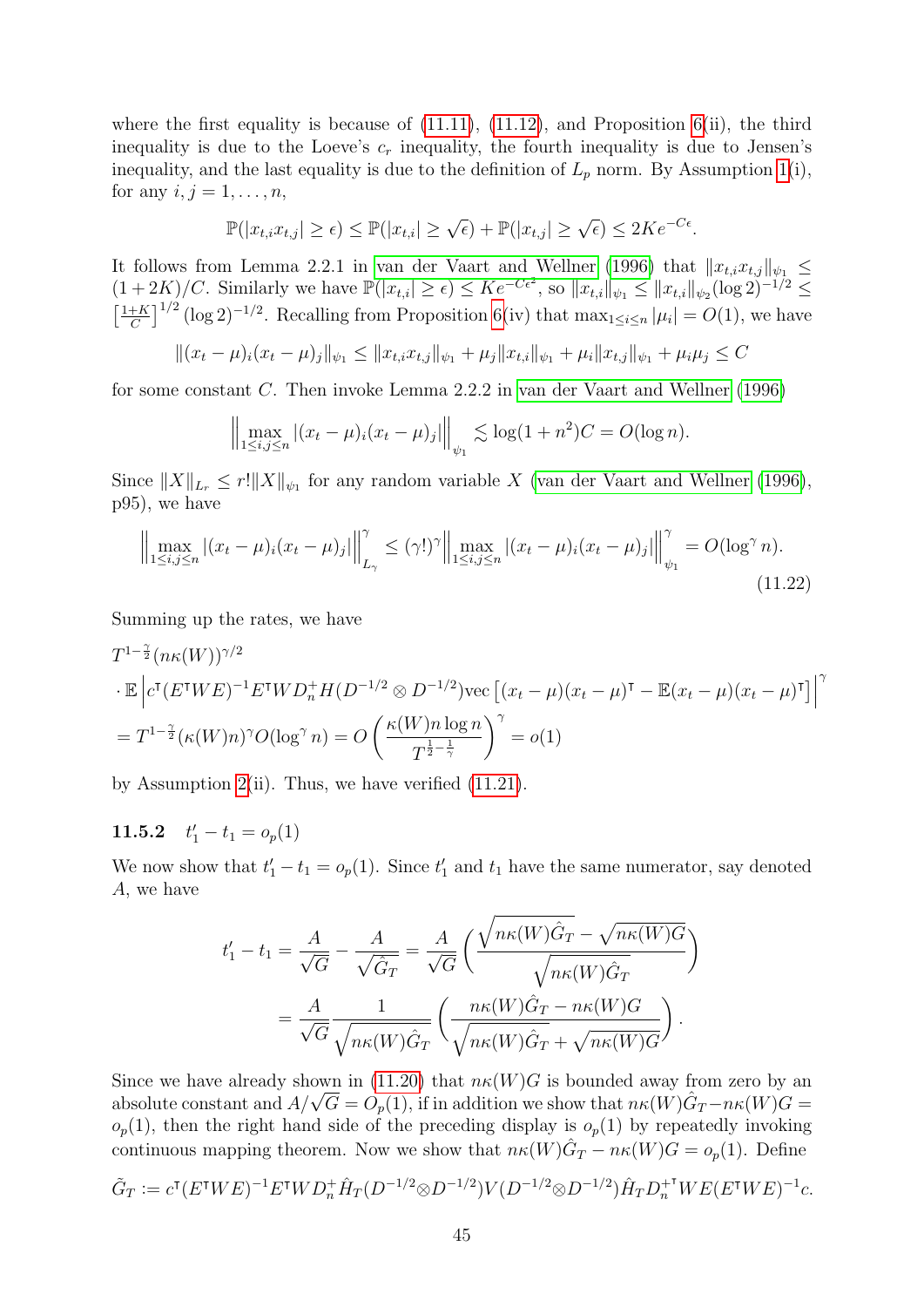By the triangular inequality:  $|n\kappa(W)\hat{G}_T-n\kappa(W)G| \leq |n\kappa(W)\hat{G}_T-n\kappa(W)\tilde{G}_T|+|n\kappa(W)\tilde{G}_T$  $n\kappa(W)G$ . First, we prove  $|n\kappa(W)\hat{G}_T - n\kappa(W)\tilde{G}_T| = o_p(1)$ .

$$
n\kappa(W)|\hat{G}_T - \tilde{G}_T|
$$
  
\n
$$
= n\kappa(W)|c^{\dagger}(E^{\dagger}WE)^{-1}E^{\dagger}WD_{n}^{+}\hat{H}_{T}(D^{-1/2}\otimes D^{-1/2})\hat{V}_{T}(D^{-1/2}\otimes D^{-1/2})\hat{H}_{T}D_{n}^{+{\dagger}}WE(E^{\dagger}WE)^{-1}c
$$
  
\n
$$
- c^{\dagger}(E^{\dagger}WE)^{-1}E^{\dagger}WD_{n}^{+}\hat{H}_{T}(D^{-1/2}\otimes D^{-1/2})V(D^{-1/2}\otimes D^{-1/2})\hat{H}_{T}D_{n}^{+{\dagger}}WE(E^{\dagger}WE)^{-1}c|
$$
  
\n
$$
= n\kappa(W)
$$
  
\n
$$
\cdot |c^{\dagger}(E^{\dagger}WE)^{-1}E^{\dagger}WD_{n}^{+}\hat{H}_{T}(D^{-1/2}\otimes D^{-1/2})(\hat{V}_{T} - V)(D^{-1/2}\otimes D^{-1/2})\hat{H}_{T}D_{n}^{+{\dagger}}WE(E^{\dagger}WE)^{-1}c|
$$
  
\n
$$
\leq n\kappa(W)||\hat{V}_{T} - V||_{\infty}||(D^{-1/2}\otimes D^{-1/2})\hat{H}_{T}D_{n}^{+{\dagger}}WE(E^{\dagger}WE)^{-1}c||_{1}^{2}
$$
  
\n
$$
\leq n^{3}\kappa(W)||\hat{V}_{T} - V||_{\infty}||(D^{-1/2}\otimes D^{-1/2})\hat{H}_{T}D_{n}^{+{\dagger}WE(E^{\dagger}WE)^{-1}c||_{2}^{2}
$$
  
\n
$$
\leq n^{3}\kappa(W)||\hat{V}_{T} - V||_{\infty}||(D^{-1/2}\otimes D^{-1/2})||_{\ell_{2}}^{2}||\hat{H}_{T}||_{\ell_{2}}^{2}||D_{n}^{+}{||\hat{L}_{\ell}}||WE(E^{\dagger}WE)^{-1}||_{\ell_{2}}^{2}
$$
  
\n
$$
= O_{p}(n^{2}\kappa^{2}(W))||\hat{V}_{T} - V||_{\infty} = O_{p}\left(\sqrt{\frac{n^{4}\kappa^{4}(W)\log^{5}n^{4}}{T}}\right)
$$

where  $\|\cdot\|_{\infty}$  denotes the absolute elementwise maximum, the third equality is due to Assumptions  $3(i)$ ,  $(11.12)$ ,  $(11.11)$ , and  $(11.10)$ , the second last equality is due to Proposition [8,](#page-43-5) and the last equality is due to Assumption [2\(](#page-22-1)ii). We now prove  $n\kappa(W)|\tilde{G}_T - G| = o_p(1)$ .

$$
n\kappa(W)|\tilde{G}_T - G|
$$
  
\n
$$
= n\kappa(W)|c^{\dagger}(E^{\dagger}WE)^{-1}E^{\dagger}WD_{n}^{+}\hat{H}_{T}(D^{-1/2}\otimes D^{-1/2})V(D^{-1/2}\otimes D^{-1/2})\hat{H}_{T}D_{n}^{+^{\dagger}}WE(E^{\dagger}WE)^{-1}c
$$
  
\n
$$
-c^{\dagger}(E^{\dagger}WE)^{-1}E^{\dagger}WD_{n}^{+}H(D^{-1/2}\otimes D^{-1/2})V(D^{-1/2}\otimes D^{-1/2})HD_{n}^{+^{\dagger}}WE(E^{\dagger}WE)^{-1}c|
$$
  
\n
$$
\leq n\kappa(W)|\text{maxeval}[(D^{-1/2}\otimes D^{-1/2})V(D^{-1/2}\otimes D^{-1/2})]||((\hat{H}_T - H)D_{n}^{+^{\dagger}}WE(E^{\dagger}WE)^{-1}c||_{2}^{2}
$$
  
\n
$$
+ n\kappa(W)||(D^{-1/2}\otimes D^{-1/2})V(D^{-1/2}\otimes D^{-1/2})HD_{n}^{+^{\dagger}}WE(E^{\dagger}WE)^{-1}c||_{2}
$$
  
\n
$$
\cdot ||(\hat{H}_T - H)D_{n}^{+^{\dagger}}WE(E^{\dagger}WE)^{-1}c||_{2}
$$
\n(11.23)

<span id="page-47-0"></span>where the inequality is due to Lemma [5](#page-67-2) in Appendix B. We consider the first term of [\(11.23\)](#page-47-0) first.

$$
n\kappa(W)|\text{maxeval}\left[(D^{-1/2}\otimes D^{-1/2})V(D^{-1/2}\otimes D^{-1/2})\right]||(\hat{H}_T - H)D_n^{+T}WE(E^{\dagger}WE)^{-1}c||_2^2
$$
  
=  $O(n\kappa(W))||\hat{H}_T - H||_{\ell_2}^2||D_n^{+T}||_{\ell_2}^2||WE(E^{\dagger}WE)^{-1}||_{\ell_2}^2$   
=  $O_p(n\kappa^2(W)/T) = o_p(1),$ 

where the second last equality is due to  $(11.12)$ ,  $(11.10)$ , and  $(11.11)$ , and the last equality is due to Assumption [2\(](#page-22-1)ii). We now consider the second term of [\(11.23\)](#page-47-0).

$$
n\kappa(W)\|(D^{-1/2}\otimes D^{-1/2})V(D^{-1/2}\otimes D^{-1/2})HD_n^{+T}WE(E^{T}WE)^{-1}c\|_2
$$
  
 
$$
\cdot \|(\hat{H}_T - H)D_n^{+T}WE(E^{T}WE)^{-1}c\|_2
$$
  
\n
$$
\leq O(n\kappa(W))\|H\|_{\ell_2}\|\hat{H}_T - H\|_{\ell_2}\|D_n^{+T}\|_{\ell_2}^2\|WE(E^{T}WE)^{-1}c\|_2^2 = O(\sqrt{n\kappa^4(W)/T}) = o_p(1),
$$

where the first equality is due to  $(11.12)$ ,  $(11.10)$ , and  $(11.11)$ , and the last equality is due to Assumption [2\(](#page-22-1)ii). We have proved  $|n\kappa(W)\tilde{G}_T - n\kappa(W)G| = o_p(1)$  and hence  $|n\kappa(W)\hat{G}_T - n\kappa(W)G| = o_p(1).$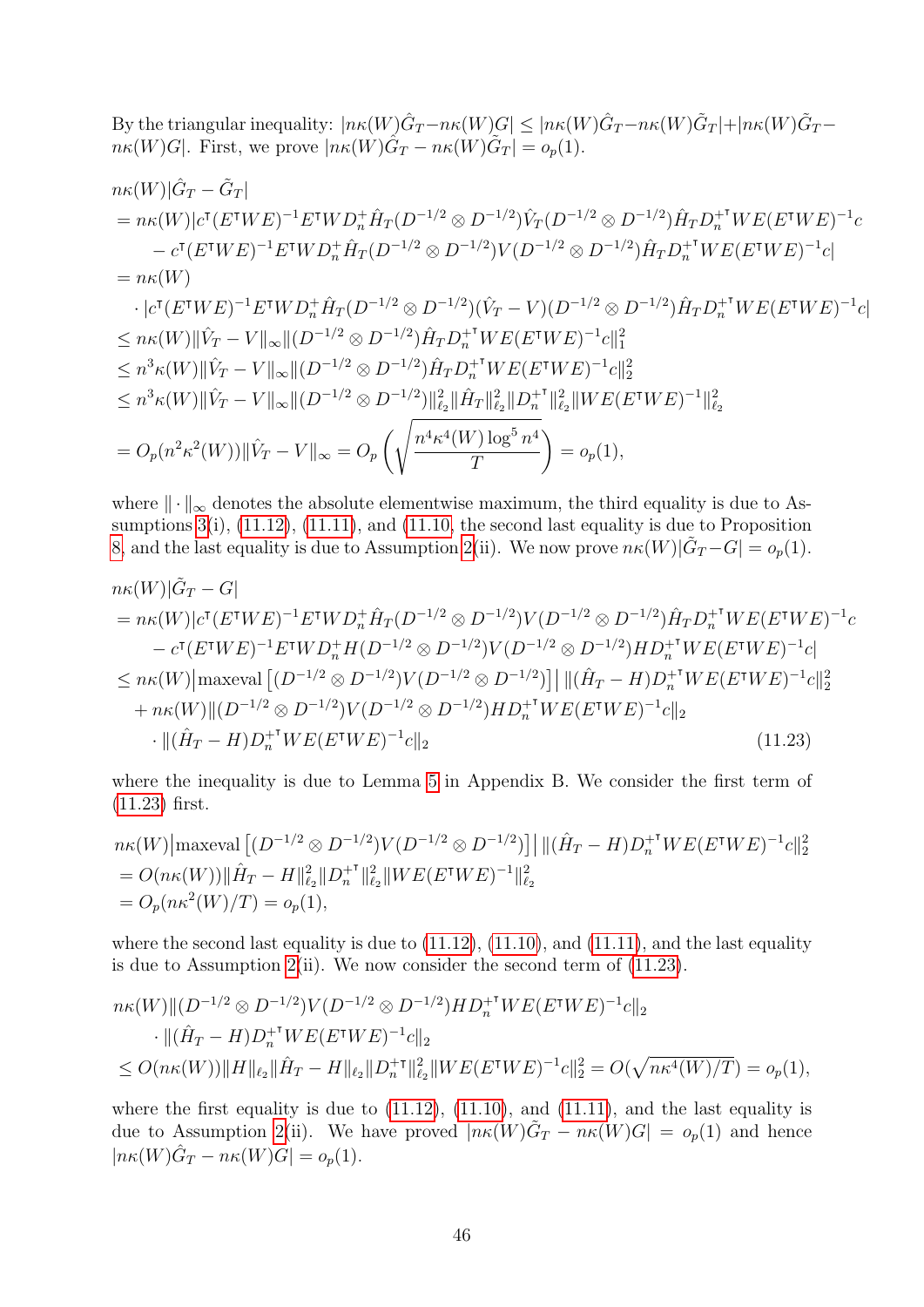### 11.5.3  $t_2 = o_p(1)$

Last, we prove that  $t_2 = o_p(1)$ . Write

$$
t_2 = \frac{\sqrt{T}\sqrt{n\kappa(W)}c^{\intercal}(E^{\intercal}WE)^{-1}E^{\intercal}WD_{n}^{+}\text{vec}O_{p}(\|M_T - \Theta\|_{\ell_2}^{2})}{\sqrt{n\kappa(W)\hat{G}_T}}.
$$

Since the denominator of the preceding equation is bounded away from zero by an absolute constant with probability approaching one by [\(11.20\)](#page-45-1) and that  $|n\kappa(W)\hat{G}_T - n\kappa(W)G|$  $o_p(1)$ , it suffices to show

$$
\sqrt{T}\sqrt{n\kappa(W)}c^{\mathsf{T}}(E^{\mathsf{T}}WE)^{-1}E^{\mathsf{T}}WD_n^+\text{vec}O_p(\|M_T-\Theta\|_{\ell_2}^2)=o_p(1).
$$

This is straightforward:

$$
\begin{split}\n&|\sqrt{Tn\kappa(W)}c^{\mathsf{T}}(E^{\mathsf{T}}WE)^{-1}E^{\mathsf{T}}WD_{n}^{+}\text{vec}O_{p}(\|M_{T}-\Theta\|_{\ell_{2}}^{2})| \\
&\leq \sqrt{Tn\kappa(W)}\|c^{\mathsf{T}}(E^{\mathsf{T}}WE)^{-1}E^{\mathsf{T}}WD_{n}^{+}\|_{2}\|\text{vec}O_{p}(\|M_{T}-\Theta\|_{\ell_{2}}^{2})\|_{2} \\
&=O(\sqrt{T}\kappa(W))\|O_{p}(\|M_{T}-\Theta\|_{\ell_{2}}^{2})\|_{F}=O(\sqrt{Tn\kappa(W)})\|O_{p}(\|M_{T}-\Theta\|_{\ell_{2}}^{2})\|_{\ell_{2}} \\
&=O(\sqrt{Tn\kappa(W)})O_{p}(\|M_{T}-\Theta\|_{\ell_{2}}^{2})=O_{p}\left(\frac{\kappa(W)\sqrt{Tn}n}{T}\right)=O_{p}\left(\sqrt{\frac{n^{3}\kappa^{2}(W)}{T}}\right)=o_{p}(1),\n\end{split}
$$

where the last equality is due to Assumption [2\(](#page-22-1)ii).

### 11.6 Proof of Corollary [1](#page-26-0)

Proof of Corollary [1.](#page-26-0) Theorem [2](#page-25-0) and a result we proved before, namely,

<span id="page-48-1"></span>
$$
|\hat{G}_T - G| = |c^{\mathsf{T}} \hat{J}_T c - c^{\mathsf{T}} J c| = o_p\left(\frac{1}{n\kappa(W)}\right),\tag{11.24}
$$

imply

<span id="page-48-0"></span>
$$
\sqrt{T}c^{\mathsf{T}}(\hat{\theta}_T - \theta^0) \xrightarrow{d} N(0, c^{\mathsf{T}}Jc). \tag{11.25}
$$

 $\Box$ 

Consider an arbitrary, non-zero vector  $b \in \mathbb{R}^k$ . Then

$$
\left\| \frac{Ab}{\|Ab\|_2} \right\|_2 = 1,
$$

so we can invoke [\(11.25\)](#page-48-0) with  $c = Ab / ||Ab||_2$ :

$$
\sqrt{T}\frac{1}{\|Ab\|_2}b^{\intercal}A^{\intercal}(\hat{\theta}_T-\theta^0)\xrightarrow{d}N\left(0,\frac{b^{\intercal}A^{\intercal}}{\|Ab\|_2}J\frac{Ab}{\|Ab\|_2}\right),
$$

which is equivalent to

$$
\sqrt{T}b^{\dagger}A^{\dagger}(\hat{\theta}_T - \theta^0) \xrightarrow{d} N\left(0, b^{\dagger}A^{\dagger}JAb\right).
$$

Since  $b \in \mathbb{R}^k$  is non-zero and arbitrary, via the Cramer-Wold device, we have

$$
\sqrt{T}A^{\mathsf{T}}(\hat{\theta}_T - \theta^0) \xrightarrow{d} N(0, A^{\mathsf{T}}JA).
$$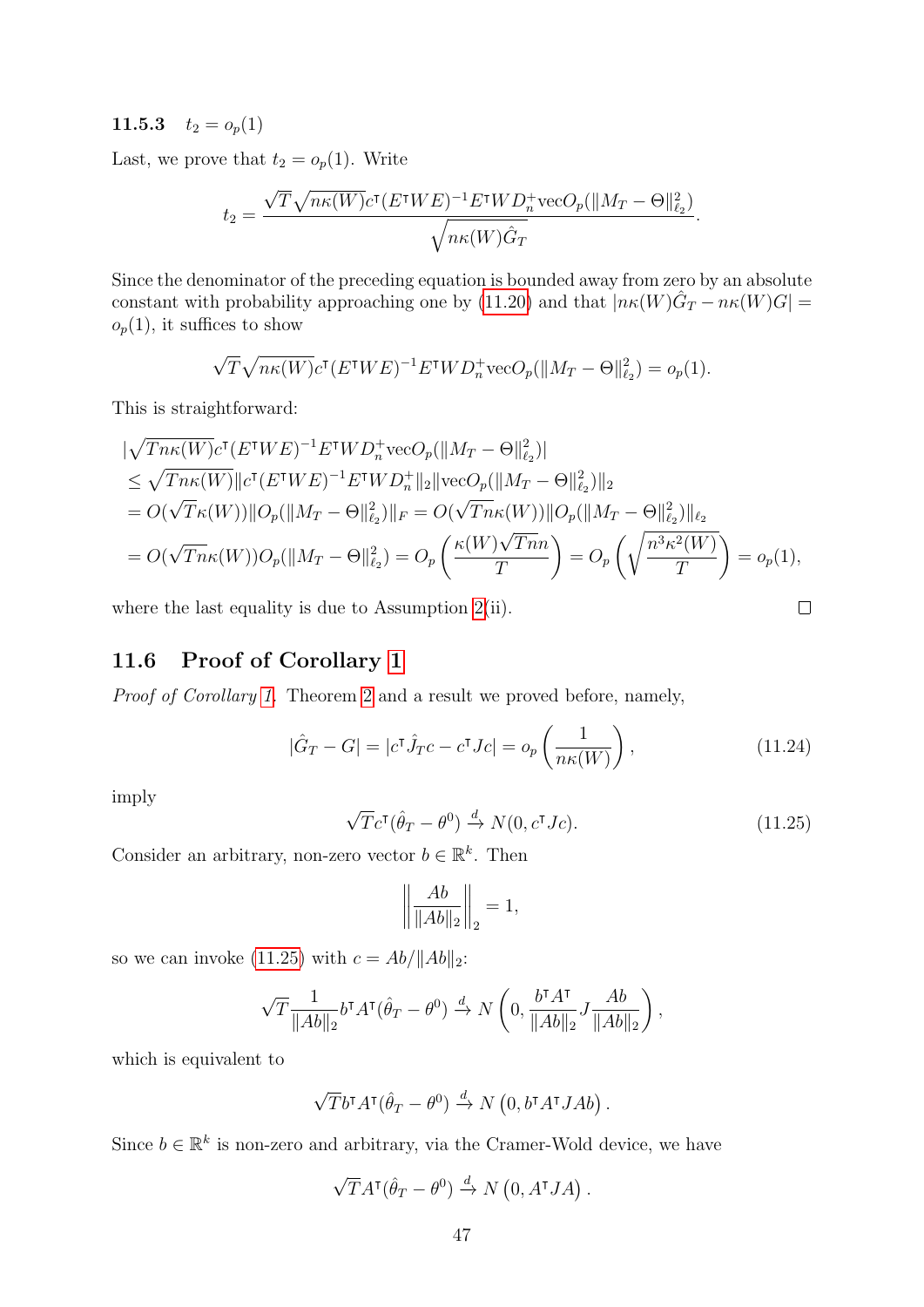Since we have shown in the paragraph above  $(11.20)$  that J is positive definite and A has full-column rank,  $A^{\dagger}JA$  is positive definite and its negative square root exists. Hence,

$$
\sqrt{T}(A^{\dagger}JA)^{-1/2}A^{\dagger}(\hat{\theta}_T-\theta^0)\stackrel{d}{\to}N(0,I_k).
$$

Next from [\(11.24\)](#page-48-1),

$$
\left|b^{\mathsf{T}}Bb\right| := \left|b^{\mathsf{T}}A^{\mathsf{T}}\hat{J}_T Ab - b^{\mathsf{T}}A^{\mathsf{T}}JAb\right| = o_p\left(\frac{1}{n\kappa(W)}\right) \|Ab\|_2^2 \leq o_p\left(\frac{1}{n\kappa(W)}\right) \|A\|_{\ell_2}^2 \|b\|_2^2.
$$

By choosing  $b = e_j$  where  $e_j$  is a vector in  $\mathbb{R}^k$  with jth component being 1 and the rest of components being 0, we have for  $j = 1, \ldots, k$ 

$$
|B_{jj}| \leq o_p\left(\frac{1}{n\kappa(W)}\right) ||A||_{\ell_2}^2 = o_p(1),
$$

where the equality is due to  $||A||_{\ell_2} = O_p(\sqrt{n\kappa(W)})$ . By choosing  $b = e_{ij}$ , where  $e_{ij}$  is a vector in  $\mathbb{R}^k$  with *i*th and *j*th components being  $1/\sqrt{2}$  and the rest of components being 0, we have

$$
|B_{ii}/2 + B_{jj}/2 + B_{ij}| \leq o_p\left(\frac{1}{n\kappa(W)}\right) ||A||_{\ell_2}^2 = o_p(1).
$$

Then

$$
|B_{ij}| \le |B_{ij} + B_{ii}/2 + B_{jj}/2| + | - (B_{ii}/2 + B_{jj}/2)| = o_p(1).
$$

Thus we proved

$$
B = A^{\mathsf{T}} \hat{J}_T A - A^{\mathsf{T}} J A = o_p(1),
$$

because the dimension of the matrix  $B, k$ , is finite. By Slutsky's lemma

$$
\sqrt{T}(A^{\dagger}\hat{J}_T A)^{-1/2}A^{\dagger}(\hat{\theta}_T - \theta^0) \xrightarrow{d} N(0, I_k).
$$

 $\Box$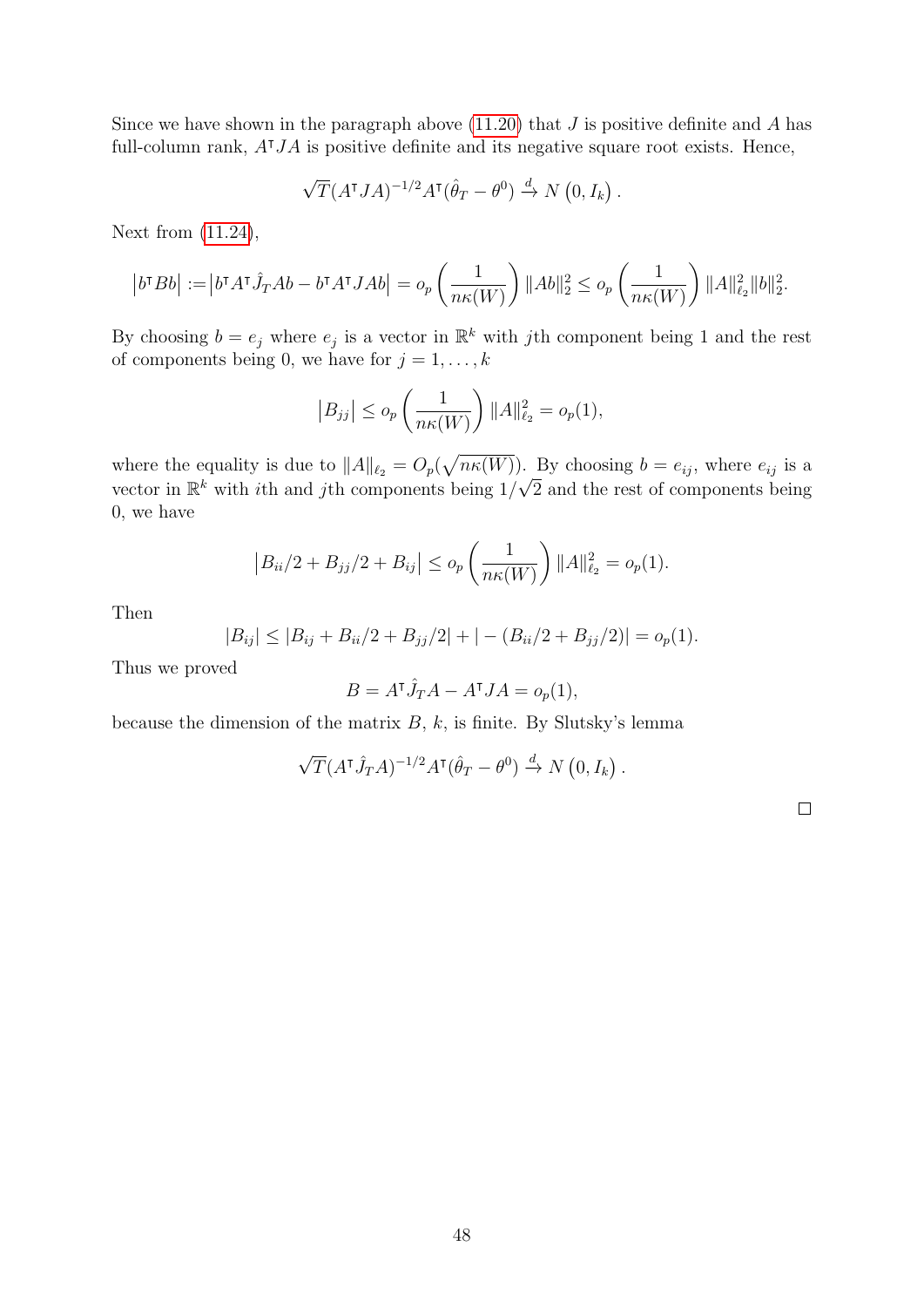### 11.7 Proof of Theorem [3](#page-26-1)

*Proof of Theorem [3.](#page-26-1)* At each step, we take the symmetry of  $\Omega(\theta)$  into account.

$$
d\ell_T(\theta)
$$
  
=  $-\frac{T}{2}d\log |D^{1/2} \exp(\Omega) D^{1/2}| - \frac{T}{2}d\text{tr} \left(\frac{1}{T} \sum_{t=1}^T (x_t - \mu)^T D^{-1/2} [\exp(\Omega)]^{-1} D^{-1/2} (x_t - \mu)\right)$   
=  $-\frac{T}{2}d\log |D^{1/2} \exp(\Omega) D^{1/2}| - \frac{T}{2}d\text{tr} (D^{-1/2} \tilde{\Sigma} D^{-1/2} [\exp(\Omega)]^{-1})$   
=  $-\frac{T}{2} \text{tr} ([D^{1/2} \exp(\Omega) D^{1/2}]^{-1} D^{1/2} d \exp(\Omega) D^{1/2}) - \frac{T}{2} d\text{tr} (D^{-1/2} \tilde{\Sigma} D^{-1/2} [\exp(\Omega)]^{-1})$   
=  $-\frac{T}{2} \text{tr} ([\exp(\Omega)]^{-1} d \exp(\Omega)) - \frac{T}{2} \text{tr} (D^{-1/2} \tilde{\Sigma} D^{-1/2} d [\exp(\Omega)]^{-1})$   
=  $-\frac{T}{2} \text{tr} ([\exp(\Omega)]^{-1} d \exp(\Omega)) + \frac{T}{2} \text{tr} (D^{-1/2} \tilde{\Sigma} D^{-1/2} [\exp(\Omega)]^{-1} d \exp(\Omega) [\exp(\Omega)]^{-1})$   
=  $\frac{T}{2} \text{tr} ( {\exp(\Omega) ]^{-1} D^{-1/2} \tilde{\Sigma} D^{-1/2} [\exp(\Omega) ]^{-1} - [\exp(\Omega) ]^{-1} } d \exp(\Omega)$   
=  $\frac{T}{2} [\text{vec} ( {\exp(\Omega) ]^{-1} D^{-1/2} \tilde{\Sigma} D^{-1/2} [\exp(\Omega) ]^{-1} - [\exp(\Omega) ]^{-1} }^T ]$   $\text{vec} d \exp(\Omega)$   
=  $\frac{T}{2} [\text{vec} ([\exp(\Omega) ]^{-1} D^{-1/2} \tilde{\Sigma} D^{-1/2} [\exp(\Omega) ]^{-1} - [\exp(\Omega) ]^{-1} ]^T \text{vec} d \exp(\Omega)$ 

where in the second equality we used the definition of  $\tilde{\Sigma}$  [\(5.2\)](#page-18-0), the third equality is due to that  $d \log |X| = \text{tr}(X^{-1}dX)$ , the fifth equality is due to that  $dX^{-1} = -X^{-1}(dX)X^{-1}$ , the seventh equality is due to that  $tr(AB) = (vec[A^{\dagger}])^{\dagger}$  vec B, and the eighth equality is due to that matrix function preserves symmetry and we can interchange inverse and transpose operators. The following Frechet derivative of matrix exponential can be found in [Higham](#page-70-0) [\(2008\)](#page-70-0) p238:

$$
d \exp(\Omega) = \int_0^1 e^{(1-t)\Omega} (d\Omega) e^{t\Omega} dt.
$$

Therefore,

$$
\begin{split} \text{vecd}\exp(\Omega) &= \int_0^1 e^{t\Omega} \otimes e^{(1-t)\Omega} dt \text{vec}(d\Omega) = \int_0^1 e^{t\Omega} \otimes e^{(1-t)\Omega} dt D_n \text{vech}(d\Omega) \\ &= \int_0^1 e^{t\Omega} \otimes e^{(1-t)\Omega} dt D_n E d\theta, \end{split}
$$

where the last equality is due to [\(4.2\)](#page-16-1). Hence,

$$
d\ell_T(\theta)
$$
  
=  $\frac{T}{2} \left[ \text{vec} \left( [\exp(\Omega)]^{-1} D^{-1/2} \tilde{\Sigma} D^{-1/2} [\exp(\Omega)]^{-1} - [\exp(\Omega)]^{-1} \right) \right]^\intercal \int_0^1 e^{t\Omega} \otimes e^{(1-t)\Omega} dt D_n E d\theta$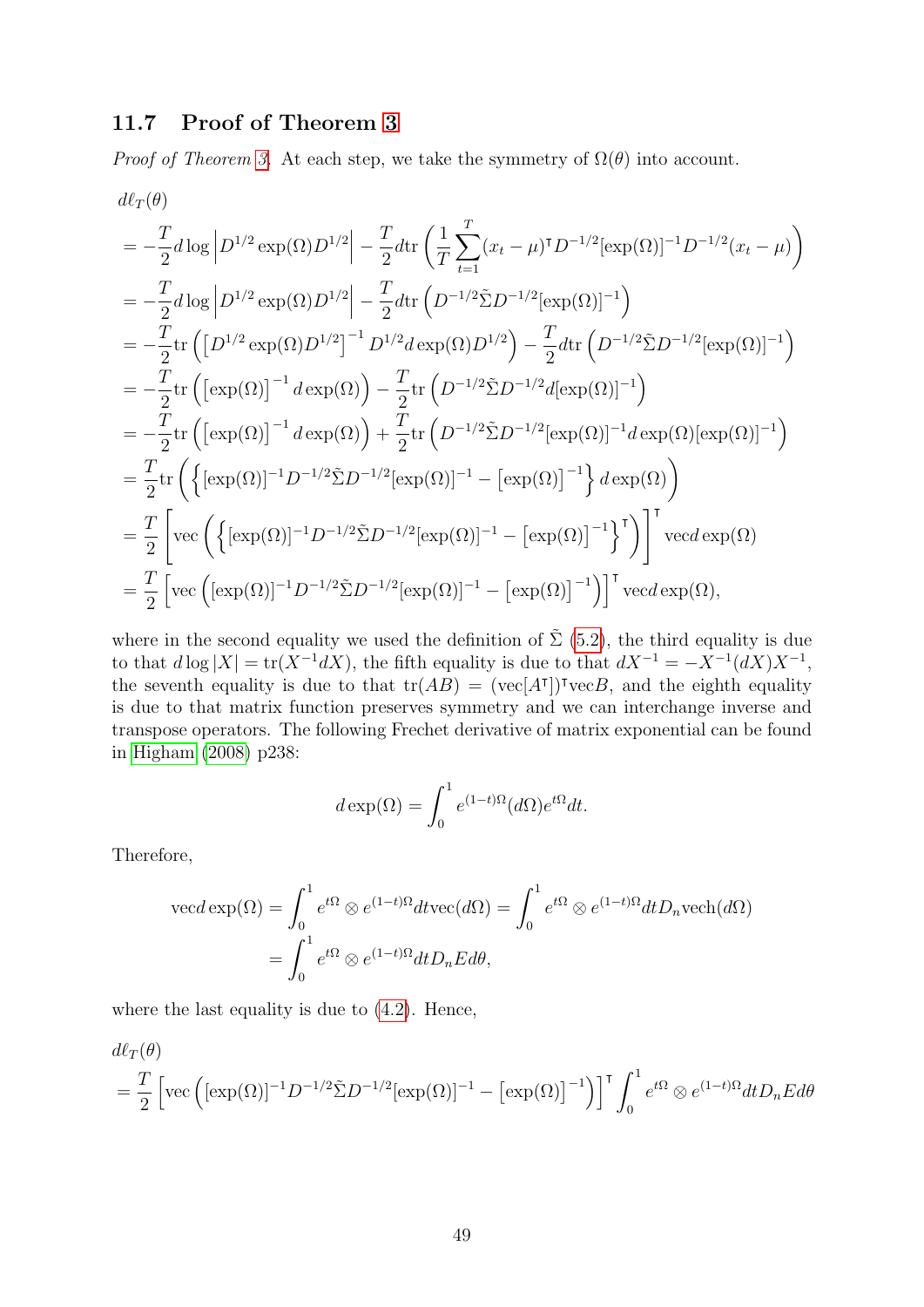and

$$
y := \frac{\partial \ell_T(\theta)}{\partial \theta^{\dagger}}
$$
  
=  $\frac{T}{2} E^{\dagger} D_n^{\dagger} \int_0^1 e^{t\Omega} \otimes e^{(1-t)\Omega} dt \left[ \text{vec} \left( [\exp(\Omega)]^{-1} D^{-1/2} \tilde{\Sigma} D^{-1/2} [\exp(\Omega)]^{-1} - [\exp(\Omega)]^{-1} \right) \right]$   
=:  $\frac{T}{2} E^{\dagger} D_n^{\dagger} \Psi_1 \Psi_2$ .

Now we derive the Hessian matrix.

<span id="page-51-1"></span>
$$
dy = \frac{T}{2} E^{\mathsf{T}} D_n^{\mathsf{T}} (d\Psi_1) \Psi_2 + \frac{T}{2} E^{\mathsf{T}} D_n^{\mathsf{T}} \Psi_1 d\Psi_2 = \frac{T}{2} (\Psi_2^{\mathsf{T}} \otimes E^{\mathsf{T}} D_n^{\mathsf{T}}) \text{vec} d\Psi_1 + \frac{T}{2} E^{\mathsf{T}} D_n^{\mathsf{T}} \Psi_1 d\Psi_2.
$$
\n(11.26)

Consider  $d\Psi_1$  first.

$$
d\Psi_1 = d \int_0^1 e^{t\Omega} \otimes e^{(1-t)\Omega} dt = \int_0^1 de^{t\Omega} \otimes e^{(1-t)\Omega} dt + \int_0^1 e^{t\Omega} \otimes de^{(1-t)\Omega} dt
$$
  
=: 
$$
\int_0^1 A \otimes e^{(1-t)\Omega} dt + \int_0^1 e^{t\Omega} \otimes B dt,
$$

where

$$
A := \int_0^1 e^{(1-s)t\Omega} d(t\Omega) e^{st\Omega} ds, \quad B := \int_0^1 e^{(1-s)(1-t)\Omega} d((1-t)\Omega) e^{s(1-t)\Omega} ds.
$$

Therefore,

<span id="page-51-0"></span>
$$
\begin{split}\n\text{vec}d\Psi_{1} &= \int_{0}^{1} \text{vec}\left(A\otimes e^{(1-t)\Omega}\right)dt + \int_{0}^{1} \text{vec}\left(e^{t\Omega}\otimes B\right)dt \\
&= \int_{0}^{1} P\left(\text{vec}A\otimes \text{vec}e^{(1-t)\Omega}\right)dt + \int_{0}^{1} P\left(\text{vec}e^{t\Omega}\otimes \text{vec}B\right)dt \\
&= \int_{0}^{1} P\left(I_{n^{2}}\otimes \text{vec}e^{(1-t)\Omega}\right) \text{vec}Adt + \int_{0}^{1} P\left(\text{vec}e^{t\Omega}\otimes I_{n^{2}}\right) \text{vec}Bdt \\
&= \int_{0}^{1} P\left(I_{n^{2}}\otimes \text{vec}e^{(1-t)\Omega}\right) \int_{0}^{1} e^{st\Omega}\otimes e^{(1-s)t\Omega}ds \cdot \text{vec}d(t\Omega)dt \\
&+ \int_{0}^{1} P\left(\text{vec}e^{t\Omega}\otimes I_{n^{2}}\right) \int_{0}^{1} e^{s(1-t)\Omega}\otimes e^{(1-s)(1-t)\Omega}ds \cdot \text{vec}d((1-t)\Omega)dt \\
&= \int_{0}^{1} P\left(I_{n^{2}}\otimes \text{vec}e^{(1-t)\Omega}\right) \int_{0}^{1} e^{st\Omega}\otimes e^{(1-s)t\Omega}ds \cdot tdtD_{n}Ed\theta \\
&+ \int_{0}^{1} P\left(\text{vec}e^{t\Omega}\otimes I_{n^{2}}\right) \int_{0}^{1} e^{s(1-t)\Omega}\otimes e^{(1-s)(1-t)\Omega}ds \cdot (1-t)dtD_{n}Ed\theta \end{split} \tag{11.27}
$$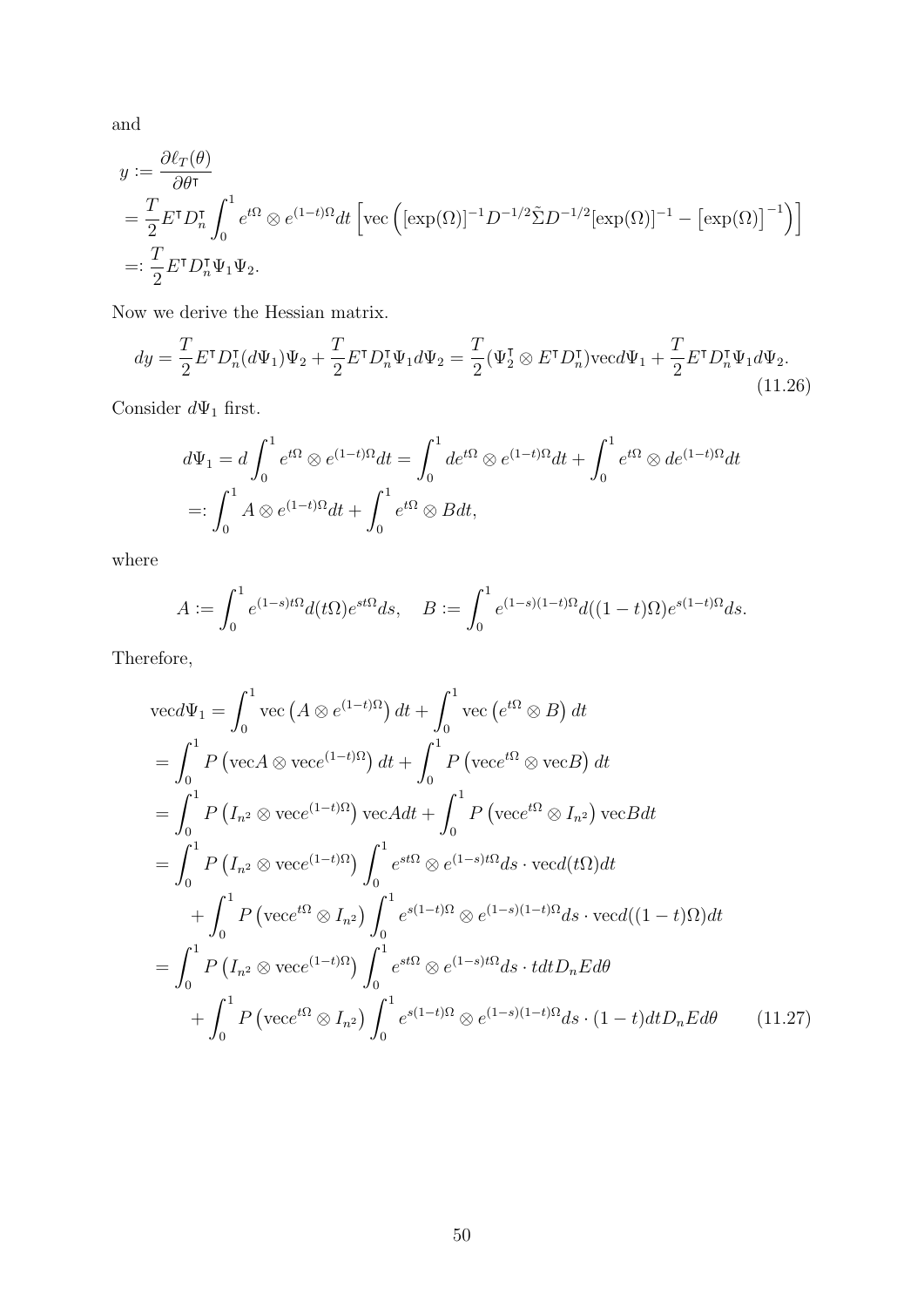where  $P := I_n \otimes K_{n,n} \otimes I_n$ , the second equality is due to Lemma [6](#page-68-0) in Appendix B. We now consider  $d\Psi_2$ .

$$
d\Psi_2 = d\text{vec}\left([\exp(\Omega)]^{-1}D^{-1/2}\tilde{\Sigma}D^{-1/2}[\exp(\Omega)]^{-1} - [\exp(\Omega)]^{-1}\right)
$$
  
\n
$$
= \text{vec}\left(d[\exp(\Omega)]^{-1}D^{-1/2}\tilde{\Sigma}D^{-1/2}[\exp(\Omega)]^{-1}\right)
$$
  
\n
$$
+ \left([\exp(\Omega)]^{-1}D^{-1/2}\tilde{\Sigma}D^{-1/2}d[\exp(\Omega)]^{-1}\right) - \text{vec}\left(d\left[\exp(\Omega)\right]^{-1}\right)
$$
  
\n
$$
= \text{vec}\left(-[\exp(\Omega)]^{-1}d\exp(\Omega)[\exp(\Omega)]^{-1}D^{-1/2}\tilde{\Sigma}D^{-1/2}[\exp(\Omega)]^{-1}\right)
$$
  
\n
$$
+ \text{vec}\left(-[\exp(\Omega)]^{-1}D^{-1/2}\tilde{\Sigma}D^{-1/2}[\exp(\Omega)]^{-1}d\exp(\Omega)[\exp(\Omega)]^{-1}\right)
$$
  
\n
$$
+ \text{vec}\left([\exp(\Omega)]^{-1}d\exp(\Omega)[\exp(\Omega)]^{-1}\right)
$$
  
\n
$$
= \left([\exp(\Omega)]^{-1} \otimes [\exp(\Omega)]^{-1}\right) \text{vec}\left(d\exp(\Omega)\right)
$$
  
\n
$$
- \left([\exp(\Omega)]^{-1} \otimes [\exp(\Omega)]^{-1}D^{-1/2}\tilde{\Sigma}D^{-1/2}[\exp(\Omega)]^{-1}\right) \text{vec}\left(d\exp(\Omega)\right)
$$
  
\n
$$
- \left([\exp(\Omega)]^{-1}D^{-1/2}\tilde{\Sigma}D^{-1/2}[\exp(\Omega)]^{-1} \otimes [\exp(\Omega)]^{-1}\right) \text{vec}\left(d\exp(\Omega)\right) \qquad (11.28)
$$

Substituting [\(11.27\)](#page-51-0) and [\(11.28\)](#page-52-0) into [\(11.26\)](#page-51-1) yields the result:

<span id="page-52-0"></span>
$$
\frac{\partial^2 \ell_T(\theta)}{\partial \theta \partial \theta^{\intercal}} =
$$
\n
$$
-\frac{T}{2} E^{\intercal} D_n^{\intercal} \Psi_1 \left( [\exp \Omega]^{-1} D^{-1/2} \tilde{\Sigma} D^{-1/2} \otimes I_n + I_n \otimes [\exp \Omega]^{-1} D^{-1/2} \tilde{\Sigma} D^{-1/2} - I_{n^2} \right) \cdot
$$
\n
$$
\left( [\exp \Omega]^{-1} \otimes [\exp \Omega]^{-1} \right) \Psi_1 D_n E
$$
\n
$$
+\frac{T}{2} (\Psi_2^{\intercal} \otimes E^{\intercal} D_n^{\intercal}) \int_0^1 P \left( I_{n^2} \otimes \text{vec} e^{(1-t)\Omega} \right) \int_0^1 e^{st\Omega} \otimes e^{(1-s)t\Omega} ds \cdot t dt D_n E
$$
\n
$$
+\frac{T}{2} (\Psi_2^{\intercal} \otimes E^{\intercal} D_n^{\intercal}) \int_0^1 P \left( \text{vec} e^{t\Omega} \otimes I_{n^2} \right) \int_0^1 e^{s(1-t)\Omega} \otimes e^{(1-s)(1-t)\Omega} ds \cdot (1-t) dt D_n E.
$$

### 11.8 Proof of Theorem [4](#page-28-0)

Under Assumptions [3](#page-22-2) - [4](#page-23-2) and Proposition [4\(](#page-23-0)i),  $\Theta^{-1} \otimes \Theta^{-1}$  and  $M_T^{-1} \otimes M_T^{-1}$  are positive definite for all  $n$  with minimum eigenvalues bounded away from zero by absolute constants and maximum eigenvalues bounded from above by absolute constants (with probability approaching 1 for  $M_T^{-1} \otimes M_T^{-1}$ ), so their unique positive definite square roots  $\Theta^{-1/2} \otimes \Theta^{-1/2}$ and  $M_T^{-1/2} \otimes M_T^{-1/2}$  $T^{1/2}$  exist, whose minimum eigenvalues also bounded away from zero by absolute constants and maximum eigenvalues bounded from above by absolute constants. Define

$$
\mathcal{X} := (\Theta^{-1/2} \otimes \Theta^{-1/2}) \Psi_1(\theta^0) D_n E, \qquad \hat{\mathcal{X}}_T := (M_T^{-1/2} \otimes M_T^{-1/2}) \hat{\Psi}_{1,T} D_n E.
$$

Therefore

$$
\Upsilon = -\frac{1}{2}\mathcal{X}^{\mathsf{T}}\mathcal{X}, \qquad \hat{\Upsilon}_T = -\frac{1}{2}\hat{\mathcal{X}}_T^{\mathsf{T}}\hat{\mathcal{X}}_T.
$$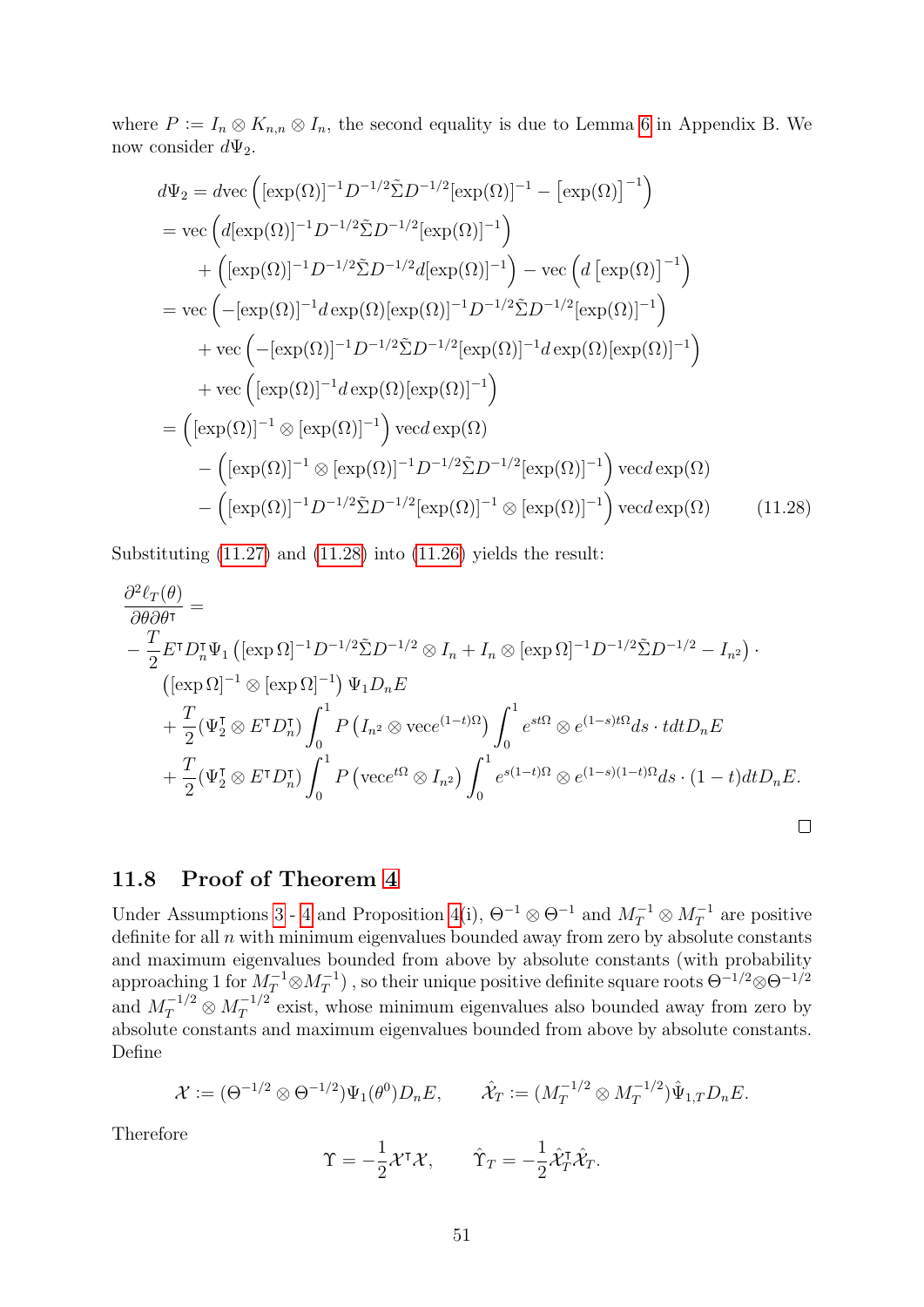<span id="page-53-0"></span>**Proposition 9.** Suppose Assumptions  $1(i)$ ,  $2(i)$ , [3](#page-22-2) and [4](#page-23-2) hold. Then  $\Psi_1 = \Psi_1(\theta^0)$  is positive definite for all n with its minimum eigenvalue bounded away from zero by an absolute constant and maximum eigenvalue bounded from above by an absolute constant.  $\hat{\Psi}_{1,T}$  is positive definite for all n with its minimum eigenvalue bounded away from zero by an absolute constant and maximum eigenvalue bounded from above by an absolute constant with probability approaching 1.

Proof. Since the proofs for the sample analogue and population are exactly the same, we only give a proof for the sample analogue. The idea is to re-express  $\hat{\Psi}_{1,T}$  into the diagonalised form, as in [Linton and McCrorie](#page-71-2) [\(1995\)](#page-71-2):

$$
\hat{\Psi}_{1,T} = \int_0^1 e^{t \log M_T} \otimes e^{(1-t) \log M_T} dt = \int_0^1 \left( \sum_{k=0}^\infty \frac{1}{k!} t^k \log^k M_T \right) \otimes \left( \sum_{l=0}^\infty \frac{1}{l!} (1-t)^l \log^l M_T \right) dt \n= \int_0^1 \sum_{k=0}^\infty \sum_{l=0}^\infty \frac{t^k (1-t)^l}{k!l!} (\log^k M_T \otimes \log^l M_T) dt = \sum_{k=0}^\infty \sum_{l=0}^\infty (\log^k M_T \otimes \log^l M_T) \frac{1}{k!l!} \int_0^1 t^k (1-t)^l dt \n= \sum_{k=0}^\infty \sum_{l=0}^\infty \frac{1}{(k+l+1)!} (\log^k M_T \otimes \log^l M_T) = \sum_{n=0}^\infty \frac{1}{(n+1)!} \sum_{l=0}^n \log^{n-l} M_T \otimes \log^l M_T,
$$

where the fourth equality is true because the infinite series is absolutely convergent (infinite radius of convergence) so we can interchange  $\Sigma$  and  $\int$ , the fifth equality is due to Lemma [7](#page-68-1) in Appendix B. Suppose that  $M_T$  has eigenvalues  $\lambda_1, \ldots, \lambda_n$ , then  $\log M_T$ has eigenvalues  $\log \lambda_1, \ldots, \log \lambda_n$  [\(Higham](#page-70-0) [\(2008\)](#page-70-0) p10). Suppose that  $\log M_T = Q^{\dagger} \Xi Q$ (orthogonal diagonalization). Then

$$
\log^{n-l} M_T \otimes \log^l M_T = (Q^{\intercal} \Xi^{n-l} Q) \otimes (Q^{\intercal} \Xi^l Q) = (Q^{\intercal} \otimes Q^{\intercal})(\Xi^{n-l} \otimes \Xi^l)(Q \otimes Q).
$$

The matrix  $\sum_{l=0}^{n} \Xi^{n-l} \otimes \Xi^l$  is a  $n^2 \times n^2$  diagonal matrix with the  $[(i-1)n + j]$ th entry equal to

$$
\begin{cases}\n\sum_{l=0}^{n} (\log \lambda_i)^{n-l} (\log \lambda_j)^l = \frac{(\log \lambda_i)^{n+1} - (\log \lambda_j)^{n+1}}{\log \lambda_i - \log \lambda_j} & \text{if } i \neq j, \lambda_i \neq \lambda_j \\
(n+1) (\log \lambda_i)^n & \text{if } i \neq j, \lambda_i = \lambda_j \\
(n+1) (\log \lambda_i)^n & \text{if } i = j\n\end{cases}
$$

for  $i, j = 1, ..., n$ . Therefore  $\hat{\Psi}_{1,T} = (Q^{\dagger} \otimes Q^{\dagger})[\sum_{n=0}^{\infty}$ 1  $\frac{1}{(n+1)!} \sum_{l=0}^{n} (\Xi^{n-l} \otimes \Xi^{l}) | (Q \otimes Q)$ whose  $[(i - 1)n + j]$ th eigenvalue equal to

$$
\begin{cases}\n\frac{\exp(\log \lambda_i) - \exp(\log \lambda_j)}{\log \lambda_i - \log \lambda_j} = \frac{\lambda_i - \lambda_j}{\log \lambda_i - \log \lambda_j} & \text{if } i \neq j, \lambda_i \neq \lambda_j \\
\exp \log \lambda_i = \lambda_i & \text{if } i \neq j, \lambda_i = \lambda_j \\
\exp \log \lambda_i = \lambda_i & \text{if } i = j\n\end{cases}
$$

The proposition then follows from the assumptions of the proposition.

<span id="page-53-1"></span>**Proposition 10.** For any  $(v + 1) \times 1$  non-zero vector b, with  $||b||_2 = 1$ ,

$$
||b^{T}(\mathcal{X}^{T}\mathcal{X})^{-1}\mathcal{X}^{T}||_{2}=O\left(\frac{1}{\sqrt{n}}\right).
$$

 $\Box$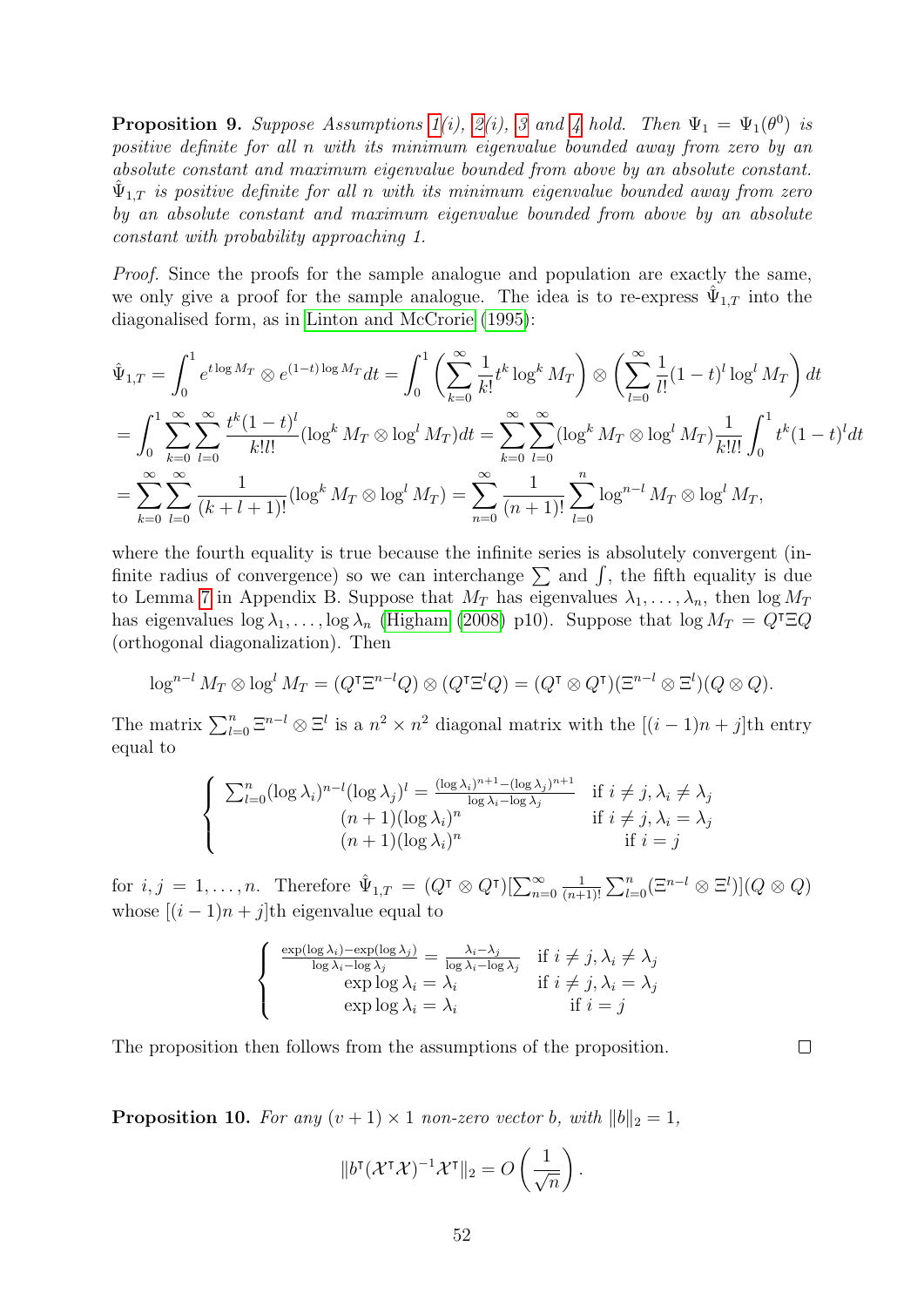Proof. Note that

$$
||b^{T}(\mathcal{X}^{T}\mathcal{X})^{-1}\mathcal{X}^{T}||_{2}^{2} = b^{T}(\mathcal{X}^{T}\mathcal{X})^{-1}b \leq \text{maxeval}(\mathcal{X}^{T}\mathcal{X})^{-1} = \frac{1}{\text{mineval}(\mathcal{X}^{T}\mathcal{X})}.
$$

Note that for any  $(v + 1) \times 1$  a with  $||a|| = 1$ 

$$
a^{\mathsf{T}}\mathcal{X}^{\mathsf{T}}\mathcal{X}a = a^{\mathsf{T}}E^{\mathsf{T}}D_n^{\mathsf{T}}\Psi_1 \left(\Theta^{-1}\otimes\Theta^{-1}\right)\Psi_1D_nEa
$$
  
\n
$$
\geq \text{mineval}(\Theta^{-1}\otimes\Theta^{-1})\text{mineval}(\Psi_1^2)\text{mineval}(D_n^{\mathsf{T}}D_n)\text{mineval}(E^{\mathsf{T}}E) \geq Cn,
$$

for some positive constant  $C$ .

<span id="page-54-0"></span>**Proposition 11.** Let Assumptions  $1(i)$ ,  $2(i)$ , [3](#page-22-2) and [4](#page-23-2) be satisfied. Then

$$
(i)
$$

$$
||M_T^{-1} \otimes M_T^{-1} - \Theta^{-1} \otimes \Theta^{-1}||_{\ell_2} = O_p\left(\sqrt{\frac{n}{T}}\right).
$$

(ii)

$$
||M_T^{-1/2} \otimes M_T^{-1/2} - \Theta^{-1/2} \otimes \Theta^{-1/2}||_{\ell_2} = O_p\left(\sqrt{\frac{n}{T}}\right).
$$

Proof. For (i)

$$
||M_T^{-1} \otimes M_T^{-1} - \Theta^{-1} \otimes \Theta^{-1}||_{\ell_2}
$$
  
=  $||M_T^{-1} \otimes M_T^{-1} - M_T^{-1} \otimes \Theta^{-1} + M_T^{-1} \otimes \Theta^{-1} - \Theta^{-1} \otimes \Theta^{-1}||_{\ell_2}$   
=  $||M_T^{-1} \otimes (M_T^{-1} - \Theta^{-1}) + (M_T^{-1} - \Theta^{-1}) \otimes \Theta^{-1}||_{\ell_2}$   
 $\leq ||M_T^{-1}||_{\ell_2} ||M_T^{-1} - \Theta^{-1}||_{\ell_2} + ||M_T^{-1} - \Theta^{-1}||_{\ell_2} ||\Theta^{-1}||_{\ell_2}$   
=  $(||M_T^{-1}||_{\ell_2} + ||\Theta^{-1}||_{\ell_2}) ||M_T^{-1} - \Theta^{-1}||_{\ell_2} = O_p \left(\sqrt{\frac{n}{T}}\right)$ 

where the inequality is due to Proposition [16](#page-67-0) in Appendix B, and the last equality is due to Lemma [3](#page-66-2) in Appendix B given Proposition [4\(](#page-23-0)i) and Assumption [2\(](#page-22-1)i). For part (ii), invoke Lemma [4](#page-67-3) in Appendix B:

$$
||M_T^{-1/2} \otimes M_T^{-1/2} - \Theta^{-1/2} \otimes \Theta^{-1/2}||_{\ell_2} \le
$$
  

$$
\frac{||M_T^{-1} \otimes M_T^{-1} - \Theta^{-1} \otimes \Theta^{-1}||_{\ell_2}}{\text{mineval}(M_T^{-1/2} \otimes M_T^{-1/2}) + \text{mineval}(\Theta^{-1/2} \otimes \Theta^{-1/2})} = O_p\left(\sqrt{\frac{n}{T}}\right).
$$

<span id="page-54-1"></span>**Proposition 12.** Let Assumptions  $1(i)$ ,  $2(i)$ , [3](#page-22-2) and [4](#page-23-2) be satisfied. Then

$$
\|\hat{\Psi}_{1,T} - \Psi_1\|_{\ell_2} = O_p\left(\sqrt{\frac{n}{T}}\right).
$$

 $\Box$ 

 $\Box$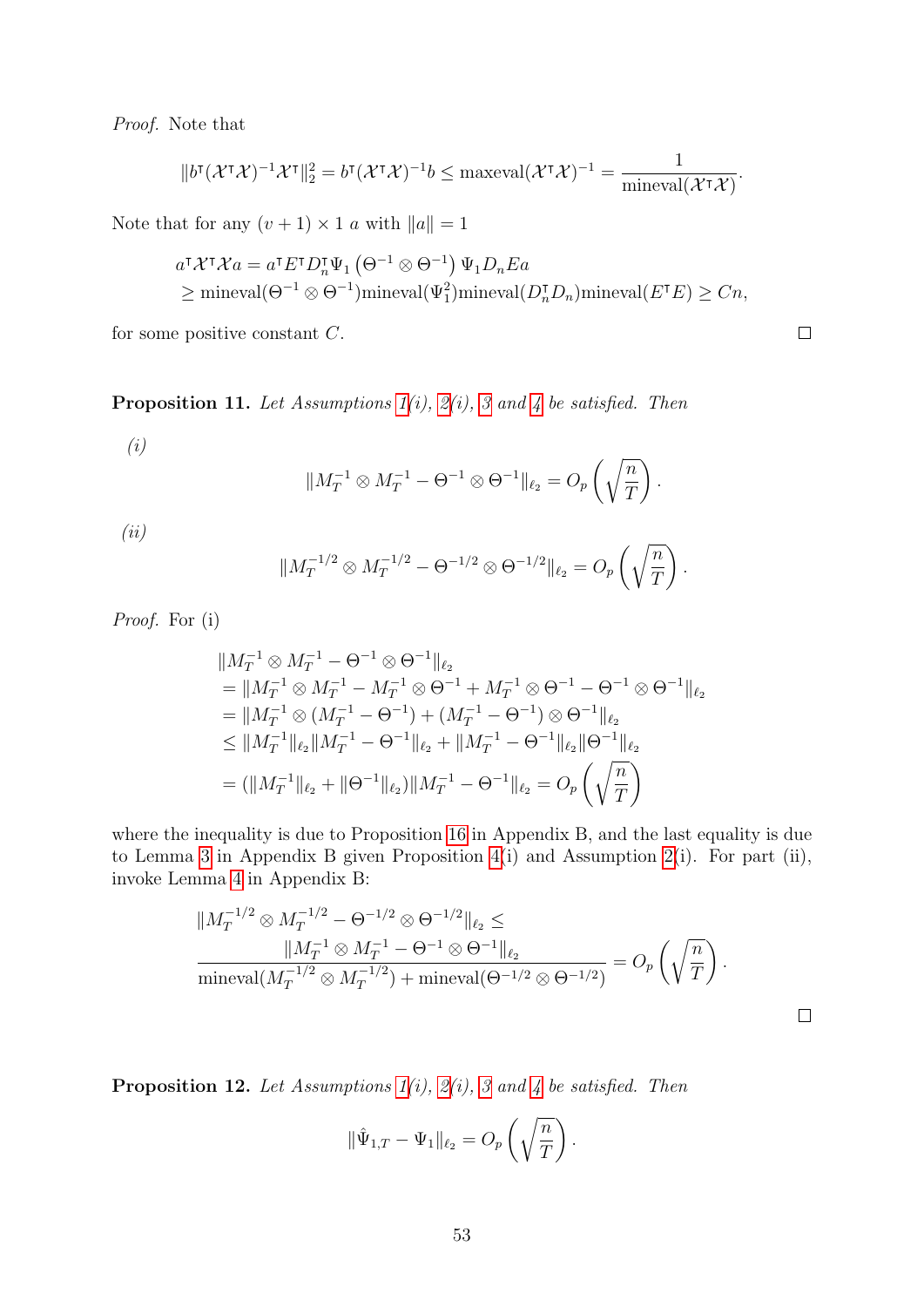Proof.

$$
\begin{aligned}\n\|\hat{\Psi}_{1,T} - \Psi_1\|_{\ell_2} &= \left\| \int_0^1 (M_T^t \otimes M_T^{1-t} - \Theta^t \otimes \Theta^{1-t}) dt \right\|_{\ell_2} \\
&\leq \int_0^1 \|M_T^t \otimes M_T^{1-t} - \Theta^t \otimes \Theta^{1-t}\|_{\ell_2} dt \\
&\leq \int_0^1 \|M_T^t \otimes (M_T^{1-t} - \Theta^{1-t})\|_{\ell_2} dt + \int_0^1 \|(M_T^t - \Theta^t) \otimes \Theta^{1-t}\|_{\ell_2} dt \\
&\leq \max_{t \in [0,1]} \|M_T^t\|_{\ell_2} \|M_T^{1-t} - \Theta^{1-t}\|_{\ell_2} + \max_{t \in [0,1]} \|M_T^t - \Theta^t\| \|\Theta^{1-t}\|_{\ell_2} \\
&= \max_{t \in [0,1]} \left( \|M_T^{1-t}\|_{\ell_2} + \|\Theta^{1-t}\|_{\ell_2} \right) \|M_T^t - \Theta^t\|_{\ell_2}.\n\end{aligned}
$$

The lemma follows trivially for the boundary cases  $t = 0$  and  $t = 1$ , so we only need to consider the case  $t \in (0,1)$ . We first show that for any  $t \in (0,1)$ ,  $||M_T^{1-t}||_{\ell_2}$  and  $||\Theta^{1-t}||_{\ell_2}$ are  $O_p(1)$ . This is obvious: diagonalize  $\Theta$ , apply the function  $f(x) = x^{1-t}$ , and take the spectral norm. The lemma would then follow if we show that  $\max_{t\in(0,1)} ||M_T^t - \Theta^t||_{\ell_2} =$  $O_p(\sqrt{n/T}).$ 

$$
||M_T^t - \Theta^t||_{\ell_2} = ||e^{t \log M_T} - e^{t \log \Theta}||
$$
  
\n
$$
\leq ||t(\log M_T - \log \Theta)||_{\ell_2} \exp[t||\log M_T - \log \Theta||_{\ell_2}] \exp[t||\log \Theta||_{\ell_2}]
$$
  
\n
$$
= ||t(\log M_T - \log \Theta)||_{\ell_2} \exp[t||\log M_T - \log \Theta||_{\ell_2}]O(1),
$$

where the first inequality is due to Theorem [11](#page-68-2) in Appendix B, and the second equality is due to the fact that all the eigenvalues of  $\Theta$  are bounded away from zero and infinity by absolute constants. Now use [\(11.8\)](#page-41-0):

$$
\|\log M_T - \log \Theta\|_{\ell_2} \le \max_{t \in [0,1]} \|[t(\Theta - I) + I]^{-1}\|_{\ell_2}^2 \|M_T - \Theta\|_{\ell_2} + O_p(\|M_T - \Theta\|_{\ell_2}^2)
$$
  
=  $O_p(\|M_T - \Theta\|_{\ell_2}) + O_p(\|M_T - \Theta\|_{\ell_2}^2) = O_p\left(\sqrt{\frac{n}{T}}\right)$ 

where the first inequality is due to the triangular inequality and the submultiplicative property of matrix norm, the first equality is due to the minimum eigenvalue of  $t\Theta+(1-t)I$ is bounded away from zero by an absolute constant for any  $t \in (0, 1)$ , and the last equality is due to Proposition [4\(](#page-23-0)i). The result follows after recognising  $\exp(o_p(1)) = O_p(1)$ .  $\Box$ 

<span id="page-55-0"></span>**Proposition 13.** Let Assumptions  $1(i)$ ,  $2(i)$ , [3](#page-22-2) and [4](#page-23-2) be satisfied. Then

(i)

$$
\|\hat{\mathcal{X}}_T\|_{\ell_2} = \|\hat{\mathcal{X}}_T^{\sf T}\|_{\ell_2} = O_p(\sqrt{n}), \quad \|\mathcal{X}\|_{\ell_2} = \|\mathcal{X}^{\sf T}\|_{\ell_2} = O(\sqrt{n}).
$$

 $(ii)$ 

$$
\|\hat{\mathcal{X}}_T - \mathcal{X}\|_{\ell_2} = O_p\left(\sqrt{\frac{n^2}{T}}\right).
$$

 $(iii)$ 

$$
\left\|\frac{\hat{\Upsilon}_T}{n} - \frac{\Upsilon}{n}\right\|_{\ell_2} = \left\|\frac{\hat{\mathcal{X}}_T^\intercal \hat{\mathcal{X}}_T}{2n} - \frac{\mathcal{X}^\intercal \mathcal{X}}{2n}\right\|_{\ell_2} = O_p\left(\sqrt{\frac{n}{T}}\right)
$$

.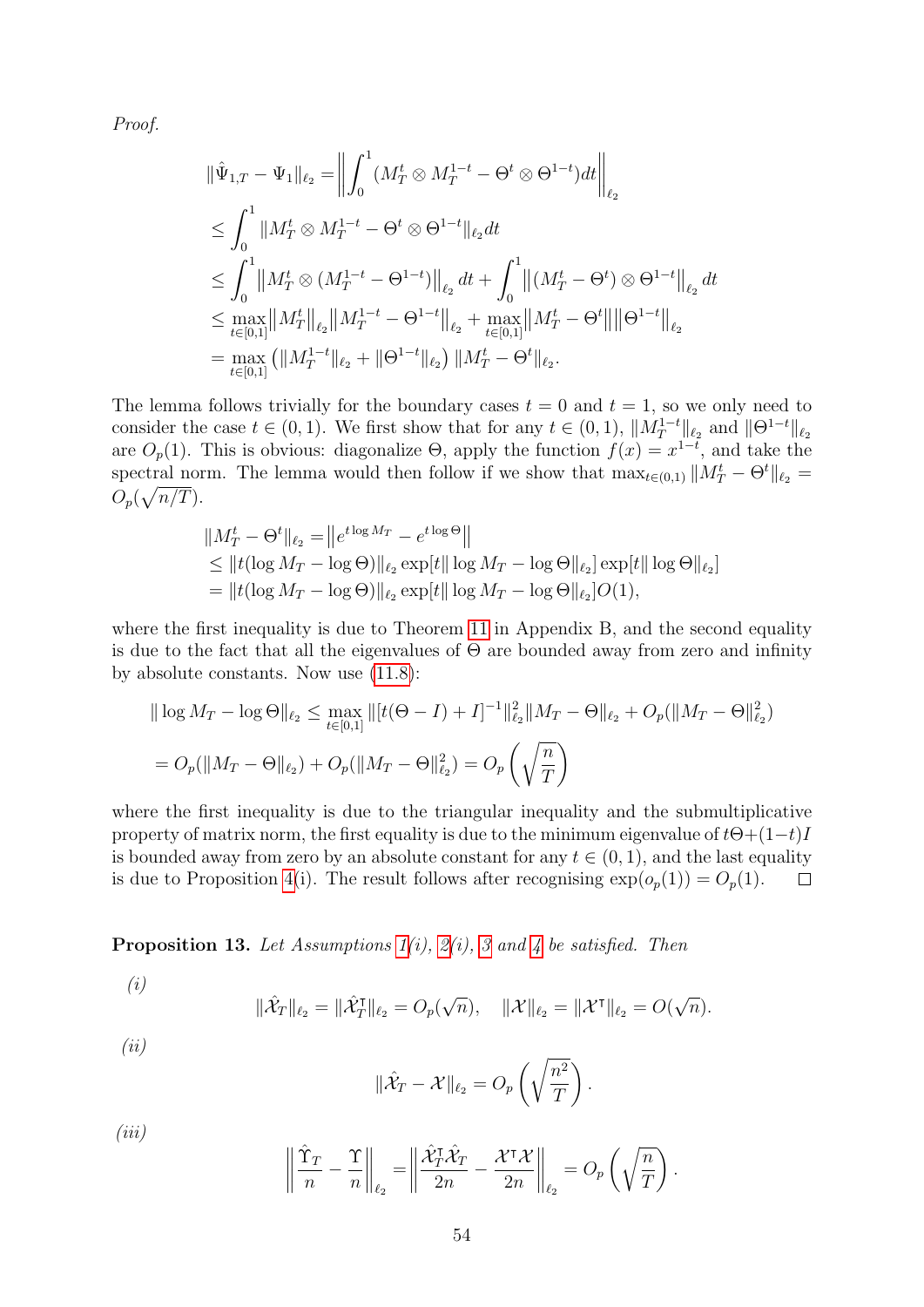(iv)

$$
\left\|n\hat{\Upsilon}_T^{-1} - n\Upsilon^{-1}\right\|_{\ell_2} = \left\|2n(\hat{\mathcal{X}}_T^{\mathsf{T}}\hat{\mathcal{X}}_T)^{-1} - 2n(\mathcal{X}^{\mathsf{T}}\mathcal{X})^{-1}\right\|_{\ell_2} = O_p\left(\sqrt{\frac{n}{T}}\right).
$$

*Proof.* For part (i), it suffices to give a proof for  $\|\hat{\mathcal{X}}_T\|_{\ell_2}$ .

$$
\|\hat{\mathcal{X}}_T\|_{\ell_2} = \|(M_T^{-1/2} \otimes M_T^{-1/2})\hat{\Psi}_{1,T}D_nE\|_{\ell_2} \le \|M_T^{-1/2} \otimes M_T^{-1/2}\|_{\ell_2}\|\hat{\Psi}_{1,T}\|_{\ell_2}\|D_n\|_{\ell_2}\|E\|_{\ell_2}
$$
  
=  $O_p(\sqrt{n}),$ 

where the last equality is due to Propositions [2\(](#page-16-0)iii) and [9](#page-53-0) and [\(11.10\)](#page-42-2). Now

$$
\begin{split}\n\|\hat{\mathcal{X}}_{T} - \mathcal{X}\|_{\ell_{2}} &= \|(\boldsymbol{M}_{T}^{-1/2} \otimes \boldsymbol{M}_{T}^{-1/2})\hat{\Psi}_{1,T}\boldsymbol{D}_{n}\boldsymbol{E} - (\Theta^{-1/2} \otimes \Theta^{-1/2})\Psi_{1}\boldsymbol{D}_{n}\boldsymbol{E}\|_{\ell_{2}} \\
&\leq \|(\boldsymbol{M}_{T}^{-1/2} \otimes \boldsymbol{M}_{T}^{-1/2} - \Theta^{-1/2} \otimes \Theta^{-1/2})\hat{\Psi}_{1,T}\boldsymbol{D}_{n}\boldsymbol{E}\|_{\ell_{2}} \\
&\quad + \|(\Theta^{-1/2} \otimes \Theta^{-1/2})(\hat{\Psi}_{1,T} - \Psi_{1})\boldsymbol{D}_{n}\boldsymbol{E}\|_{\ell_{2}} \\
&\leq \|(\boldsymbol{M}_{T}^{-1/2} \otimes \boldsymbol{M}_{T}^{-1/2} - \Theta^{-1/2} \otimes \Theta^{-1/2})\|_{\ell_{2}} \|\hat{\Psi}_{1,T}\|_{\ell_{2}} \|\boldsymbol{D}_{n}\|_{\ell_{2}} \|\boldsymbol{E}\|_{\ell_{2}} \\
&\quad + \|\Theta^{-1/2} \otimes \Theta^{-1/2}\|_{\ell_{2}} \|\hat{\Psi}_{1,T} - \Psi_{1}\|_{\ell_{2}} \|\boldsymbol{D}_{n}\|_{\ell_{2}} \|\boldsymbol{E}\|_{\ell_{2}}.\n\end{split}
$$

The proposition result (ii) follows after invoking Propositions [11](#page-54-0) and [12.](#page-54-1) For part (iii),

$$
\|\hat{\mathcal{X}}_T^{\intercal}\hat{\mathcal{X}}_T - \mathcal{X}^{\intercal}\mathcal{X}\|_{\ell_2} = \|\hat{\mathcal{X}}_T^{\intercal}\hat{\mathcal{X}}_T - \hat{\mathcal{X}}_T^{\intercal}\mathcal{X} + \hat{\mathcal{X}}_T^{\intercal}\mathcal{X} - \mathcal{X}^{\intercal}\mathcal{X}\|_{\ell_2} \le \|\hat{\mathcal{X}}_T^{\intercal}(\hat{\mathcal{X}}_T - \mathcal{X})\|_{\ell_2} + \|(\hat{\mathcal{X}}_T - \mathcal{X})^{\intercal}\mathcal{X}\|_{\ell_2}.
$$
\nTherefore part (iii) follows from parts (i) and (ii). Part (iv) follows from result (iii) via Lemma 3 in Appendix B and the fact that  $||2n(\mathcal{X}^{\intercal}\mathcal{X})^{-1}||_{\ell_2} = O(1).$ 

*Proof of Theorem [4.](#page-28-0)* We first show that  $\hat{\Upsilon}_T$  is invertible with probability approaching 1, so that our estimator  $\tilde{\theta}_T := \hat{\theta}_T + (-\hat{\Upsilon}_T)^{-1} \frac{\partial \ell_T(\hat{\theta}_T)}{\partial \theta^T} / T$  is well defined. It suffices to show that  $-\hat{\Upsilon}_T = \frac{1}{2} E^{\intercal} D_n^{\intercal} \hat{\Psi}_{1,T} (M_T^{-1} \otimes M_T^{-1}) \hat{\Psi}_{1,T} D_n E$  has minimum eigenvalue bounded away from zero by an absolute constant with probability approaching one. For any  $(v + 1) \times 1$ 

vector a with 
$$
||a||_2 = 1
$$
,

$$
a^{\mathsf{T}} E^{\mathsf{T}} D_n^{\mathsf{T}} \hat{\Psi}_{1,T} \left( M_T^{-1} \otimes M_T^{-1} \right) \hat{\Psi}_{1,T} D_n E a/2
$$
  
\n
$$
\geq \text{mineval}(M_T^{-1} \otimes M_T^{-1}) \text{mineval}(\hat{\Psi}_{1,T}^2) \text{mineval}(D_n^{\mathsf{T}} D_n) \text{mineval}(E^{\mathsf{T}} E)/2 \geq Cn,
$$

for some absolute constant  $C$  with probability approaching one. Hence  $-\hat{\Upsilon}_T$  has minimum eigenvalue bounded away from zero by an absolute constant with probability approaching one. Also as a by-product

<span id="page-56-0"></span>
$$
\|(-\hat{\Upsilon}_T)^{-1}\|_{\ell_2} = \frac{1}{\text{mineval}(-\hat{\Upsilon}_T)} = O_p(n^{-1}).\tag{11.29}
$$

From the definition of  $\tilde{\theta}_T$ , for any  $b \in \mathbb{R}^{v+1}$  with  $||b||_2 = 1$  we can write

$$
\sqrt{T}b^{T}(-\hat{\Upsilon}_{T})(\tilde{\theta}_{T}-\theta^{0}) = \sqrt{T}b^{T}(-\hat{\Upsilon}_{T})(\hat{\theta}_{T}-\theta^{0}) + \sqrt{T}b^{T}\frac{1}{T}\frac{\partial\ell_{T}(\hat{\theta}_{T})}{\partial\theta^{T}}
$$
  
=\sqrt{T}b^{T}(-\hat{\Upsilon}\_{T})(\hat{\theta}\_{T}-\theta^{0}) + \sqrt{T}b^{T}\frac{1}{T}\frac{\partial\ell\_{T}(\theta^{0})}{\partial\theta^{T}} + \sqrt{T}b^{T}\Upsilon(\hat{\theta}\_{T}-\theta^{0}) + o\_{p}(1)  
=\sqrt{T}b^{T}(\Upsilon - \hat{\Upsilon}\_{T})(\hat{\theta}\_{T}-\theta^{0}) + b^{T}\sqrt{T}\frac{1}{T}\frac{\partial\ell\_{T}(\theta^{0})}{\partial\theta^{T}} + o\_{p}(1)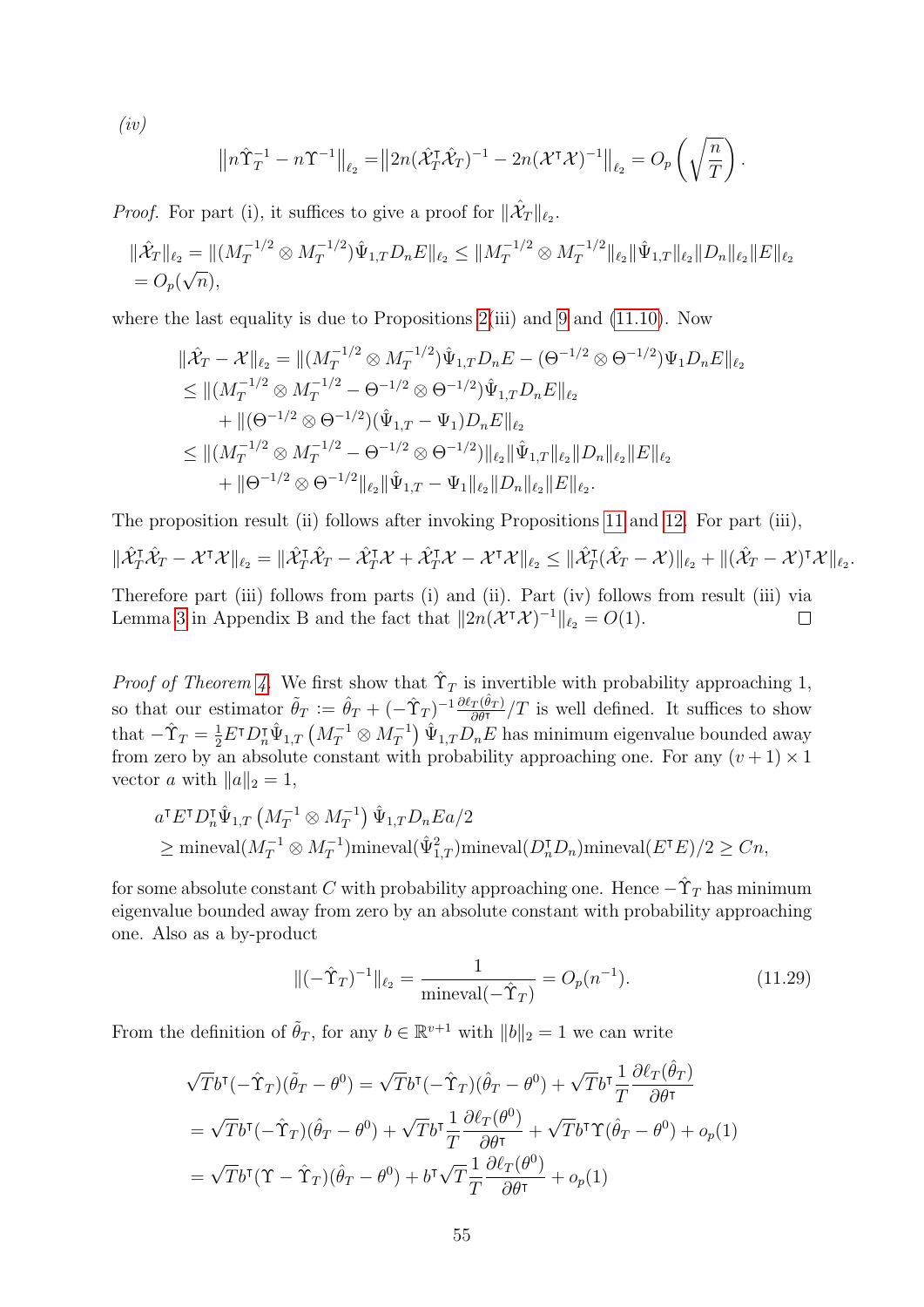where the second equality is due to Assumption [6](#page-27-0) and the fact that  $\hat{\theta}_T$  is  $\sqrt{T/(n\kappa(W))}$ . consistent. Defining  $a^{\dagger} = b^{\dagger}(-\hat{\Upsilon}_T)$ , we write

$$
\sqrt{T} \frac{a^{\mathsf{T}}}{\|a\|_2} (\tilde{\theta}_T - \theta^0) = \sqrt{T} \frac{a^{\mathsf{T}}}{\|a\|_2} (-\hat{\Upsilon}_T)^{-1} (\Upsilon - \hat{\Upsilon}_T) (\hat{\theta}_T - \theta^0) + \frac{a^{\mathsf{T}}}{\|a\|_2} (-\hat{\Upsilon}_T)^{-1} \sqrt{T} \frac{1}{T} \frac{\partial \ell_T(\theta^0)}{\partial \theta^{\mathsf{T}}} + \frac{o_p(1)}{\|a\|_2}.
$$

By recognising that  $||a^{\dagger}||_2 = ||b^{\dagger}(-\hat{\Upsilon}_T)||_2 \ge \text{mineval}(-\hat{\Upsilon}_T)$ , we have

$$
\frac{1}{\|a\|_2} = O_p(n^{-1}).
$$

Thus without loss of generality, we have

$$
\sqrt{T}b^{T}(\tilde{\theta}_{T}-\theta^{0})=\sqrt{T}b^{T}(-\hat{\Upsilon}_{T})^{-1}(\Upsilon-\hat{\Upsilon}_{T})(\hat{\theta}_{T}-\theta^{0})+b^{T}(-\hat{\Upsilon}_{T})^{-1}\sqrt{T}\frac{1}{T}\frac{\partial\ell_{T}(\theta^{0})}{\partial\theta^{T}}+o_{p}(n^{-1}).
$$

We now show that the first term on the right side is  $o_p(n^{-1/2})$ . This is straightforward

$$
\sqrt{T}|b^{\dagger}(-\hat{\Upsilon}_T)^{-1}(\Upsilon - \hat{\Upsilon}_T)(\hat{\theta}_T - \theta^0)| \leq \sqrt{T}||b||_2||(-\hat{\Upsilon}_T)^{-1}||_{\ell_2}||\Upsilon - \hat{\Upsilon}_T||_{\ell_2}||\hat{\theta}_T - \theta^0||_2
$$
  
=  $\sqrt{T}O_p(n^{-1})nO_p(\sqrt{n/T})O_p(\sqrt{n\kappa(W)/T}) = O_p(\sqrt{n^3\kappa(W)/T}n^{-1/2}) = o_p(n^{-1/2}),$ 

where the first equality is due to  $(11.29)$ , Proposition [13](#page-55-0) (iii) and Theorem [1,](#page-23-1) and the last equation is due to Assumption [2\(](#page-22-1)ii). Thus

$$
\sqrt{T}b^{T}(\tilde{\theta}_{T}-\theta^{0})=-b^{T}\hat{\Upsilon}_{T}^{-1}\sqrt{T}\frac{1}{T}\frac{\partial\ell_{T}(\theta^{0})}{\partial\theta^{T}}+o_{p}(n^{-1/2}),
$$

whence, if we divide by  $\sqrt{b^{\dagger}(-\hat{\Upsilon}_T)^{-1}b}$ , we have

$$
\frac{\sqrt{T}b^{\mathsf{T}}(\tilde{\theta}_{T}-\theta^{0})}{\sqrt{b^{\mathsf{T}}(-\hat{\Upsilon}_{T})^{-1}b}} = \frac{-b^{\mathsf{T}}\hat{\Upsilon}_{T}^{-1}\sqrt{T}\frac{\partial \ell_{T}(\theta^{0})}{\partial \theta^{\mathsf{T}}}/T}{\sqrt{b^{\mathsf{T}}(-\hat{\Upsilon}_{T})^{-1}b}} + \frac{o_{p}(n^{-1/2})}{\sqrt{b^{\mathsf{T}}(-\hat{\Upsilon}_{T})^{-1}b}}
$$

$$
=: t_{2,1} + t_{2,2}.
$$

Define

$$
t'_{2,1}:=\frac{-b^{\intercal}\Upsilon^{-1}\sqrt{T}\frac{\partial\ell_T(\theta^0)}{\partial\theta^{\intercal}}/T}{\sqrt{b^{\intercal}(-\Upsilon)^{-1}b}}
$$

.

To prove Theorem [4,](#page-28-0) it suffices to show  $t'_{2,1}$  $\stackrel{d}{\rightarrow} N(0, 1), t'_{2,1} - t_{2,1} = o_p(1), \text{ and } t_{2,2} = o_p(1).$ 

**11.8.1** 
$$
t'_{2,1} \stackrel{d}{\to} N(0, 1)
$$

We now prove that  $t'_{2,1}$  is asymptotically distributed as a standard normal.

$$
t'_{2,1} = \frac{-b^{\dagger} \Upsilon^{-1} \sqrt{T} \frac{\partial \ell_T(\theta^0)}{\partial \theta^{\dagger}} / T}{\sqrt{b^{\dagger} (-\Upsilon)^{-1} b}} =
$$
  

$$
\sum_{t=1}^{T} \frac{b^{\dagger} (\mathcal{X}^{\dagger} \mathcal{X})^{-1} \mathcal{X}^{\dagger} (\Theta^{-1/2} \otimes \Theta^{-1/2}) (D^{-1/2} \otimes D^{-1/2}) T^{-1/2} \text{vec} \left[ (x_t - \mu)(x_t - \mu)^{\dagger} - \mathbb{E}(x_t - \mu)(x_t - \mu)^{\dagger} \right]}{\sqrt{b^{\dagger} (-\Upsilon)^{-1} b}}
$$
  

$$
=: \sum_{t=1}^{T} U_{T,n,t}.
$$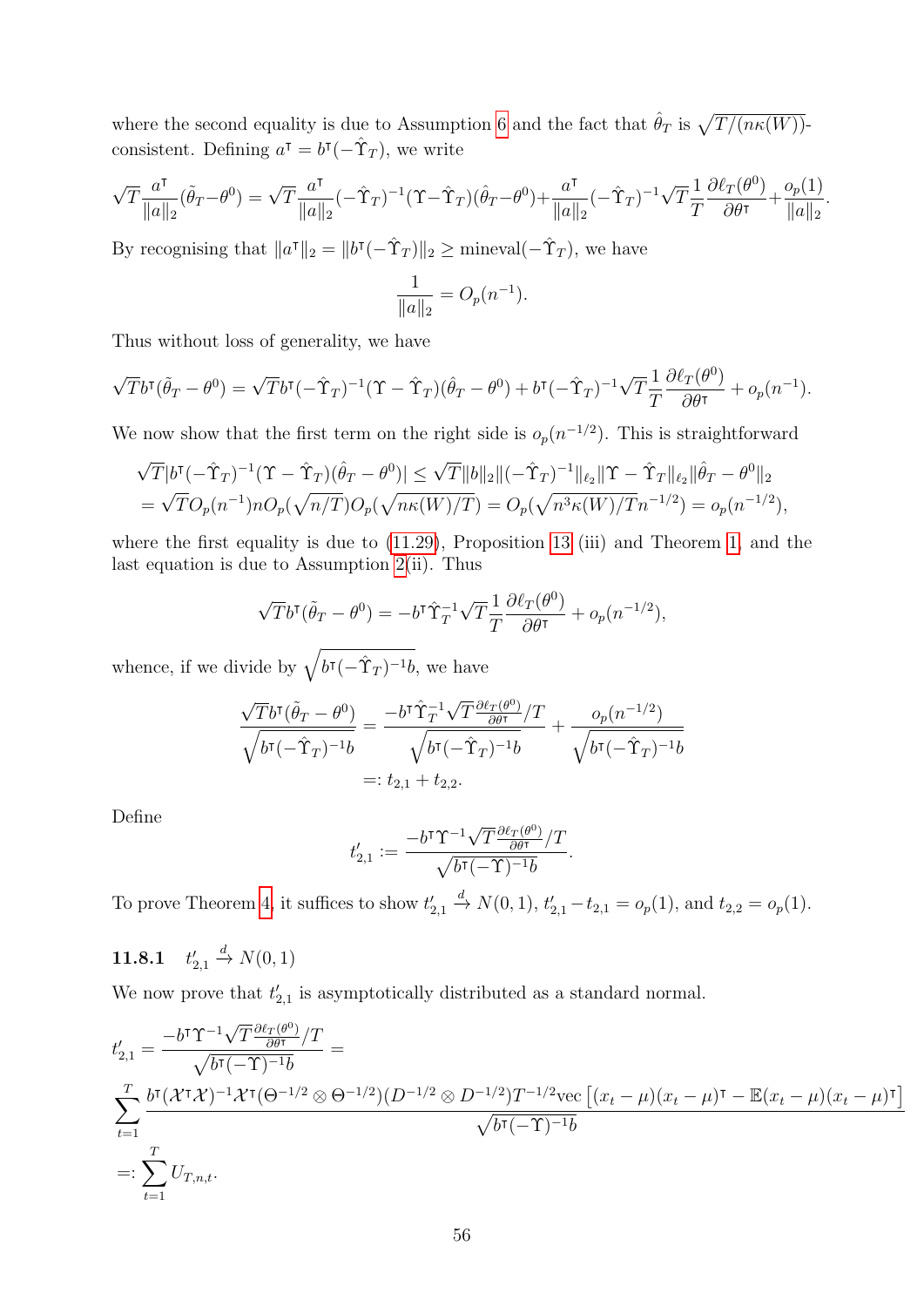The proof is very similar to that of  $t_1$  $\stackrel{d}{\rightarrow} N(0,1)$  in Section [11.5.1.](#page-44-2) It is not difficult to show  $\mathbb{E}[U_{T,n,t}] = 0$  and  $\sum_{t=1}^T \mathbb{E}[U_{T,n,t}^2] = 1$ . Then we just need to verify the following Lindeberg condition for a double indexed process: for all  $\varepsilon > 0$ ,

$$
\lim_{n,T \to \infty} \sum_{t=1}^{T} \int_{\{|U_{T,n,t}| \ge \varepsilon\}} U_{T,n,t}^2 dP = 0.
$$

For any  $\gamma > 2$ ,

$$
\int_{\{|U_{T,n,t}|\geq \varepsilon\}} U_{T,n,t}^2 dP = \int_{\{|U_{T,n,t}|\geq \varepsilon\}} U_{T,n,t}^2 |U_{T,n,t}|^{-\gamma} |U_{T,n,t}|^{\gamma} dP \leq \varepsilon^{2-\gamma} \int_{\{|U_{T,n,t}|\geq \varepsilon\}} |U_{T,n,t}|^{\gamma} dP
$$
\n
$$
\leq \varepsilon^{2-\gamma} \mathbb{E} |U_{T,n,t}|^{\gamma},
$$

We first investigate that at what rate the denominator  $\sqrt{b\tau(-\Upsilon)^{-1}b}$  goes to zero.

$$
b^{T}(-\Upsilon)^{-1}b = 2b^{T} \left( E^{T} D_{n}^{T} \Psi_{1} \left( \Theta^{-1} \otimes \Theta^{-1} \right) \Psi_{1} D_{n} E \right)^{-1} b
$$
  
\n
$$
\geq 2 \text{mineval} \left( \left( E^{T} D_{n}^{T} \Psi_{1} \left( \Theta^{-1} \otimes \Theta^{-1} \right) \Psi_{1} D_{n} E \right)^{-1} \right)
$$
  
\n
$$
= \frac{2}{\text{maxeval} \left( E^{T} D_{n}^{T} \Psi_{1} \left( \Theta^{-1} \otimes \Theta^{-1} \right) \Psi_{1} D_{n} E \right)}.
$$

For an arbitrary  $(v + 1) \times 1$  vector a with  $||a||_2 = 1$ , we have

$$
a^{\mathsf{T}} E^{\mathsf{T}} D_n^{\mathsf{T}} \Psi_1 \left( \Theta^{-1} \otimes \Theta^{-1} \right) \Psi_1 D_n E a
$$
  

$$
\leq \text{maxeval}(\Theta^{-1} \otimes \Theta^{-1}) \text{maxeval}(\Psi_1^2) \text{maxeval}(D_n^{\mathsf{T}} D_n) \text{maxeval}(E^{\mathsf{T}} E) \leq C n,
$$

for some constant  $C$ . Thus we have

<span id="page-58-1"></span><span id="page-58-0"></span>
$$
\frac{1}{\sqrt{b^{\dagger}(-\Upsilon)^{-1}b}} = O(\sqrt{n}).
$$
\n(11.30)

Then a sufficient condition for the Lindeberg condition is:

$$
T^{1-\frac{\gamma}{2}}n^{\gamma/2}.
$$
  
\n
$$
\mathbb{E}\left|b^{\dagger}(\mathcal{X}^{\dagger}\mathcal{X})^{-1}\mathcal{X}^{\dagger}(\Theta^{-1/2}\otimes\Theta^{-1/2})(D^{-1/2}\otimes D^{-1/2})\text{vec}\left[(x_t-\mu)(x_t-\mu)^{\dagger}-\mathbb{E}(x_t-\mu)(x_t-\mu)^{\dagger}\right]\right|
$$
  
\n= o(1), (11.31)

for some  $\gamma > 2$ . We now verify [\(11.31\)](#page-58-0). We shall be concise as the proof is very similar to that in Section [11.5.1.](#page-44-2)

$$
\mathbb{E}\left|b^{\mathsf{T}}(\mathcal{X}^{\mathsf{T}}\mathcal{X})^{-1}\mathcal{X}^{\mathsf{T}}(\Theta^{-1/2}\otimes\Theta^{-1/2})(D^{-1/2}\otimes D^{-1/2})\text{vec}\left[(x_{t}-\mu)(x_{t}-\mu)^{\mathsf{T}}-\mathbb{E}(x_{t}-\mu)(x_{t}-\mu)^{\mathsf{T}}\right]\right|^{2}
$$
  
\n
$$
\lesssim \|b^{\mathsf{T}}(\mathcal{X}^{\mathsf{T}}\mathcal{X})^{-1}\mathcal{X}^{\mathsf{T}}\|_{2}^{\gamma}\mathbb{E}\|(x_{t}-\mu)(x_{t}-\mu)^{\mathsf{T}}\|_{F}^{2}=O\left(n^{-\gamma/2}\right)n^{\gamma}\Big\|\max_{1\leq i,j\leq n}\left|(x_{t}-\mu)_{i}(x_{t}-\mu)_{j}\right|\Big\|_{L_{\gamma}}^{\gamma}
$$
  
\n=  $O\left(n^{-\gamma/2}\right)n^{\gamma}O(\log^{\gamma}n),$ 

where the second last equality is due to Proposition [10](#page-53-1) and the last equality is due to [\(11.22\)](#page-46-0). Summing up the rates, we have

$$
T^{1-\frac{\gamma}{2}}n^{\gamma/2}O\left(n^{-\gamma/2}\right)n^{\gamma}O(\log^{\gamma} n)=o\left(\frac{n\log n}{T^{\frac{1}{2}-\frac{1}{\gamma}}}\right)^{\gamma}=o(1),
$$

by Assumption [2\(](#page-22-1)ii). Thus, we have verified  $(11.31)$ .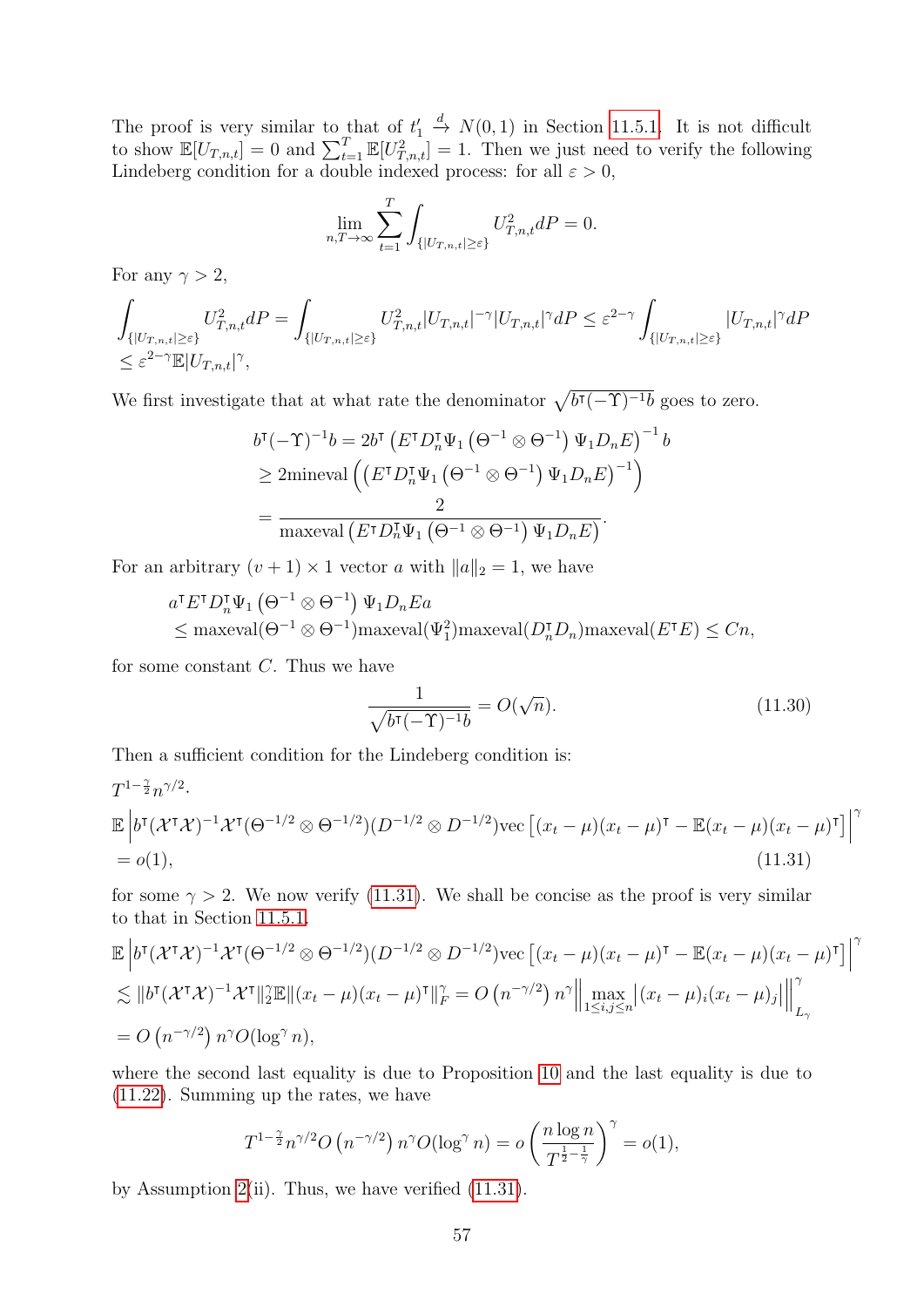11.8.2  $t'_{2,1} - t_{2,1} = o_p(1)$ 

Let A and  $\hat{A}$  denote the numerators of  $t'_{2,1}$  and  $t_{2,1}$ , respectively. Let  $\sqrt{G}$  and  $\sqrt{\hat{G}}$  denote the denominators of  $t'_{2,1}$  and  $t_{2,1}$ , respectively. Write

$$
t'_{2,1} - t_{2,1} = \frac{\sqrt{n}\hat{A}}{\sqrt{n}\hat{G}} - \frac{\sqrt{n}\hat{A}}{\sqrt{n}\hat{G}} + \frac{\sqrt{n}\hat{A}}{\sqrt{n}\hat{G}} - \frac{\sqrt{n}\hat{A}}{\sqrt{n}\hat{G}}
$$
  

$$
= \frac{1}{\sqrt{n}\hat{G}}(\sqrt{n}A - \sqrt{n}\hat{A}) + \sqrt{n}\hat{A}\left(\frac{1}{\sqrt{n}\hat{G}} - \frac{1}{\sqrt{n}\hat{G}}\right)
$$
  

$$
= \frac{1}{\sqrt{n}\hat{G}}(\sqrt{n}A - \sqrt{n}\hat{A}) + \sqrt{n}\hat{A}\frac{1}{\sqrt{n}\hat{G}\sqrt{n}\hat{G}}\frac{n\hat{G} - nG}{\sqrt{n}\hat{G} + \sqrt{n}\hat{G}}
$$

Note that we have shown in [\(11.30\)](#page-58-1) that  $\sqrt{nG}$  is uniformly (in n) bounded away from Note that we have shown in (11.30) that  $\sqrt{n}G$  is uniformly (in *n*) bounded away in zero, that is,  $1/\sqrt{nG} = O(1)$ . Also we have shown that  $t'_{2,1} = A/\sqrt{G} = O_p(1)$ . Hence

$$
\sqrt{n}A = \sqrt{n}O_p(\sqrt{G}) = \sqrt{n}O_p\left(\frac{1}{\sqrt{n}}\right) = O_p(1),
$$

where the second last equality is due to Proposition [10.](#page-53-1) Then to show that  $t'_{2,1} - t_{2,1} =$  $o_p(1)$ , it suffices to show

$$
\sqrt{n}A - \sqrt{n}\hat{A} = o_p(1) \tag{11.32}
$$

$$
n\hat{G} - nG = o_p(1). \tag{11.33}
$$

<span id="page-59-1"></span><span id="page-59-0"></span>.

#### 11.8.3 Proof of [\(11.32\)](#page-59-0)

We now show that

$$
\left| b^{\mathsf{T}} \hat{\Upsilon}_T^{-1} \sqrt{Tn} \frac{\partial \ell_T(\theta^0)}{\partial \theta^{\mathsf{T}}} / T - b^{\mathsf{T}} \Upsilon^{-1} \sqrt{Tn} \frac{\partial \ell_T(\theta^0)}{\partial \theta^{\mathsf{T}}} / T \right| = o_p(1).
$$

This is straightforward.

$$
\begin{split} &\left|b^{\intercal}\hat{\Upsilon}_{T}^{-1}\sqrt{Tn}\frac{\partial\ell_{T}(\theta^{0})}{\partial\theta^{\intercal}}/T-b^{\intercal}\Upsilon^{-1}\sqrt{Tn}\frac{\partial\ell_{T}(\theta^{0})}{\partial\theta^{\intercal}}/T\right| \\ &=\left|b^{\intercal}(\hat{\Upsilon}_{T}^{-1}-\Upsilon^{-1})\frac{\sqrt{Tn}}{2}\mathcal{X}^{\intercal}(\Theta^{-1/2}\otimes\Theta^{-1/2})(D^{-1/2}\otimes D^{-1/2})\text{vec}(\tilde{\Sigma}-\Sigma)\right| \\ &\leq O(\sqrt{Tn})\|\hat{\Upsilon}_{T}^{-1}-\Upsilon^{-1}\|_{\ell_{2}}\|\mathcal{X}^{\intercal}\|_{\ell_{2}}\sqrt{n}\|\tilde{\Sigma}-\Sigma\|_{\ell_{2}}=O_{p}\left(\sqrt{\frac{n^{3}}{T}}\right)=o_{p}(1), \end{split}
$$

where the second equality is due to Proposition  $13(iv)$  and  $(11.7)$ , and the last equality is due to Assumption [2\(](#page-22-1)ii).

#### 11.8.4 Proof of [\(11.33\)](#page-59-1)

We now show that

$$
n\big|b^{\mathsf{T}}(-\hat{\Upsilon}_T)^{-1}b - b^{\mathsf{T}}(-\Upsilon)^{-1}b\big| = o_p(1).
$$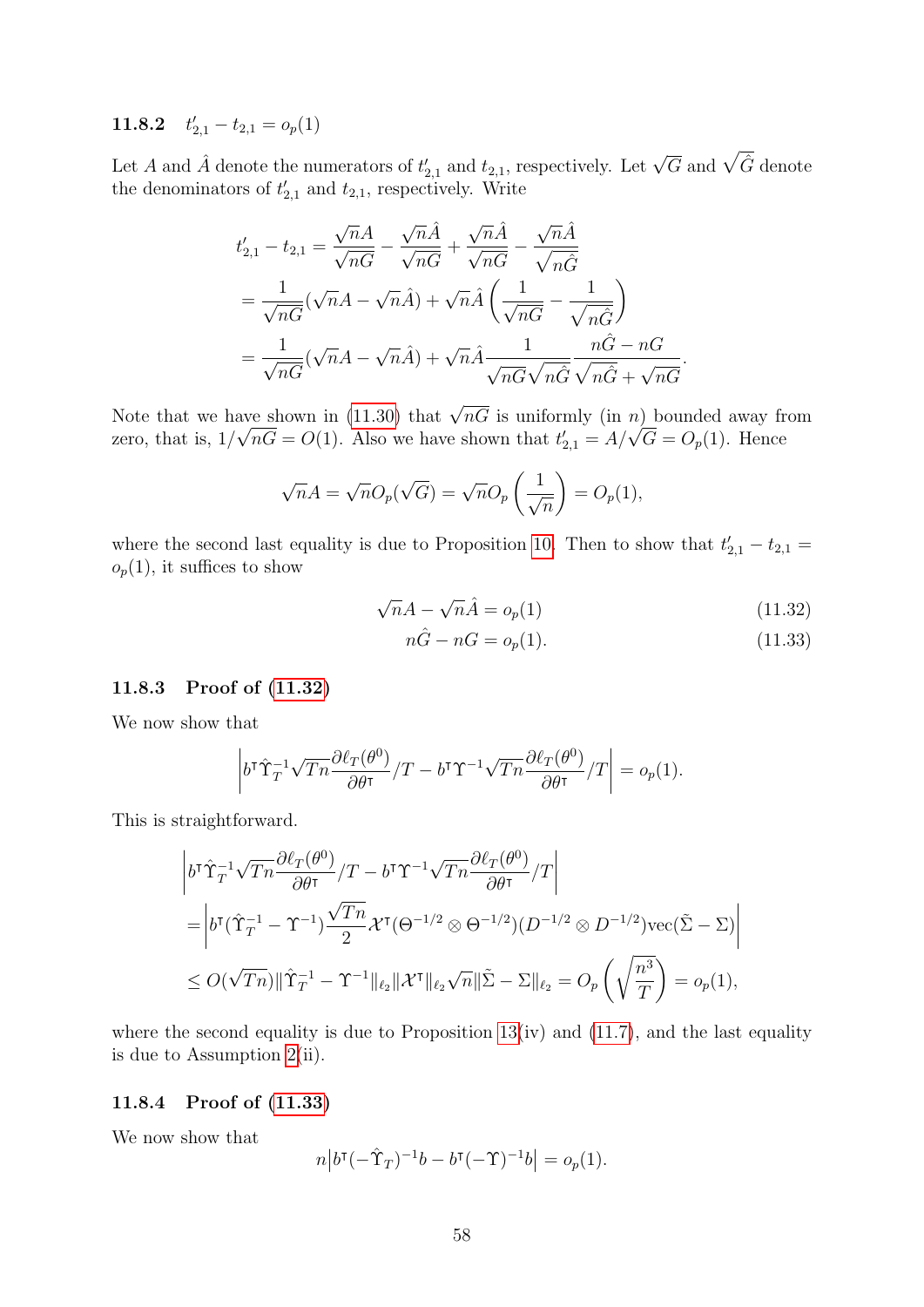This is also straight-forward.

$$
n|b^{(T)}(\hat{\Upsilon}_T)^{-1}b - b^{(T)}(\hat{\Upsilon}_T)^{-1}b| = n|b^{(T)}(\hat{\Upsilon}_T^{-1} - \hat{\Upsilon}_T^{-1})b| \le n\|\hat{\Upsilon}_T^{-1} - \hat{\Upsilon}_T^{-1}\|_{\ell_2} = O_p\left(\sqrt{\frac{n}{T}}\right) = o_p(1),
$$

where the second equality is due to Proposition [13\(](#page-55-0)iv) and the last equality is due to Assumption [2\(](#page-22-1)i).

### 11.8.5  $t_{2,2} = o_p(1)$

We now prove  $t_{2,2} = o_p(1)$ . It suffices to prove

$$
\frac{1}{\sqrt{b^{\intercal}(-\hat{\Upsilon}_T)^{-1}b}} = O_p(n^{1/2}).
$$

This follows from [\(11.30\)](#page-58-1) and [\(11.33\)](#page-59-1).

## 11.9 Proof of Proposition [14](#page-60-0)

<span id="page-60-0"></span>**Proposition 14.** For any positive definite matrix  $\Theta$ ,

$$
\left(\int_0^1 [t(\Theta - I) + I]^{-1} \otimes [t(\Theta - I) + I]^{-1} dt\right)^{-1} = \int_0^1 e^{t \log \Theta} \otimes e^{(1-t) \log \Theta} dt.
$$

Proof. (11.9) and (11.10) of [Higham](#page-70-0) [\(2008\)](#page-70-0) p272 give, respectively, that

$$
\text{vec}E = \int_0^1 e^{t \log \Theta} \otimes e^{(1-t) \log \Theta} dt \text{vec}L(\Theta, E),
$$

$$
\text{vec}L(\Theta, E) = \int_0^1 [t(\Theta - I) + I]^{-1} \otimes [t(\Theta - I) + I]^{-1} dt \text{vec}E.
$$

Substitute the preceding equation into the second last

$$
\mathrm{vec}E = \int_0^1 e^{t \log \Theta} \otimes e^{(1-t) \log \Theta} dt \int_0^1 [t(\Theta - I) + I]^{-1} \otimes [t(\Theta - I) + I]^{-1} dt \mathrm{vec}E.
$$

Since  $E$  is arbitrary, the result follows.

# 11.10 Proof of Theorem [5](#page-29-0)

Proof. Theorem [2](#page-25-0) and a result we proved before, namely,

$$
|\hat{G}_T - G| = |c^{\mathsf{T}} \hat{J}_T c - c^{\mathsf{T}} J c| = o_p \left( \frac{1}{n \kappa(W)} \right),
$$

imply

$$
\sqrt{T}c^{\mathsf{T}}(\hat{\theta}_T - \theta^0) \xrightarrow{d} N(0, G).
$$

 $\Box$ 

 $\Box$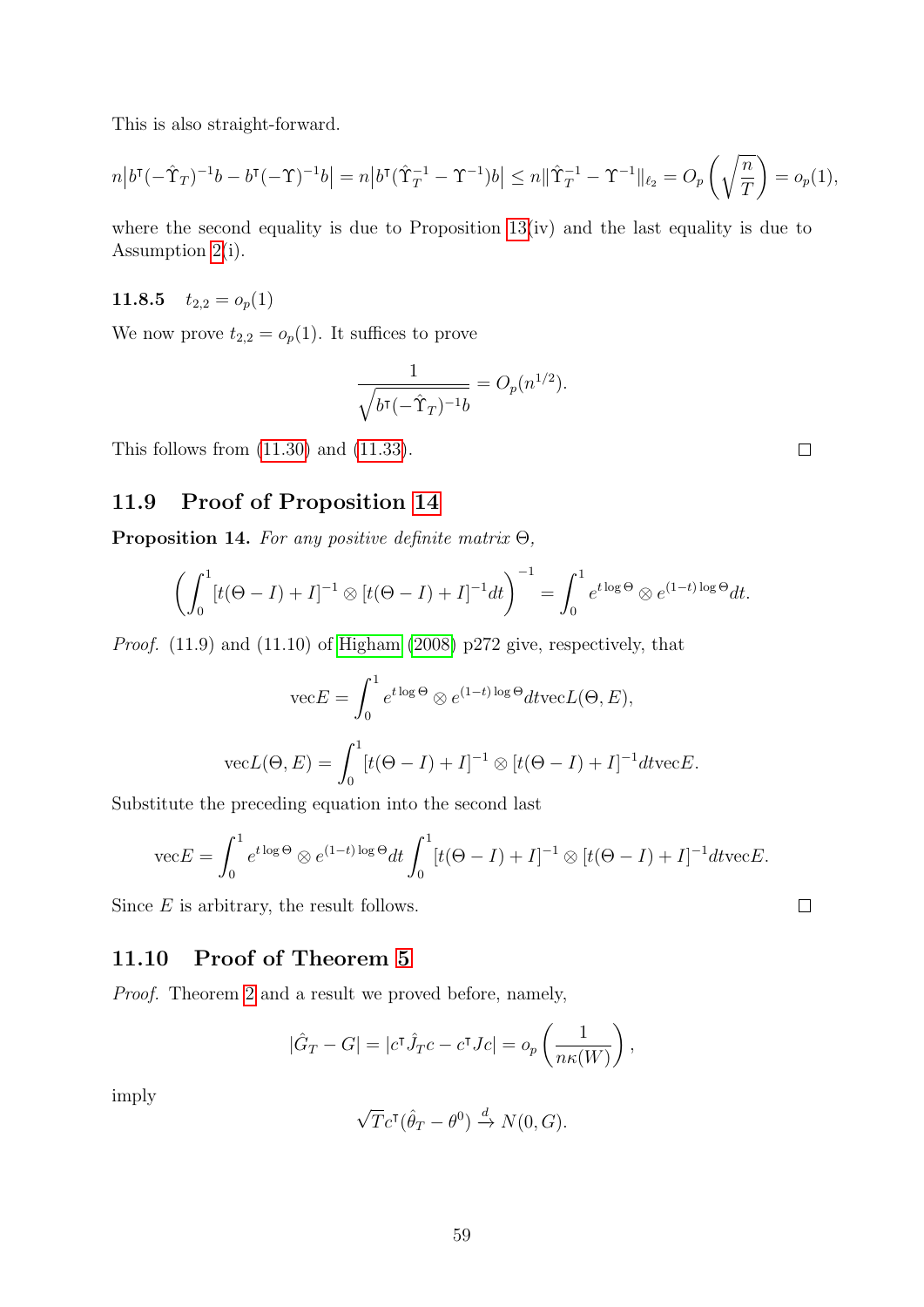Part (i) then follows trivially from Theorem [2.](#page-25-0) We now prove part (ii). Write

$$
\frac{\sqrt{T}}{\left(\sum_{j=1}^{v} \hat{\theta}_{T,j+1}^{2}\right)^{1/2}} \left(\sum_{j=1}^{v} \hat{\theta}_{T,j+1}^{2} - \sum_{j=1}^{v} \text{var}(\zeta_{j})\right)
$$
\n
$$
= \frac{\left(\sum_{j=1}^{v} [\theta_{j+1}^{0}]^{2}\right)^{1/2}}{\left(\sum_{j=1}^{v} \hat{\theta}_{T,j+1}^{2}\right)^{1/2}} \frac{\sqrt{T}}{\left(\sum_{j=1}^{v} [\theta_{j+1}^{0}]^{2}\right)^{1/2}} \left(\sum_{j=1}^{v} \hat{\theta}_{T,j+1}^{2} - \sum_{j=1}^{v} \text{var}(\zeta_{j})\right) =: \frac{\left(\sum_{j=1}^{v} [\theta_{j+1}^{0}]^{2}\right)^{1/2}}{\left(\sum_{j=1}^{v} \hat{\theta}_{T,j+1}^{2}\right)^{1/2}} A.
$$

Note that

$$
\sum_{j=1}^{v} \hat{\theta}_{T,j+1}^{2} - \sum_{j=1}^{v} [\theta_{j+1}^{0}]^{2} = 2 \sum_{j=1}^{v} \theta_{j+1}^{0} (\hat{\theta}_{T,j+1} - \theta_{j+1}^{0}) + \sum_{j=1}^{v} (\hat{\theta}_{T,j+1} - \theta_{j+1}^{0})^{2}.
$$

Hence

$$
A = 2\sqrt{T} \sum_{j=1}^{v} \frac{\theta_{j+1}^{0}}{\left(\sum_{j=1}^{v} [\theta_{j+1}^{0}]^{2}\right)^{1/2}} (\hat{\theta}_{T,j+1} - \theta_{j+1}^{0}) + \frac{\sqrt{T}}{\left(\sum_{j=1}^{v} [\theta_{j+1}^{0}]^{2}\right)^{1/2}} \sum_{j=1}^{v} (\hat{\theta}_{T,j+1} - \theta_{j+1}^{0})^{2}
$$
  
=: A<sub>1</sub> + A<sub>2</sub>.

It is easy to see that  $A_1$  converges weakly by Theorem [2:](#page-25-0)

$$
A_1 = 2\sqrt{T}c^{t\intercal}(\hat{\theta}_T - \theta^0) \xrightarrow{d} 2N(0, G(c')).
$$

Next

$$
A_2 = \frac{\sqrt{T}}{\left(\sum_{j=1}^v [\theta_{j+1}^0]^2\right)^{1/2}} \sum_{j=1}^v (\hat{\theta}_{T,j+1} - \theta_{j+1}^0)^2 \le \frac{\sqrt{T}}{\left(\sum_{j=1}^v [\theta_{j+1}^0]^2\right)^{1/2}} \|\hat{\theta}_T - \theta^0\|_2^2
$$
  
= 
$$
\frac{1}{\left(\sum_{j=1}^v [\theta_{j+1}^0]^2\right)^{1/2}} O_p\left(\sqrt{\frac{n^2 \kappa^2(W)}{T}}\right) = O_p\left(\sqrt{\frac{n^2 \kappa^2(W)}{T}}\right) = o_p(1),
$$

where the second last equality is true because  $\left(\sum_{j=1}^v[\theta_{j+1}^0]^2\right)^{1/2}$  is bounded away from zero by an absolute constant as long as  $\rho_j^0 \neq 0$  for some  $j = 1, \ldots, v$ . Last, since  $\label{eq:estH} \|\hat{\theta}_{T,-1} - \theta_{-1}^0\|_2 \leq \|\hat{\theta}_T - \theta^0\|_2 \xrightarrow{p} 0,$ 

$$
\sum_{j=1}^{v} \hat{\theta}_{T,j+1}^{2} = \|\hat{\theta}_{T,-1}\|_{2}^{2} \xrightarrow{p} \|\theta_{-1}^{0}\|_{2}^{2} = \sum_{j=1}^{v} [\theta_{j+1}^{0}]^{2},
$$

where  $\theta_{-1}^0$  denotes  $\theta^0$  excluding its first component, similarly for  $\hat{\theta}_{T,-1}$ . Then

$$
\frac{\left(\sum_{j=1}^v [\theta_{j+1}^0]^2\right)^{1/2}}{\left(\sum_{j=1}^v \hat{\theta}_{T,j+1}^2\right)^{1/2}} \xrightarrow{p} \frac{\left(\sum_{j=1}^v [\theta_{j+1}^0]^2\right)^{1/2}}{\left(\sum_{j=1}^v [\theta_{j+1}^0]^2\right)^{1/2}} = 1,
$$

given that  $\sum_{j=1}^{v} [\theta_{j+1}^0]^2 \neq 0$  via the Slutsky lemma. The result then follows after invoking the Slutsky's lemma again.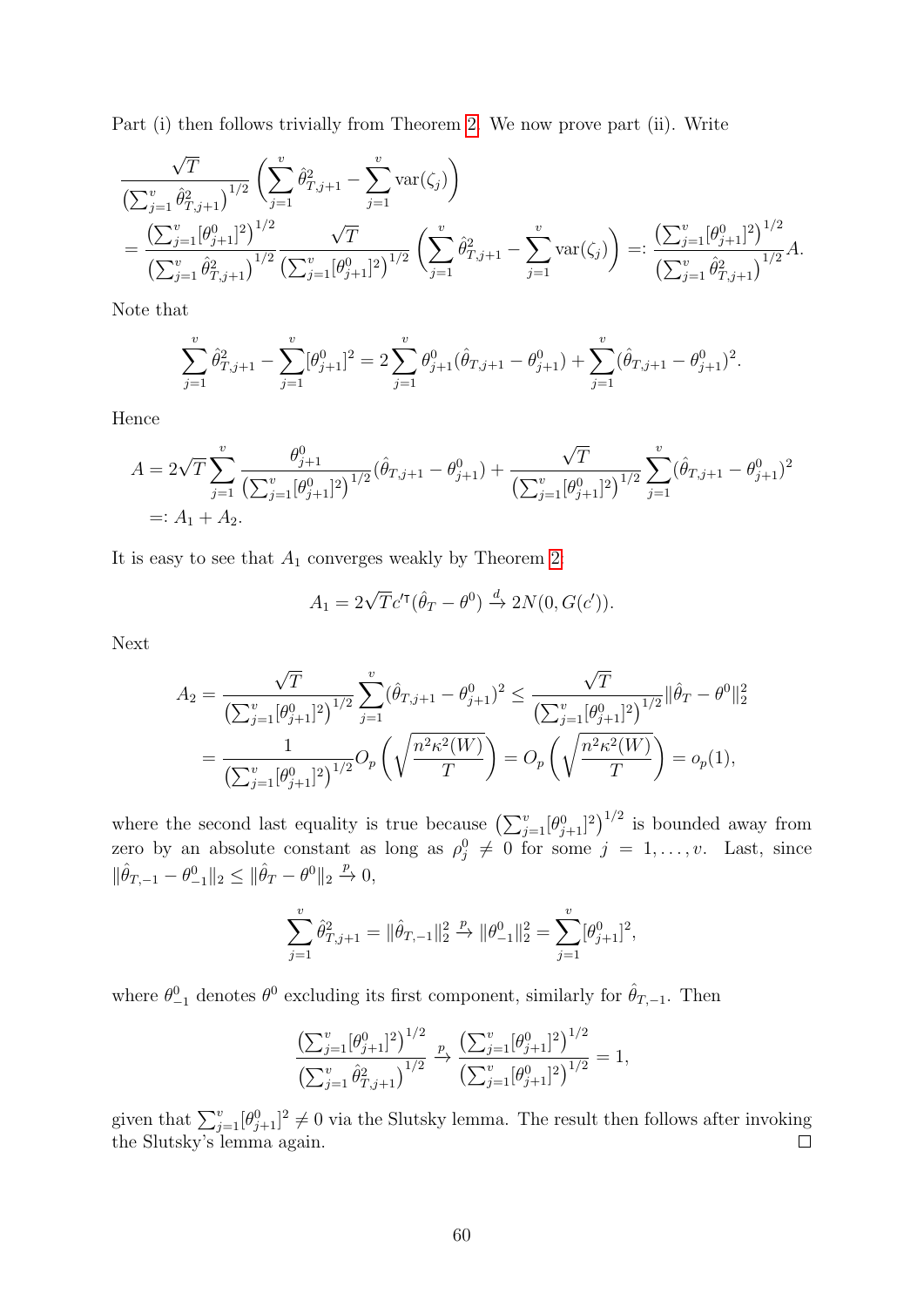### 11.11 Proof of Theorems [6](#page-30-0) and [7](#page-30-1)

The proofs for Theorems [6\(](#page-30-0)i)-(ii) and [7](#page-30-1) are exactly the same. The following proof holds for any f and  $c \in \mathbb{R}^{v+1}$  satisfying

- (i)  $f''(\cdot)$  has a bounded range,
- (ii)  $f'(\theta_{j+1}^0)$  is bounded away from zero for some  $j = 1, \ldots, v$ ,

(iii)

$$
c_1 = 0, \qquad c_{j+1} = \frac{f'(\theta_{j+1}^0)}{\left(\sum_{j=1}^v [f'(\theta_{j+1}^0)]^2\right)^{1/2}}, \quad j = 1, \dots, v.
$$

Proof. Then by Taylor's theorem

$$
f(\hat{\theta}_{T,j+1}) - f(\theta_{j+1}^0) = f'(\theta_{j+1}^0)(\hat{\theta}_{T,j+1} - \theta_{j+1}^0) + \frac{f''(\hat{\theta}_{j+1})}{2}(\hat{\theta}_{T,j+1} - \theta_{j+1}^0)^2,
$$

where  $\dot{\theta}_{j+1}$  is a point interior to the interval joining  $\hat{\theta}_{T,j+1}$  and  $\theta_{j+1}^0$ . Then

$$
\frac{\sqrt{T}}{\left(\sum_{j=1}^{v} [f'(\theta_{j+1}^{0})]^{2}\right)^{1/2}} \left(\sum_{j=1}^{v} f(\hat{\theta}_{T,j+1}) - \sum_{j=1}^{v} f(\theta_{j+1}^{0})\right)
$$
\n
$$
= \sqrt{T} \sum_{j=1}^{v} \frac{f'(\theta_{j+1}^{0})}{\left(\sum_{j=1}^{v} [f'(\theta_{j+1}^{0})]^{2}\right)^{1/2}} (\hat{\theta}_{T,j+1} - \theta_{j+1}^{0}) + \frac{\sqrt{T}}{\left(\sum_{j=1}^{v} [f'(\theta_{j+1}^{0})]^{2}\right)^{1/2}} \sum_{j=1}^{v} \frac{f''(\hat{\theta}_{j+1})}{2} (\hat{\theta}_{T,j+1} - \theta_{j+1}^{0})^{2}
$$
\n
$$
=: B_{1} + B_{2}.
$$

We consider  $B_1$  first. It is easy to see that  $B_1$  converges weakly by Theorem [2:](#page-25-0)

$$
B_1 = \sqrt{T}c^{\mathsf{T}}(\hat{\theta}_T - \theta^0) \xrightarrow{d} N(0, G(c)).
$$

Next

$$
B_2 = \frac{\sqrt{T}}{\left(\sum_{j=1}^v [f'(\theta_{j+1}^0)]^2\right)^{1/2}} \sum_{j=1}^v \frac{f''(\dot{\theta}_{j+1})}{2} (\hat{\theta}_{T,j+1} - \theta_{j+1}^0)^2 \le \frac{\frac{1}{2} \max_{1 \le j \le v} f''(\dot{\theta}_{j+1}) \sqrt{T}}{\left(\sum_{j=1}^v [f'(\theta_{j+1}^0)]^2\right)^{1/2}} \sum_{j=1}^v (\hat{\theta}_{T,j+1} - \theta_{j+1}^0)^2
$$
  

$$
\le \frac{\frac{1}{2} \max_{1 \le j \le v} f''(\dot{\theta}_{j+1})}{\left(\sum_{j=1}^v [f'(\theta_{j+1}^0)]^2\right)^{1/2}} \sqrt{T} \|\hat{\theta}_{T,j+1} - \theta_{j+1}^0\|_2^2 \le \frac{1}{\left(\sum_{j=1}^v [f'(\theta_{j+1}^0)]^2\right)^{1/2}} \sqrt{T} \|\hat{\theta}_{T,j+1} - \theta_{j+1}^0\|_2^2
$$
  

$$
\lesssim \sqrt{T} \|\hat{\theta}_{T,j+1} - \theta_{j+1}^0\|_2^2 = O_p\left(\sqrt{\frac{n^2 \kappa^2(W)}{T}}\right) = o_p(1),
$$

where the first " $\lesssim$ " is because  $f''(\dot{\theta}_{j+1})$  is bounded for all j, and the second " $\lesssim$ " is because  $f'(\theta_{j+1}^0)$  is bounded away from zero for some  $j = 1, \ldots, v$ . Last, since  $\|\hat{\theta}_T - \theta^0\|_2 \overset{p}{\to} 0$ ,

$$
\frac{\left(\sum_{j=1}^v [f'(\theta_{j+1}^0)]^2\right)^{1/2}}{\left(\sum_{j=1}^v [f'(\hat{\theta}_{T,j+1})]^2\right)^{1/2}} \xrightarrow{p} 1,
$$

given that  $\sum_{j=1}^v [f'(\theta_{j+1}^0)]^2 \neq 0$  via the continuous mapping theorem and Slutsky's lemma. The result then follows after invoking the Slutsky's lemma again.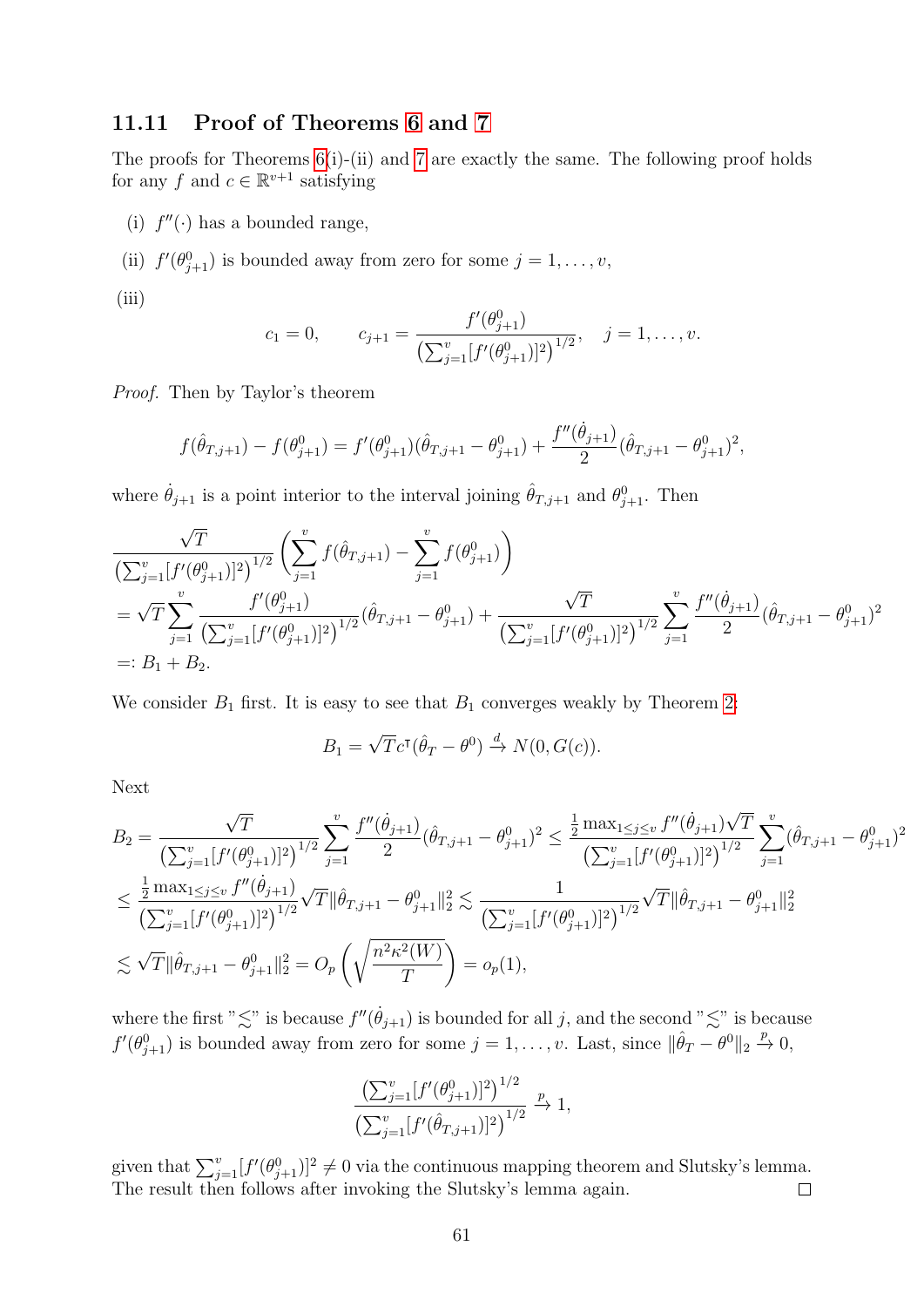Obviously  $c^U, c^L$  and  $c^*$  satisfy the condition (iii) of our generic proof. We are only left to verify that  $f_1, f_2$  and  $f_3$  satisfy the conditions (i)-(ii) of our generic proof.

(a) It is easy to calculate that for  $j = 1, \ldots, v$ 

$$
f_1'(\theta_{j+1}^0) = \frac{2}{1 + e^{2\theta_{j+1}^0}}, \qquad f_1''(\theta_{j+1}^0) = -\frac{4e^{2\theta_{j+1}^0}}{(1 + e^{2\theta_{j+1}^0})^2}.
$$

Then we see that  $f_1''(\cdot)$  has a bounded range  $[-1,0]$  and  $f_1'(\theta_{j+1}^0)$  is bounded away from zero if  $\rho_j^0 = (e^{2\theta_{j+1}^0} - 1)/(e^{2\theta_{j+1}^0} + 1)$  is bounded away from 1 for some j.

(b) It is easy to calculate that for  $j = 1, \ldots, v$ 

$$
f_2'(\theta_{j+1}^0) = -\frac{2e^{2\theta_{j+1}^0}}{1 + e^{2\theta_{j+1}^0}}, \qquad f_2''(\theta_{j+1}^0) = \frac{4e^{4\theta_{j+1}^0}}{(1 + e^{2\theta_{j+1}^0})^2}.
$$

Then we see that  $f_2''(\cdot)$  has a bounded range  $[0, 4]$  and  $f_2'(\theta_{j+1}^0)$  is bounded away from zero if  $\rho_j^0 = (e^{2\theta_{j+1}^0} - 1)/(e^{2\theta_{j+1}^0} + 1)$  is bounded away from  $-1$  for some j.

(c) It is easy to calculate that for  $j = 1, \ldots, v$ 

$$
f_3'(\theta_{j+1}^0) = \frac{2e^{-2\theta_{j+1}^0}}{1 + e^{-2\theta_{j+1}^0}}, \qquad f_3''(\theta_{j+1}^0) = \frac{-4e^{-2\theta_{j+1}^0}}{(1 + e^{-2\theta_{j+1}^0})^2}.
$$

Then we see that  $f_3''(\cdot)$  has a bounded range  $[-1,0]$  and  $f_3'(\theta_{j+1}^0)$  is bounded away from zero if  $\rho_j^0 = (e^{2\theta_{j+1}^0} - 1)/(e^{2\theta_{j+1}^0} + 1)$  is bounded away from 1 for some j.

#### 11.12 Proof of Theorem [8](#page-31-0)

*Proof.* Note that under  $H_0$ ,

$$
\sqrt{T}g_T(\theta^0) = \sqrt{T}[\text{vech}(\log M_T) - E\theta^0] = \sqrt{T}[\text{vech}(\log M_T) - \text{vech}(\log \Theta^0)]
$$
  
=  $\sqrt{T}[\text{vech}(\log M_T) - \text{vech}(\log \Theta)] = \sqrt{T}D_n^+\text{vec}(\log M_T - \log \Theta),$ 

where the third equality is true under  $H_0$ . Thus we can adopt the same method as in where the third equality is true under  $H_0$ . Thus we can adopt the same method as in<br>Theorem [2](#page-25-0) to establish the asymptotic distribution of  $\sqrt{T}g_T(\theta^0)$ . In fact, it will be much simpler here because we fixed  $n$ . We should have

<span id="page-63-2"></span>
$$
\sqrt{T}g_T(\theta^0) \xrightarrow{d} N(0, S), \qquad S := D_n^+ H(D^{-1/2} \otimes D^{-1/2}) V(D^{-1/2} \otimes D^{-1/2}) H D_n^{+\tau}, \tag{11.34}
$$

where S is positive definite given Assumptions [3](#page-22-2) and [5.](#page-25-1) The close-form solution for  $\hat{\theta}_T = \hat{\theta}_T(W)$  has been given in [\(5.4\)](#page-18-1), but this is not important. We only need that  $\hat{\theta}_T$ sets the first derivation of the objective function to zero:

<span id="page-63-1"></span>
$$
E^{\dagger} W g_T(\hat{\theta}_T) = 0. \tag{11.35}
$$

Notice that

<span id="page-63-0"></span>
$$
g_T(\hat{\theta}_T) - g_T(\theta^0) = -E(\hat{\theta}_T - \theta^0).
$$
 (11.36)

Pre-multiply [\(11.36\)](#page-63-0) by  $\frac{\partial g_T(\hat{\theta}_T)}{\partial \theta^{\dagger}} W = -E^{\dagger} W$  to give

$$
-E^{\dagger}W[g_T(\hat{\theta}_T) - g_T(\theta^0)] = E^{\dagger}WE(\hat{\theta}_T - \theta^0),
$$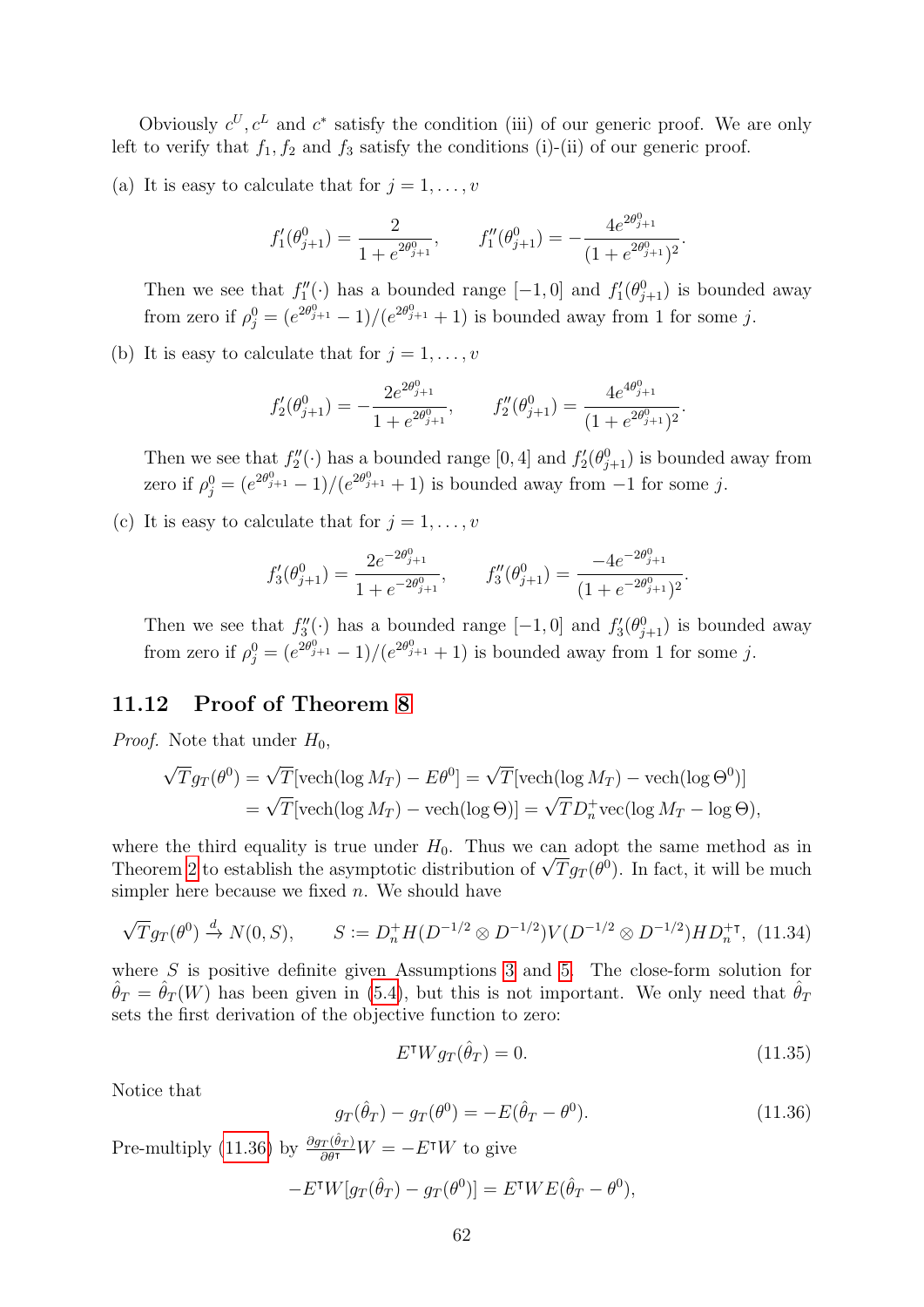whence we obtain

<span id="page-64-0"></span>
$$
\hat{\theta}_T - \theta^0 = -(E^{\dagger}WE)^{-1}E^{\dagger}W[g_T(\hat{\theta}_T) - g_T(\theta^0)].
$$
\n(11.37)

Substitute [\(11.37\)](#page-64-0) into [\(11.36\)](#page-63-0)

$$
\sqrt{T}g_T(\hat{\theta}_T) = \left[I_{n(n+1)/2} - E(E^{\mathsf{T}}WE)^{-1}E^{\mathsf{T}}W\right] \sqrt{T}g_T(\theta^0) + E(E^{\mathsf{T}}WE)^{-1} \sqrt{T}E^{\mathsf{T}}Wg_T(\hat{\theta}_T)
$$
  
=  $\left[I_{n(n+1)/2} - E(E^{\mathsf{T}}WE)^{-1}E^{\mathsf{T}}W\right] \sqrt{T}g_T(\theta^0),$ 

where the second equality is due to  $(11.35)$ . Using  $(11.34)$ , we have

$$
\sqrt{T}g_T(\hat{\theta}_T) \stackrel{d}{\rightarrow} N\left(0, \left[I_{n(n+1)/2} - E(E^{\mathsf{T}}WE)^{-1}E^{\mathsf{T}}W\right]S\left[I_{n(n+1)/2} - E(E^{\mathsf{T}}WE)^{-1}E^{\mathsf{T}}W\right]^{\mathsf{T}}\right).
$$

Now choosing  $W = S^{-1}$ , we can simplify the asymptotic covariance matrix in the preceding display to

$$
S^{1/2} \left( I_{n(n+1)/2} - S^{-1/2} E(E^{\dagger} S^{-1} E)^{-1} E^{\dagger} S^{-1/2} \right) S^{1/2}.
$$

Thus

$$
\sqrt{T}\hat{S}^{-1/2}g_T(\hat{\theta}_T) \xrightarrow{d} N\left(0, I_{n(n+1)/2} - S^{-1/2}E(E^{\intercal}S^{-1}E)^{-1}E^{\intercal}S^{-1/2}\right),
$$

because  $\hat{S}$  is a consistent estimate of S given Proposition [7](#page-42-3) and [8,](#page-43-5) which hold under the assumptions of this theorem. The asymptotic covariance matrix in the preceding display is idempotent and has rank  $n(n + 1)/2 - (v + 1)$ . Thus, under  $H_0$ ,

$$
Tg_T(\hat{\theta}_T)^{\dagger} \hat{S}^{-1} g_T(\hat{\theta}_T) \xrightarrow{d} \chi^2_{n(n+1)/2-(v+1)}.
$$

### 11.13 Proof of Corollary [3](#page-31-1)

*Proof.* From [\(6.5\)](#page-31-2) and the Slutsky lemma, we have for every fixed n (and hence v)

$$
\frac{Tg_T(\hat{\theta}_T)^{\intercal}\hat{S}^{-1}g_T(\hat{\theta}_T) - \left[\frac{n(n+1)}{2} - (v+1)\right]}{[n(n+1) - 2(v+1)]^{1/2}} \xrightarrow{d} \frac{\chi^2_{n(n+1)/2 - (v+1)} - \left[\frac{n(n+1)}{2} - (v+1)\right]}{\left[n(n+1) - 2(v+1)\right]^{1/2}},
$$

as  $T \to \infty$ . Then invoke Lemma [8](#page-68-3) in Appendix B

$$
\frac{\chi_{n(n+1)/2-(v+1)}^2 - \left[\frac{n(n+1)}{2} - (v+1)\right]}{\left[n(n+1) - 2(v+1)\right]^{1/2}} \xrightarrow{d} N(0,1),
$$

as  $n \to \infty$  under  $H_0$ . Next invoke Lemma [9](#page-68-4) in Appendix B, there exists a sequence  $n_T \to \infty$  such that

$$
\frac{Tg_{T,n_T}(\hat{\theta}_{T,n_T})^{\dagger} \hat{S}^{-1} g_{T,n_T}(\hat{\theta}_{T,n_T}) - \left[\frac{n_T(n_T+1)}{2} - (v_T+1)\right]}{[n_T(n_T+1) - 2(v_T+1)]^{1/2}} \xrightarrow{d} N(0,1), \quad \text{under } H_0
$$

as  $T \to \infty$ .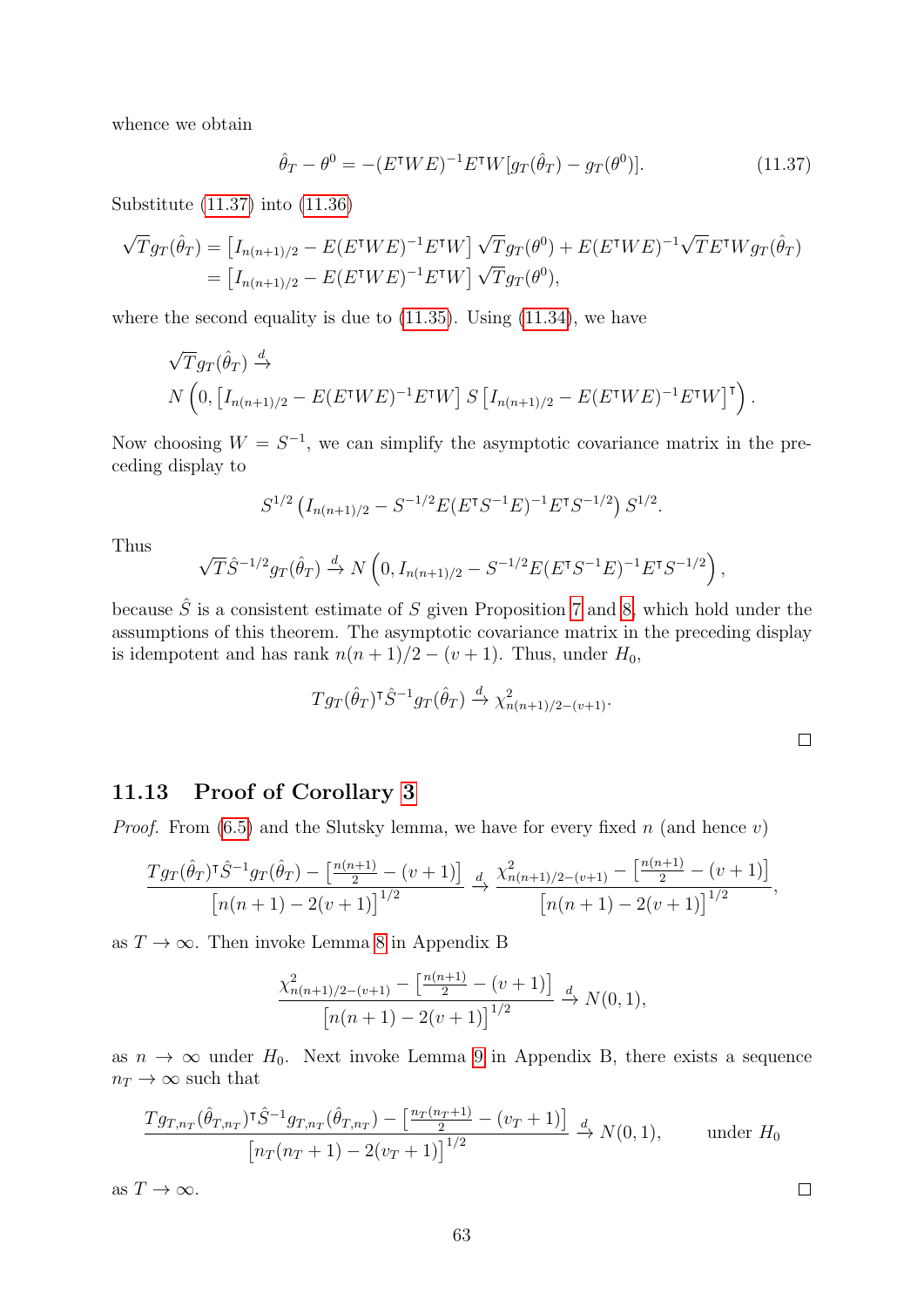# 12 Appendix B

#### 12.1 The MD Estimator

<span id="page-65-1"></span>**Proposition 15.** Let A, B be  $n \times n$  complex matrices. Suppose that A is positive definite for all n and its minimum eigenvalue is uniformly bounded away from zero by an absolute constant. Assume  $||A^{-1}B||_{\ell_2} \leq C < 1$  for some constant C. Then  $A + B$  is invertible for every n and

$$
(A + B)^{-1} = A^{-1} - A^{-1}BA^{-1} + O(||B||_{\ell_2}^2).
$$

*Proof.* We write  $A + B = A[I - (-A^{-1}B)]$ . Since  $|| - A^{-1}B||_{\ell_2} \leq C < 1$ ,  $I - (-A^{-1}B)$ and hence  $A + B$  are invertible [\(Horn and Johnson](#page-70-1) [\(1985\)](#page-70-1) p301). We then can expand

$$
(A + B)^{-1} = \sum_{k=0}^{\infty} (-A^{-1}B)^k A^{-1} = A^{-1} - A^{-1}BA^{-1} + \sum_{k=2}^{\infty} (-A^{-1}B)^k A^{-1}.
$$

Then

$$
\left\| \sum_{k=2}^{\infty} (-A^{-1}B)^k A^{-1} \right\|_{\ell_2} \le \left\| \sum_{k=2}^{\infty} (-A^{-1}B)^k \right\|_{\ell_2} \|A^{-1}\|_{\ell_2} \le \sum_{k=2}^{\infty} \left\| (-A^{-1}B)^k \right\|_{\ell_2} \|A^{-1}\|_{\ell_2}
$$
  

$$
\le \sum_{k=2}^{\infty} \left\| -A^{-1}B \right\|_{\ell_2}^k \|A^{-1}\|_{\ell_2} = \frac{\left\| A^{-1}B \right\|_{\ell_2}^2 \|A^{-1}\|_{\ell_2}}{1 - \|A^{-1}B\|_{\ell_2}} \le \frac{\|A^{-1}\|_{\ell_2}^3 \|B\|_{\ell_2}^2}{1 - C},
$$

where the first and third inequalities are due to the submultiplicative property of a matrix norm, the second inequality is due to the triangular inequality. Since  $A$  is positive definite with the minimum eigenvalue bounded away from zero by an absolute constant,  $||A^{-1}||_{\ell_2} = \text{maxeval}(A^{-1}) = 1/\text{mineval}(A) < D < \infty$  for some absolute constant D. Hence the result follows.  $\Box$ 

<span id="page-65-0"></span>**Theorem 9** [\(Higham](#page-70-0) [\(2008\)](#page-70-0) p269; [Dieci, Morini, and Papini](#page-69-0) [\(1996\)](#page-69-0)). For  $A \in \mathbb{C}^{n \times n}$ with no eigenvalues lying on the closed negative real axis  $(-\infty, 0]$ ,

$$
\log A = \int_0^1 (A - I)[t(A - I) + I]^{-1}dt.
$$

**Definition 1** (Nets and covering numbers). Let  $(T, d)$  be a metric space and fix  $\varepsilon > 0$ .

- (i) A subset  $\mathcal{N}_{\varepsilon}$  of T is called an  $\varepsilon$ -net of T if every point  $x \in T$  satisfies  $d(x, y) \leq \varepsilon$ for some  $y \in \mathcal{N}_{\varepsilon}$ .
- (ii) The minimal cardinality of an  $\varepsilon$ -net of T is denote  $\mathcal{N}(\varepsilon, d)$  and is called the covering number of T (at scale  $\varepsilon$ ). Equivalently,  $\mathcal{N}(\varepsilon, d)$  is the minimal number of balls of radius  $\varepsilon$  and with centers in T needed to cover T.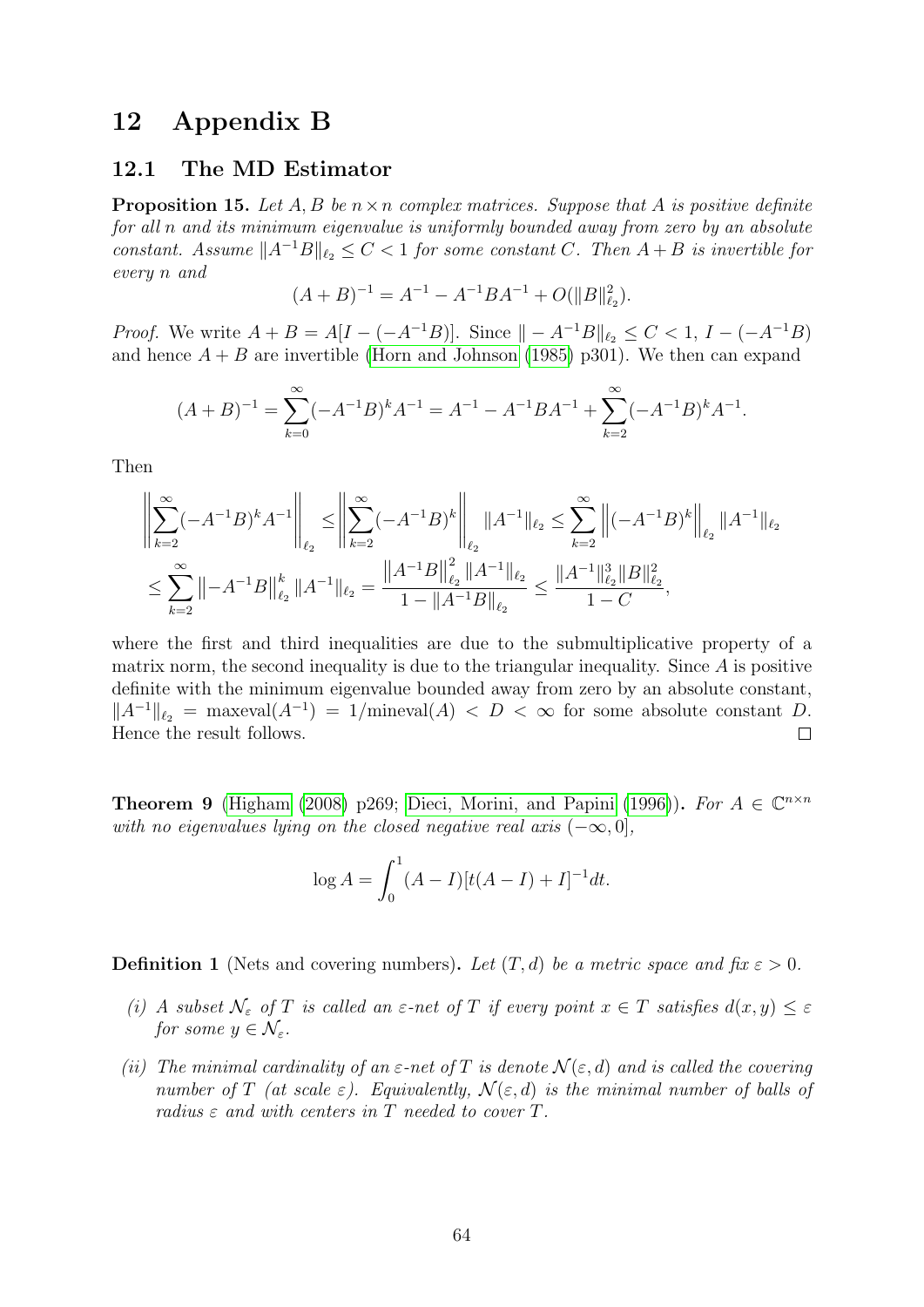<span id="page-66-1"></span>**Lemma 1.** The unit Euclidean sphere  $\{x \in \mathbb{R}^n : ||x||_2 = 1\}$  equipped with the Euclidean metric d satisfies for every  $\varepsilon > 0$  that

$$
\mathcal{N}(\varepsilon, d) \le \left(1 + \frac{2}{\varepsilon}\right)^n.
$$

Proof. See [Vershynin](#page-72-2) [\(2011\)](#page-72-2) p8.

Recall that for a symmetric  $n \times n$  matrix A, its  $\ell_2$  spectral norm can be written as:  $||A||_{\ell_2} = \max_{||x||_2=1} |x^{\dagger}Ax|.$ 

<span id="page-66-0"></span>**Lemma 2.** Let A be a symmetric  $n \times n$  matrix, and let  $\mathcal{N}_{\varepsilon}$  be an  $\varepsilon$ -net of the unit sphere  $\{x \in \mathbb{R}^n : ||x||_2 = 1\}$  for some  $\varepsilon \in [0, 1)$ . Then

$$
||A||_{\ell_2} \le \frac{1}{1 - 2\varepsilon} \max_{x \in \mathcal{N}_{\varepsilon}} |x^{\intercal} Ax|.
$$

Proof. See [Vershynin](#page-72-2) [\(2011\)](#page-72-2) p8.

**Theorem 10** (Bernstein's inequality). We let  $Z_1, \ldots, Z_T$  be independent random variables, satisfying for positive constants A and  $\sigma_0^2$ 

$$
\mathbb{E}Z_t = 0 \quad \forall t, \quad \frac{1}{T} \sum_{t=1}^T \mathbb{E} |Z_t|^m \le \frac{m!}{2} A^{m-2} \sigma_0^2, \quad m = 2, 3, \dots
$$

Let  $\epsilon > 0$  be arbitrary. Then

$$
\mathbb{P}\left(\left|\frac{1}{T}\sum_{t=1}^T Z_t\right| \geq \sigma_0^2 \left[A\epsilon + \sqrt{2\epsilon}\right]\right) \leq 2e^{-T\sigma_0^2\epsilon}.
$$

Proof. Slightly adapted from Bühlmann and van de Geer [\(2011\)](#page-69-1) p487.

<span id="page-66-2"></span>**Lemma 3.** Let  $\hat{\Omega}_n$  and  $\Omega_n$  be invertible (both possibly stochastic) square matrices whose dimensions could be growing. Let  $T$  be the sample size. For any matrix norm, suppose that  $\|\Omega_n^{-1}\| = O_p(1)$  and  $\|\hat{\Omega}_n - \Omega_n\| = O_p(a_{n,T})$  for some sequence  $a_{n,T}$  with  $a_{n,T} \to 0$  as  $n \to \infty$ ,  $T \to \infty$  simultaneously (joint asymptotics). Then  $\|\hat{\Omega}_n^{-1} - \Omega_n^{-1}\| = O_p(a_{n,T})$ .

Proof. The original proof could be found in [Saikkonen and Lutkepohl](#page-71-3) [\(1996\)](#page-71-3) Lemma A.2.

$$
\|\hat{\Omega}_n^{-1} - \Omega_n^{-1}\| \le \|\hat{\Omega}_n^{-1}\| \|\Omega_n - \hat{\Omega}_n\| \|\Omega_n^{-1}\| \le \left(\|\Omega_n^{-1}\| + \|\hat{\Omega}_n^{-1} - \Omega_n^{-1}\|\right) \|\Omega_n - \hat{\Omega}_n\| \|\Omega_n^{-1}\|.
$$

Let  $v_{n,T}$ ,  $z_{n,T}$  and  $x_{n,T}$  denote  $\|\Omega_n^{-1}\|$ ,  $\|\hat{\Omega}_n^{-1} - \Omega_n^{-1}\|$  and  $\|\Omega_n - \hat{\Omega}_n\|$ , respectively. From the preceding equation, we have

$$
w_{n,T} := \frac{z_{n,T}}{(v_{n,T} + z_{n,T})v_{n,T}} \le x_{n,T} = O_p(a_{n,T}) = o_p(1).
$$

We now solve for  $z_{n,T}$ :

$$
z_{n,T} = \frac{v_{n,T}^2 w_{n,T}}{1 - v_{n,T} w_{n,T}} = O_p(a_{n,T}).
$$

 $\Box$ 

 $\Box$ 

 $\Box$ 

 $\Box$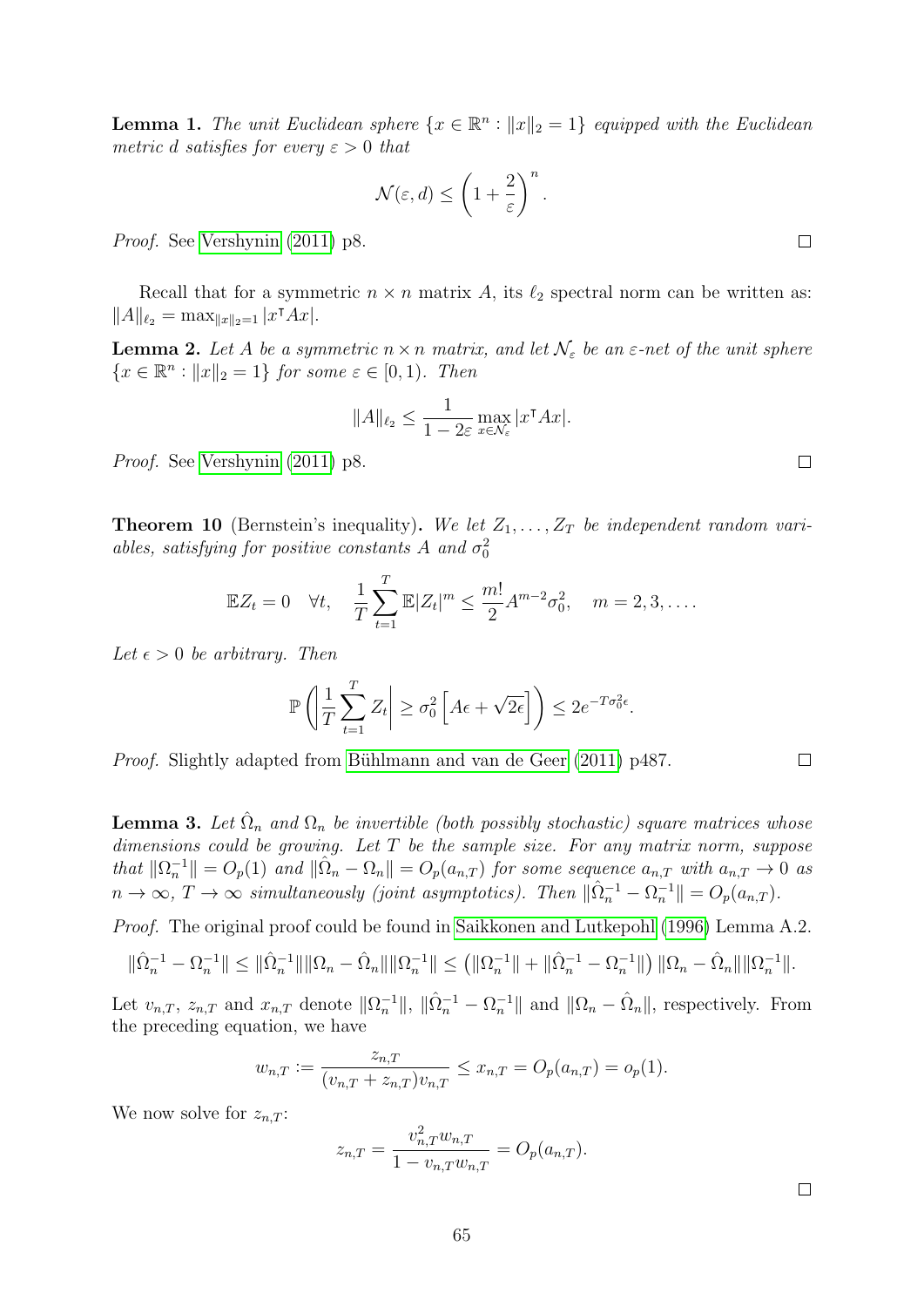<span id="page-67-3"></span>**Lemma 4.** Let  $A, B$  be  $n \times n$  positive semidefinite matrices and not both singular. Then

$$
||A - B||_{\ell_2} \le \frac{||A^2 - B^2||_{\ell_2}}{\text{mineval}(A) + \text{mineval}(B)}.
$$

Proof. See [Horn and Johnson](#page-70-1) [\(1985\)](#page-70-1) p410.

<span id="page-67-0"></span>**Proposition 16.** Consider real matrices A  $(m \times n)$  and B  $(p \times q)$ . Then

$$
||A \otimes B||_{\ell_2} = ||A||_{\ell_2} ||B||_{\ell_2}.
$$

Proof.

$$
||A \otimes B||_{\ell_2} = \sqrt{\text{maxeval}[(A \otimes B)^{\intercal}(A \otimes B)]} = \sqrt{\text{maxeval}[(A^{\intercal} \otimes B^{\intercal})(A \otimes B)]}
$$
  
=  $\sqrt{\text{maxeval}[A^{\intercal}A \otimes B^{\intercal}B]} = \sqrt{\text{maxeval}[A^{\intercal}A] \text{maxeval}[B^{\intercal}B]} = ||A||_{\ell_2} ||B||_{\ell_2},$ 

where the fourth equality is due to that both  $A<sup>T</sup>A$  and  $B<sup>T</sup>B$  are positive semidefinite.  $\Box$ 

<span id="page-67-2"></span>**Lemma 5.** Let A be a  $p \times p$  symmetric matrix and  $\hat{v}, v \in \mathbb{R}^p$ . Then

$$
|\hat{v}^{\mathsf{T}} A \hat{v} - v^{\mathsf{T}} A v| \le |\mathit{maxeval}(A)| \|\hat{v} - v\|_2^2 + 2(\|Av\|_2 \|\hat{v} - v\|_2).
$$

Proof. See Lemma 3.1 in the supplementary material of [van de Geer, Buhlmann, Ritov,](#page-72-3) [and Dezeure](#page-72-3) [\(2014\)](#page-72-3).  $\Box$ 

<span id="page-67-1"></span>**Proposition 17.** Suppose we have subgaussian random variables  $Z_{l,t,j}$  for  $l = 1, \ldots, L$  $(L \geq 2$  fixed),  $t = 1, \ldots, T$  and  $j = 1, \ldots, p$ .  $Z_{l_1,t_1,j_1}$  and  $Z_{l_2,t_2,j_2}$  are independent as long as  $t_1 \neq t_2$  regardless of the values of other subscripts. Then,

$$
\max_{1 \le j \le p} \max_{1 \le t \le T} \mathbb{E} \left| \prod_{l=1}^{L} Z_{l,t,j} \right| \le A = O(1),
$$

for some positive constant A and

$$
\max_{1\leq j\leq p}\left|\frac{1}{T}\sum_{t=1}^T\left(\prod_{l=1}^L Z_{l,t,j}-\mathbb{E}\left[\prod_{l=1}^L Z_{l,t,j}\right]\right)\right|=O_p\left(\sqrt{\frac{(\log p)^{L+1}}{T}}\right).
$$

Proof. See Proposition 3 of [Kock and Tang](#page-70-2) [\(2016\)](#page-70-2).

 $\Box$ 

 $\Box$ 

66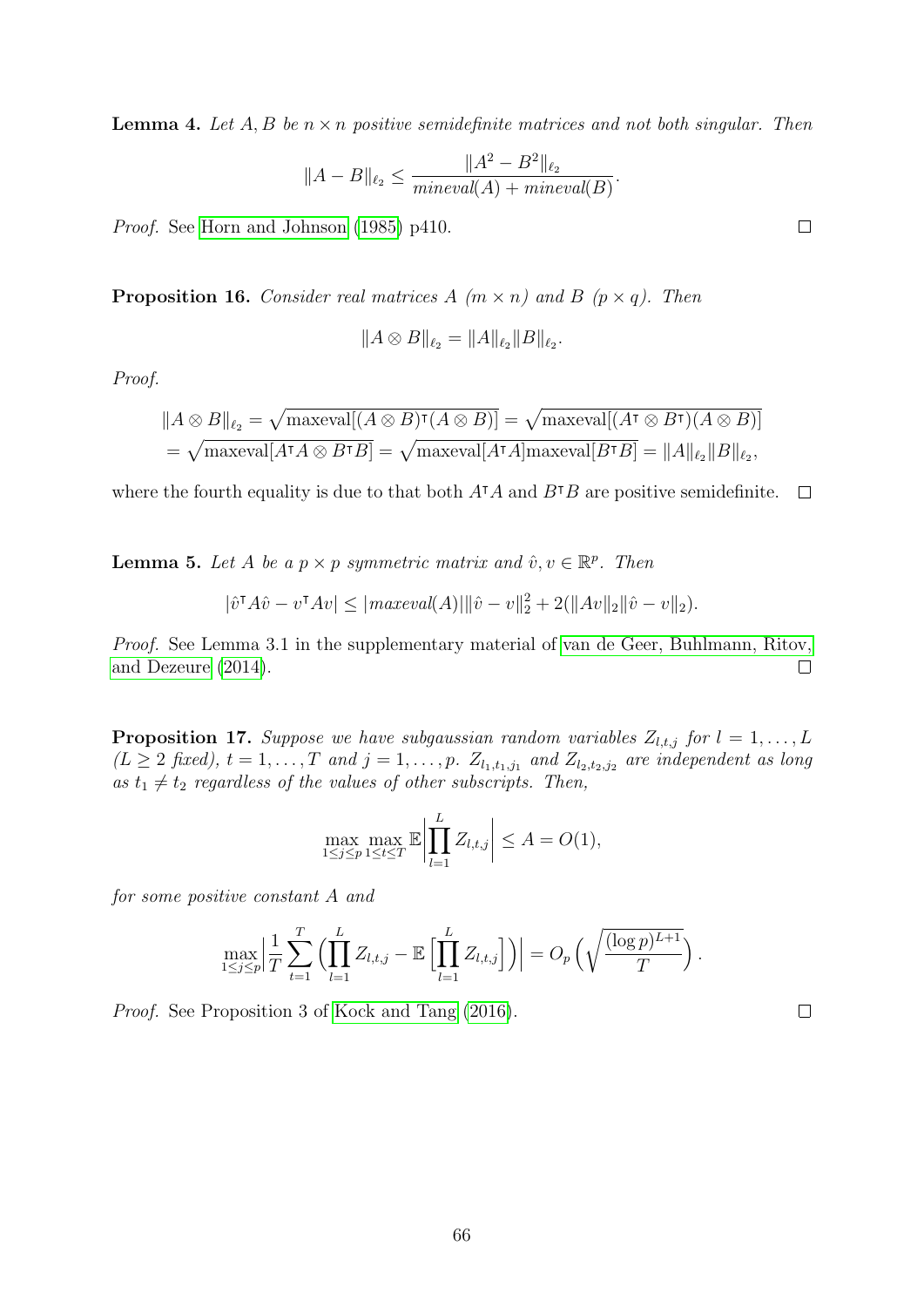#### 12.2 The QMLE

<span id="page-68-0"></span>**Lemma 6.** Let A and B be  $m \times n$  and  $p \times q$  matrices, respectively. There exists a unique permutation matrix  $P := I_n \otimes K_{q,m} \otimes I_p$ , where  $K_{q,m}$  is the commutation matrix, such that

$$
vec(A \otimes B) = P(vecA \otimes vecB).
$$

Proof. [Magnus and Neudecker](#page-71-0) [\(2007\)](#page-71-0) Theorem 3.10 p55.

<span id="page-68-1"></span>**Lemma 7.** For  $m, n \geq 0$ , we have

$$
\int_0^1 (1-s)^n s^m ds = \frac{m!n!}{(m+n+1)!}.
$$

<span id="page-68-2"></span>**Theorem 11.** For arbitrary  $n \times n$  complex matrices A and E, and for any matrix norm  $\|\cdot\|,$ 

$$
||e^{A+E} - e^A|| \le ||E|| \exp(||E||) \exp(||A||).
$$

Proof. See [Horn and Johnson](#page-70-3) [\(1991\)](#page-70-3) p430.

#### 12.3 The Over-Identification Test

<span id="page-68-3"></span>Lemma 8 [\(van der Vaart](#page-72-1) [\(1998\)](#page-72-1) p27).

$$
\frac{\chi_k^2 - k}{\sqrt{2k}} \xrightarrow{d} N(0, 1),
$$

as  $k \to \infty$ .

<span id="page-68-4"></span>**Lemma 9** [\(van der Vaart](#page-72-4) [\(2010\)](#page-72-4) p41). For  $T, n \in \mathbb{N}$  let  $X_{T,n}$  be random vectors such that  $X_{T,n} \rightsquigarrow X_n$  as  $T \rightarrow \infty$  for every fixed n such that  $X_n \rightsquigarrow X$  as  $n \rightsquigarrow \infty$ . Then there exists a sequence  $n_T \to \infty$  such that  $X_{T,n_T} \rightsquigarrow X$  as  $T \to \infty$ .

# References

- AKDEMIR, D. AND A. K. GUPTA (2011): "Array Variate Random Variables with Multiway Kronecker Delta Covariance Matrix Structure," Journal of Algebraic Statistics, 2, 98–113.
- Allen, G. I. (2012): "Regularized Tensor Factorizations and Higher-Order Principal Components Analysis," arXiv preprint arXiv:1202.2476v1.
- Amemiya, T. (1983): "Partially Generalized Least Squares and Two-Stage Least Squares Estimators," Journal of Econometrics, 23, 275–283.
- Anderson, T. W. (1984): An Introduction to Multivariate Statistical Analysis, John Wiley and Sons.

 $\Box$ 

 $\Box$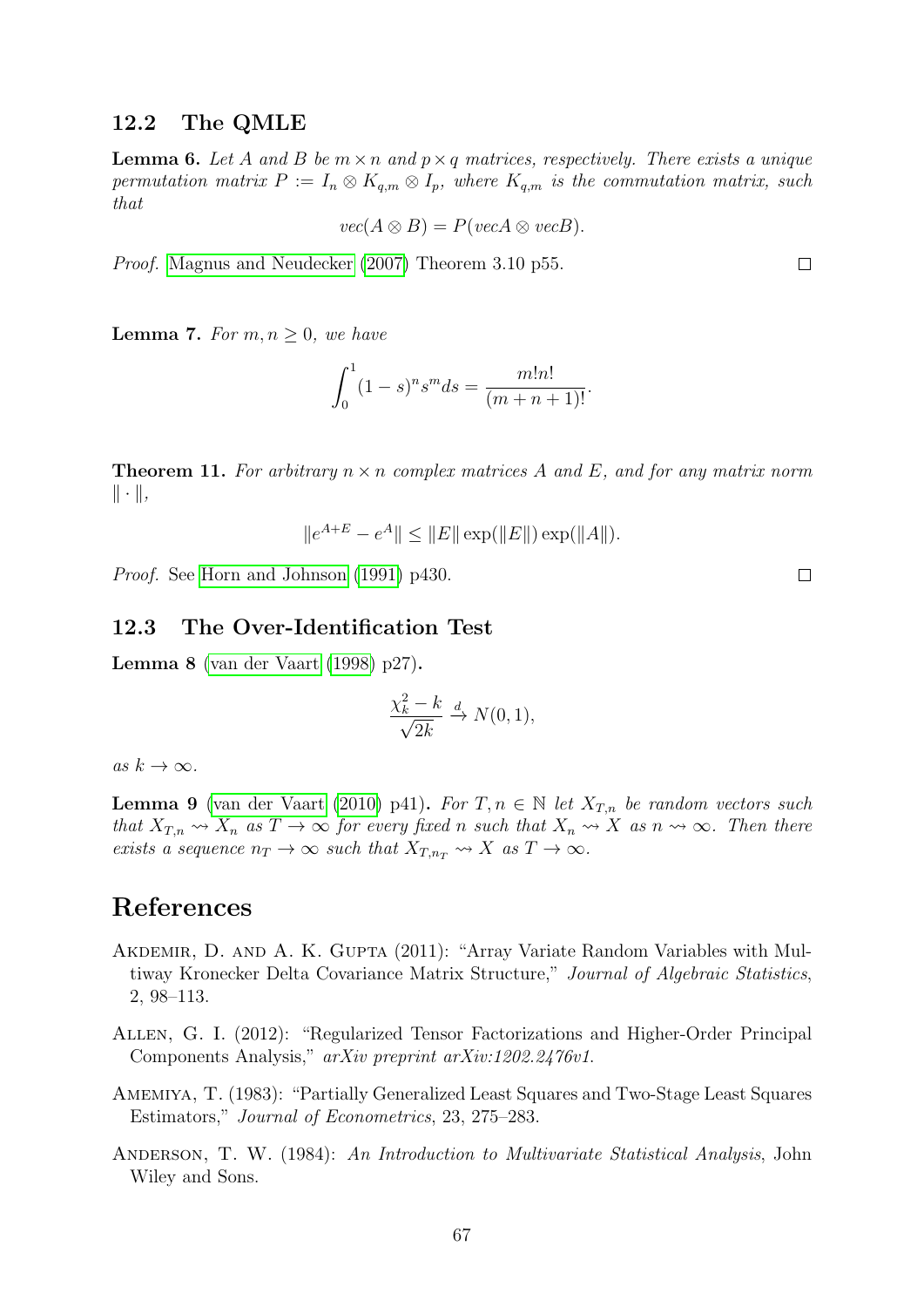- Bai, J. (2009): "Panel Data Models with Interactive Fixed Effects," Econometrica, 77, 1229–1279.
- Bai, J. and S. Ng (2002): "Determining the Number of Factors in Approximate Factor Models," Econometrica, 70, 191–221.
- Bickel, P. J. (1975): "One-Step Huber Estimates in the Linear Model," Journal of the American Statistical Association, 70, 428–434.
- Bickel, P. J. and E. Levina (2008): "Covariance Regularization by Thresholding," The Annals of Statistics, 36, 2577–2604.
- BILLINGSLEY, P. (1995): Probability and Measure, Wiley.
- Browne, M. W., R. C. MacCallum, C.-T. Kim, B. L. Andersen, and R. Glaser (2002): "When Fit Indices and Residuals are Incompatible," Psychological Methods, 7, 403–421.
- Browne, M. W. and A. Shapiro (1991): "Invariance of Covariance Structures under Groups of Transformations," Metrika, 38, 345–355.
- <span id="page-69-1"></span>BÜHLMANN, P. AND S. VAN DE GEER (2011): Statistics for High-Dimensional Data, Springer.
- Cai, T. T., Z. Ren, and H. H. Zhou (2014): "Estimating Structured High-Dimensional Covariance and Precision Matrices: Optimal Rates and Adaptive Estimation," Working Paper.
- Cai, T. T., C.-H. Zhang, and H. H. Zhou (2010): "Optimal Rates of Convergence for Covariance Matrix Estimation," The Annals of Statistics, 38, 2118–2144.
- Cai, T. T. and H. H. Zhou (2012): "Optimal Rates of Convergence for Sparse Covariance Matrix Estimation," The Annals of Statistics, 40, 2389–2420.
- CAMPBELL, D. T. AND E. J. O'CONNELL (1967): "Method Factors in Multitrait-Multimethod Matrices: Multiplicative Rather than Additive?" Multivariate Behaviorial Research, 2, 409–426.
- Chan, L., J. Karceski, and J. Lakonishok (1999): "On Portfolio Optimization: Forecasting Covariances and Choosing the Risk Model," Review of Financial Studies, 12, 937–974.
- Cohen, J. E., K. Usevich, and P. Comon (2016): "A Tour of Constrained Tensor Canonical Polyadic Decomposition," Research Report.
- Constantinou, P., P. Kokoszka, and M. Reimherr (2015): "Testing Separability of Space-Time Functional Processes," arXiv preprint arXiv: 1509.07017v1.
- Cudeck, R. (1988): "Multiplicative Models and MTMM Matrices," Journal of Educational Statistics, 13, 131–147.
- <span id="page-69-0"></span>DIECI, L., B. MORINI, AND A. PAPINI (1996): "Computational Techniques for Real Logarithms of Matrices," SIAM Journal on Matrix Analysis and Applications, 17, 570– 593.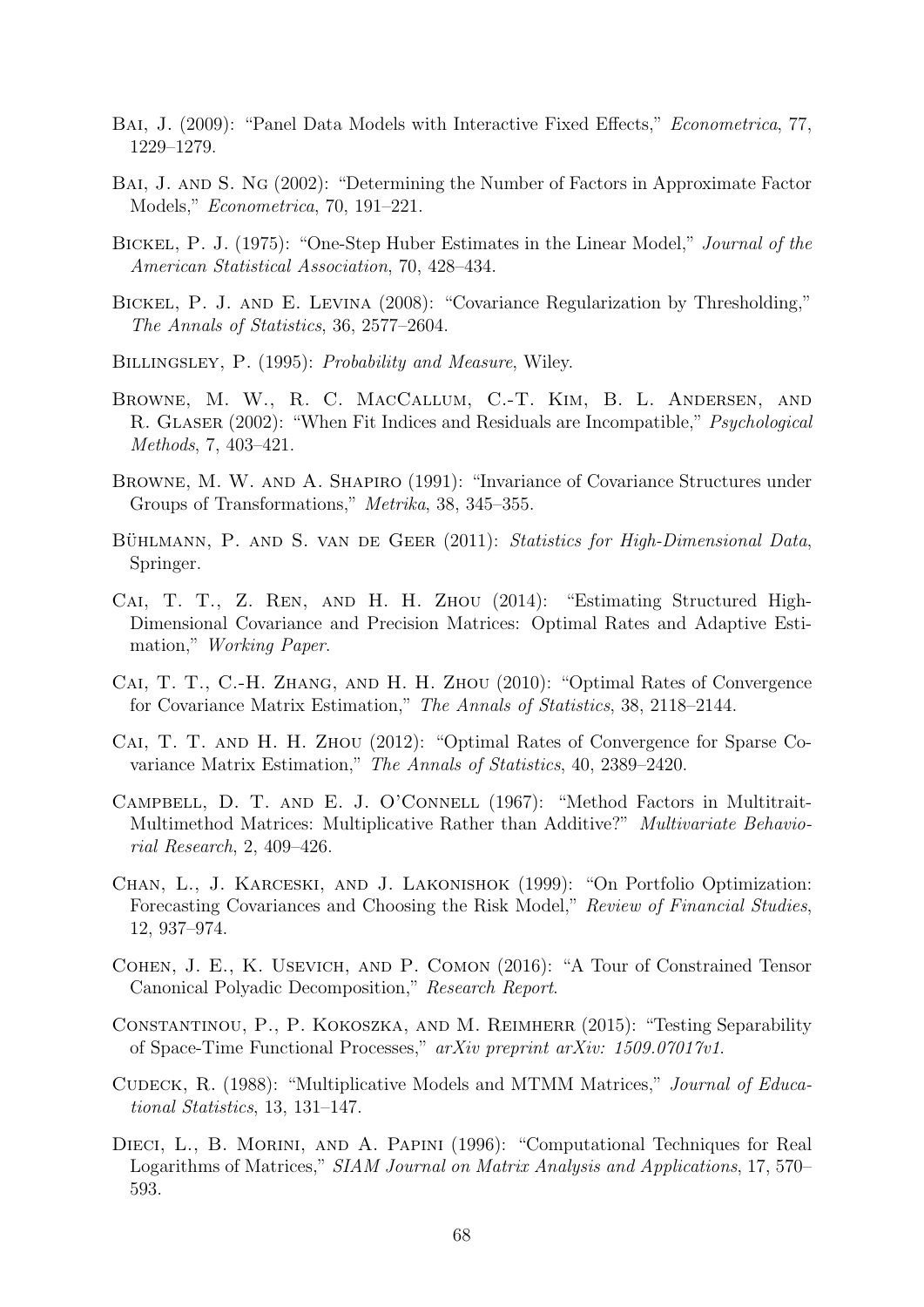- DOBRA, A. (2014): "Graphical Modeling of Spatial Health Data," arXiv preprint arXiv: 1411.6512v1.
- Fan, J., Y. Fan, and J. Lv (2008): "High Dimensional Covariance Matrix Estimation Using a Factor Model," Journal of Econometrics, 147, 186–197.
- Fan, J., Y. Liao, and M. Mincheva (2013): "Large Covariance Estimation by Thresholding Principal Orthogonal Complements," Journal of the Royal Statistical Society: Series B (Statistical Methodology), 75, 603–680.
- FAN, J., Y. LIAO, AND X. SHI (2015): "Risks of Large Portfolios," Journal of Econometrics, 186, 367–387.
- FOSDICK, B. K. AND P. D. HOFF (2014): "Separable Factor Analysis with Applications to Mortality Data," The Annals of Applied Statistics, 8, 120–147.
- GERARD, D. AND P. HOFF (2015): "Equivariant Minimax Dominators of the MLE in the Array Normal Model," Journal of Multivariate Analysis, 137, 42–49.
- GIBRAT, R. (1931): Les Inégalités économiques, Paris, France.
- He, X. and Q. Shao (2000): "On Parameters of Increasing Dimensions," Journal of Multivariate Analysis, 73, 120–135.
- <span id="page-70-0"></span>Higham, N. J. (2008): Functions of Matrices: Theory and Computation, SIAM.
- HOFF, P. D. (2011): "Separable Covariance Arrays via the Tucker Product, with Applications to Multivariate Relational Data," Baynesian Analysis, 6, 179–196.

 $-$  (2015): "Multilinear Tensor Regression for Longitudinal Relational Data," The Annals of Applied Statistics, 9, 1169–1193.

 $-$  (2016): "Equivariant and Scale-Free Tucker Decomposition Models," *Baynesian* Analysis, 11, 627–648.

- <span id="page-70-1"></span>HORN, R. AND C. JOHNSON (1985): *Matrix Analysis*, Cambridge University Press.
- <span id="page-70-3"></span>HORN, R. A. AND C. R. JOHNSON (1991): Topics in Matrix Analysis, Cambridge University Press.
- <span id="page-70-2"></span>Kock, A. B. and H. Tang (2016): "Uniform Inference in High-Dimensional Dynamic Panel Data Models," arXiv preprint arXiv:1501.00478.
- KRIJNEN, W. P. (2004): "Convergence in Mean Square of Factor Predictors," British Journal of Mathematical and Statistical Psychology, 57, 311–326.
- LEDOIT, O. AND M. WOLF (2003): "Improved Estimation of the Covariance Matrix of Stock Returns with an Application to Portfolio Selection," Journal of Empirical Finance, 10, 603–621.

——— (2004): "A Well-Conditioned Estimator for Large-Dimensional Covariance Matrices," Journal of Multivariate Analysis, 88, 365–411.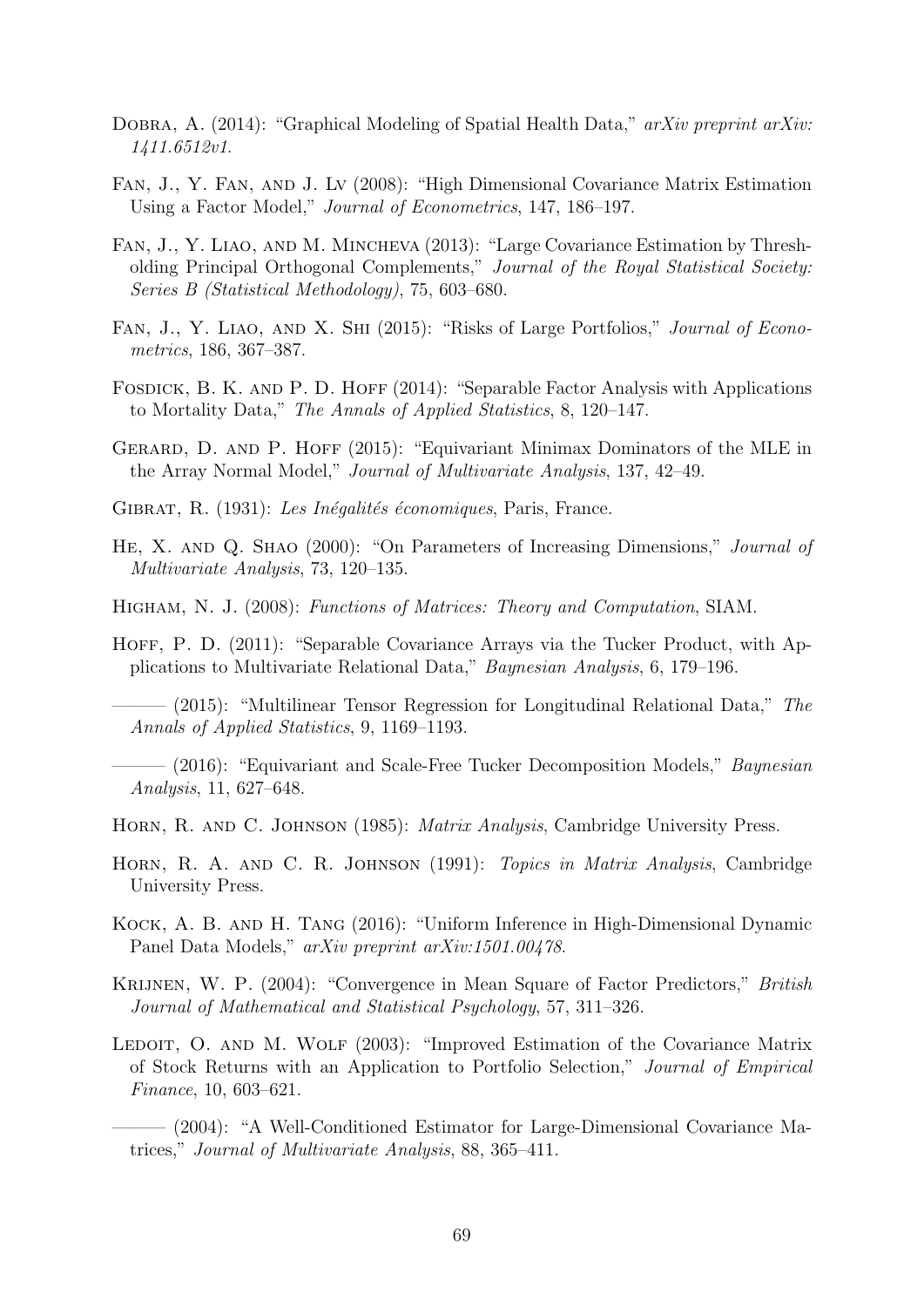- Leiva, R. and A. Roy (2014): "Classification of Higher-Order Data with Separable Covariance and Structured Multiplicative or Additive Mean Models," Communications in Statistics - Theory and Methods, 43, 989–1012.
- LENG, C. AND C. Y. TANG (2012): "Sparse Matrix Graphical Models," *Journal of the* American Statistical Association, 107, 1187–1200.
- Li, L. and X. Zhang (2016): "Parsimonious Tensor Response Regression," Journal of the American Statistical Association.
- <span id="page-71-2"></span>LINTON, O. AND J. R. MCCRORIE (1995): "Differentiation of an Exponential Matrix Function," Econometric Theory, 11, 1182–1185.
- MAGNUS, J. R. AND H. NEUDECKER (1986): "Symmetry, 0-1 Matrices and Jacobians a Review," Econometric Theory, 157–190.
- <span id="page-71-0"></span>——— (2007): Matrix Differential Calculus with Applications in Statistics and Econometrics, John Wiley and Sons Ltd.
- Manceura, A. M. and P. Dutilleul (2013): "Maximum Likelihood Estimation for the Tensor Normal Distribution: Algorithm, Minimum Sample Size, and Empirical Bias and Dispersion," Journal of Computational and Applied Mathematics, 239, 37–49.
- NEWEY, W. K. AND D. MCFADDEN (1994): "Large Sample Estimation and Hypothesis Testing," Handbook of Econometrics, IV.
- Ning, Y. and H. Liu (2013): "High-Dimensional Semiparametric Bigraphical Models," Biometrika, 100, 655–670.
- Ohlson, M., M. R. Ahmada, and D. von Rosen (2013): "The Multilinear Normal Distribution: Introduction and Some Basic Properties," Journal of Multivariate Analysis, 113, 37–47.
- Onatski, A. (2009): "Testing Hypotheses about the Number of Factors in Large Factor Models," Econometrica, 77, 1447–1479.
- <span id="page-71-1"></span>PHILLIPS, P. C. AND H. R. MOON (1999): "Linear Regression Limit Theory for Nonstationary Panel Data," Econometrica, 67, 1057–1111.
- PITSIANIS, N. P. (1997): "The Kronecker Product in Approximation and Fast Transform Generation," PhD Thesis.
- Rao, P. S. (1997): Variance and Covariance Components: Mixed Models, Methodologies and Applications, Chapman Hall.
- <span id="page-71-3"></span>SAIKKONEN, P. AND H. LUTKEPOHL (1996): "Infinite-order Cointegrated Vector Autoregressive Processes," Econometric Theory, 12, 814–844.
- Shephard, N. (1996): "Statistical Aspects of ARCH and Stochastic Volatility," Time Series Models in Econometrics, Finance and Other Fields, London: Chapman & Hall, 1–67.